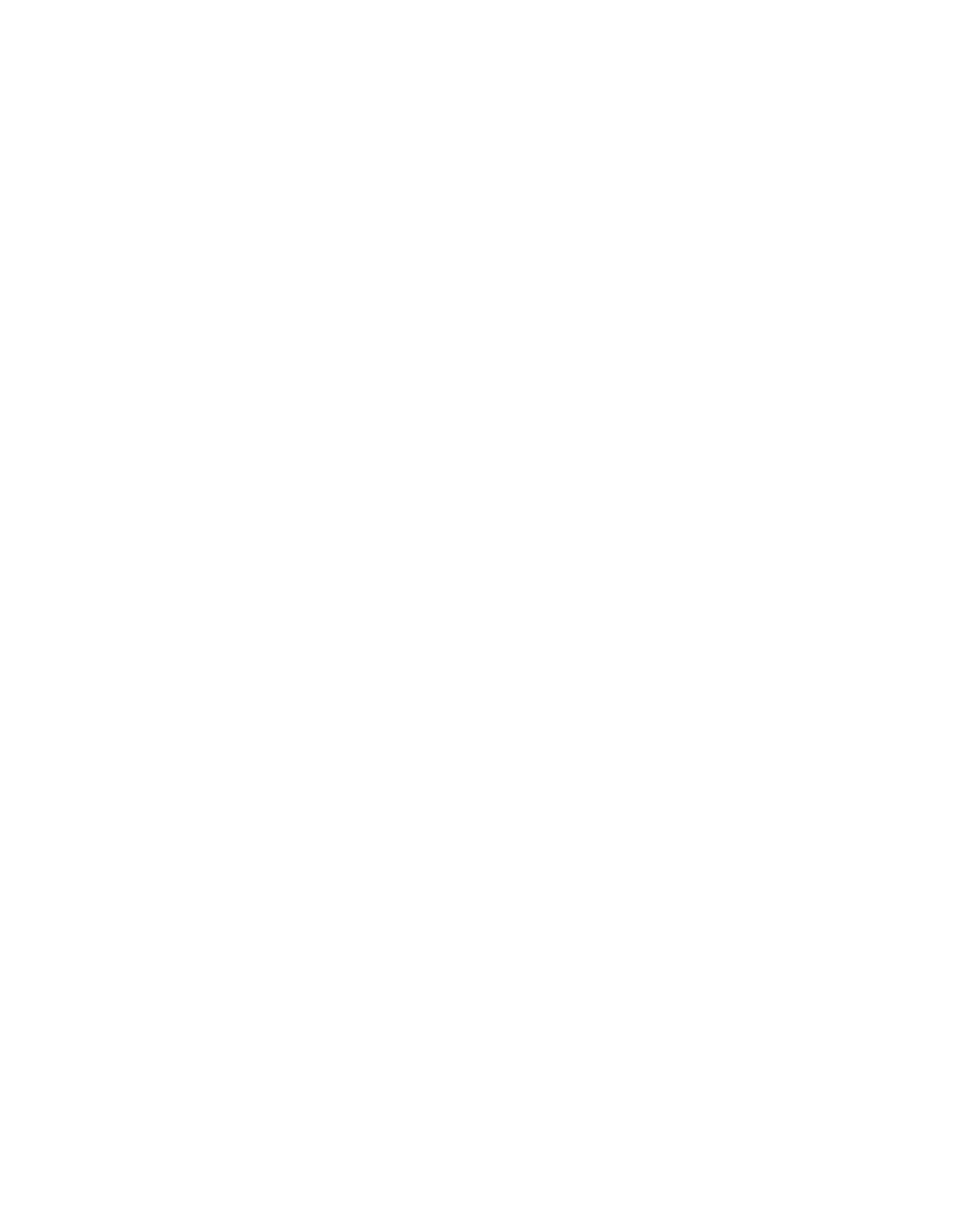## **Table of Contents**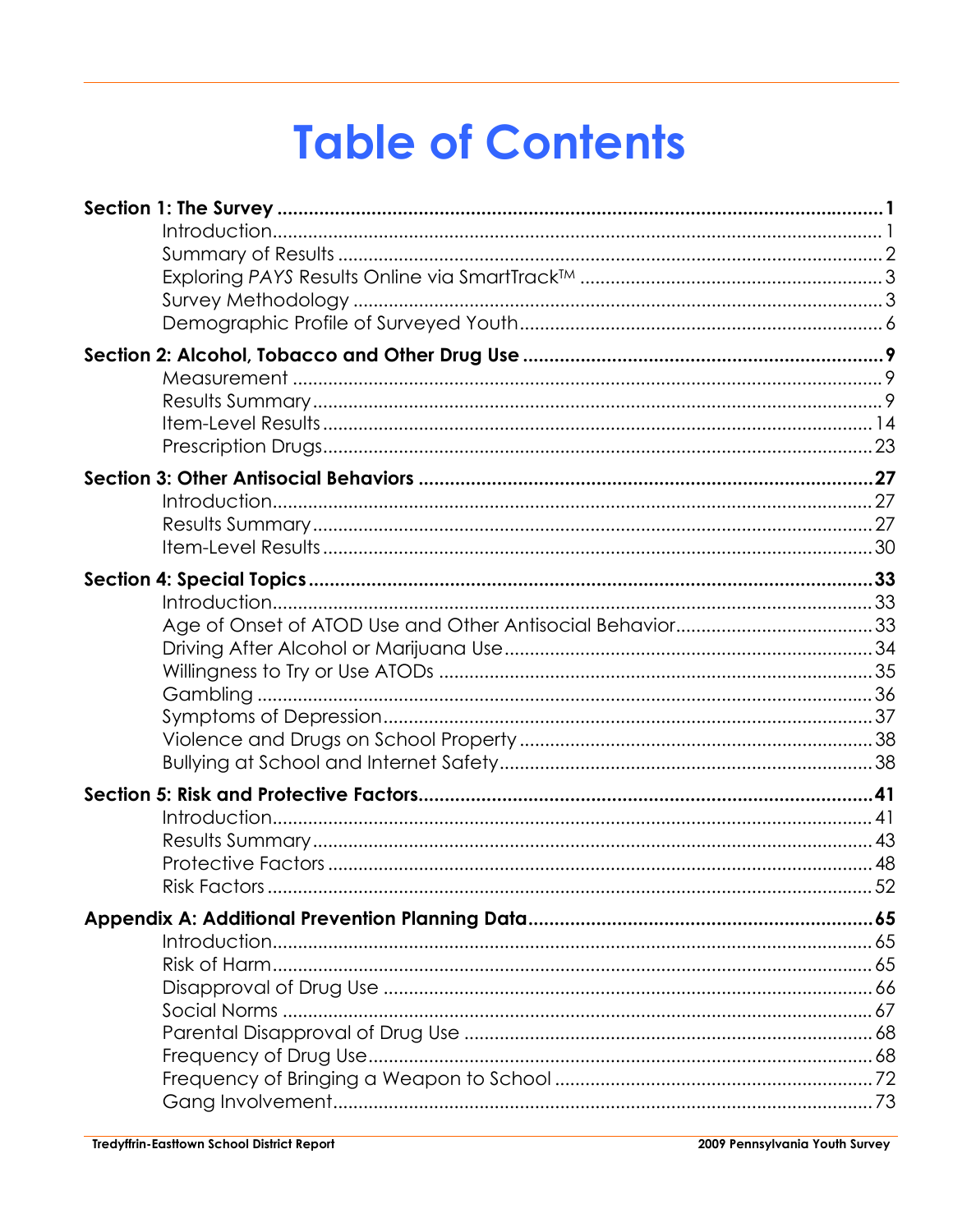| Appendix C: Risk and Protective Factor Scale Construction Summary  85 |     |
|-----------------------------------------------------------------------|-----|
|                                                                       |     |
|                                                                       | 101 |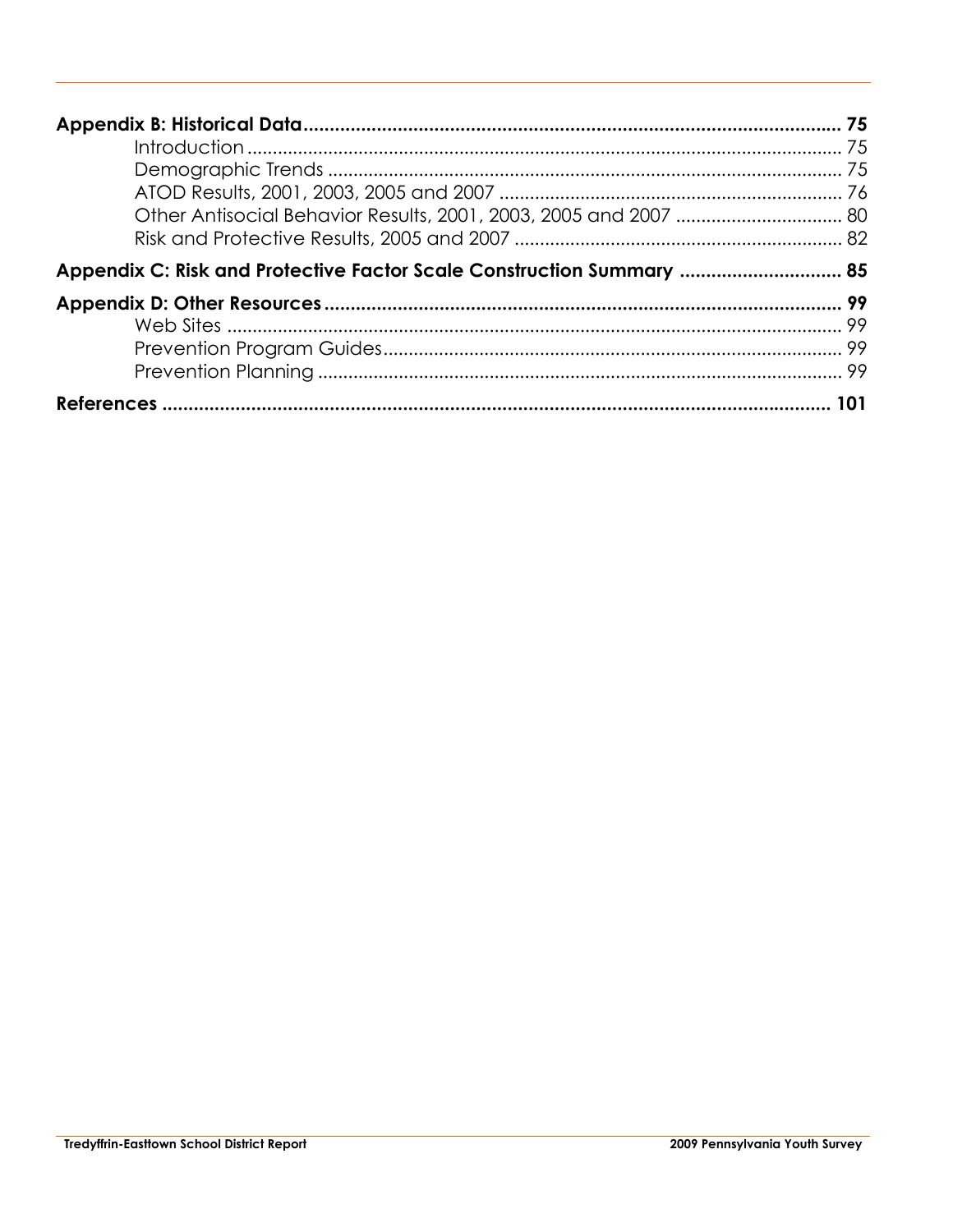## **Section 1 The Survey**

### **Introduction**

Since 1989, the Commonwealth of Pennsylvania has conducted a survey of secondary school students on their behavior, attitudes and knowledge concerning alcohol, tobacco, other drugs and violence. The *Pennsylvania Youth Survey (PAYS)* of 6<sup>th</sup>, 8<sup>th</sup>, 10<sup>th</sup> and 12<sup>th</sup> grade public school students is conducted every two years. The findings from the *PAYS* build upon the data gathered during the four previous waves of the survey in 2001, 2003, 2005 and 2007, as well as the *Generation at Risk* survey, a biennial study of drug use prevalence rates that was conducted from 1989 through 1997.

This survey was sponsored by the Pennsylvania Commission on Crime and Delinquency (PCCD). The PCCD contracted with SmartTrack, Inc., to conduct the survey, which was administered in fall of 2009. This report was prepared by Rothenbach Research and Consulting, LLC.

The data gathered in the *PAYS* serve two primary needs. First, the survey results provide an important benchmark for alcohol, tobacco, and other drug (ATOD) use and delinquent behavior among young Pennsylvanians, and help indicate whether prevention and treatment programs are achieving their intended results. Second, the survey assesses risk factors that are related to these behaviors and the protective factors that guard against them. This information allows community leaders and school administrators to direct prevention resources to areas where they are likely to have the greatest impact.

The *Communities That Care Youth Survey (CTCYS)* was adopted as the basis for the *PAYS*. Based on the work of Dr. J. David Hawkins and Dr. Richard F. Catalano, the *CTCYS* is designed to identify the levels of risk factors related to problem behaviors such as ATOD use—and to identify the levels of protective factors that help guard against those behaviors. In addition to measuring risk and protective factors, the *CTCYS* also measures the actual prevalence of drug use, violence and other antisocial behaviors among surveyed students. Three articles (Pollard, Hawkins & Arthur, 1999; Arthur, Hawkins, Pollard, Catalano & Baglioni, 2002; Glaser, Van Horn, Arthur, Hawkins & Catalano, 2005) describe the *CTCYS*, its uses and its ongoing development.

By administering the *PAYS*, Tredyffrin-Easttown School District has assessed the risk and protective factors its young people face. This report identifies the risk and protective factors most in need of attention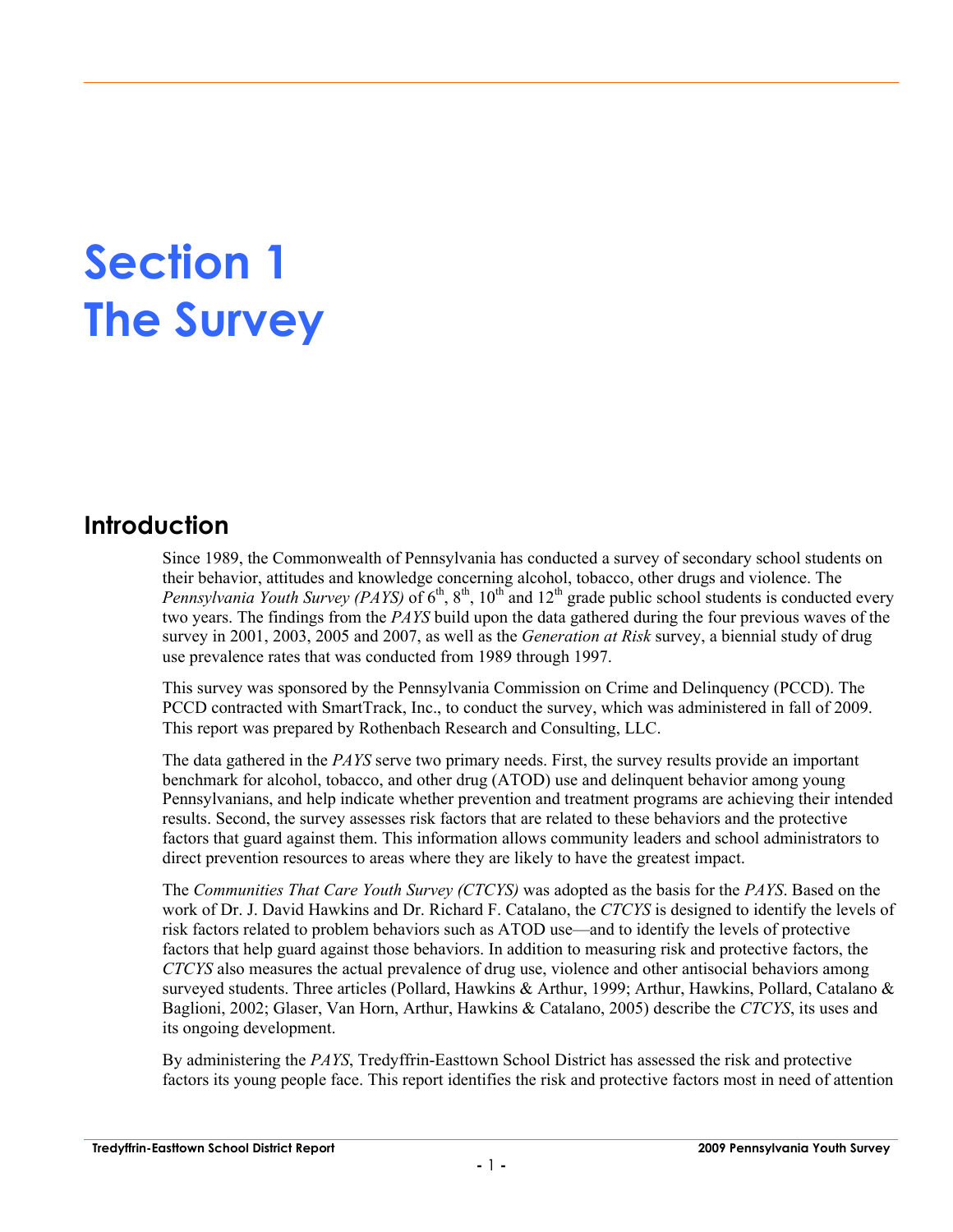in the community. This information can be used to guide prevention efforts, to help address existing problems, and to promote healthy and positive youth development.

Of course, the survey would not have been possible without the support and cooperation of school superintendents, parents and students throughout the Commonwealth. The PCCD would like to take this opportunity to thank these individuals for supporting this valuable and worthwhile endeavor.

All together, 1,479 students in grades 6, 8, 9, 10 and 12 participated in the survey.

### **Summary of Results**

This report presents findings on a number of topics, including ATOD use, other antisocial behaviors, and risk and protective factors. A brief summary of the findings from each of these sections is presented here. A more detailed summary is presented at the start of each section, followed by an item-by-item discussion of the results.

#### *Alcohol, Tobacco and Other Drug Use*

Tredyffrin-Easttown School District students recorded the highest lifetime prevalence-of-use rates for alcohol (40.3%), marijuana (13.7%) and cigarettes (12.8%). Other lifetime prevalence rates ranged from 0.5% for methamphetamine to 7.7% for inhalants. The rate of illicit drug use excluding marijuana is summarized by the indicator "any illicit drug (other than marijuana)," with 10.1% of surveyed students reporting use of these drugs in their lifetimes. Tredyffrin-Easttown School District students reported the highest past-30-day prevalence-of-use rates for alcohol (21.3%) and marijuana (9.0%). Other past-30-day prevalence rates ranged from 0.4% for crack cocaine and heroin to 4.7% for cigarettes. Overall, 5.6% of Tredyffrin-Easttown School District students reported the use of any illicit drug (other than marijuana) in the past 30 days.

National data from the *Monitoring the Future* survey provide a valuable reference point for evaluating the severity of drug use behavior. Compared to their national counterparts, Tredyffrin-Easttown School District students reported lower average levels of lifetime cigarette, smokeless tobacco, marijuana, alcohol, inhalant and cocaine use. For past-30-day ATOD use, students reported lower average levels of cigarette and smokeless tobacco use than their national counterparts.

#### *Other Antisocial Behaviors*

For the overall sample, the past-12-month prevalence rates recorded for the seven other problem, or antisocial, behaviors are all fairly similar. In Tredyffrin-Easttown School District, 6.3% of students reported *Attacking Someone with Intent to Harm* in the past year, making it the most prevalent of the seven behaviors. *Being Drunk or High at School* is the second most prevalent antisocial behavior, with 6.0% of Tredyffrin-Easttown School District students reporting having been drunk or high at school in the past year. Students in Tredyffrin-Easttown School District reported very low levels of participation in the following antisocial behaviors: *Getting Suspended*, *Being Arrested*, *Attempting to Steal a Vehicle* and *Bringing a Weapon to School*.

#### *Risk and Protective Factor Profile*

For the overall sample of  $6<sup>th</sup>$ ,  $8<sup>th</sup>$ ,  $9<sup>th</sup>$ ,  $10<sup>th</sup>$  and  $12<sup>th</sup>$  graders in Tredyffrin-Easttown School District, percentile scores across the nine protective factor scales range from a low of 48 to a high of 75, with an average score of 60, which is 10 points higher than the normative average of 50. The three lowest overall scores were for the following protective factor scales: *Religiosity* (48), *Community Opportunities for Prosocial Involvement* (51) and *Community Rewards for Prosocial Involvement* (55). Tredyffrin-Easttown School District students reported the three highest overall scores for the following protective factor scales: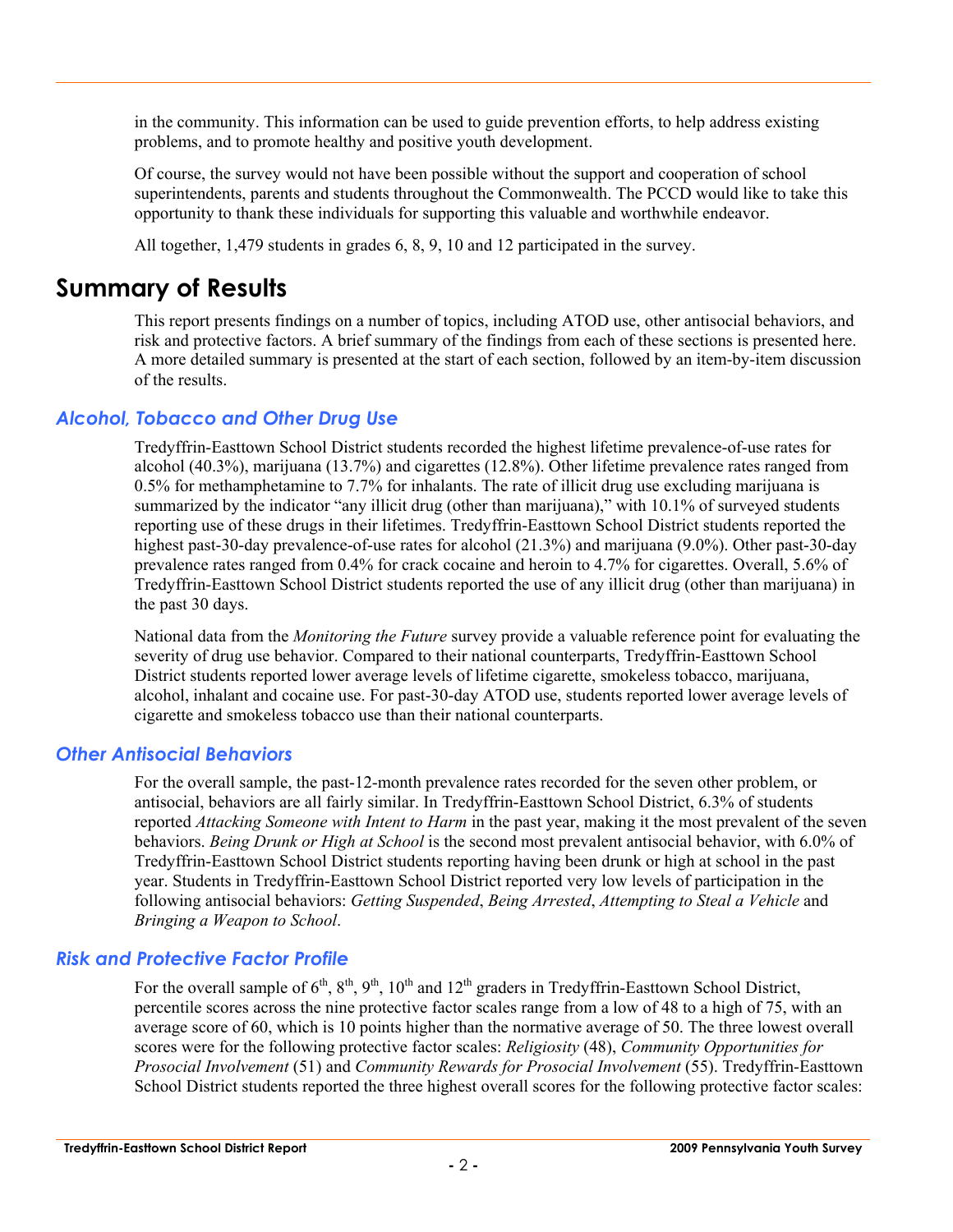*School Rewards for Prosocial Involvement* (75), *School Opportunities for Prosocial Involvement* (71) and *Belief in the Moral Order* (65).

Overall percentile scores across the 23 risk factor scales range from a low of 30 to a high of 50, with an average score of 40, which is 10 points lower than the normative average of 50. Tredyffrin-Easttown School District students reported the three highest overall scores for the following risk factor scales: *Community Disorganization* (50), *Perceived Availability of Drugs* (50) and *Peer Rewards for Antisocial Behavior* (49). The three lowest overall scores were for the following risk factor scales: *Early Initiation of Drug Use* (30), *Family History of Antisocial Behavior* (32) and *Poor Academic Performance* (33).

While policies that target any risk or protective factor could potentially be an important resource for students in Tredyffrin-Easttown School District, focusing prevention planning in high risk and low protection areas could be especially beneficial. Similarly, factors with low risk or high protection represent strengths that Tredyffrin-Easttown School District can build on. These objective data, in conjunction with a review of community-specific issues and resources, can help direct prevention efforts for Tredyffrin-Easttown School District. It is important to keep in mind, however, that overall scores can mask problems within individual grades. Section 5 of this report provides grade-level results that will enable prevention planners to more precisely target opportunities for intervention.

## **Exploring PAYS Results Online via SmartTrack™**

This report includes a detailed review of findings from each content area of the *PAYS* questionnaire. Some counties and schools, however, may wish to go beyond these key metrics. *In order to facilitate this process, all 2009 survey participants will have the ability to review their results using the SmartTrackTM online data browsing system.* 

SmartTrack's internet-based reporting tools allow for instant presentation of various reports, ranging from frequency distributions to crosstabulations. Data can be viewed in both table and graph formats (via Excel), and users can review results for any appropriate aggregation or subsample.

Here is an example of an Excel chart generated using SmartTrack. In this report, an educator is examining student perception of the risk associated with smoking cigarettes.

| How much do you think people risk harming themselves (physically or in other ways) if they: |                        |           |                                      |        |                        |               |  |  |  |  |  |
|---------------------------------------------------------------------------------------------|------------------------|-----------|--------------------------------------|--------|------------------------|---------------|--|--|--|--|--|
|                                                                                             | $\blacksquare$ No risk |           | Slight risk Moderate risk Great risk |        | $\mathbf$ <b>Skips</b> | <b>Totals</b> |  |  |  |  |  |
| Smoke one or more packs of<br>cigarettes per day?                                           | 0722%                  | $05.60\%$ | 27.15%                               | 59.23% | 0.80%                  | 100%          |  |  |  |  |  |

SmartTrack online access will be available to authorized users beginning in late January and will continue through the end of the 2010 school year. For more information on accessing your results, or any other questions about SmartTrack, you can visit the website at www.thesmarttrack.com, email info@thesmarttrack.com, or call (866) 714-8080.

## **Survey Methodology**

The *CTCYS* was developed to provide scientifically sound information to communities. It measures a variety of risk and protective factors by using groups of survey items, which are called scales. Please note that some of the risk factors are measured with more than one scale.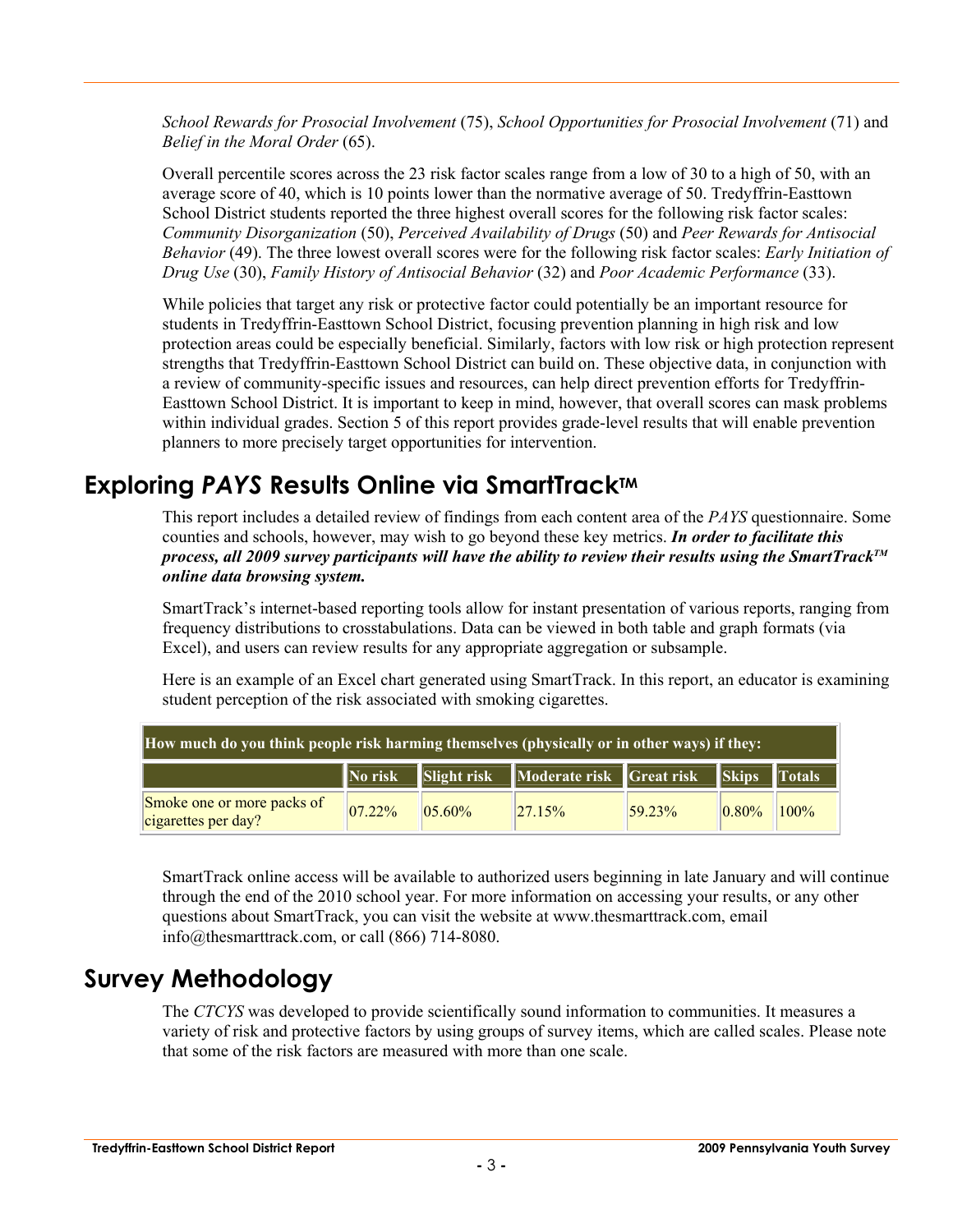The *CTCYS* was developed from research funded by the Center for Substance Abuse Prevention of the U.S. Department of Health and Human Services. This research supported the development of a student survey to measure the following items:

- risk and protective factors that predict alcohol, tobacco and other drug (ATOD) use, delinquency and other problem behaviors in adolescents.
- the prevalence and frequency of drug use.
- the prevalence and frequency of antisocial behaviors.

This survey instrument became the *CTCYS.* The original research involved data collection in five states: Kansas, Maine, Oregon, South Carolina and Washington. Over 72,000 students participated in these statewide surveys, and analysis of the collected data contributed to the development of the *CTCYS*.

#### *Changes to the PAYS Questionnaire*

While the majority of the 2009 *PAYS* questionnaire is identical to the 2007 questionnaire, several changes were introduced in this survey cycle.

- Items from the 2007 questionnaire assessing the abuse of prescription drugs were replaced with six new questions designed to measure prevalence-of-use rates across the three prescription drug categories: pain relievers, stimulants and tranquilizers.
- The risk factor scale *Laws and Norms Favorable to Handguns* was dropped from the questionnaire. All other risk and protective factor scales from the 2007 questionnaire were retained in full.
- The 2009 questionnaire includes six items addressing student experiences with gambling. Two of the six gambling questions—the past-12-months and past-30-days gambling for "money or anything of value" items—are identical to questions used on the 2005 and 2007 surveys. The sports betting, lottery ticket, and table gaming questions are similar to questions used in the 2007 survey.
- Starting in 2009, the *PAYS* asked students a series of eight questions about bullying at school and internet safety.
- The ordering of items throughout the questionnaire was changed so that data points most critical to the prevention planning process would be collected in first sections of the survey. This change improves the response rate for these key items.
- For some survey items the layout of the question and response options was changed in order to improve readability.

#### *Administration*

The survey was administered in the classroom and required approximately one class period to complete. Each teacher received an appropriate number of surveys and survey collection envelopes. The teachers reviewed the instructions with their students and asked the students to complete the survey. The instructions informed the students that there were no right or wrong answers. The instructions also explained the proper way to mark the answers. In some schools, some or all of the student respondents completed the survey in a computer lab using an internet-based survey administration system. The contractor, SmartTrack, Inc., managed the internet administration. Please see the statewide 2009 *PAYS* report for more information on this system.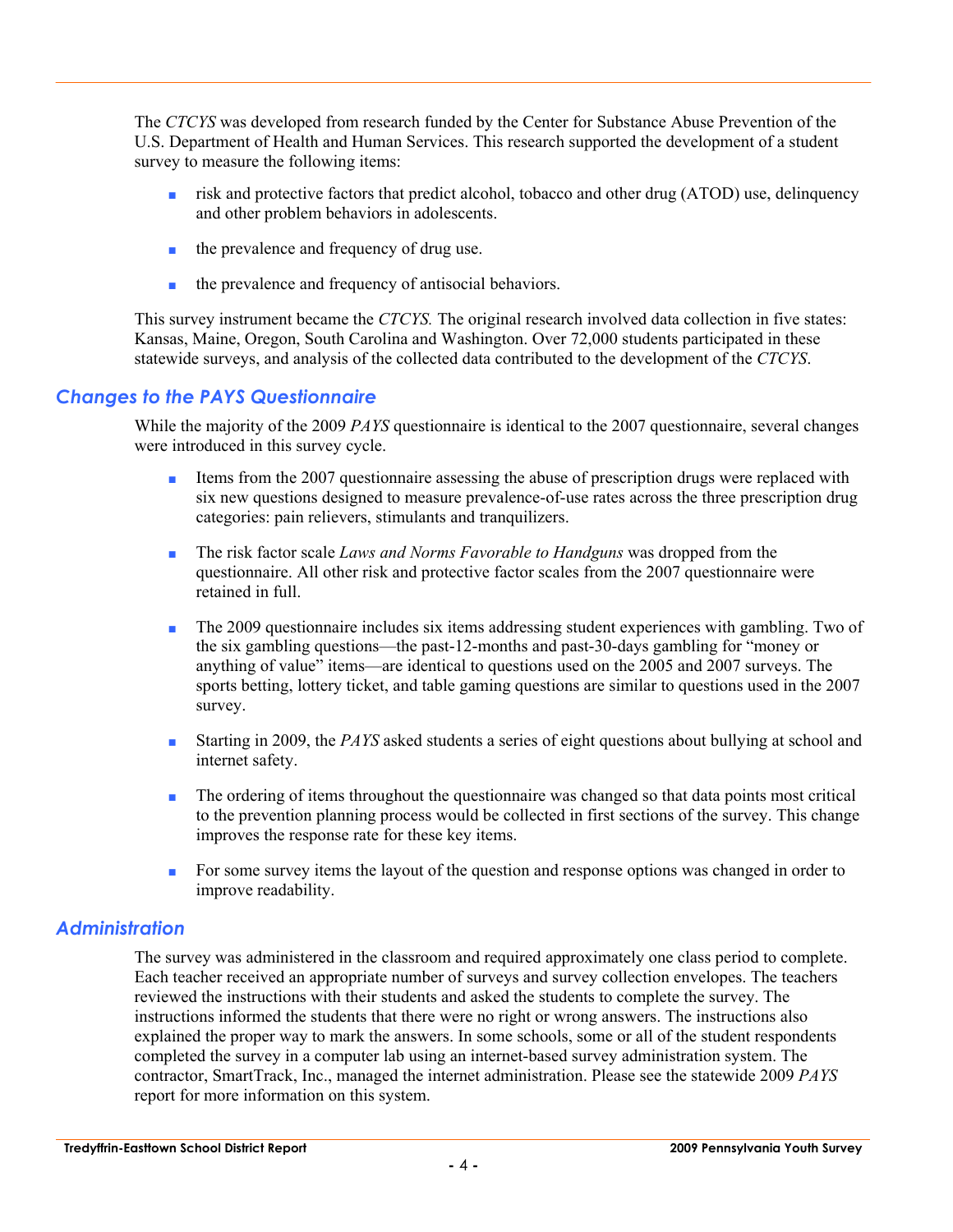Students were asked to complete the survey but were also told that participation is voluntary. Furthermore, students were told that they could skip any question that they were not comfortable answering. Both the teacher and the written instructions on the front of the survey form assured students that the survey was anonymous and confidential.

#### *Survey Validation*

Four strategies were used to assess the validity of the surveys. The first two strategies eliminated the surveys of students who appeared to exaggerate their drug use and other antisocial behavior. The third strategy eliminated students who reported use of a fictitious drug. The fourth strategy eliminated the surveys of students who repeatedly reported logically inconsistent patterns of drug use.

- In the first strategy, surveys from students who reported an average of four or more daily uses of the following drugs—inhalants, cocaine, hallucinogens, Ecstasy, methamphetamine and heroin were eliminated from the survey data set. This strategy removes from the survey any student who did not take it seriously.
- The second strategy supplements the drug use exaggeration test by examining the frequency of four other antisocial behaviors: *Attacking Someone with Intent to Harm*, *Attempting to Steal a Vehicle*, *Being Arrested*, and *Getting Suspended*. Respondents who reported an unrealistically high frequency of these behaviors—more than 80 instances within the past year—were removed from the analysis.
- In the third strategy, students were asked if they had used a fictitious drug in the past 30 days or in their lifetimes. If students reported any use of the fictitious drug, their surveys were not included in the analysis of the findings.
- The fourth strategy was used to detect logical inconsistencies among responses to the drug-related questions. Students were identified as inconsistent responders in the following circumstances only: (1) if they were inconsistent on two or more of the following drugs: alcohol, cigarettes, smokeless tobacco and marijuana/hashish; or (2) if they were inconsistent on two or more of the remaining drugs. An example of an inconsistent response would be if a student reported that he or she had used alcohol three to five times in the past 30 days but had never used alcohol in his or her lifetime.

Tredyffrin-Easttown School District students were cooperative—all but 63 students (4.1%) completed valid surveys. Of the 63 surveys identified and eliminated by one or more of the four strategies described above, 21 exaggerated drug use (strategy 1), 17 exaggerated other antisocial behavior (strategy 2), 40 reported the use of the fictitious drug (strategy 3) and 26 responded in a logically inconsistent way (strategy 4). The elimination total produced by these four strategies equals more than 63 because some surveys were identified by more than one strategy.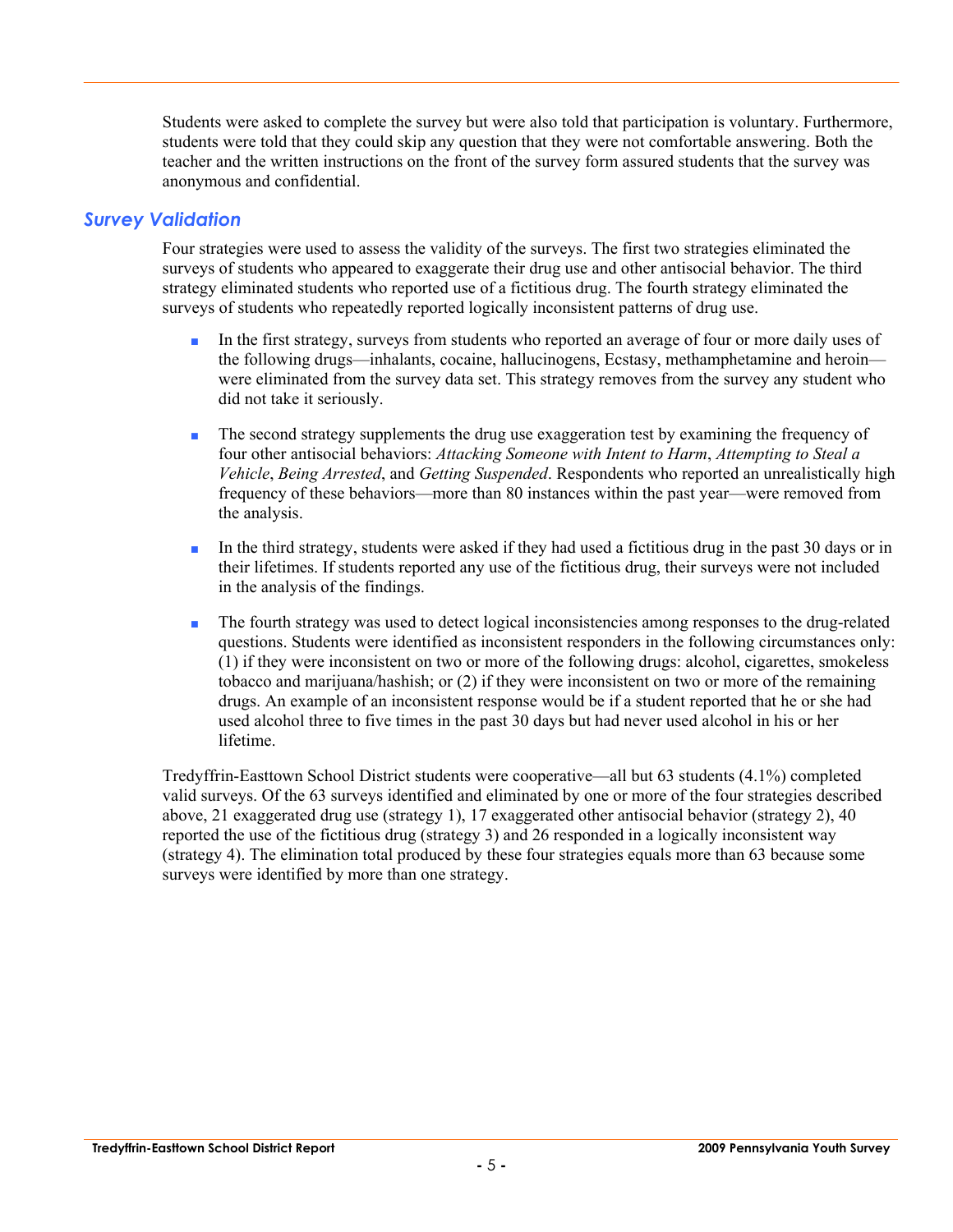#### *Sample Analysis*

When reviewing survey results people often ask, "What is the margin of error?" This is referred to as the "confidence interval," and it reflects the precision of a statistical estimate. For example, a confidence interval of  $\pm 3.0$  points for a drug use prevalence rate of 50.0% means that there is a 95% chance that the true score is between 47.0% and 53.0%.

For school-based survey research, confidence intervals are determined by the size of the sample relative to the school's enrollment. The higher the percentage of a school's total enrollment that is included in the sample, the smaller the confidence interval and the more precise the results. Table 1 presents confidence intervals for both grade-level and overall estimates. Note that these confidence intervals are for prevalence rates of 50%. For less prevalent behaviors, such as heroin use and bringing a weapon to school, the confidence interval narrows substantially.

|               | <b>Table 1. Confidence Intervals for Sample</b> |                   |                   |               |            |                               |  |  |  |  |  |  |  |
|---------------|-------------------------------------------------|-------------------|-------------------|---------------|------------|-------------------------------|--|--|--|--|--|--|--|
|               |                                                 |                   | <b>Enrollment</b> |               | Sample     |                               |  |  |  |  |  |  |  |
| Grade         |                                                 | <b>Number</b>     | Percentage        | <b>Number</b> | Percentage | Confidence<br><b>Interval</b> |  |  |  |  |  |  |  |
|               | 6 <sup>th</sup>                                 | 467               | 19.3%             | 256           | 17.3%      | ±4.1%                         |  |  |  |  |  |  |  |
|               | 7 <sup>th</sup>                                 | $- -$             | $\qquad \qquad -$ | $-$           |            | $-$                           |  |  |  |  |  |  |  |
|               | 8 <sup>th</sup>                                 | 476               | 19.7%             | 385           | 26.0%      | ±2.2%                         |  |  |  |  |  |  |  |
|               | 9 <sub>th</sub>                                 | 487               | 20.1%             | 350           | 23.7%      | ±2.8%                         |  |  |  |  |  |  |  |
|               | 10 <sup>th</sup>                                | 486               | 20.1%             | 264           | 17.8%      | ±4.1%                         |  |  |  |  |  |  |  |
|               | 11 <sup>th</sup>                                | $\qquad \qquad -$ | $\qquad \qquad -$ | $-$           | $- -$      | $- -$                         |  |  |  |  |  |  |  |
|               | 12 <sup>th</sup>                                | 501               | 20.7%             | 224           | 15.1%      | ±4.9%                         |  |  |  |  |  |  |  |
| <b>Totals</b> |                                                 | 2,417             | 100.0%            | 1,479         | 100.0%     | ±1.6%                         |  |  |  |  |  |  |  |

Note: Rounding can produce totals that do not equal 100%. The total sample size in this table does not include respondents who did not report their grade level.

## **Demographic Profile of Surveyed Youth**

The survey measures a variety of demographic characteristics. Table 2 shows selected characteristics of surveyed youth: sex, ethnicity and the primary language spoken at home. The primary language spoken at home refers to the primary language the student speaks at home (rather than what the parents speak at home).

A higher percentage of surveyed Tredyffrin-Easttown School District students were female (50.6% female versus 46.2% male). A majority of students identified themselves as White (68.4%). The largest minority group is Asian (10.5%), followed by African American (2.8%), Latino (1.5%) and American Indian (0.4%). Note that while the "Other/Multiple" category listed on all tables includes students who selected "Other" as their primary ethnicity, this category also includes those students who selected multiple ethnicities. Therefore, for example, students who reported both African American and Latino ethnicity would be classified in the "Other/Multiple" category for the purposes of this report.

Nearly all of the surveyed students (90.7%) reported English as the language they most often speak at home.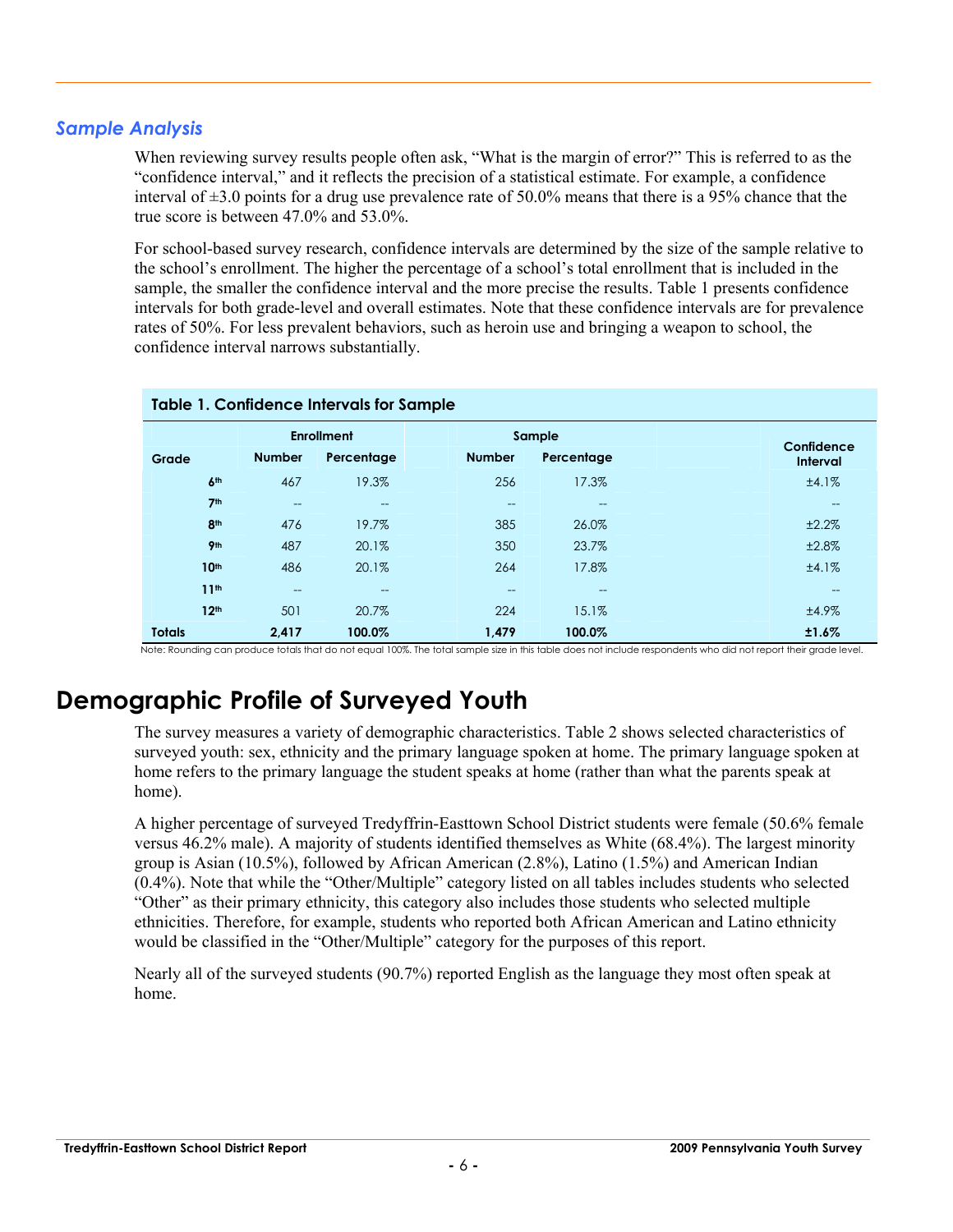| Table 2. Selected Demographic Characteristics of Surveyed Tourn |                           |                               |  |  |  |  |  |  |  |  |
|-----------------------------------------------------------------|---------------------------|-------------------------------|--|--|--|--|--|--|--|--|
|                                                                 | <b>Number of Students</b> | <b>Percentage of Students</b> |  |  |  |  |  |  |  |  |
| <b>Overall Valid Surveys</b>                                    | 1,479                     | 100.0%                        |  |  |  |  |  |  |  |  |
| Sex                                                             |                           |                               |  |  |  |  |  |  |  |  |
| Male                                                            | 684                       | 46.2%                         |  |  |  |  |  |  |  |  |
| Female                                                          | 749                       | 50.6%                         |  |  |  |  |  |  |  |  |
| Did not respond                                                 | 46                        | 3.1%                          |  |  |  |  |  |  |  |  |
| <b>Ethnicity</b>                                                |                           |                               |  |  |  |  |  |  |  |  |
| White                                                           | 1,012                     | 68.4%                         |  |  |  |  |  |  |  |  |
| <b>African American</b>                                         | 42                        | 2.8%                          |  |  |  |  |  |  |  |  |
| Latino                                                          | 22                        | 1.5%                          |  |  |  |  |  |  |  |  |
| American Indian                                                 | 6                         | 0.4%                          |  |  |  |  |  |  |  |  |
| Asian                                                           | 155                       | 10.5%                         |  |  |  |  |  |  |  |  |
| Other/Multiple                                                  | 236                       | 16.0%                         |  |  |  |  |  |  |  |  |
| Did not respond                                                 | 6                         | 0.4%                          |  |  |  |  |  |  |  |  |
| Primary Language Spoken at Home                                 |                           |                               |  |  |  |  |  |  |  |  |
| <b>English</b>                                                  | 1,341                     | 90.7%                         |  |  |  |  |  |  |  |  |
| <b>Spanish</b>                                                  | 14                        | 0.9%                          |  |  |  |  |  |  |  |  |
| <b>Other Language</b>                                           | 111                       | 7.5%                          |  |  |  |  |  |  |  |  |
| Did not respond                                                 | 13                        | 0.9%                          |  |  |  |  |  |  |  |  |

#### **Table 2. Selected Demographic Characteristics of Surveyed Youth**

Note: Rounding can produce totals that do not equal 100%.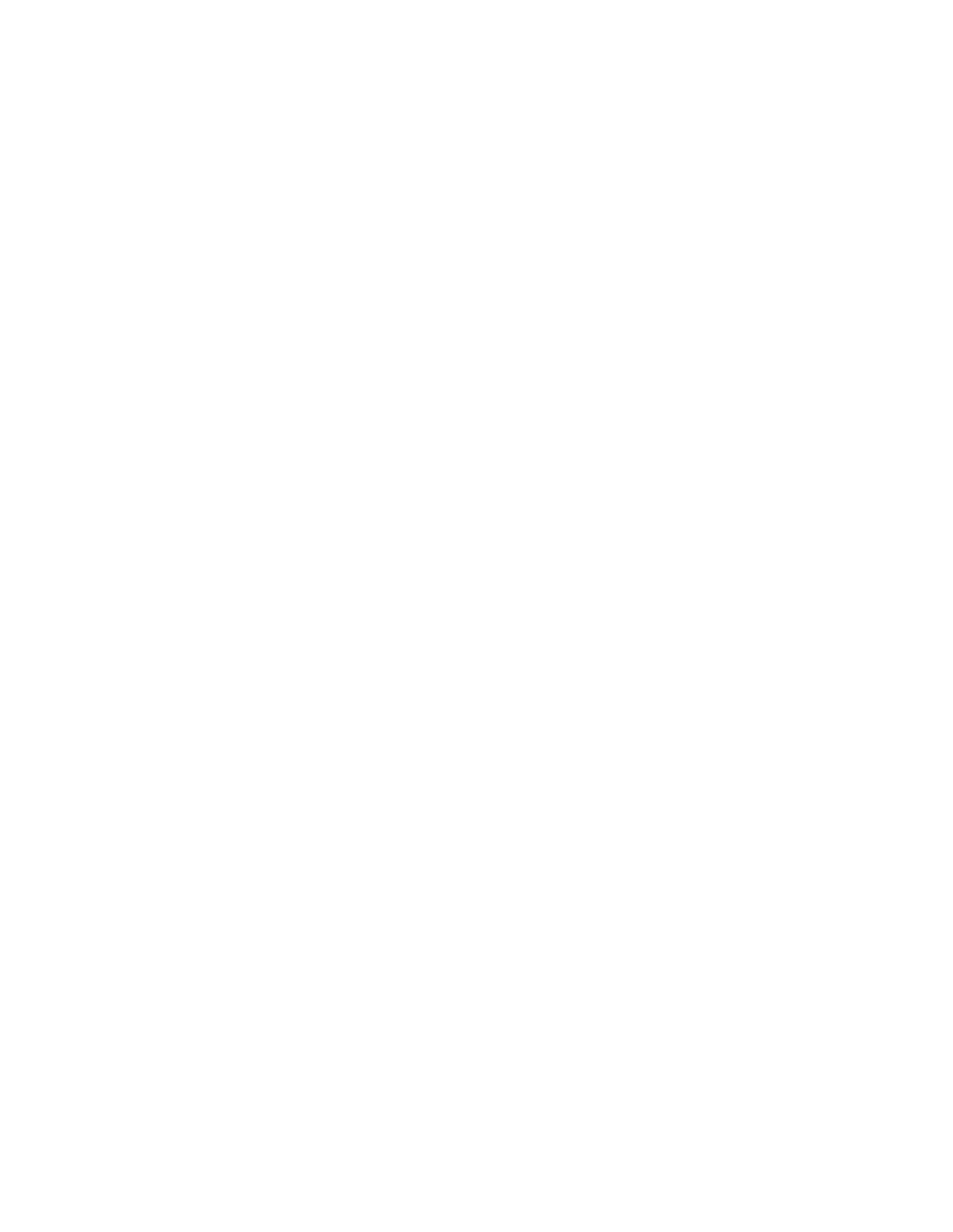## **Section 2 Alcohol, Tobacco and Other Drug Use**

### **Measurement**

Alcohol, tobacco and other drug (ATOD) use is measured in the *PAYS* by a set of 36 questions. The questions are similar to those used in the *Monitoring the Future* study, a nationwide study of drug use by middle and high school students. Consequently, national data as well as data from other similar surveys can be easily compared to data from the *PAYS*.

Prevalence-of-use tables and graphs show the percentages of students who reported using ATODs. These results are presented for both lifetime and past-30-day prevalence of use periods. Lifetime prevalence of use (whether the student has ever used the drug) is a good measure of student experimentation. Past-30 day prevalence of use (whether the student has used the drug within the last month) is a good measure of current use. In addition to the standard lifetime and past-30-day prevalence rates for alcohol use, binge drinking behavior (defined as a report of five or more drinks in a row within the past two weeks) is also measured.

A multi-question indicator—"any illicit drug (other than marijuana)"—measures the use of one or more of the following drugs: inhalants, cocaine, crack cocaine, heroin, hallucinogens, methamphetamine, Ecstasy and steroids. The purpose of this drug combination rate is to provide prevention planners with an overall gauge of so-called "hard" drug use (Johnston, O'Malley, Bachman & Schulenberg, 2009a).

The survey also includes six questions designed to measure nonmedical use of prescription drugs. The questions cover three general categories of nonmedical prescription drug use: pain relievers, tranquilizers and stimulants.

## **Results Summary**

#### *Overall Results*

ATOD prevalence rates for the combined sample of  $6<sup>th</sup>$ ,  $8<sup>th</sup>$ ,  $9<sup>th</sup>$ ,  $10<sup>th</sup>$  and  $12<sup>th</sup>$  graders are presented in Graph 1, and in the overall results column of Tables 3 and 4. As these results show, Tredyffrin-Easttown School District students recorded the highest lifetime prevalence-of-use rates for alcohol (40.3%), marijuana (13.7%) and cigarettes (12.8%). Other lifetime prevalence rates ranged from 0.5% for methamphetamine to 7.7% for inhalants. The rate of illicit drug use excluding marijuana is summarized by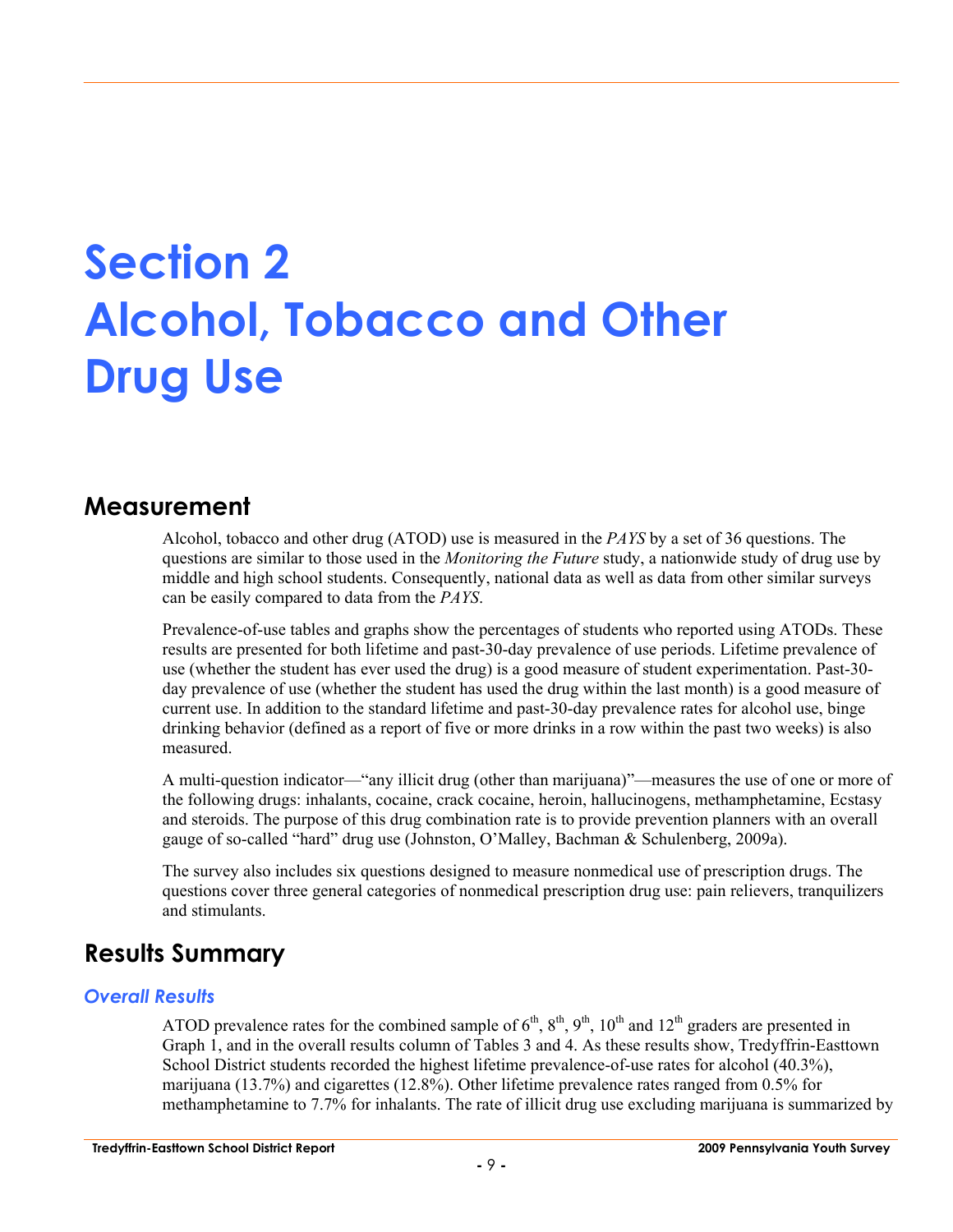the indicator "any illicit drug (other than marijuana)," with 10.1% of surveyed students reporting use of these drugs in their lifetimes.

Tredyffrin-Easttown School District students reported the highest past-30-day prevalence-of-use rates for alcohol (21.3%) and marijuana (9.0%). Other past-30-day prevalence rates ranged from 0.4% for crack cocaine and heroin to 4.7% for cigarettes. Overall, 5.6% of Tredyffrin-Easttown School District students reported the use of any illicit drug (other than marijuana) in the past 30 days.

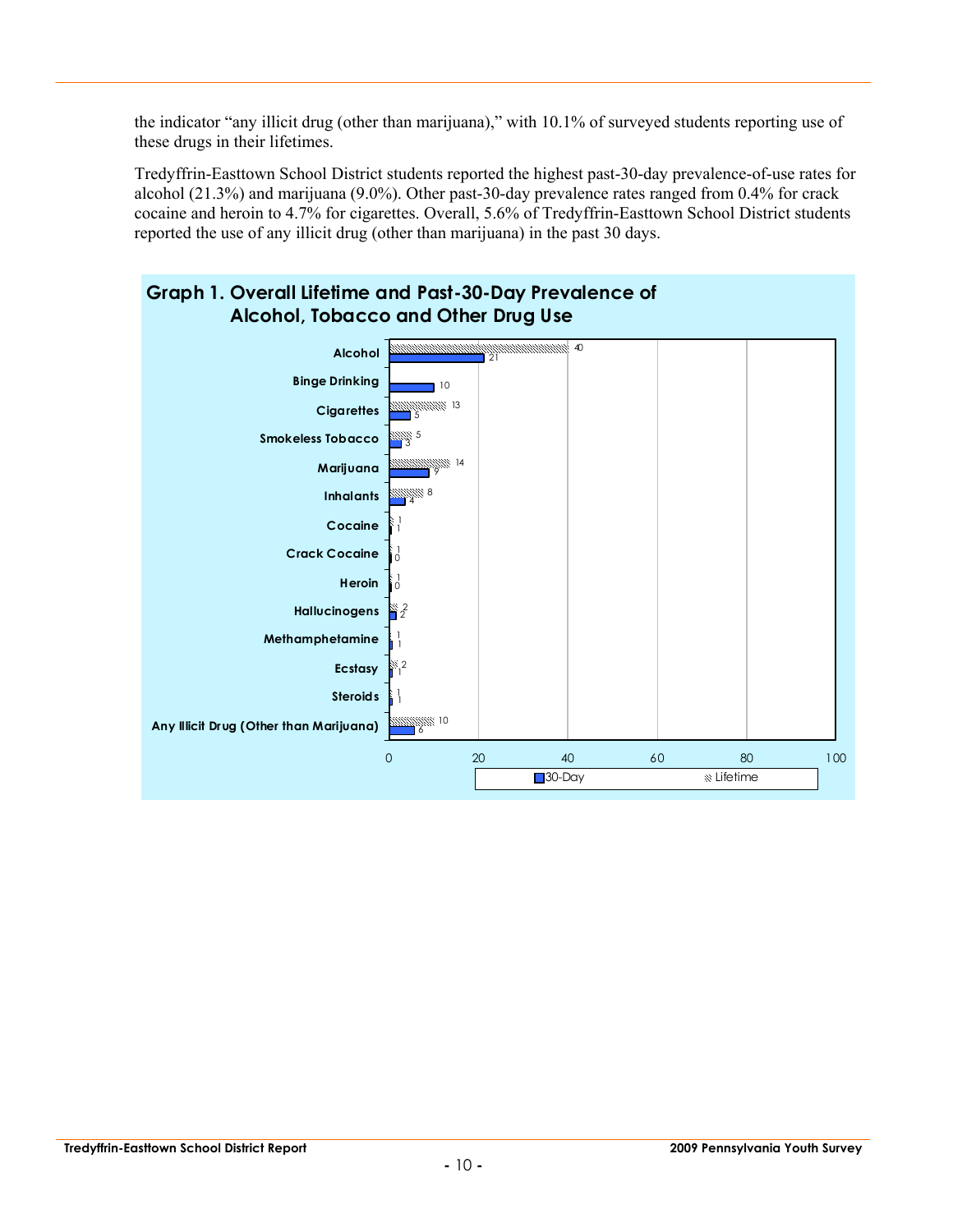#### *Grade-Level Results*

ATOD prevalence rates for individual grade levels are presented in Graph 2 and Tables 3 and 4. Typically, prevalence rates for the use of most substances increase as students enter higher grades. In many communities, however, inhalant use provides an exception to this pattern, often peaking during the late middle school or early high school years. This may be because inhalants are relatively easy for younger students to obtain. Past-30-day alcohol use in Tredyffrin-Easttown School District ranges from a low of 1.7% among  $6<sup>th</sup>$  graders to a high of 51.6% among 12th graders. Past-30-day marijuana use ranges from a low of 0.8% among  $6<sup>th</sup>$  graders to a high of 25.9% among 12<sup>th</sup> graders. Past-30-day cigarette



use ranges from a low of 0.4% among  $6<sup>th</sup>$  graders to a high of 13.9% among 12<sup>th</sup> graders. Past-30-day inhalant use ranges from a low of  $3.1\%$  among  $10<sup>th</sup>$  graders to a high of  $4.7\%$  among  $8<sup>th</sup>$  graders.

#### *Comparisons to National Results*

Comparing and contrasting findings from a county- or school-district-level survey to relevant data from a national survey provides a valuable perspective on local data. In this report, national comparisons for ATOD use will be made to the 2009 *Monitoring the Future* study. The *Monitoring the Future* survey project, which provides prevalence-of-use information for ATODs from a nationally representative sample of  $8<sup>th</sup>$ ,  $10<sup>th</sup>$  and  $12<sup>th</sup>$  graders, is conducted annually by the Survey Research Center of the Institute for Social Research at the University of Michigan (see www.monitoringthefuture.org). For a review of the methodology of this study, please see Johnston et al. (2009a).

In addition to a complete report of prevalence-of-use rates for each surveyed grade, Tables 3 and 4 present national results from the *Monitoring the Future* study. Across the three comparison grades (8<sup>th</sup>, 10<sup>th</sup> and 12<sup>th</sup>), students in Tredyffrin-Easttown School District reported lower average levels of lifetime cigarette, smokeless tobacco, marijuana, alcohol, inhalant and cocaine use than their national counterparts. The largest grade-level differences in lifetime substance use were for marijuana in the  $10<sup>th</sup>$  grade (20.3% versus 32.3% for *Monitoring the Future*) and cigarettes in the 8<sup>th</sup> and 10<sup>th</sup> grades (8.5% and 17.3% versus 20.1% and 32.7% for *Monitoring the Future*).

For past-30-day ATOD use, students in Tredyffrin-Easttown School District reported lower average levels of cigarette and smokeless tobacco use than their national counterparts. The largest grade-level differences in past-30-day substance use were for cigarettes in the  $10^{th}$  grade  $(5.7\%$  versus 13.1% for *Monitoring the Future*), binge drinking in the 12<sup>th</sup> grade (35.3% versus 25.2% for *Monitoring the Future*) and alcohol in the  $12<sup>th</sup>$  grade (51.6% versus 43.5% for *Monitoring the Future*).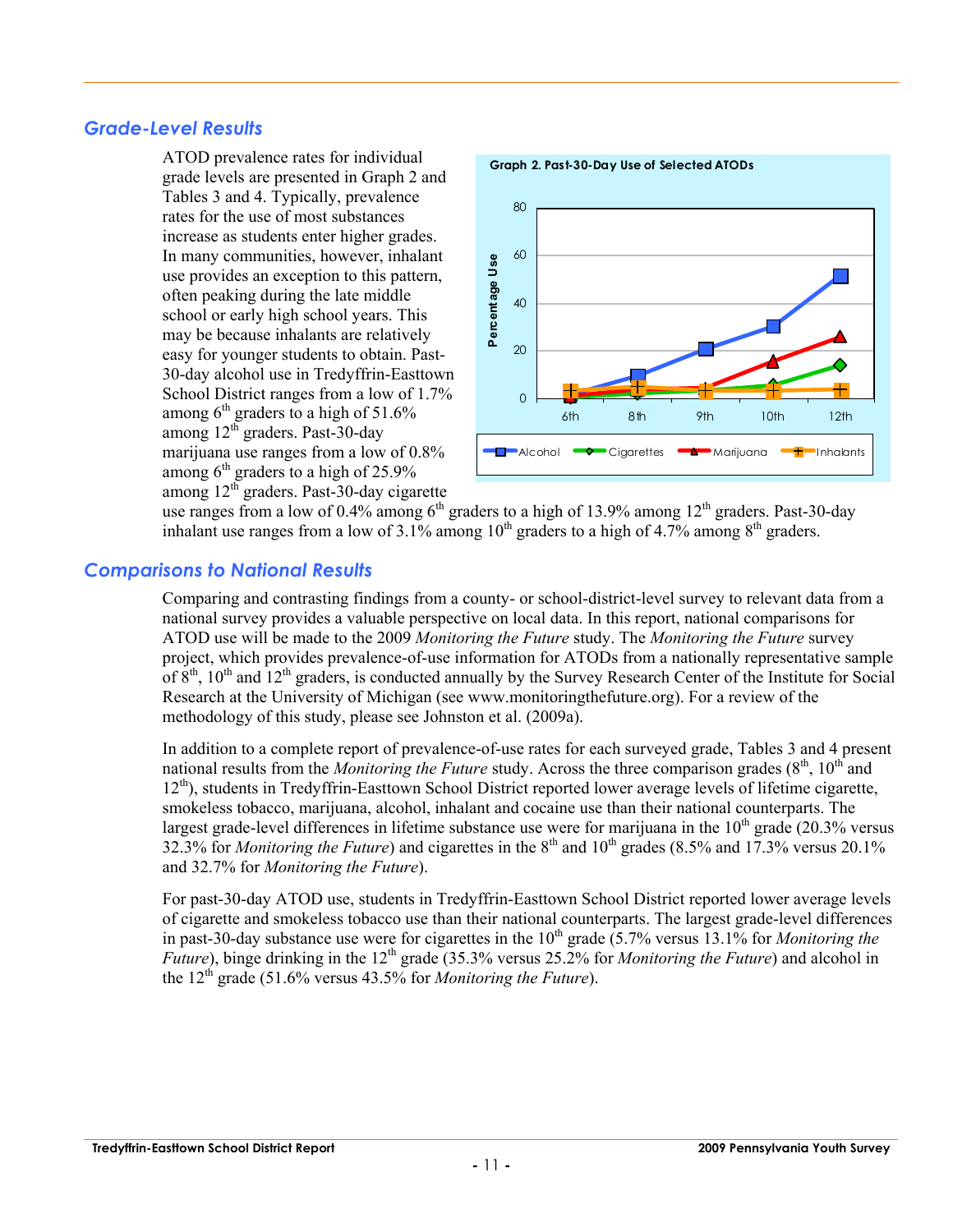|                                            | ----                    |                          |                         |                         |                                                 |                                                     |                          |                 |                                              |                          |                          |  |  |
|--------------------------------------------|-------------------------|--------------------------|-------------------------|-------------------------|-------------------------------------------------|-----------------------------------------------------|--------------------------|-----------------|----------------------------------------------|--------------------------|--------------------------|--|--|
|                                            |                         |                          |                         |                         | <b>Tredyffrin-Eastlown School District 2009</b> |                                                     |                          |                 | <b>Monitoring the</b><br>Future <sup>1</sup> |                          |                          |  |  |
|                                            | 6 <sup>th</sup><br>$\%$ | 7 <sup>th</sup><br>$\%$  | 8 <sup>th</sup><br>$\%$ | 9 <sub>th</sub><br>$\%$ | 10 <sup>th</sup><br>$\%$                        | 11 <sup>th</sup><br>$\%$                            | 12 <sup>th</sup><br>$\%$ | Overall<br>$\%$ | 8 <sup>th</sup><br>$\%$                      | 10 <sup>th</sup><br>$\%$ | 12 <sup>th</sup><br>$\%$ |  |  |
| <b>Alcohol</b>                             | 8.2                     | $-$                      | 27.6                    | 46.0                    | 52.5                                            | $\qquad \qquad -$                                   | 71.6                     | 40.3            | 36.6                                         | 59.1                     | 72.3                     |  |  |
| <b>Cigarettes</b>                          | 0.8                     | $\overline{\phantom{m}}$ | 8.5                     | 8.9                     | 17.3                                            | $\hspace{0.05cm} -\hspace{0.05cm} -\hspace{0.05cm}$ | 33.9                     | 12.8            | 20.1                                         | 32.7                     | 43.6                     |  |  |
| <b>Smokeless Tobacco</b>                   | 1.2                     | $\overline{\phantom{a}}$ | 3.7                     | 4.9                     | 5.0                                             | $\qquad \qquad -$                                   | 11.6                     | 5.0             | 9.6                                          | 15.2                     | 16.3                     |  |  |
| Marijuana                                  | 0.9                     | $-$                      | 4.4                     | 6.6                     | 20.3                                            | $\overline{\phantom{m}}$                            | 45.5                     | 13.7            | 15.7                                         | 32.3                     | 42.0                     |  |  |
| <b>Inhalants</b>                           | 4.6                     | --                       | 8.6                     | 10.1                    | 6.5                                             | $\qquad \qquad -$                                   | 7.2                      | 7.7             | 14.9                                         | 12.3                     | 9.5                      |  |  |
| Cocaine                                    | 0.0                     | $-$                      | 0.6                     | 0.6                     | 0.8                                             | $\overline{\phantom{a}}$                            | 3.6                      | 1.0             | 2.6                                          | 4.6                      | 6.0                      |  |  |
| <b>Crack Cocaine</b>                       | 0.0                     | $-$                      | 0.3                     | 0.0                     | 1.1                                             | $\qquad \qquad -$                                   | 2.3                      | 0.6             | 1.7                                          | 2.1                      | 2.4                      |  |  |
| Heroin                                     | 0.0                     | $-$                      | 0.6                     | 0.0                     | 1.1                                             | $\qquad \qquad -$                                   | 1.4                      | 0.6             | 1.3                                          | 1.5                      | 1.2                      |  |  |
| <b>Hallucinogens</b>                       | 0.0                     | $\overline{\phantom{a}}$ | 0.6                     | 0.9                     | 2.3                                             | $\overline{\phantom{m}}$                            | 8.1                      | 2.0             | 3.0                                          | 6.1                      | 7.4                      |  |  |
| Methamphetamine                            | 0.0                     | $-$                      | 0.3                     | 0.3                     | 0.4                                             | $\qquad \qquad -$                                   | 1.8                      | 0.5             | 1.6                                          | 2.8                      | 2.4                      |  |  |
| <b>Ecstasy</b>                             | 0.4                     | $-$                      | 1.1                     | 0.6                     | 2.3                                             | $-$                                                 | 5.4                      | 1.8             | 2.2                                          | 5.5                      | 6.5                      |  |  |
| <b>Steroids</b>                            | 0.0                     | --                       | 0.3                     | 0.3                     | 0.8                                             | $\hspace{0.05cm}$                                   | 1.8                      | 0.6             | 1.3                                          | 1.3                      | 2.2                      |  |  |
| Any Illicit Drug (Other<br>than Marijuana) | 5.1                     | $-$                      | 9.9                     | 10.4                    | 9.2                                             | $\qquad \qquad -$                                   | 16.2                     | 10.1            |                                              |                          |                          |  |  |

#### **Table 3. Lifetime Use of Alcohol, Tobacco and Other Drugs**

Note: The symbol "--" indicates that data are not available because students were not surveyed, the drug was not included in the survey, or a comparable<br>aggregate calculation was not available. Monitoring the Future data a

1 Johnston et al. (2009b).

|                                            |                      |                          |                         |                         | Tredyffrin-Easttown School District 2009 |                          |                          |                 |                         | <b>Monitoring the</b><br>Future <sup>1</sup> |                          |
|--------------------------------------------|----------------------|--------------------------|-------------------------|-------------------------|------------------------------------------|--------------------------|--------------------------|-----------------|-------------------------|----------------------------------------------|--------------------------|
|                                            | 6 <sup>th</sup><br>% | 7 <sup>th</sup><br>$\%$  | 8 <sup>th</sup><br>$\%$ | 9 <sub>th</sub><br>$\%$ | 10 <sup>th</sup><br>$\%$                 | 11 <sup>th</sup><br>$\%$ | 12 <sup>th</sup><br>$\%$ | Overall<br>$\%$ | 8 <sup>th</sup><br>$\%$ | 10 <sup>th</sup><br>$\%$                     | 12 <sup>th</sup><br>$\%$ |
| <b>Alcohol</b>                             | 1.7                  | $\overline{\phantom{a}}$ | 9.6                     | 20.9                    | 30.5                                     | $\overline{\phantom{a}}$ | 51.6                     | 21.3            | 14.9                    | 30.4                                         | 43.5                     |
| <b>Binge Drinking</b>                      | 0.0                  | $\overline{\phantom{a}}$ | 2.9                     | 4.3                     | 16.9                                     | $-$                      | 35.3                     | 10.2            | 7.8                     | 17.5                                         | 25.2                     |
| <b>Cigarettes</b>                          | 0.4                  | $-$                      | 2.2                     | 3.4                     | 5.7                                      | $\overline{\phantom{a}}$ | 13.9                     | 4.7             | 6.5                     | 13.1                                         | 20.1                     |
| <b>Smokeless Tobacco</b>                   | 0.4                  | $\overline{\phantom{a}}$ | 2.1                     | 2.6                     | 4.2                                      | $\overline{\phantom{a}}$ | 5.4                      | 2.8             | 3.7                     | 6.5                                          | 8.4                      |
| Marijuana                                  | 0.8                  | $- -$                    | 3.8                     | 4.3                     | 15.6                                     | $-$                      | 25.9                     | 9.0             | 6.5                     | 15.9                                         | 20.6                     |
| <b>Inhalants</b>                           | 3.3                  | $-$                      | 4.7                     | 3.2                     | 3.1                                      | $\overline{a}$           | 3.6                      | 3.6             | 3.8                     | 2.2                                          | 1.2                      |
| Cocaine                                    | 0.0                  | $-$                      | 0.0                     | 0.3                     | 0.4                                      | $\overline{\phantom{0}}$ | 2.3                      | 0.5             | 0.8                     | 0.9                                          | 1.3                      |
| <b>Crack Cocaine</b>                       | 0.0                  | $- -$                    | 0.0                     | 0.0                     | 0.8                                      | $-$                      | 1.8                      | 0.4             | 0.5                     | 0.4                                          | 0.6                      |
| Heroin                                     | 0.0                  | $-$                      | 0.3                     | 0.0                     | 0.8                                      | $\overline{\phantom{0}}$ | 1.3                      | 0.4             | 0.4                     | 0.4                                          | 0.4                      |
| <b>Hallucinogens</b>                       | 1.3                  | $- -$                    | 0.6                     | 0.9                     | 1.5                                      | $-$                      | 4.5                      | 1.5             | 0.9                     | 1.4                                          | 1.6                      |
| Methamphetamine                            | 1.2                  | $-$                      | 0.6                     | 0.3                     | 0.8                                      | $-$                      | 1.4                      | 0.8             | 0.5                     | 0.6                                          | 0.5                      |
| <b>Ecstasy</b>                             | 0.4                  | $-$                      | 0.3                     | 0.6                     | 1.5                                      | $\overline{a}$           | 1.8                      | 0.8             | 0.6                     | 1.3                                          | 1.8                      |
| <b>Steroids</b>                            | 0.8                  | $-$                      | 0.8                     | 0.3                     | 0.8                                      | $-$                      | 1.8                      | 0.8             | 0.4                     | 0.5                                          | 1.0                      |
| Any Illicit Drug (Other<br>than Marijuana) | 5.4                  | $-$                      | 5.8                     | 4.3                     | 6.1                                      | $-$                      | 7.2                      | 5.6             |                         |                                              |                          |

#### **Table 4. Past-30-Day Use of Alcohol, Tobacco and Other Drugs**

Note: The symbol "--" indicates that data are not available because students were not surveyed, the drug was not included in the survey, or a comparable<br>aggregate calculation was not available. Monitoring the Future data a

1 Johnston et al. (2009b).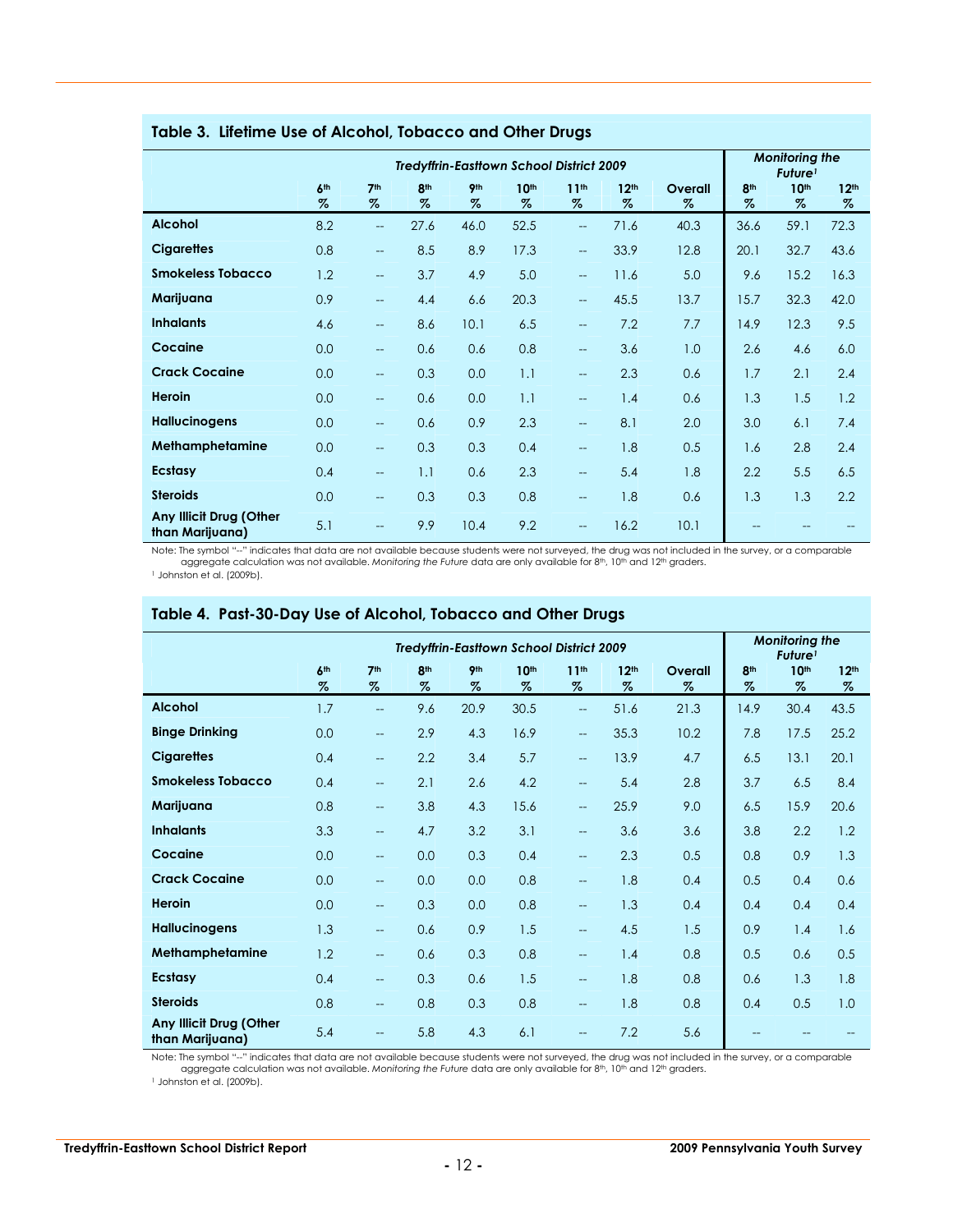#### *Comparisons to Pennsylvania Statewide Results*

Additional context for evaluating the pattern of ATOD use reported by Tredyffrin-Easttown School District students is provided by a comparison to statewide results from the 2009 *PAYS*. This comparison as well as other comparisons to statewide results throughout this report—focuses on results recorded for individual grade levels. Comparisons of overall results can be valuable as well, but consideration should be given to how differences in the composition of each sample across grade levels may impact the validity of the comparison. For example, overall results from a school district that only surveyed students in grades 6 and 8 are not directly comparable to overall results from a statewide survey that included students in grades 6, 8, 10 and 12.

Lifetime and past-30-day prevalence rates for surveyed students in Pennsylvania are presented in Tables 5 and 6. (Please note that throughout this report tables that include statewide results are shaded orange, while tables that include county or district results are shaded blue.) Across the four comparison grades  $(6<sup>th</sup>)$ .  $8<sup>th</sup>$ , 10<sup>th</sup> and 12<sup>th</sup>), students in Tredyffrin-Easttown School District reported lower average levels of lifetime cigarette, alcohol, smokeless tobacco and inhalant use than Pennsylvania statewide. The largest gradelevel differences in lifetime substance use were for cigarettes in the  $10<sup>th</sup>$  grade (17.3% versus 32.0% for Pennsylvania statewide) and alcohol in the  $6<sup>th</sup>$  and  $8<sup>th</sup>$  grades (8.2% and 27.6% versus 20.8% and 45.0% for Pennsylvania statewide).

For past-30-day ATOD use, students in Tredyffrin-Easttown School District reported lower average levels of cigarette, smokeless tobacco and inhalant use than Pennsylvania statewide. The largest grade-level differences in past-30-day substance use were for cigarettes in the  $10<sup>th</sup>$  grade (5.7% versus 13.9% for Pennsylvania statewide), binge drinking in the 12<sup>th</sup> grade (35.3% versus 27.6% for Pennsylvania statewide) and alcohol in the  $8<sup>th</sup>$  grade (9.6% versus 17.2% for Pennsylvania statewide).

| <u>table 5. Lifelifie use of Alconoi, tobacco and Oliter Drugs, refilisywania sialewide 2007</u> |                 |                   |      |                          |                  |                          |                  |                  |  |  |  |  |
|--------------------------------------------------------------------------------------------------|-----------------|-------------------|------|--------------------------|------------------|--------------------------|------------------|------------------|--|--|--|--|
|                                                                                                  | 6 <sup>th</sup> | 7 <sup>th</sup>   | 8th  | 9 <sub>th</sub>          | 10 <sup>th</sup> | 11 <sup>th</sup>         | 12 <sup>th</sup> | Overall          |  |  |  |  |
|                                                                                                  | $\%$            | $\%$              | $\%$ | $\%$                     | $\%$             | $\%$                     | $\%$             | $\%$             |  |  |  |  |
| <b>Alcohol</b>                                                                                   | 20.8            | --                | 45.0 | $\overline{\phantom{m}}$ | 56.7             | $\overline{\phantom{a}}$ | 70.0             | 49.3             |  |  |  |  |
| <b>Cigarettes</b>                                                                                | 4.6             | $\qquad \qquad -$ | 20.6 | $\overline{\phantom{m}}$ | 32.0             | $\hspace{0.05cm}$        | 44.3             | 26.3             |  |  |  |  |
| <b>Smokeless Tobacco</b>                                                                         | 2.5             | $\qquad \qquad -$ | 8.8  | $\qquad \qquad -$        | 14.2             | $\hspace{0.05cm}$        | 21.4             | 12.1             |  |  |  |  |
| Marijuana                                                                                        | 0.6             | $\qquad \qquad -$ | 9.8  | $\qquad \qquad -$        | 25.1             | $\qquad \qquad -$        | 41.1             | 20.0             |  |  |  |  |
| <b>Inhalants</b>                                                                                 | 10.2            | $\qquad \qquad -$ | 13.9 | $\qquad \qquad -$        | 12.2             | $\overline{\phantom{a}}$ | 9.7              | 11.5             |  |  |  |  |
| Cocaine                                                                                          | 0.0             | $\qquad \qquad -$ | 0.5  | $\qquad \qquad -$        | 1.8              | $\overline{\phantom{a}}$ | 4.8              | 1.9 <sup>°</sup> |  |  |  |  |
| <b>Crack Cocaine</b>                                                                             | 0.2             | $\qquad \qquad -$ | 0.4  | $\overline{\phantom{m}}$ | 1.2              | $\overline{\phantom{a}}$ | 1.1              | 0.8              |  |  |  |  |
| <b>Heroin</b>                                                                                    | 0.1             | $\qquad \qquad -$ | 0.2  | $\qquad \qquad -$        | 0.9              | $\overline{\phantom{a}}$ | 1.4              | 0.7              |  |  |  |  |
| <b>Hallucinogens</b>                                                                             | 0.1             | $\qquad \qquad -$ | 1.0  | $\overline{\phantom{a}}$ | 3.7              | $\overline{\phantom{a}}$ | 8.0              | 3.3              |  |  |  |  |
| Methamphetamine                                                                                  | 0.2             | $\qquad \qquad -$ | 0.2  | $\overline{\phantom{m}}$ | 0.7              | $\overline{\phantom{a}}$ | 1.1              | 0.6              |  |  |  |  |
| <b>Ecstasy</b>                                                                                   | 0.2             | $\qquad \qquad -$ | 0.7  | $\qquad \qquad -$        | 2.2              | $\overline{\phantom{a}}$ | 4.8              | 2.1              |  |  |  |  |
| <b>Steroids</b>                                                                                  | 0.6             | $\qquad \qquad -$ | 0.7  | $\qquad \qquad -$        | 1.1              | $\qquad \qquad -$        | 1.0              | 0.8              |  |  |  |  |
| <b>Any Illicit Drug (Other</b><br>than Marijuana)                                                | 10.5            | --                | 15.0 | $\rightarrow$            | 15.4             | $\overline{\phantom{a}}$ | 17.2             | 14.7             |  |  |  |  |

**Table 5. Lifetime Use of Alcohol, Tobacco and Other Drugs, Pennsylvania Statewide 2009**

Note: The symbol "--" indicates that data are not available because students were not surveyed.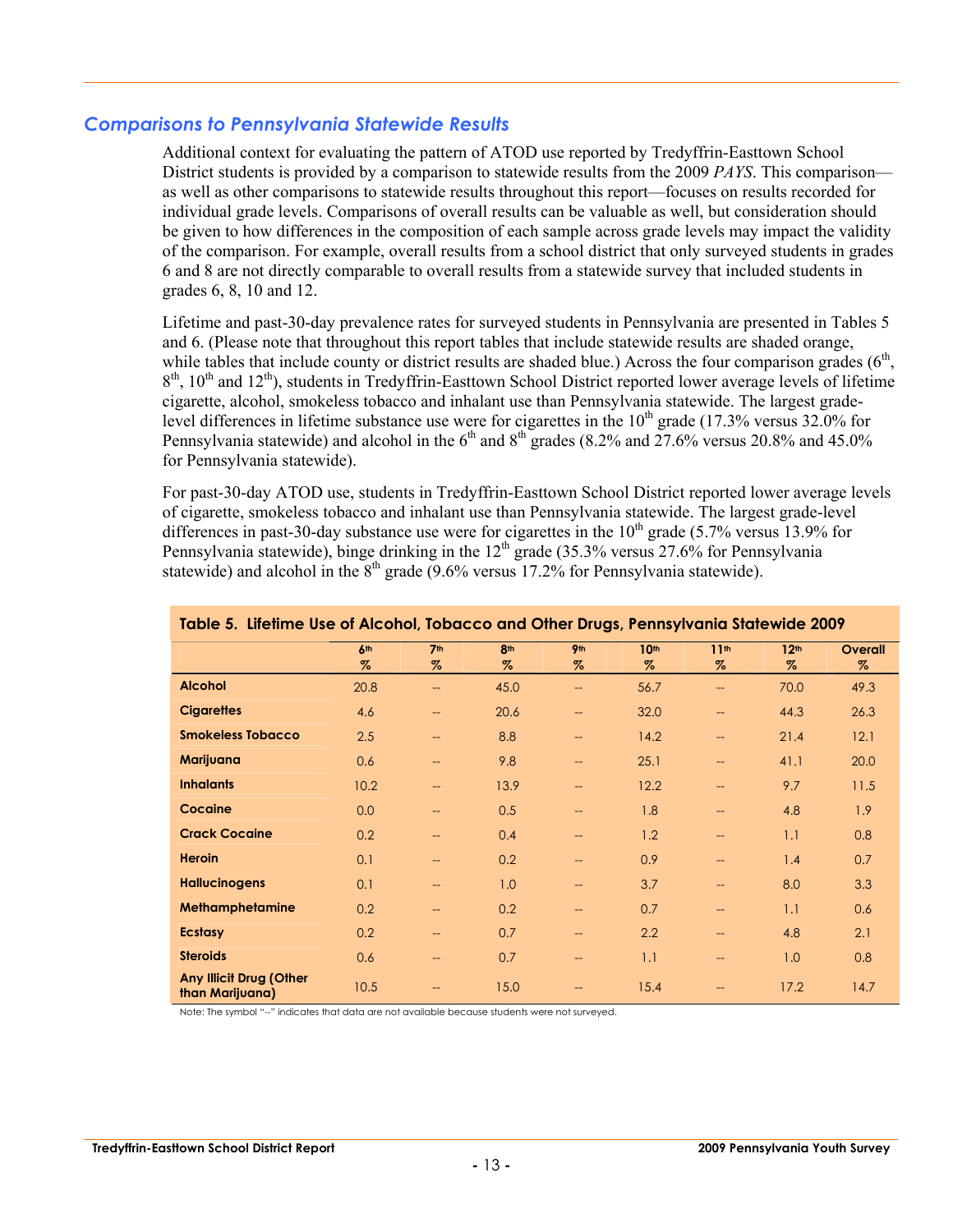| Table 6. Past-30-Day use of Alconol, Tobacco and Offier Drugs, Pennsylvania Statewide 2009 |                 |                          |                 |                          |                  |                          |                  |         |  |  |  |  |
|--------------------------------------------------------------------------------------------|-----------------|--------------------------|-----------------|--------------------------|------------------|--------------------------|------------------|---------|--|--|--|--|
|                                                                                            | 6 <sup>th</sup> | 7 <sup>th</sup>          | 8 <sup>th</sup> | 9 <sub>th</sub>          | 10 <sup>th</sup> | 11 <sup>th</sup>         | 12 <sup>th</sup> | Overall |  |  |  |  |
|                                                                                            | %               | $\%$                     | $\%$            | $\%$                     | $\%$             | $\%$                     | $\%$             | $\%$    |  |  |  |  |
| <b>Alcohol</b>                                                                             | 5.1             | $\mathbb{L}$             | 17.2            | $\overline{\phantom{a}}$ | 30.5             | $\overline{\phantom{a}}$ | 46.0             | 25.5    |  |  |  |  |
| <b>Binge Drinking</b>                                                                      | 1.2             | $\overline{\phantom{m}}$ | 7.5             | ÷                        | 15.7             | $\qquad \qquad -$        | 27.6             | 13.6    |  |  |  |  |
| <b>Cigarettes</b>                                                                          | 0.9             | $\overline{\phantom{a}}$ | 6.7             | $\qquad \qquad -$        | 13.9             | $\overline{\phantom{a}}$ | 20.8             | 11.0    |  |  |  |  |
| <b>Smokeless Tobacco</b>                                                                   | 0.6             | $\overline{\phantom{m}}$ | 4.7             | --                       | 7.6              | $\overline{\phantom{a}}$ | 10.9             | 6.2     |  |  |  |  |
| Marijuana                                                                                  | 0.3             | $\hspace{0.05cm}$        | 5.4             | --                       | 14.2             | $\overline{\phantom{a}}$ | 23.7             | 11.4    |  |  |  |  |
| <b>Inhalants</b>                                                                           | 6.8             | $\qquad \qquad -$        | 8.2             | ÷÷                       | 5.5              | $\overline{\phantom{a}}$ | 3.3              | 5.9     |  |  |  |  |
| Cocaine                                                                                    | 0.1             | $\qquad \qquad -$        | 0.2             | ÷÷                       | 0.6              | --                       | 1.2              | 0.6     |  |  |  |  |
| <b>Crack Cocaine</b>                                                                       | 0.0             | $\qquad \qquad -$        | 0.3             | --                       | 0.4              | $\overline{\phantom{a}}$ | 0.4              | 0.3     |  |  |  |  |
| <b>Heroin</b>                                                                              | 0.0             | $\qquad \qquad -$        | 0.2             | --                       | 0.2              | $\overline{\phantom{a}}$ | 0.5              | 0.2     |  |  |  |  |
| <b>Hallucinogens</b>                                                                       | 0.1             | $\qquad \qquad -$        | 0.8             | $\qquad \qquad -$        | 2.3              | $\qquad \qquad -$        | 3.5              | 1.8     |  |  |  |  |
| Methamphetamine                                                                            | 0.0             | $\qquad \qquad -$        | 0.1             | --                       | 0.5              | $\overline{\phantom{a}}$ | 0.4              | 0.3     |  |  |  |  |
| <b>Ecstasy</b>                                                                             | 0.0             | $\hspace{0.05cm}$        | 0.4             | --                       | 1.4              | $\overline{\phantom{a}}$ | 2.2              | 1.1     |  |  |  |  |
| <b>Steroids</b>                                                                            | 0.5             | $\qquad \qquad -$        | 0.3             | ÷÷                       | 0.7              | $\overline{\phantom{a}}$ | 0.8              | 0.6     |  |  |  |  |
| <b>Any Illicit Drug (Other</b><br>than Marijuana)                                          | 7.3             | $\overline{\phantom{a}}$ | 9.3             |                          | 8.1              | --                       | 7.6              | 8.1     |  |  |  |  |

#### **Table 6. Past-30-Day Use of Alcohol, Tobacco and Other Drugs, Pennsylvania Statewide 2009**

Note: The symbol "--" indicates that data are not available because students were not surveyed.

## **Item-Level Results**

#### *Alcohol*

Alcohol, including beer, wine and hard liquor, is the drug used most often by adolescents today. Findings from the *Monitoring the Future* study highlight the pervasiveness of alcohol in middle and high schools today. In comparison, cigarette use (the second most pervasive category of ATOD use) is only about half as prevalent as alcohol use. Given the national pattern, it is not surprising that alcohol is the most used drug among students in Tredyffrin-Easttown School District.



- **■** Lifetime prevalence of alcohol use ranges from a low of 8.2% for  $6<sup>th</sup>$  graders to a high of 71.6% for 12<sup>th</sup> graders. Overall, 40.3% of Tredyffrin-Easttown School District students have used alcohol at least once in their lifetimes.
- Compared to national findings,  $8<sup>th</sup>$  and  $10<sup>th</sup>$  graders reported lower rates of lifetime alcohol use and  $12^{th}$  graders reported a similar rate of use.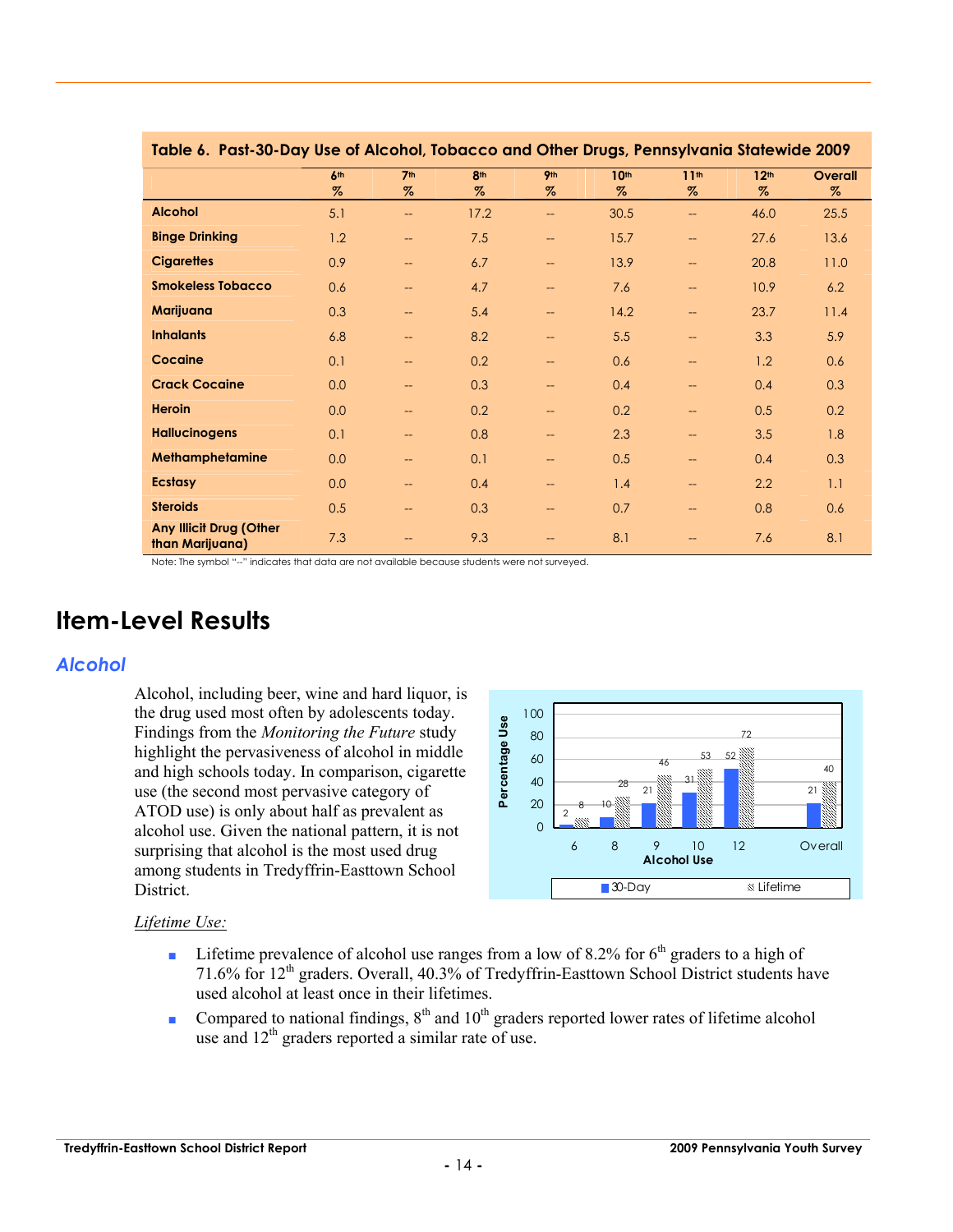■ Compared to Pennsylvania statewide, students in Tredyffrin-Easttown School District reported rates of lifetime use that were lower among  $6<sup>th</sup>$ ,  $8<sup>th</sup>$  and  $10<sup>th</sup>$  graders and similar among  $12<sup>th</sup>$  graders.

#### *Past-30-Day Use:*

- **Past-30-day prevalence of alcohol use ranges from a low of 1.7% for 6<sup>th</sup> graders to a high of** 51.6% for  $12^{th}$  graders. Overall, 21.3% of Tredyffrin-Easttown School District students have used alcohol at least once in the last 30 days.
- Compared to national findings, 8<sup>th</sup> graders reported a lower rate of past-30-day alcohol use,  $10<sup>th</sup>$  graders reported a similar rate and  $12<sup>th</sup>$  graders reported a higher rate of use.
- Compared to Pennsylvania statewide, students in Tredyffrin-Easttown School District reported rates of past-30-day use that were higher among  $12<sup>th</sup>$  graders, lower among  $6<sup>th</sup>$  and  $8<sup>th</sup>$ graders and the same among  $10<sup>th</sup>$  graders.

Percentage Use **Percentage Use**

Binge drinking (defined as a report of five or more drinks in a row within the past two weeks) is extremely dangerous. Several studies have shown that binge drinking is related to higher probabilities of drinking and driving as well as injury due to intoxication. As with alcohol use in general, binge drinking tends to become more pervasive as students grow older.

> ■ Across grades, the prevalence rate of binge drinking ranges from a low of  $0.0\%$  for 6<sup>th</sup> graders to a high of 35.3%

for 12<sup>th</sup> graders. Overall, 10.2% of Tredyffrin-Easttown School District students have reported at least one episode of binge drinking in the past two weeks.

- **•** Compared to national findings,  $8<sup>th</sup>$  graders reported a lower rate of binge drinking, 10<sup>th</sup> graders reported a similar rate and  $12<sup>th</sup>$  graders reported a higher rate of use.
- Compared to Pennsylvania statewide, students in Tredyffrin-Easttown School District reported rates of use that were higher among  $12<sup>th</sup>$  graders, lower among  $8<sup>th</sup>$  graders and similar among  $6<sup>th</sup>$  and  $10<sup>th</sup>$  graders.

#### *Tobacco*

After alcohol, tobacco (including cigarettes and smokeless tobacco) is the most commonly used drug among adolescents. Nationally, tobacco use (including both cigarettes and smokeless tobacco) has declined substantially since the 1990s (Johnston et al., 2009b).

*Lifetime Cigarette Use:*

■ Lifetime prevalence of cigarette use ranges from a low of  $0.8\%$  for  $6<sup>th</sup>$ graders to a high of 33.9% for 12<sup>th</sup>

60 34 40 17 14 20 13  $\frac{9}{1}$   $\frac{3}{1}$   $\frac{9}{1}$   $\frac{3}{1}$   $\frac{9}{1}$   $\frac{6}{1}$   $\frac{100}{100}$   $\frac{100}{100}$   $\frac{100}{100}$   $\frac{100}{100}$   $\frac{100}{100}$   $\frac{100}{100}$  $0 \t 1 \t 2 \t 3 \t 3 \t 6$ m.  $\overline{0}$ 6 8 9 10 12 Overall **Cigarette Use** ■ 30-Day 2000 Website: No. 2009 State Street & Lifetime

graders. Overall, 12.8% of Tredyffrin-Easttown School District students have used cigarettes at least once in their lifetimes.



**Binge Drinking**

17

6 8 9 10 12 Overall

35

10

 $_0$  3 4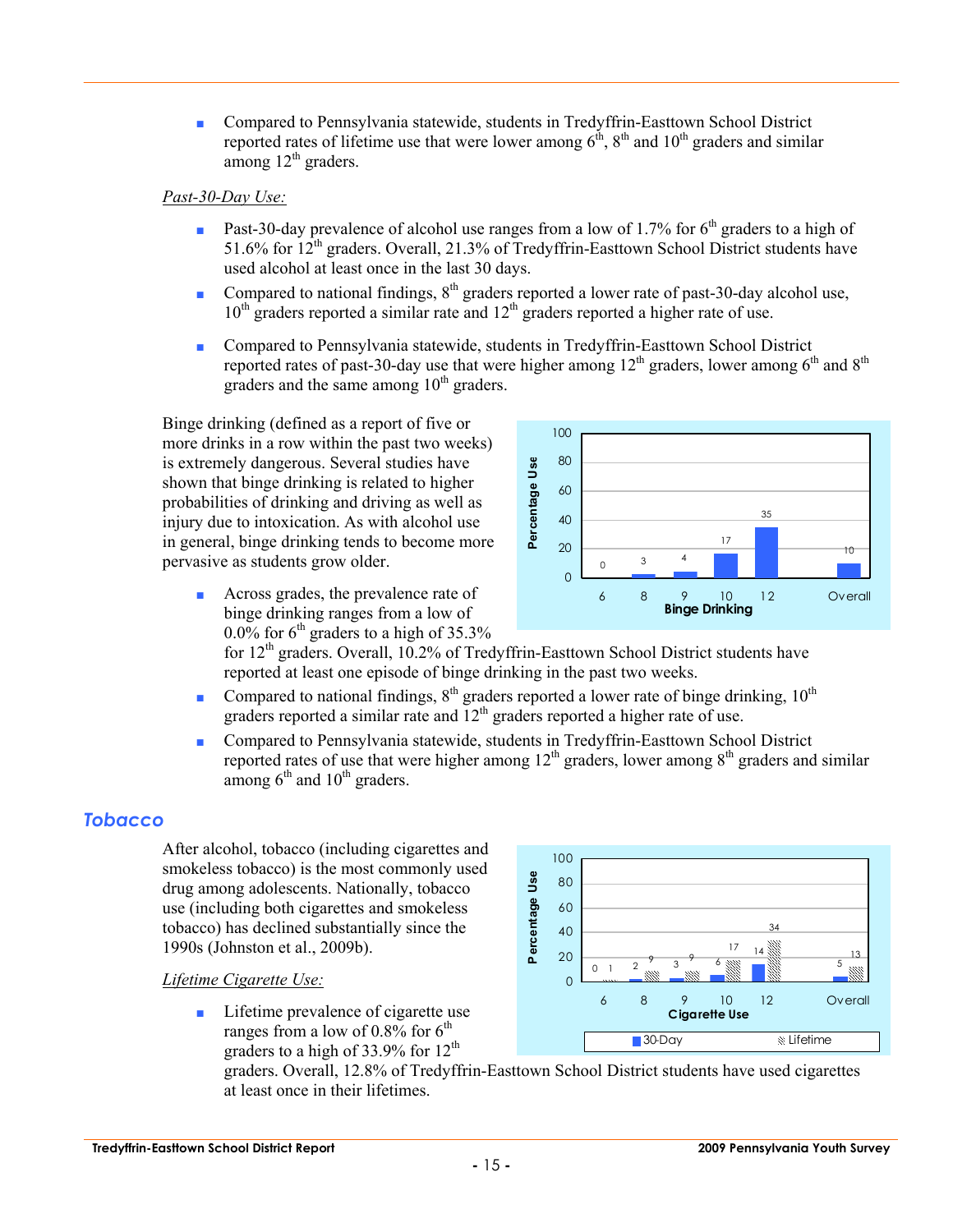- Compared to national findings,  $8<sup>th</sup>$ ,  $10<sup>th</sup>$  and  $12<sup>th</sup>$  graders reported lower rates of lifetime cigarette use.
- Compared to Pennsylvania statewide, students in Tredyffrin-Easttown School District reported rates of lifetime use that were lower across all of the comparison grades.

#### *Past-30-Day Cigarette Use:*

- **•** Past-30-day prevalence of cigarette use ranges from a low of 0.4% for  $6<sup>th</sup>$  graders to a high of 13.9% for  $12^{th}$  graders. Overall, 4.7% of Tredyffrin-Easttown School District students have used cigarettes at least once in the last 30 days.
- Compared to national findings,  $8<sup>th</sup>$ ,  $10<sup>th</sup>$  and  $12<sup>th</sup>$  graders reported lower rates of past-30-day cigarette use.
- Compared to Pennsylvania statewide, students in Tredyffrin-Easttown School District reported rates of past-30-day use that were lower among  $8<sup>th</sup>$ ,  $10<sup>th</sup>$  and  $12<sup>th</sup>$  graders and similar among  $6<sup>th</sup>$  graders.

#### *Lifetime Smokeless Tobacco Use:*

- Lifetime prevalence of smokeless tobacco use ranges from a low of 1.2% for  $6<sup>th</sup>$  graders to a high of 11.6% for  $12<sup>th</sup>$  graders. Overall, 5.0% of Tredyffrin-Easttown School District students have used smokeless tobacco at least once in their lifetimes.
- Compared to national findings,  $8<sup>th</sup>$ ,  $10<sup>th</sup>$ and  $12<sup>th</sup>$  graders reported lower rates of lifetime smokeless tobacco use.



■ Compared to Pennsylvania statewide, students in Tredyffrin-Easttown School District reported rates of lifetime use that were lower among  $8<sup>th</sup>$ ,  $10<sup>th</sup>$  and  $12<sup>th</sup>$  graders and similar among  $6<sup>th</sup>$  graders.

#### *Past-30-Day Smokeless Tobacco Use:*

- **•** Past-30-day prevalence of smokeless tobacco use ranges from a low of 0.4% for 6<sup>th</sup> graders to a high of  $5.4\%$  for  $12<sup>th</sup>$  graders. Overall, 2.8% of Tredyffrin-Easttown School District students have used smokeless tobacco at least once in the last 30 days.
- Compared to national findings,  $8<sup>th</sup>$  graders reported a similar rate of past-30-day smokeless tobacco use and  $10^{th}$  and  $12^{th}$  graders reported lower rates of use.
- Compared to Pennsylvania statewide, students in Tredyffrin-Easttown School District reported rates of past-30-day use that were lower among  $8<sup>th</sup>$ ,  $10<sup>th</sup>$  and  $12<sup>th</sup>$  graders and similar among  $6<sup>th</sup>$  graders.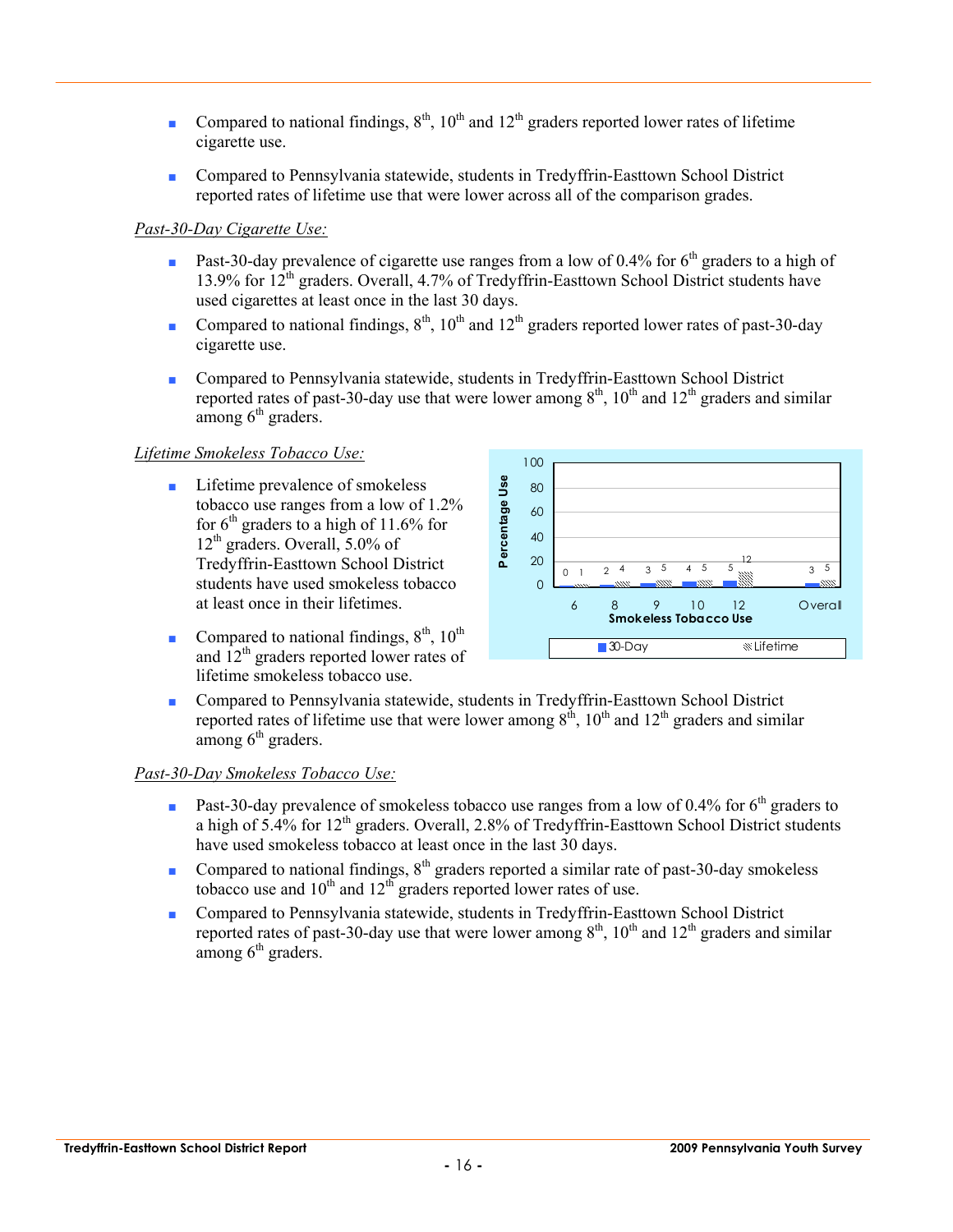#### *Marijuana*

During the 1990s, there were notable changes in trends of marijuana use throughout the United States. Results from the *Monitoring the Future* study show increases in both lifetime and past-30-day prevalence rates through the early and mid 1990s (Johnston et al., 2009b). For  $8<sup>th</sup>$  and  $10^{th}$  graders, the past-30-day rates more than doubled during this period. Since 1996 and 1997, when past-30-day marijuana use peaked, rates have declined.



#### *Lifetime Use:*

- **•** Lifetime prevalence of marijuana use ranges from a low of 0.9% for  $6<sup>th</sup>$  graders to a high of 45.5% for 12<sup>th</sup> graders. Overall, 13.7% of Tredyffrin-Easttown School District students have used marijuana at least once in their lifetimes.
- Compared to national findings,  $8<sup>th</sup>$  and  $10<sup>th</sup>$  graders reported lower rates of lifetime marijuana use and 12<sup>th</sup> graders reported a higher rate of use.
- Compared to Pennsylvania statewide, students in Tredyffrin-Easttown School District reported rates of lifetime use that were higher among  $12<sup>th</sup>$  graders, lower among  $8<sup>th</sup>$  and  $10<sup>th</sup>$ graders and similar among  $6<sup>th</sup>$  graders.

#### *Past-30-Day Use:*

- **•** Past-30-day prevalence of marijuana use ranges from a low of 0.8% for  $6<sup>th</sup>$  graders to a high of 25.9% for 12<sup>th</sup> graders. Overall, 9.0% of Tredyffrin-Easttown School District students have used marijuana at least once in the last 30 days.
- Compared to national findings, 8<sup>th</sup> graders reported a lower rate of past-30-day marijuana use,  $10<sup>th</sup>$  graders reported a similar rate and  $12<sup>th</sup>$  graders reported a higher rate of use.
- Compared to Pennsylvania statewide, students in Tredyffrin-Easttown School District reported rates of past-30-day use that were higher among  $12<sup>th</sup>$  graders and similar among  $6<sup>th</sup>$ ,  $8<sup>th</sup>$  and  $10<sup>th</sup>$  graders.

#### *Inhalants*

Inhalant use is more prevalent with younger students, perhaps because inhalants are often the easiest drugs for them to obtain. The health consequences of inhalant use can be substantial, including brain damage and heart failure. Inhalant use was measured by the survey question "On how many occasions (if any) have you used inhalants (whippets, butane, paint thinner, or glue to sniff, etc.)?" Comparisons with the *Monitoring the Future* study (national results) should be made carefully because there are differences in survey questions for this class of drugs.

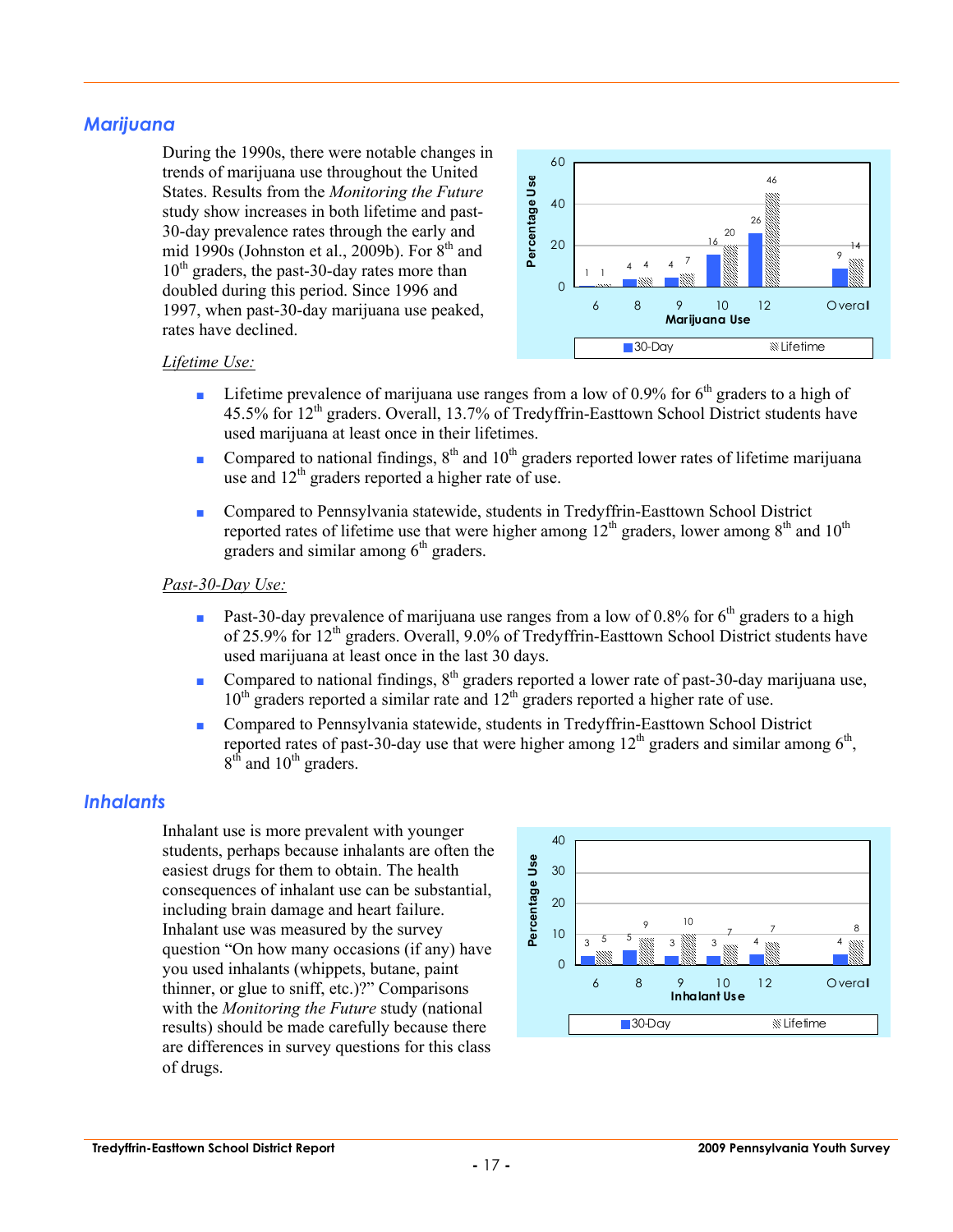#### *Lifetime Use:*

- **•** Lifetime prevalence of inhalant use ranges from a low of 4.6% for  $6<sup>th</sup>$  graders to a high of 10.1% for 9<sup>th</sup> graders. Overall, 7.7% of Tredyffrin-Easttown School District students have used inhalants at least once in their lifetimes.
- Compared to national findings,  $8<sup>th</sup>$ ,  $10<sup>th</sup>$  and  $12<sup>th</sup>$  graders reported lower rates of lifetime inhalant use.
- Compared to Pennsylvania statewide, students in Tredyffrin-Easttown School District reported rates of lifetime use that were lower across all of the comparison grades.

#### *Past-30-Day Use:*

- **Past-30-day prevalence of inhalant use ranges from a low of 3.1% for 10<sup>th</sup> graders to a high of** 4.7% for 8<sup>th</sup> graders. Overall, 3.6% of Tredyffrin-Easttown School District students have used inhalants at least once in the last 30 days.
- Compared to national findings,  $8<sup>th</sup>$  and  $10<sup>th</sup>$  graders reported similar rates of past-30-day inhalant use and  $12<sup>th</sup>$  graders reported a higher rate of use.
- Compared to Pennsylvania statewide, students in Tredyffrin-Easttown School District reported rates of past-30-day use that were lower among  $6<sup>th</sup>$ ,  $8<sup>th</sup>$  and  $10<sup>th</sup>$  graders and similar among  $12<sup>th</sup>$  graders.

#### *Other Illicit Drugs*

The *PAYS* also measures the prevalence of use for a variety of other drugs. This includes student use of the following: cocaine, crack cocaine, heroin, hallucinogens, methamphetamine, Ecstasy and steroids. The rates for prevalence of use of these other drugs are generally lower than the rates for alcohol, tobacco, marijuana and inhalants. Additionally, use of these other drugs tends to be concentrated in the upper grade levels.

#### **Cocaine**

Cocaine is a powerfully addictive stimulant that directly affects the brain. Users may develop tolerance and need more and more of the drug to feel the same effects. Cocaine use can cause a variety of physical problems, including chest pain, strokes, seizures and abnormal heart rhythm.

#### *Lifetime Use:*

- **•** Lifetime prevalence of cocaine use ranges from a low of 0.0% for  $6<sup>th</sup>$  graders to a high of  $3.6\%$  for  $12<sup>th</sup>$  graders. Overall,  $1.0\%$  of Tredyffrin-Easttown School District students have used cocaine at least once in their lifetimes.
- Compared to national findings,  $8<sup>th</sup>$ ,  $10<sup>th</sup>$  and  $12<sup>th</sup>$  graders reported lower rates of lifetime cocaine use.
- Compared to Pennsylvania statewide, students in Tredyffrin-Easttown School District reported rates of lifetime use that were the same among  $6<sup>th</sup>$  graders and similar among  $8<sup>th</sup>$ ,  $10<sup>th</sup>$ and  $12<sup>th</sup>$  graders.

#### *Past-30-Day Use:*

**•** Past-30-day prevalence of cocaine use ranges from a low of 0.0% for 6<sup>th</sup> and 8<sup>th</sup> graders to a high of 2.3% for 12<sup>th</sup> graders. Overall, 0.5% of Tredyffrin-Easttown School District students have used cocaine at least once in the last 30 days.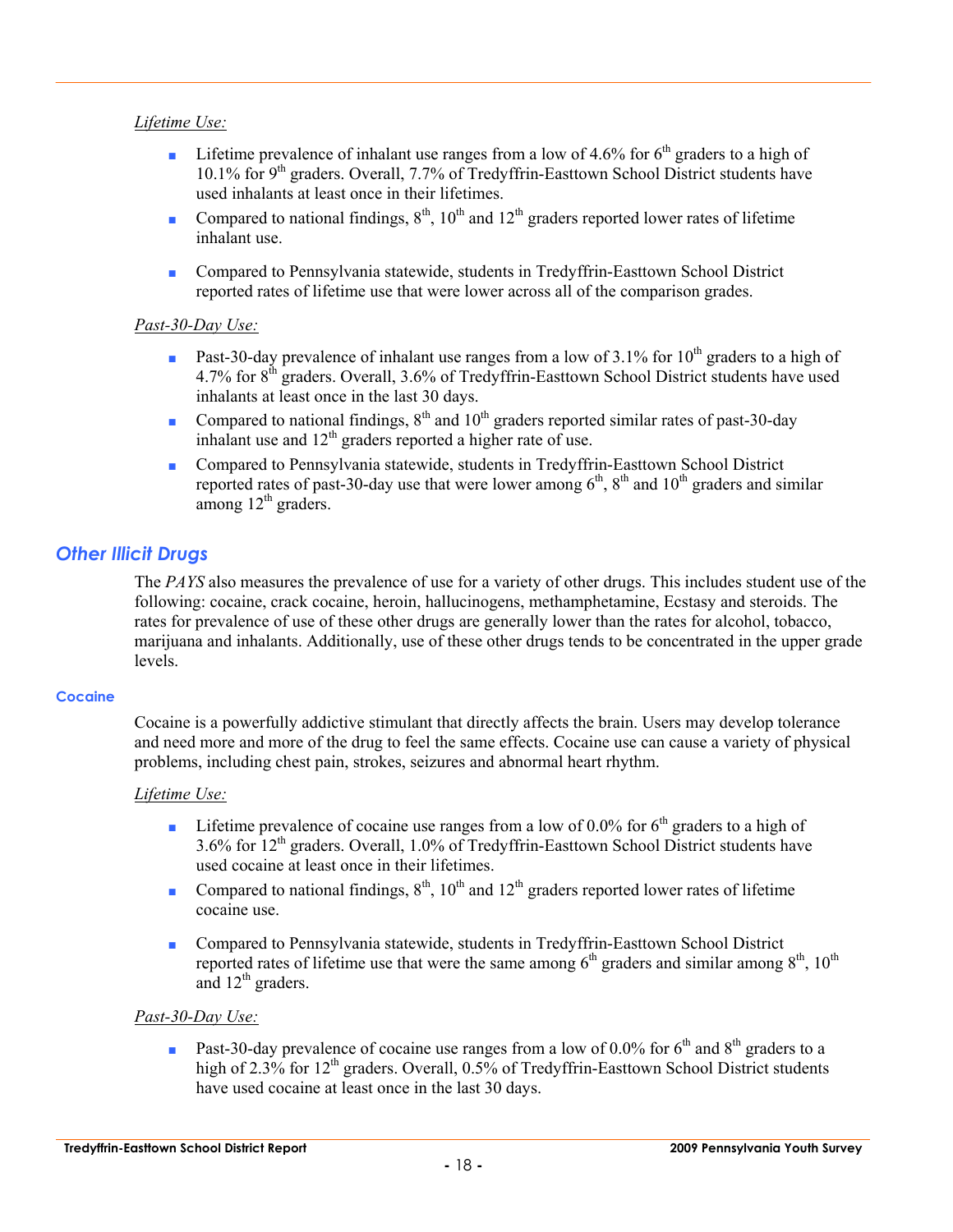- Compared to national findings,  $8<sup>th</sup>$ ,  $10<sup>th</sup>$  and  $12<sup>th</sup>$  graders reported similar rates of past-30-day cocaine use.
- Compared to Pennsylvania statewide, students in Tredyffrin-Easttown School District reported rates of past-30-day use that were similar across all of the comparison grades.

#### **Crack Cocaine**

"Crack" is the street name given to the freebase form of cocaine, which has been processed into a less expensive, smokeable drug. Because crack is smoked, the user experiences a very quick, intense, but short-term high. Smoking large quantities of crack can cause acute problems, including cough, shortness of breath, and severe chest pains.

#### *Lifetime Use:*

- **•** Lifetime prevalence of crack cocaine use ranges from a low of 0.0% for 6<sup>th</sup> and 9<sup>th</sup> graders to a high of 2.3% for 12<sup>th</sup> graders. Overall,  $0.6\%$  of Tredyffrin-Easttown School District students have used crack cocaine at least once in their lifetimes.
- Compared to national findings,  $8<sup>th</sup>$ ,  $10<sup>th</sup>$  and  $12<sup>th</sup>$  graders reported similar rates of lifetime crack cocaine use.
- Compared to Pennsylvania statewide, students in Tredyffrin-Easttown School District reported rates of lifetime use that were similar across all of the comparison grades.

#### *Past-30-Day Use:*

- **•** Past-30-day prevalence of crack cocaine use ranges from a low of 0.0% for  $6<sup>th</sup>$ ,  $8<sup>th</sup>$  and  $9<sup>th</sup>$ graders to a high of  $1.8\%$  for  $12<sup>th</sup>$  graders. Overall, 0.4% of Tredyffrin-Easttown School District students have used crack cocaine at least once in the last 30 days.
- Compared to national findings,  $8<sup>th</sup>$ ,  $10<sup>th</sup>$  and  $12<sup>th</sup>$  graders reported similar rates of past-30-day crack cocaine use.
- Compared to Pennsylvania statewide, students in Tredyffrin-Easttown School District reported rates of past-30-day use that were the same among  $6<sup>th</sup>$  graders and similar among  $8<sup>th</sup>$ ,  $10^{th}$  and  $12^{th}$  graders.

#### **Heroin**

Heroin is a highly addictive drug with rapid effects. Processed from morphine, heroin is usually injected, snorted or smoked. Physical dependence on the drug often develops among users. Long-term health problems caused by heroin use include collapsed veins, kidney or liver disease and bacterial infections.

- **•** Lifetime prevalence of heroin use ranges from a low of 0.0% for  $6<sup>th</sup>$  and  $9<sup>th</sup>$  graders to a high of 1.4% for  $12<sup>th</sup>$  graders. Overall, 0.6% of Tredyffrin-Easttown School District students have used heroin at least once in their lifetimes.
- Compared to national findings,  $8<sup>th</sup>$ ,  $10<sup>th</sup>$  and  $12<sup>th</sup>$  graders reported similar rates of lifetime heroin use.
- Compared to Pennsylvania statewide, students in Tredyffrin-Easttown School District reported rates of lifetime use that were the same among  $12<sup>th</sup>$  graders and similar among  $6<sup>th</sup>$ ,  $8<sup>th</sup>$ and  $10<sup>th</sup>$  graders.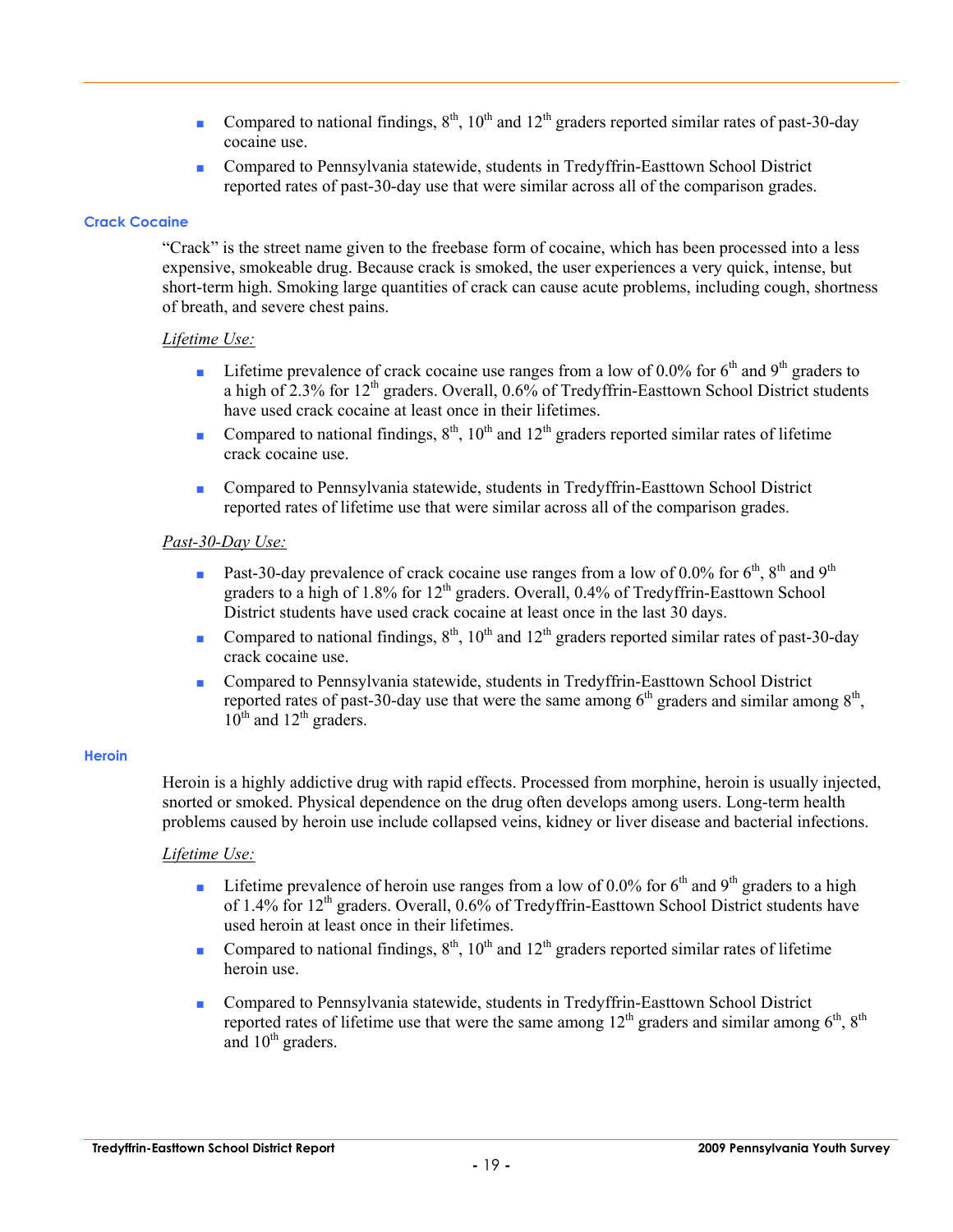#### *Past-30-Day Use:*

- **Past-30-day prevalence of heroin use ranges from a low of 0.0% for 6<sup>th</sup> and 9<sup>th</sup> graders to a** high of 1.3% for 12<sup>th</sup> graders. Overall, 0.4% of Tredyffrin-Easttown School District students have used heroin at least once in the last 30 days.
- Compared to national findings,  $8<sup>th</sup>$ ,  $10<sup>th</sup>$  and  $12<sup>th</sup>$  graders reported similar rates of past-30-day heroin use.
- Compared to Pennsylvania statewide, students in Tredyffrin-Easttown School District reported rates of past-30-day use that were the same among  $6<sup>th</sup>$  graders and similar among  $8<sup>th</sup>$ ,  $10^{th}$  and  $12^{th}$  graders.

#### **Hallucinogens**

Hallucinogenic drugs can have short- and long-term effects on perception and mood. For instance, users of LSD, the most potent mood- and perception-altering drug, may have unpredictable experiences (known as "trips") ranging from pleasant hallucinations to terrifying thoughts and feelings. LSD can also cause physical complications, including increased blood pressure and heart rate, dizziness, loss of appetite, nausea and numbness. For the purposes of the *PAYS*, hallucinogens were defined as "hallucinogens (acid, LSD, and 'shrooms)."

#### *Lifetime Use:*

- **•** Lifetime prevalence of hallucinogen use ranges from a low of 0.0% for  $6<sup>th</sup>$  graders to a high of 8.1% for  $12<sup>th</sup>$  graders. Overall, 2.0% of Tredyffrin-Easttown School District students have used hallucinogens at least once in their lifetimes.
- Compared to national findings,  $8<sup>th</sup>$  and  $10<sup>th</sup>$  graders reported lower rates of lifetime hallucinogen use and  $12<sup>th</sup>$  graders reported a similar rate of use.
- Compared to Pennsylvania statewide, students in Tredyffrin-Easttown School District reported rates of lifetime use that were similar across all of the comparison grades.

#### *Past-30-Day Use:*

- **•** Past-30-day prevalence of hallucinogen use ranges from a low of 0.6% for  $8<sup>th</sup>$  graders to a high of 4.5% for 12<sup>th</sup> graders. Overall, 1.5% of Tredyffrin-Easttown School District students have used hallucinogens at least once in the last 30 days.
- Compared to national findings,  $8<sup>th</sup>$  and  $10<sup>th</sup>$  graders reported similar rates of past-30-day hallucinogen use and  $12<sup>th</sup>$  graders reported a higher rate of use.
- Compared to Pennsylvania statewide, students in Tredyffrin-Easttown School District reported rates of past-30-day use that were similar across all of the comparison grades.

#### **Methamphetamine**

Methamphetamine is a highly addictive stimulant with effects similar to cocaine. Use of methamphetamine can cause physical and psychological problems, such as rapid or irregular heart rate, increased blood pressure, anxiety and insomnia.

- **•** Lifetime prevalence of methamphetamine use ranges from a low of 0.0% for  $6<sup>th</sup>$  graders to a high of  $1.8\%$  for  $12<sup>th</sup>$  graders. Overall, 0.5% of Tredyffrin-Easttown School District students have used methamphetamine at least once in their lifetimes.
- Compared to national findings,  $8<sup>th</sup>$  and  $12<sup>th</sup>$  graders reported similar rates of lifetime methamphetamine use and  $10^{th}$  graders reported a lower rate of use.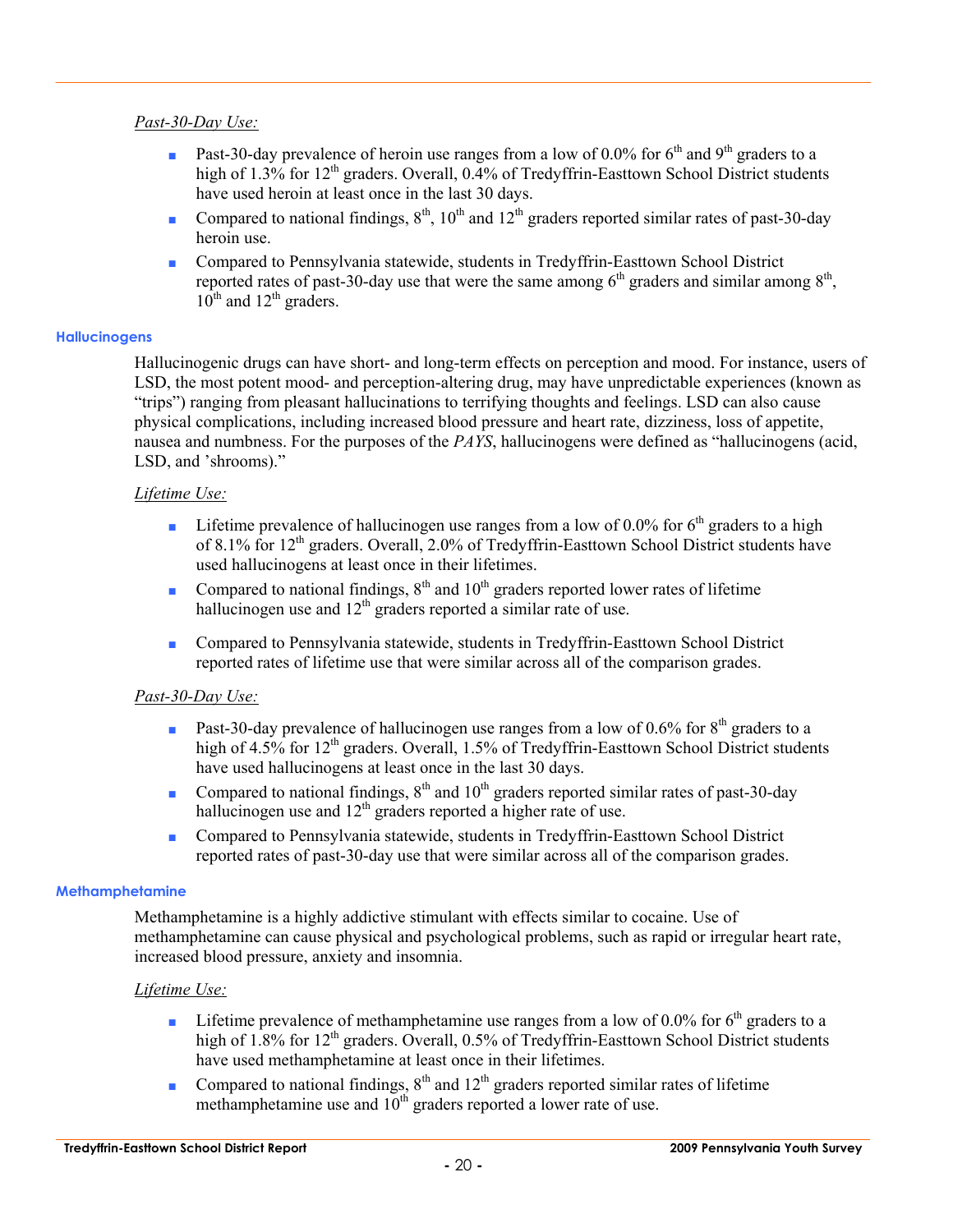■ Compared to Pennsylvania statewide, students in Tredyffrin-Easttown School District reported rates of lifetime use that were similar across all of the comparison grades.

#### *Past-30-Day Use:*

- **•** Past-30-day prevalence of methamphetamine use ranges from a low of 0.3% for 9<sup>th</sup> graders to a high of  $1.4\%$  for  $12<sup>th</sup>$  graders. Overall, 0.8% of Tredyffrin-Easttown School District students have used methamphetamine at least once in the last 30 days.
- Compared to national findings,  $8<sup>th</sup>$ ,  $10<sup>th</sup>$  and  $12<sup>th</sup>$  graders reported similar rates of past-30-day methamphetamine use.
- Compared to Pennsylvania statewide, students in Tredyffrin-Easttown School District reported rates of past-30-day use that were similar across all of the comparison grades.

#### **Ecstasy**

Ecstasy (also known as MDMA) has both stimulant and hallucinogenic effects. After showing an increase in use nationwide from 1998 to 2001, use of Ecstasy appears to have declined in recent years, while the proportion of young people perceiving it as dangerous has increased (Johnston et al., 2009b).

#### *Lifetime Use:*

- **■** Lifetime prevalence of Ecstasy use ranges from a low of 0.4% for  $6<sup>th</sup>$  graders to a high of 5.4% for  $12<sup>th</sup>$  graders. Overall, 1.8% of Tredyffrin-Easttown School District students have used Ecstasy at least once in their lifetimes.
- Compared to national findings,  $8<sup>th</sup>$  and  $12<sup>th</sup>$  graders reported similar rates of lifetime Ecstasy use and  $10<sup>th</sup>$  graders reported a lower rate of use.
- Compared to Pennsylvania statewide, students in Tredyffrin-Easttown School District reported rates of lifetime use that were similar across all of the comparison grades.

#### *Past-30-Day Use:*

- **•** Past-30-day prevalence of Ecstasy use ranges from a low of 0.3% for  $8<sup>th</sup>$  graders to a high of 1.8% for 12<sup>th</sup> graders. Overall, 0.8% of Tredyffrin-Easttown School District students have used Ecstasy at least once in the last 30 days.
- Compared to national findings,  $8<sup>th</sup>$  and  $10<sup>th</sup>$  graders reported similar rates of past-30-day Ecstasy use and  $12<sup>th</sup>$  graders reported the same rate of use.
- Compared to Pennsylvania statewide, students in Tredyffrin-Easttown School District reported rates of past-30-day use that were similar across all of the comparison grades.

#### **Steroids**

The primary use for steroids in humans is to raise inadequate levels of testosterone. However, some athletes misuse the drug to "improve" their appearance or athletic performance. Improper use of steroids can prematurely stop the lengthening of bones as well as cause infertility and liver tumors.

- **•** Lifetime prevalence of steroid use ranges from a low of 0.0% for  $6<sup>th</sup>$  graders to a high of 1.8% for 12<sup>th</sup> graders. Overall, 0.6% of Tredyffrin-Easttown School District students have used steroids at least once in their lifetimes.
- Compared to national findings,  $8<sup>th</sup>$ ,  $10<sup>th</sup>$  and  $12<sup>th</sup>$  graders reported similar rates of lifetime steroid use.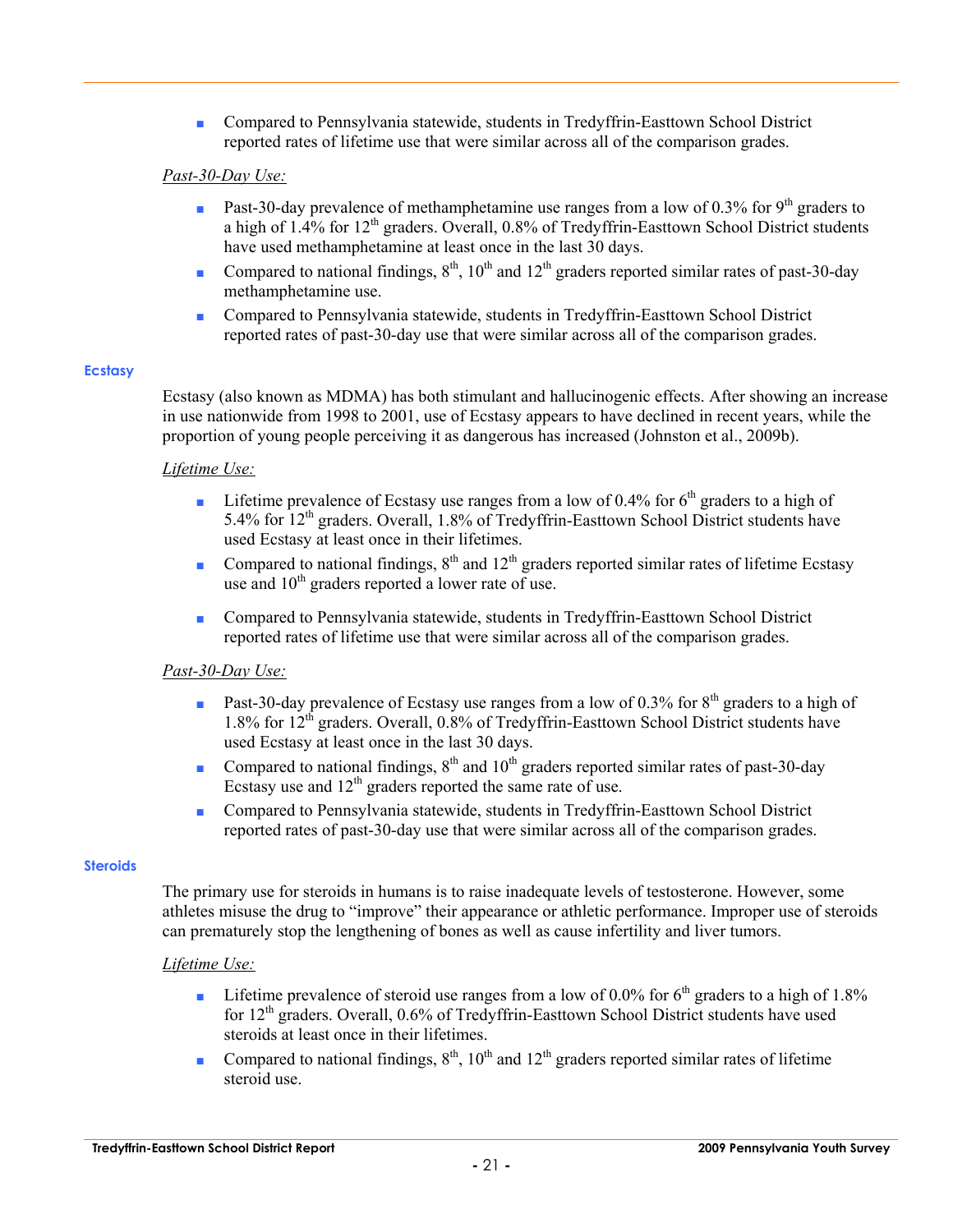■ Compared to Pennsylvania statewide, students in Tredyffrin-Easttown School District reported rates of lifetime use that were similar across all of the comparison grades.

#### *Past-30-Day Use:*

- **•** Past-30-day prevalence of steroid use ranges from a low of 0.3% for 9<sup>th</sup> graders to a high of 1.8% for 12<sup>th</sup> graders. Overall, 0.8% of Tredyffrin-Easttown School District students have used steroids at least once in the last 30 days.
- Compared to national findings,  $8<sup>th</sup>$ ,  $10<sup>th</sup>$  and  $12<sup>th</sup>$  graders reported similar rates of past-30-day steroid use.
- Compared to Pennsylvania statewide, students in Tredyffrin-Easttown School District reported rates of past-30-day use that were similar across all of the comparison grades.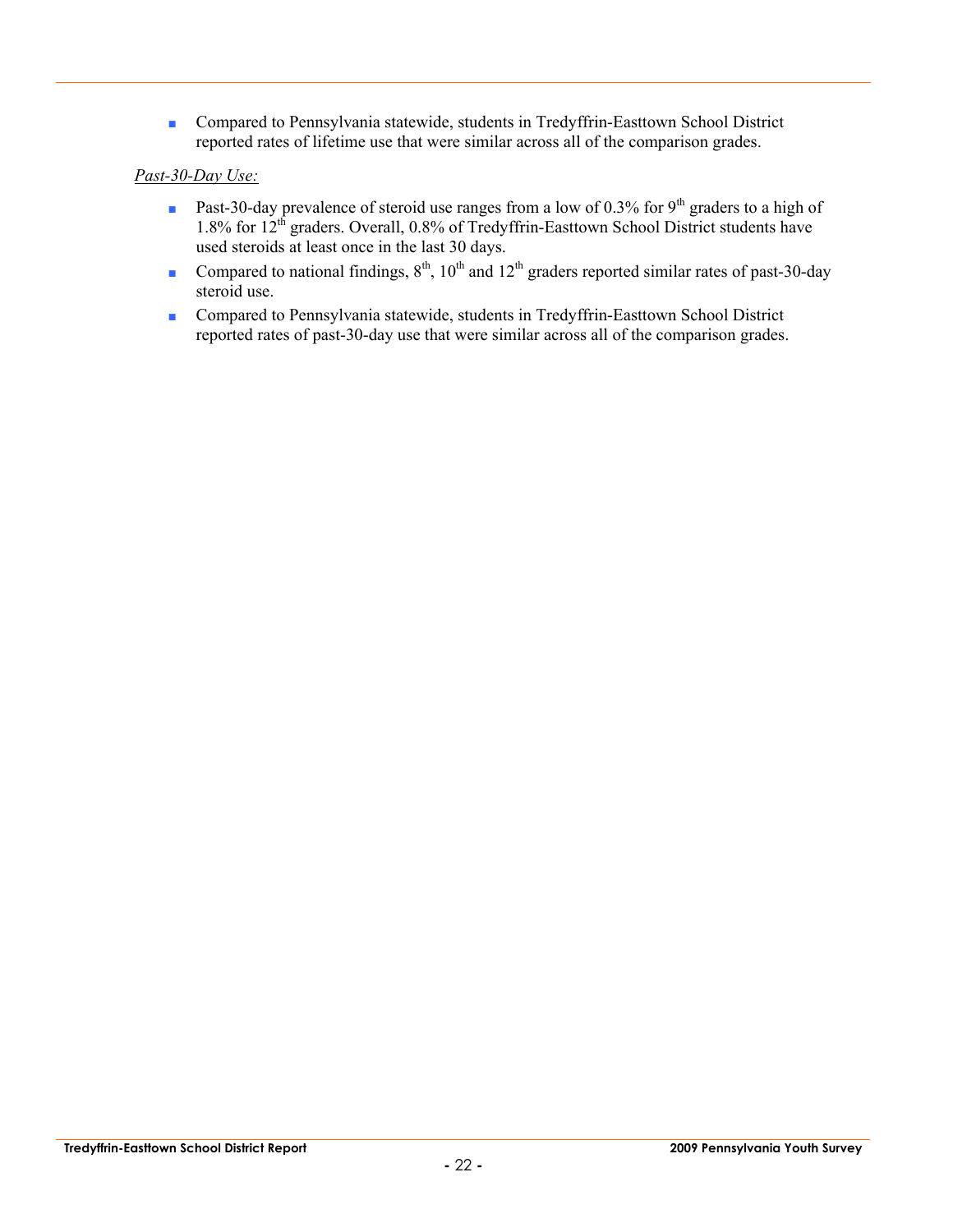#### **Any Illicit Drug (Other than Marijuana)**

The final ATOD indicator reports on the use of any illicit drug other than marijuana. This drug combination rate—which includes use of one or more of the following drugs: inhalants, cocaine, crack cocaine, heroin, hallucinogens, methamphetamine, Ecstasy and steroids provides prevention planners with an overall indicator of so-called "hard" drug use. Marijuana use is excluded from this index because the higher prevalence of marijuana use tends to obscure the presence or absence of the other drugs. In other words, an indicator of



"Any Illicit Drug Use (*Including* Marijuana)" primarily measures marijuana use. Direct comparisons to *Monitoring the Future* results are not available for this measure.

#### *Lifetime Use:*

- **•** Lifetime prevalence of any illicit drug (other than marijuana) use ranges from a low of  $5.1\%$ for  $6<sup>th</sup>$  graders to a high of 16.2% for  $12<sup>th</sup>$  graders. Overall, 10.1% of Tredyffrin-Easttown School District students have used any illicit drug (other than marijuana) at least once in their lifetimes.
- Compared to Pennsylvania statewide, students in Tredyffrin-Easttown School District reported rates of lifetime use that were lower among  $6<sup>th</sup>$ ,  $8<sup>th</sup>$  and  $10<sup>th</sup>$  graders and similar among  $12<sup>th</sup>$  graders.

#### *Past-30-Day Use:*

- Past-30-day prevalence of any illicit drug (other than marijuana) use ranges from a low of 4.3% for 9<sup>th</sup> graders to a high of 7.2% for 12<sup>th</sup> graders. Overall, 5.6% of Tredyffrin-Easttown School District students have used any illicit drug (other than marijuana) at least once in the last 30 days.
- Compared to Pennsylvania statewide, students in Tredyffrin-Easttown School District reported rates of past-30-day use that were lower among  $8<sup>th</sup>$  and  $10<sup>th</sup>$  graders and similar among  $6<sup>th</sup>$  and  $12<sup>th</sup>$  graders.

#### *Prescription Drugs*

In recent years the nonmedical use of prescription drugs has emerged as a major public health issue. Both the *National Survey on Drug Use and Health* (Substance Abuse and Mental Health Services Administration, 2003) and the *Monitoring the Future* study (Johnston et al., 2009a), two major sources of youth drug abuse prevalence data, have reported increases in the unauthorized use of prescription drugs. This trend is particularly troubling given the adverse health consequences related to prescription drug abuse, which include addiction, physical dependence and the possibility of overdose.

Despite these concerns, the research community is still in the early stages of developing survey methods that can accurately measure the prevalence of prescription drug abuse. If anonymity is ensured, most students will honestly and accurately report their use of alcohol, tobacco, marijuana and other easily recognized categories of illicit drugs. The measurement of prescription drug use, however, is more complex. There are many prescription medicines that are subject to abuse, making it impossible to present an exhaustive list. Also, respondents may have difficulty identifying the names of prescription drugs they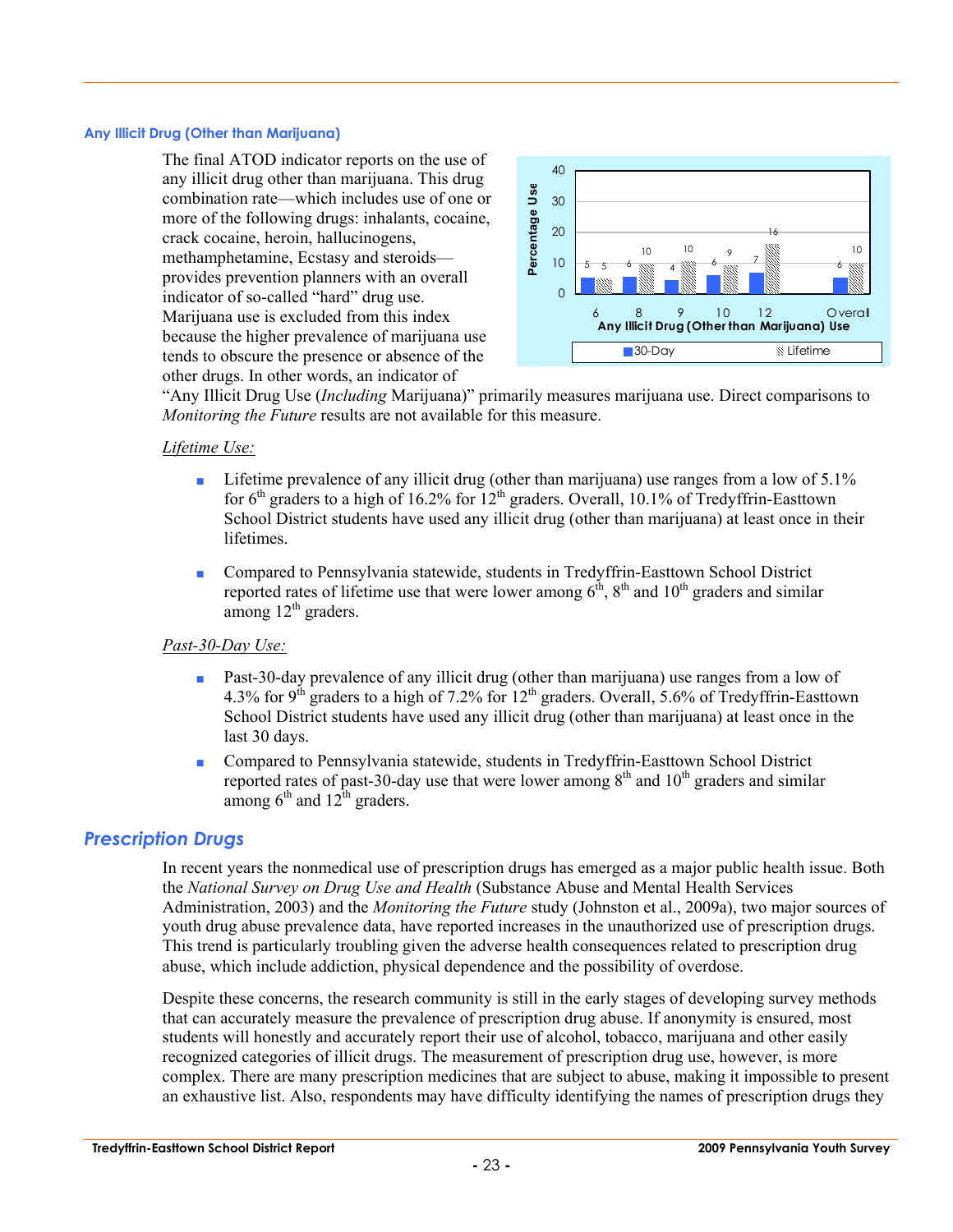have used, and they may have difficulty distinguishing between prescription and over-the-counter medications.

With these challenges in mind, the *PAYS* included six new questions designed to measure prevalence-ofuse rates across the three prescription drug categories that, according to the National Institute on Drug Abuse, are among the most likely to be abused: pain relievers, stimulants and tranquilizers. Each question includes examples of some of the best known drugs within that category. Results for Tredyffrin-Easttown School District are presented in Tables 7 and 8, and results for Pennsylvania statewide are presented in Tables 9 and 10.

On how many occasions (if any) have you:

- Used prescription pain relievers, such as Vicodin<sup>®</sup>, OxyContin<sup>®</sup> or Tylox<sup>®</sup>, without a doctor's orders, in your lifetime?
- Used prescription pain relievers, such as Vicodin<sup>®</sup>, OxyContin<sup>®</sup> or Tylox<sup>®</sup>, without a doctor's orders, during the past 30 days?
- Used prescription tranquilizers, such as Xanax<sup>®</sup>, Valium<sup>®</sup> or Ambien<sup>®</sup>, without a doctor's orders, in your lifetime?
- Used prescription tranquilizers, such as  $\text{Xanax}^{\mathcal{R}}$ , Valium $^{\mathcal{R}}$  or Ambien $^{\mathcal{R}}$ , without a doctor's orders, during the past 30 days?
- Used prescription stimulants, such as Ritalin<sup>®</sup> or Adderall<sup>®</sup>, without a doctor's orders, in your lifetime?
- Used prescription stimulants, such as Ritalin<sup>®</sup> or Adderall<sup>®</sup>, without a doctor's orders, during the past 30 days?

#### **Pain Relievers**

#### *Lifetime Use:*

- **•** Lifetime prevalence of prescription pain reliever use ranges from a low of 0.4% for  $6<sup>th</sup>$ graders to a high of 7.2% for  $12<sup>th</sup>$  graders. Overall, 3.0% of Tredyffrin-Easttown School District students have used prescription pain relievers at least once in their lifetimes.
- Compared to Pennsylvania statewide, students in Tredyffrin-Easttown School District reported rates of lifetime use that were lower among  $10<sup>th</sup>$  and  $12<sup>th</sup>$  graders and similar among  $6<sup>th</sup>$  and  $8<sup>th</sup>$  graders.

#### *Past-30-Day Use:*

- **Past-30-day prevalence of prescription pain reliever use ranges from a low of 0.8% for 6<sup>th</sup>** graders to a high of 5.4% for  $12<sup>th</sup>$  graders. Overall, 2.4% of Tredyffrin-Easttown School District students have used prescription pain relievers at least once in the last 30 days.
- Compared to Pennsylvania statewide, students in Tredyffrin-Easttown School District reported rates of past-30-day use that were lower among  $8<sup>th</sup>$ ,  $10<sup>th</sup>$  and  $12<sup>th</sup>$  graders and similar among  $6<sup>th</sup>$  graders.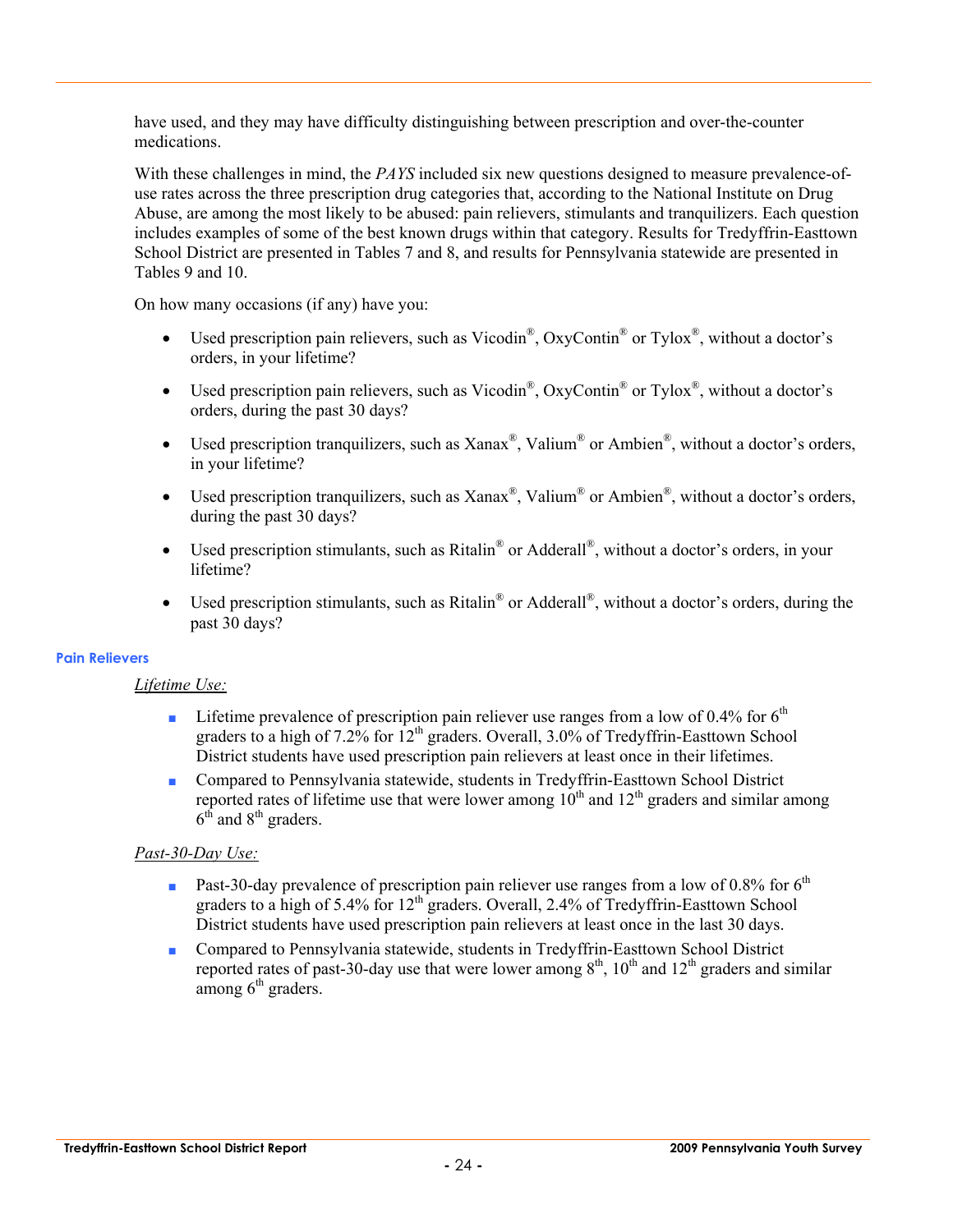#### **Tranquilizers**

#### *Lifetime Use:*

- **•** Lifetime prevalence of tranquilizer use ranges from a low of 0.0% for  $8<sup>th</sup>$  graders to a high of 5.0% for 12th graders. Overall, 1.5% of Tredyffrin-Easttown School District students have used tranquilizers at least once in their lifetimes.
- Compared to Pennsylvania statewide, students in Tredyffrin-Easttown School District reported rates of lifetime use that were lower among  $12^{th}$  graders and similar among  $6^{th}$ ,  $8^{th}$ and  $10<sup>th</sup>$  graders.

#### *Past-30-Day Use:*

- Past-30-day prevalence of tranquilizer use ranges from a low of 0.3% for 8<sup>th</sup> graders to a high of 2.7% for 12th graders. Overall, 0.8% of Tredyffrin-Easttown School District students have used tranquilizers at least once in the last 30 days.
- Compared to Pennsylvania statewide, students in Tredyffrin-Easttown School District reported rates of past-30-day use that were similar across all of the comparison grades.

#### **Stimulants**

#### *Lifetime Use:*

- **•** Lifetime prevalence of stimulant use ranges from a low of 0.0% for  $6<sup>th</sup>$  and  $9<sup>th</sup>$  graders to a high of  $10.4\%$  for  $12<sup>th</sup>$  graders. Overall,  $3.0\%$  of Tredyffrin-Easttown School District students have used stimulants at least once in their lifetimes.
- Compared to Pennsylvania statewide, students in Tredyffrin-Easttown School District reported rates of lifetime use that were similar across all of the comparison grades.

#### *Past-30-Day Use:*

- **•** Past-30-day prevalence of stimulant use ranges from a low of 0.3% for 9<sup>th</sup> graders to a high of 5.4% for 12<sup>th</sup> graders. Overall, 2.0% of Tredyffrin-Easttown School District students have used stimulants at least once in the last 30 days.
- Compared to Pennsylvania statewide, students in Tredyffrin-Easttown School District reported rates of past-30-day use that were similar across all of the comparison grades.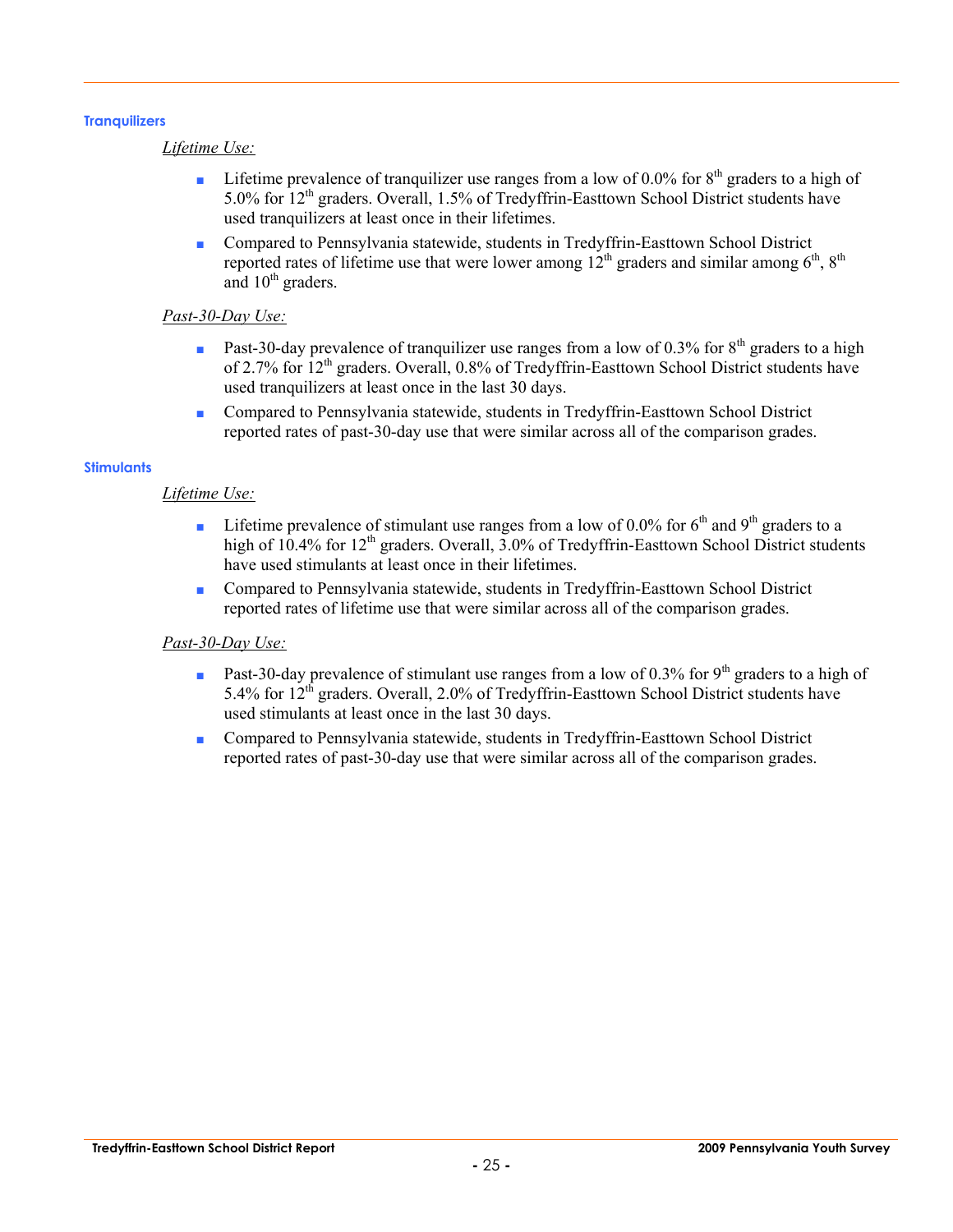|                       | 6 <sup>th</sup><br>$\%$ | 7 <sup>th</sup><br>$\%$  | 8 <sup>th</sup><br>$\%$ | 9 <sub>th</sub><br>$\%$ | 10 <sup>th</sup><br>$\%$ | 11th<br>$\%$                          | 12 <sup>th</sup><br>$\%$ | Overall<br>% |
|-----------------------|-------------------------|--------------------------|-------------------------|-------------------------|--------------------------|---------------------------------------|--------------------------|--------------|
|                       |                         |                          |                         |                         |                          |                                       |                          |              |
| <b>Pain Relievers</b> | 0.4                     | $\overline{\phantom{a}}$ | 1.9                     | 2.3                     | 4.2                      | $\overline{\phantom{a}}$              |                          | 3.0          |
| <b>Tranquilizers</b>  | 0.4                     | $\overline{\phantom{a}}$ | 0.0                     | 0.6                     | 2.7                      | $\overline{\phantom{a}}$              | 5.0                      | 1.5          |
| <b>Stimulants</b>     | 0.0                     | $\overline{\phantom{m}}$ | 1.9                     | 0.0                     | 5.0                      | $\hspace{0.05cm}$ – $\hspace{0.05cm}$ | 10.4                     | 3.0          |

#### **Table 7. Lifetime Use of Prescription Drugs, Tredyffrin-Easttown School District 2009**

Note: The symbol "--" indicates that data are not available because students were not surveyed.

#### **Table 8. Past-30-Day Use of Prescription Drugs, Tredyffrin-Easttown School District 2009**

|                       | 6 <sup>th</sup> | 7 <sup>th</sup>          | 8 <sup>th</sup>  | <b>9th</b> | 10 <sup>th</sup> | 1 <sup>th</sup>   | 12 <sup>th</sup> | Overall |
|-----------------------|-----------------|--------------------------|------------------|------------|------------------|-------------------|------------------|---------|
|                       | $\%$            | $\%$                     | $\%$             | $\%$       | $\%$             | $\%$              | $\%$             | $\%$    |
| <b>Pain Relievers</b> | 0.8             | $\overline{\phantom{a}}$ | $\overline{1.4}$ | 4. ا       | 3.8              | $- -$             | 5.4              | 2.4     |
| <b>Tranquilizers</b>  | 0.4             | $\overline{a}$           | 0.3              | 0.6        | 0.8              | $\hspace{0.05cm}$ |                  | 0.8     |
| <b>Stimulants</b>     | 0.4             | $\hspace{0.05cm}$        | $\mathsf{L}$     | 0.3        | 3.1              | $- -$             | 5.4              | 2.0     |

Note: The symbol "--" indicates that data are not available because students were not surveyed.

#### **Table 9. Lifetime Use of Prescription Drugs, Pennsylvania Statewide 2009**

|                       | 6 <sup>th</sup><br>$\%$ | 7 <sup>th</sup><br>$\%$               | 8 <sup>th</sup><br>$\%$ | 9 <sub>th</sub><br>$\%$ | 10 <sup>th</sup><br>$\%$ | 11 <sup>th</sup><br>$\%$ | 12 <sup>th</sup><br>$\%$ | Overall<br>$\%$ |
|-----------------------|-------------------------|---------------------------------------|-------------------------|-------------------------|--------------------------|--------------------------|--------------------------|-----------------|
| <b>Pain Relievers</b> | 1.6                     | $- -$                                 | 3.7                     | $\hspace{0.05cm}$       | 8.3                      | $- -$                    | 14.8                     | 7.4             |
| <b>Tranquilizers</b>  | 0.2                     | $\hspace{0.05cm}$                     | 0.7                     | $\hspace{0.05cm}$       | 3.0                      | $- -$                    | 8.4                      | 3.2             |
| <b>Stimulants</b>     | 0.4                     | $\hspace{0.05cm}$ – $\hspace{0.05cm}$ | l .5                    | $\hspace{0.05cm}$       | 4.3                      | $--$                     | 10.1                     | 4.2             |

Note: The symbol "--" indicates that data are not available because students were not surveyed.

#### **Table 10. Past-30-Day Use of Prescription Drugs, Pennsylvania Statewide 2009**

|                       | 6 <sup>th</sup> | 7th                      | 8 <sup>th</sup> | <b>9th</b>                            | 10 <sup>th</sup> | 11 <sup>th</sup>                               | 12 <sup>th</sup> | <b>Overall</b> |
|-----------------------|-----------------|--------------------------|-----------------|---------------------------------------|------------------|------------------------------------------------|------------------|----------------|
|                       | $\%$            | %                        | $\%$            | $\%$                                  | $\%$             | $\%$                                           | $\%$             | $\%$           |
| <b>Pain Relievers</b> | 1.0             | $\overline{\phantom{a}}$ | 3.6             | $\qquad \qquad \qquad \qquad$         | 6.1              | $- -$                                          | 8.7              | 5.0            |
| <b>Tranquilizers</b>  | 0.2             | $- -$                    | 0.8             | $\qquad \qquad \qquad \qquad$         | 2.1              | $\hspace{0.1mm}-\hspace{0.1mm}-\hspace{0.1mm}$ | 4.2              | 1.9            |
| <b>Stimulants</b>     | 0.2             | $- -$                    | 1.2             | $\hspace{0.05cm}$ – $\hspace{0.05cm}$ | 3.2              | $- -$                                          | 6.0              | 2.8            |

Note: The symbol "--" indicates that data are not available because students were not surveyed.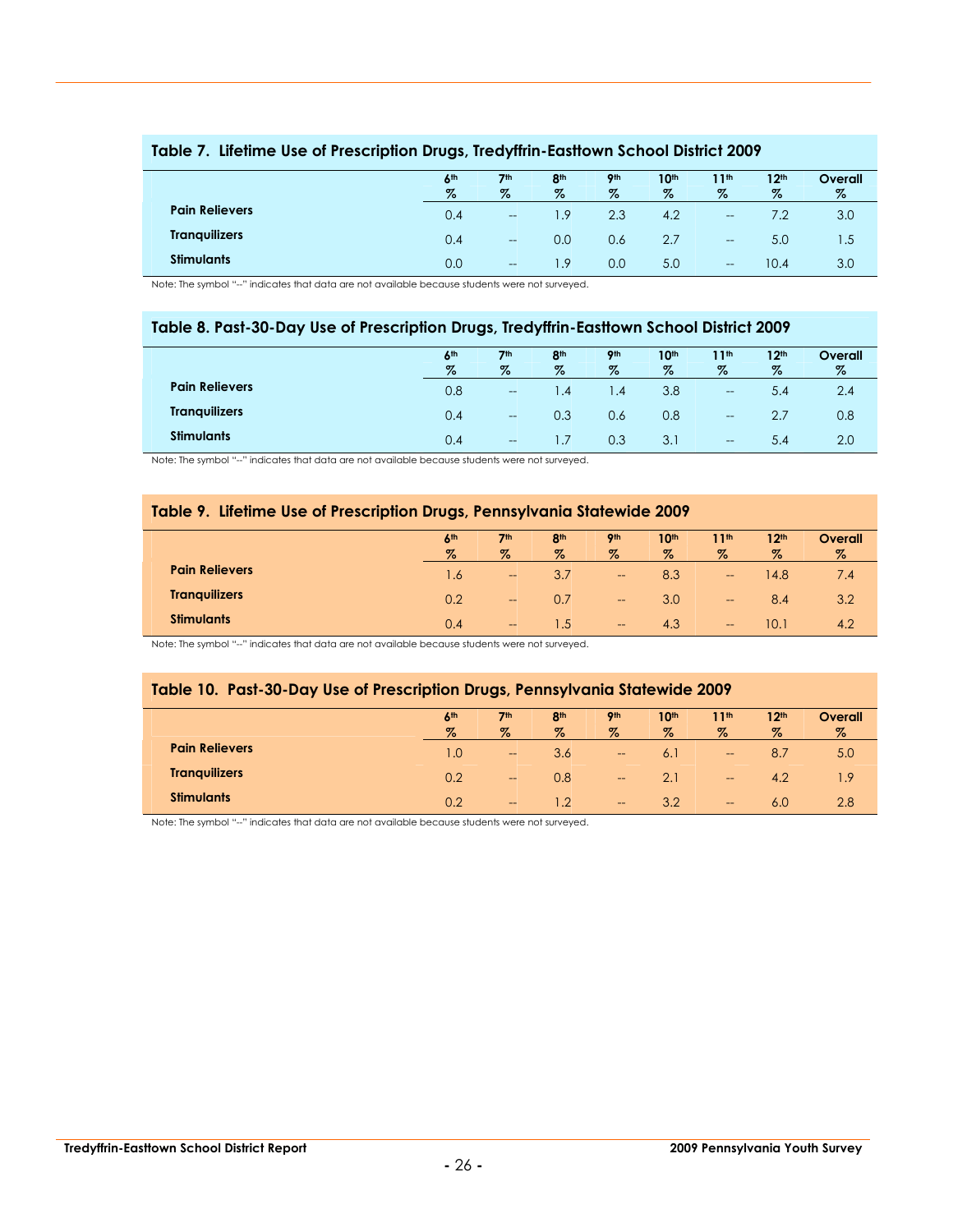## **Section 3 Other Antisocial Behaviors**

### **Introduction**

The *PAYS* also measures a series of seven other problem, or antisocial, behaviors—that is, behaviors that run counter to established norms of good behavior.

- Attacking Someone with Intent to Harm **Busended** Getting Suspended
- Attempting to Steal a Vehicle Selling Drugs
- 
- Being Drunk or High at School
- 
- 
- Being Arrested **Bringing a Weapon (Such as a Gun, Knife or** Club) to School

#### *Measurement*

As with alcohol, tobacco and other drug use, prevalence tables and graphs are employed to illustrate the percentages of students who reported other antisocial behaviors. For the first six other antisocial behaviors, prevalence rates are presented for the incidence of behavior over the past 12 months. For *Bringing a Weapon (Such as a Gun, Knife or Club) to School*, prevalence rates are reported for the past 30 days. In addition, frequency data for *Bringing a Weapon (Such as a Gun, Knife or Club) to School*, illustrating the number of occasions that students reported bringing a weapon to school within the past 30 days, are presented in Appendix A.

## **Results Summary**

#### *Overall Results*

Other antisocial behavior prevalence rates for the combined sample of  $6^{th}$ ,  $8^{th}$ ,  $9^{th}$ ,  $10^{th}$  and  $12^{th}$  graders are presented in Graph 3, and in the overall results column of Table 11. Across all grades, 6.3% of students reported *Attacking Someone with Intent to Harm* in the past year, making it the most prevalent of the seven behaviors in Tredyffrin-Easttown School District. *Being Drunk or High at School* is the second most prevalent antisocial behavior, with 6.0% of Tredyffrin-Easttown School District students reporting having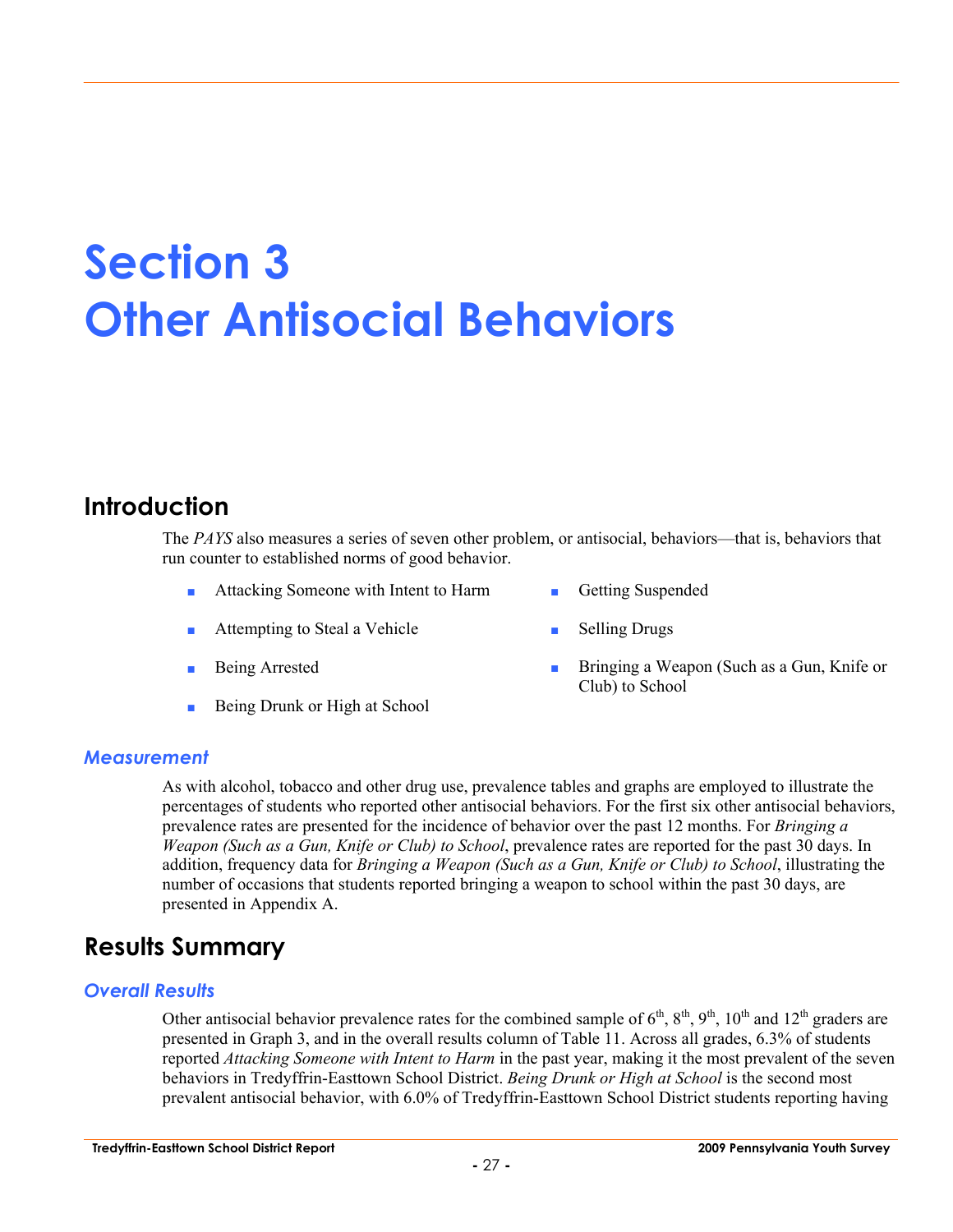been drunk or high at school in the past year. Students in Tredyffrin-Easttown School District reported very low levels of participation in the following antisocial behaviors: *Getting Suspended*, *Being Arrested*, *Attempting to Steal a Vehicle* and *Bringing a Weapon to School*.



#### **Graph 3. Overall Prevalence of Other Antisocial Behaviors**

#### *Grade-Level Results*

Other antisocial behavior prevalence rates within individual grades are presented in Graph 4 and Table 11. In many communities, these behaviors reveal a complex pattern of changes across grades. Typically, reports of *Being Drunk or High at School* and *Selling Drugs* follow the ATOD model, with prevalence rates increasing through the upper grade levels. In contrast, reports of *Attacking Someone with Intent to Harm*, *Getting Suspended* and *Being Arrested* often peak in the late middle school or early high school years. Prevalence rates for *Attempting to Steal a Vehicle* and *Bringing a Weapon (Such as a Gun, Knife or Club) to School* are generally too low to allow meaningful comparisons across grade levels.



Prevention planners in Tredyffrin-Easttown School District should review the other antisocial behavior profiles within individual grades, with special attention toward behaviors that show a marked deviation from these patterns.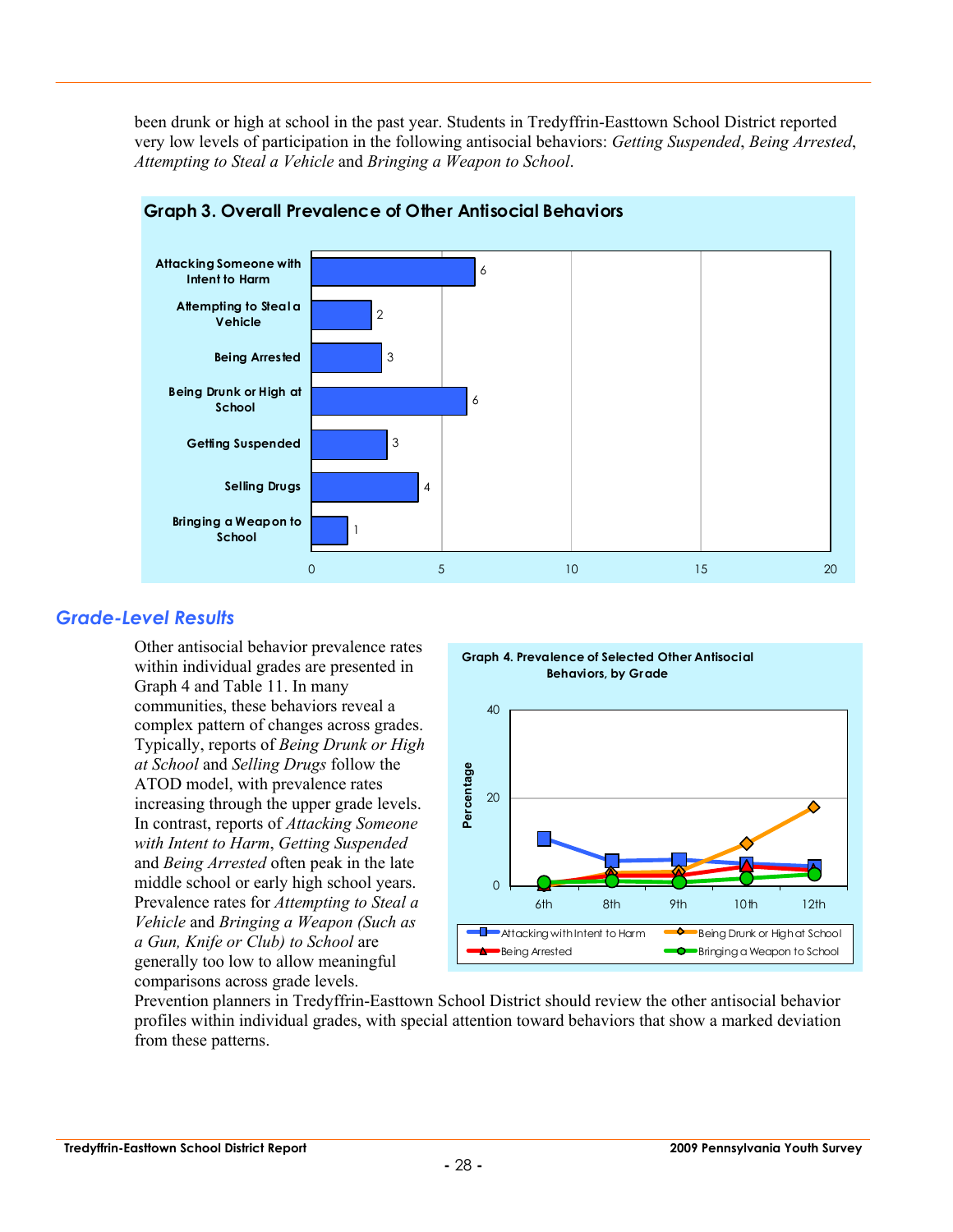|                                       | 6 <sup>th</sup><br>% | 7 <sup>th</sup><br>%     | 8 <sup>th</sup><br>$\%$ | 9 <sub>th</sub><br>% | 10 <sup>th</sup><br>$\%$ | 11 <sup>th</sup><br>$\%$ | 12 <sup>th</sup><br>$\%$ | Overall<br>$\%$ |  |  |
|---------------------------------------|----------------------|--------------------------|-------------------------|----------------------|--------------------------|--------------------------|--------------------------|-----------------|--|--|
| Attacking Someone with Intent to Harm | 10.8                 | $\overline{\phantom{a}}$ | 5.7                     | 6.1                  | 5.0                      | $\qquad \qquad -$        | 4.5                      | 6.3             |  |  |
| <b>Attempting to Steal a Vehicle</b>  | 3.8                  | $\overline{a}$           | 2.2                     | 0.9                  | 1.9                      | $\overline{\phantom{a}}$ | 3.6                      | 2.3             |  |  |
| <b>Being Arrested</b>                 | 0.4                  | $\overline{a}$           | 2.5                     | 2.3                  | 4.6                      | $\overline{a}$           | 3.6                      | 2.7             |  |  |
| Being Drunk or High at School         | 0.0                  | $\overline{a}$           | 2.9                     | 3.2                  | 9.6                      | $\overline{\phantom{a}}$ | 17.9                     | 6.0             |  |  |
| <b>Getting Suspended</b>              | 0.9                  | $\qquad \qquad -$        | 4.3                     | 2.6                  | 2.3                      | $\overline{\phantom{a}}$ | 4.0                      | 2.9             |  |  |
| <b>Selling Drugs</b>                  | 0.4                  | $\overline{a}$           | 3.8                     | 1.7                  | 5.3                      | $\overline{a}$           | 10.4                     | 4.1             |  |  |
| <b>Bringing a Weapon to School</b>    | 0.9                  | $\overline{\phantom{a}}$ | 1.2                     | 0.9                  | 1.9                      | $\overline{\phantom{a}}$ | 2.7                      | 1.4             |  |  |
| Average                               | 2.5                  | $\sim$ $\sim$            | 3.2                     | 2.5                  | 4.4                      | $\sim$ $\sim$            | 6.7                      | 3.7             |  |  |

#### **Table 11. Prevalence of Other Antisocial Behaviors, Tredyffrin-Easttown School District 2009**

Note: The symbol "--" indicates that data are not available because students were not surveyed.

#### *Comparisons to Pennsylvania Statewide*

Additional context for evaluating the pattern of other antisocial behaviors reported by Tredyffrin-Easttown School District students is provided by a comparison to results from Pennsylvania statewide. Prevalence rates for surveyed students in Pennsylvania are presented in Table 12. Across the four comparison grades  $(6<sup>th</sup>, 8<sup>th</sup>, 10<sup>th</sup>$  and  $12<sup>th</sup>$ ), students in Tredyffrin-Easttown School District reported lower average levels of *Getting Suspended* and *Attacking Someone with Intent to Harm* than Pennsylvania statewide. The largest grade-level differences in other antisocial behaviors were for *Getting Suspended* in the 10<sup>th</sup> grade (2.3%) versus 10.8% for Pennsylvania statewide) and *Attacking Someone with Intent to Harm* in the 10<sup>th</sup> and 12<sup>th</sup> grades (5.0% and 4.5% versus 10.8% and 10.5% for Pennsylvania statewide).

| Table 12. Prevalence of Other Antisocial Behaviors, Pennsylvania Statewide 2009 |                 |                          |                 |                          |      |                          |                  |         |
|---------------------------------------------------------------------------------|-----------------|--------------------------|-----------------|--------------------------|------|--------------------------|------------------|---------|
|                                                                                 | 6 <sup>th</sup> | 7 <sup>th</sup>          | 8 <sup>th</sup> | <b>9th</b>               | 10th | 11 <sup>th</sup>         | 12 <sup>th</sup> | Overall |
|                                                                                 | %               | Z                        | Z               | Z                        | Z    | $\%$                     | Z                | %       |
| Attacking Someone with Intent to Harm                                           | 5.8             | $\overline{\phantom{a}}$ | 10.3            | $\qquad \qquad -$        | 10.8 | $\overline{\phantom{a}}$ | 10.5             | 9.5     |
| Attempting to Steal a Vehicle                                                   | 0.5             | $-$                      | 1.8             | $\overline{\phantom{0}}$ | 2.5  | $--$                     | 1.8              | 1.7     |
| <b>Being Arrested</b>                                                           | 0.6             | $-$                      | 4.6             | $\overline{\phantom{a}}$ | 5.8  | $\overline{\phantom{m}}$ | 5.5              | 4.3     |
| <b>Being Drunk or High at School</b>                                            | 1.6             | $\overline{\phantom{a}}$ | 6.9             | $\overline{\phantom{0}}$ | 11.5 | $\sim$                   | 17.4             | 9.7     |
| <b>Getting Suspended</b>                                                        | 3.0             | $-$                      | 9.1             | $-$                      | 10.8 | $\overline{\phantom{0}}$ | 9.0              | 8.2     |
| <b>Selling Drugs</b>                                                            | 0.1             | $-$                      | 2.3             | $\overline{\phantom{a}}$ | 6.7  | $--$                     | 10.7             | 5.2     |
| Bringing a Weapon to School                                                     | 0.9             | $-$                      | 2.1             | $-$                      | 2.8  | $\qquad \qquad -$        | 3.2              | 2.3     |
| Average                                                                         | 1.8             | $\sim$ $\sim$            | 5.3             | $\sim$ $-$               | 7.3  | $\sim$ $\sim$            | 8.3              | 5.8     |

Note: The symbol "--" indicates that data are not available because students were not surveyed.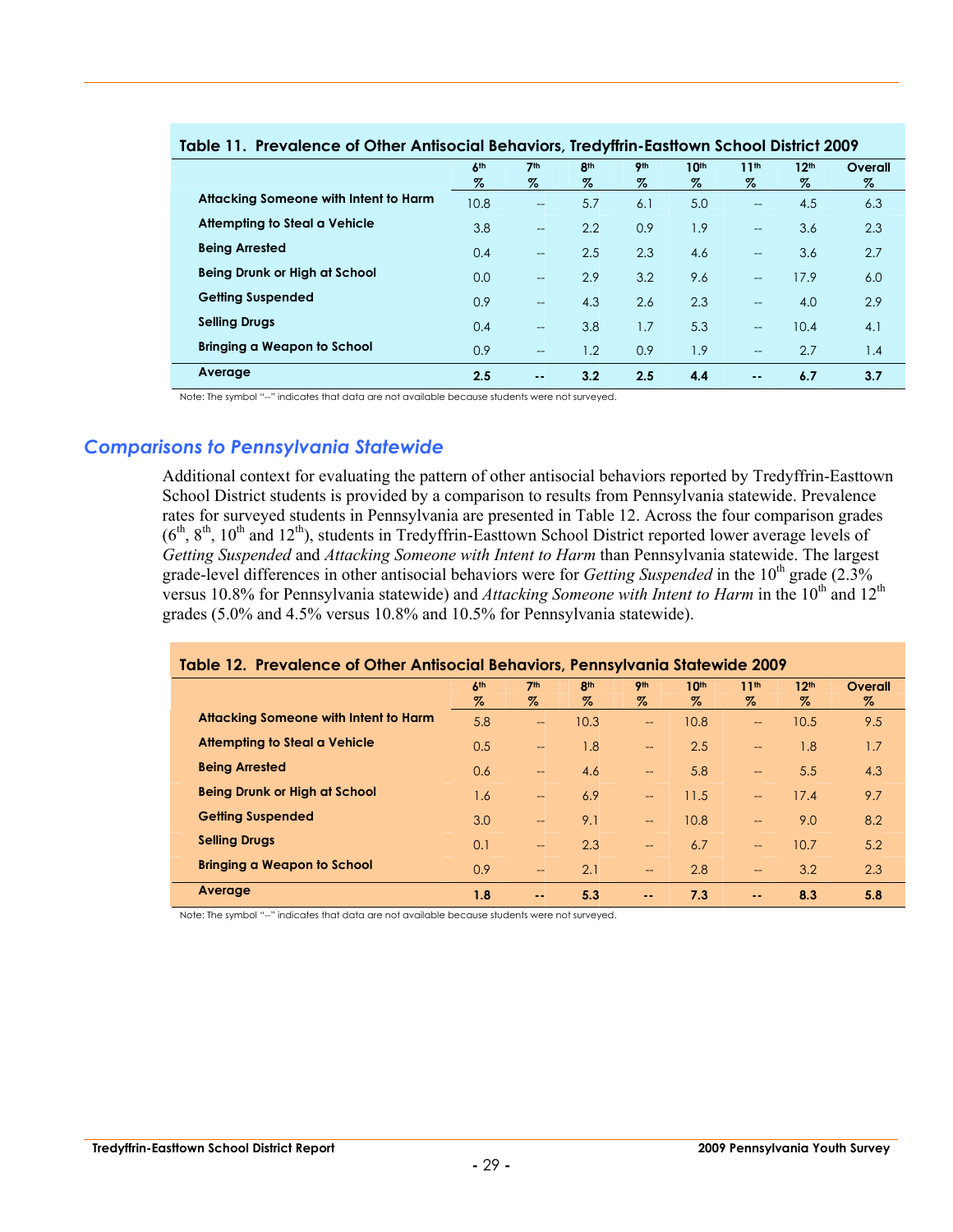*Attacking Someone with Intent to Harm* 

**Item-Level Results** 

Attacking someone with intent to harm is measured by the question "How many times in the past year (12 months) have you attacked someone with the idea of seriously hurting them?" The question does not ask specifically about the use of a weapon; therefore, occurrences of physical fighting without weapons will be captured with this question.

- Prevalence rates for *Attacking Someone with Intent to Harm* range from a low of 4.5% among  $12<sup>th</sup>$  graders to a high of 10.8% among  $6<sup>th</sup>$  graders.
- Overall, 6.3% of Tredyffrin-Easttown School District students reported having attacked someone with intent to harm in the past year.
- Compared to Pennsylvania statewide, students in Tredyffrin-Easttown School District reported rates that were higher among  $6<sup>th</sup>$  graders and lower among  $8<sup>th</sup>$ ,  $10<sup>th</sup>$  and  $12<sup>th</sup>$  graders.

#### *Attempting to Steal a Vehicle*

Vehicle theft is measured by the question "How many times in the past year (12 months) have you stolen or tried to steal a motor vehicle such as a car or motorcycle?"

- Prevalence rates for *Attempting to Steal a Vehicle* range from a low of 0.9% among  $9<sup>th</sup>$  graders to a high of 3.8% among  $6<sup>th</sup>$  graders.
- Overall, 2.3% of Tredyffrin-Easttown School District students reported having attempted to steal a vehicle in the past year.
- Compared to Pennsylvania statewide, students in Tredyffrin-Easttown School District reported rates that were higher among  $6<sup>th</sup>$  graders and similar among  $8<sup>th</sup>$ ,  $10<sup>th</sup>$  and  $12<sup>th</sup>$  graders.





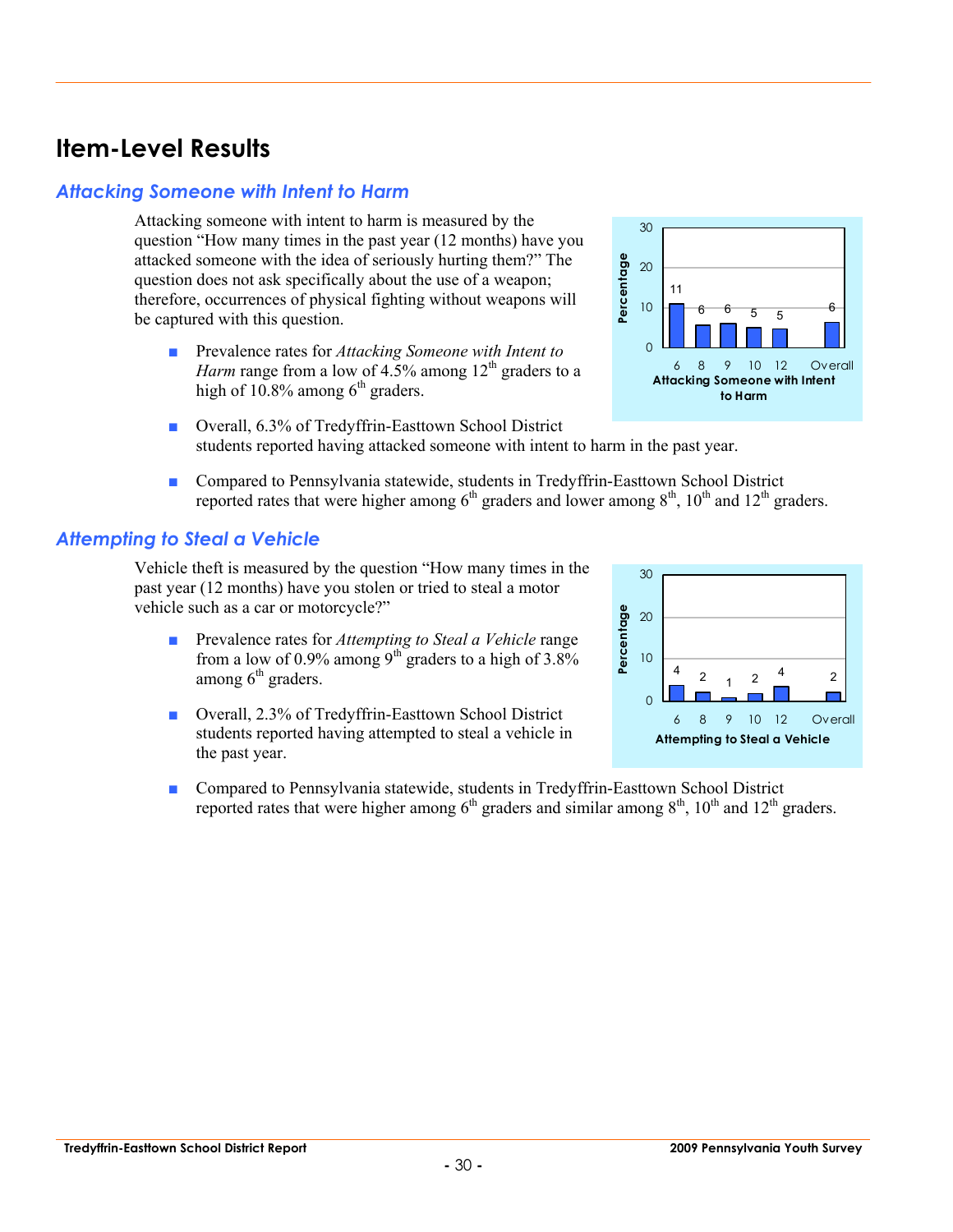#### *Being Arrested*

Any student experience with being arrested is measured by the question "How many times in the past year (12 months) have you been arrested?" Note that the question does not define "arrested." Rather, it is left to the individual respondent to define. Some youths may define any contact with police as an arrest, while others may consider that only an official arrest justifies a positive answer to this question.

- Prevalence rates for *Being Arrested* range from a low of 0.4% among  $6<sup>th</sup>$  graders to a high of 4.6% among 10<sup>th</sup> graders.
- Overall, 2.7% of Tredyffrin-Easttown School District students reported having been arrested in the past year.
- Compared to Pennsylvania statewide, students in Tredyffrin-Easttown School District reported rates that were lower among  $8<sup>th</sup>$  graders and similar among  $6<sup>th</sup>$ ,  $10<sup>th</sup>$  and  $12<sup>th</sup>$  graders.

#### *Being Drunk or High at School*

Having been drunk or high at school is measured by the question "How many times in the past year (12 months) have you been drunk or high at school?"

- Prevalence rates for *Being Drunk or High at School* range from a low of  $0.0\%$  among  $6<sup>th</sup>$  graders to a high of 17.9% among  $12<sup>th</sup>$  graders.
- Overall, 6.0% of Tredyffrin-Easttown School District students reported having been drunk or high at school in the past year.
- Compared to Pennsylvania statewide, students in Tredyffrin-Easttown School District reported rates that were lower among  $8<sup>th</sup>$  graders and similar among  $6<sup>th</sup>$ ,  $10<sup>th</sup>$  and  $12<sup>th</sup>$  graders.

#### *Getting Suspended*

Suspension is measured by the question "How many times in the past year (12 months) have you been suspended from school?" Note that the question does not define "suspension." Rather, it is left to the individual respondent to make that definition. School suspension rates vary substantially from district to district. Therefore, these rates should be interpreted by someone knowledgeable about local school suspension policy.

- Prevalence rates for *Getting Suspended* range from a low of 0.9% among  $6<sup>th</sup>$  graders to a high of 4.3% among  $8<sup>th</sup>$ graders.
- Overall, 2.9% of Tredyffrin-Easttown School District students reported having been suspended in the past year.





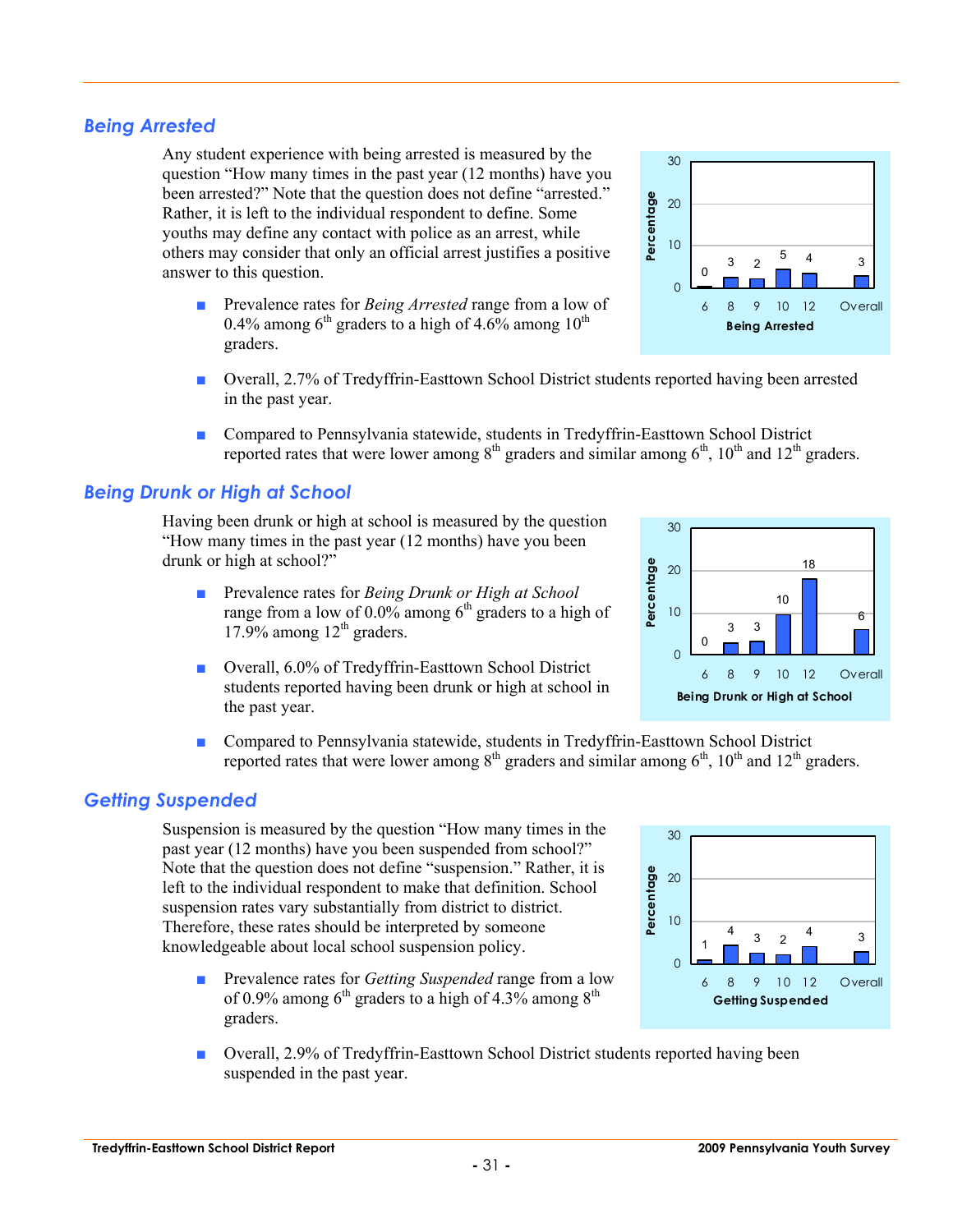■ Compared to Pennsylvania statewide, students in Tredyffrin-Easttown School District reported rates that were lower across all of the comparison grades.

#### *Selling Drugs*

Selling drugs is measured by the question "How many times in the past year (12 months) have you sold illegal drugs?" Note that the question asks about, but does not define or specify, "illegal drugs."

- Prevalence rates for *Selling Drugs* range from a low of 0.4% among  $6<sup>th</sup>$  graders to a high of 10.4% among 12<sup>th</sup> graders.
- Overall, 4.1% of Tredyffrin-Easttown School District students reported having sold drugs in the past year.
- Compared to Pennsylvania statewide, students in Tredyffrin-Easttown School District reported rates that were similar across all of the comparison grades.

#### *Bringing a Weapon (Such as a Gun, Knife or Club) to School*

Bringing a weapon (such as a gun, knife or club) to school is measured by the question "How many times in the past 30 days have you brought a weapon (such as a gun, knife or club) to school?"

- Prevalence rates for *Bringing a Weapon to School* range from a low of 0.9% among  $6<sup>th</sup>$  and 9<sup>th</sup> graders to a high of  $2.7\%$  among  $12<sup>th</sup>$  graders.
- Overall, 1.4% of Tredyffrin-Easttown School District students reported having brought a weapon to school in the past 30 days.
- Compared to Pennsylvania statewide, students in Tredyffrin-Easttown School District reported rates that were the same among  $6<sup>th</sup>$  graders and similar among  $8<sup>th</sup>$ ,  $10<sup>th</sup>$  and  $12<sup>th</sup>$ graders.



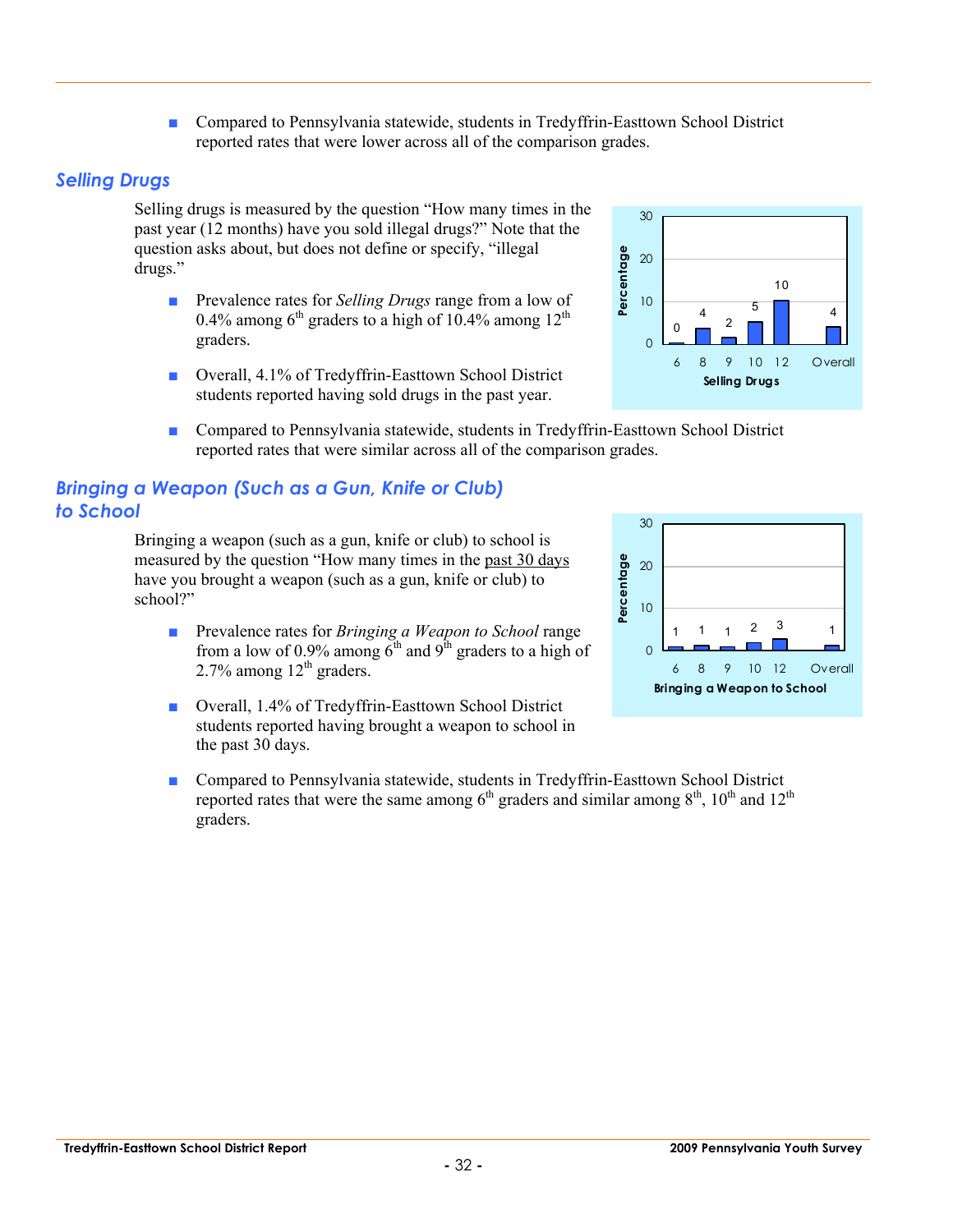# **Section 4 Special Topics**

## **Introduction**

The *PAYS* included questions on the following special topics: age of onset of ATOD use and other antisocial behavior, driving under the influence of alcohol or marijuana, willingness to try or use ATODs, gambling, symptoms of depression, and the frequency of having been threatened or attacked at school.

## **Age of Onset of ATOD Use and Other Antisocial Behavior**

Using age-of-initiation data to coordinate the timing of prevention efforts can be an important tool for maximizing program effectiveness. For example, programs delivered after the majority of potential drug users have already initiated the behavior may have limited impact. Alternatively, very early intervention might prove less effective because it is not close enough to the critical initiation period.

Tredyffrin-Easttown School District students were asked nine questions about the age at which they first used ATODs and participated in other antisocial behaviors. The topics covered include: trying alcohol ("more than a sip or two"), drinking alcohol regularly ("at least once or twice a month"), smoking cigarettes, smoking marijuana, being suspended from school, being arrested, carrying a handgun, attacking someone with intent to harm, and belonging to a gang. Results for Tredyffrin-Easttown School District students are presented in Table 13, and comparison data from the statewide survey are presented in Table 14.

While the average age of onset is typically lower in the earlier grades than it is in the later ones, this should not be interpreted as indicating that the younger cohorts are initiating substance use at an earlier age than the older cohorts did. Rather, the average age for each cohort increases as its members progress through school and more of them initiate experimentation with ATODs and engage in other antisocial behaviors. For this reason, the question "When do students first start using alcohol?" is best answered by examining the responses of students in the highest grade level surveyed because they can best reflect on their high school and/or middle school experiences and accurately report the age they first started using drugs or engaging in other antisocial behaviors.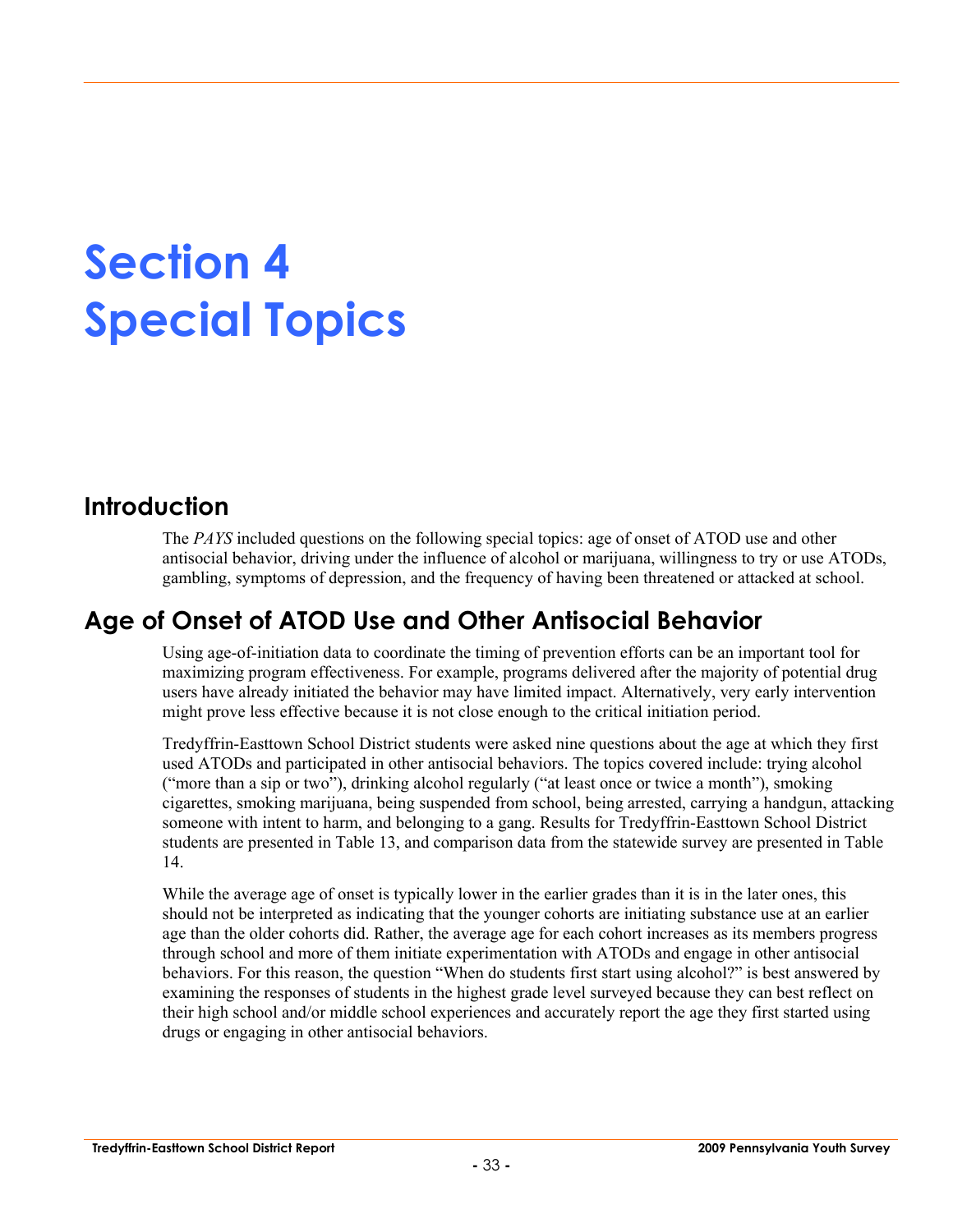|                                       | 6 <sup>th</sup> | 7 <sup>th</sup>          | 8 <sup>th</sup> | 9 <sub>th</sub> | 10 <sup>th</sup> | 11 <sup>th</sup>         | 12 <sup>th</sup> | Overall |
|---------------------------------------|-----------------|--------------------------|-----------------|-----------------|------------------|--------------------------|------------------|---------|
| <b>Trying Alcohol</b>                 | 10.3            | $\overline{a}$           | 11.8            | 12.8            | 13.5             | $\overline{\phantom{a}}$ | 14.2             | 13.1    |
| <b>Drinking Alcohol Regularly</b>     | 14.0            | $\overline{a}$           | 12.1            | 13.9            | 14.5             | $\overline{\phantom{a}}$ | 15.6             | 14.8    |
| <b>Smoking Cigarettes</b>             | 10.7            | $\overline{\phantom{a}}$ | 12.1            | 13.0            | 13.4             | $\overline{\phantom{a}}$ | 14.9             | 13.7    |
| <b>Smoking Marijuana</b>              | $-$             | $-$                      | 12.4            | 13.2            | 14.2             | $\overline{\phantom{a}}$ | 15.2             | 14.4    |
| <b>Being Suspended from School</b>    | 10.5            | $\overline{a}$           | 11.0            | 11.8            | 12.2             | $\overline{\phantom{a}}$ | 14.0             | 12.1    |
| <b>Being Arrested</b>                 | $--$            | $\overline{a}$           | 13.0            | 13.7            | 13.1             | $\overline{\phantom{a}}$ | 14.1             | 13.5    |
| Carrying a Handgun                    | 10.3            | $\overline{a}$           | 11.4            | 11.7            | 11.6             | $\overline{\phantom{a}}$ | 12.6             | 11.7    |
| Attacking Someone with Intent to Harm | 10.8            | $\overline{\phantom{a}}$ | 13.1            | 11.6            | 11.6             | $\overline{\phantom{a}}$ | 13.0             | 12.1    |
| <b>Belonging to a Gang</b>            | 10.7            | $-$                      | 13.3            | 12.0            | 12.6             | $\overline{\phantom{a}}$ | 11.1             | 12.4    |

#### **Table 13. Average Age of Onset of ATOD Use and Other Antisocial Behaviors, Tredyffrin-Easttown School District 2009**

Note: The symbol "--" indicates that data are not available because students were not surveyed.

#### **Table 14. Average Age of Onset of ATOD Use and Other Antisocial Behaviors, Pennsylvania Statewide 2009**

|                                       | 6 <sup>th</sup> | 7 <sup>th</sup>                        | 8 <sup>th</sup> | 9 <sub>th</sub>          | 10 <sup>th</sup> | 11 <sup>th</sup>         | 12 <sup>th</sup> | Overall |
|---------------------------------------|-----------------|----------------------------------------|-----------------|--------------------------|------------------|--------------------------|------------------|---------|
| <b>Trying Alcohol</b>                 | 10.4            | $\qquad \qquad -$                      | 11.7            | <u></u>                  | 13.2             | $\overline{\phantom{a}}$ | 14.3             | 13.1    |
| <b>Drinking Alcohol Regularly</b>     | 11.5            | $\overline{\phantom{a}}$               | 12.6            | $\overline{\phantom{a}}$ | 14.2             | $\overline{\phantom{a}}$ | 15.6             | 14.7    |
| <b>Smoking Cigarettes</b>             | 10.6            | $\overline{\phantom{a}}$               | 11.7            | $\overline{\phantom{a}}$ | 12.9             | $\overline{\phantom{a}}$ | 13.9             | 13.0    |
| <b>Smoking Marijuana</b>              | 11.8            | $\hspace{0.05cm} \rule{0.5cm}{0.15cm}$ | 12.4            | $\overline{\phantom{a}}$ | 13.7             | $\overline{\phantom{a}}$ | 14.7             | 14.1    |
| <b>Being Suspended from School</b>    | 10.4            | $\hspace{0.05cm} \rule{0.5cm}{0.15cm}$ | 11.4            | $\overline{\phantom{a}}$ | 12.6             | $\overline{\phantom{a}}$ | 13.3             | 12.4    |
| <b>Being Arrested</b>                 | 10.4            | $\sim$                                 | 11.9            | $\overline{\phantom{0}}$ | 13.4             | $\sim$                   | 14.6             | 13.5    |
| <b>Carrying a Handgun</b>             | 10.6            | $\hspace{0.05cm} \rule{0.5cm}{0.15cm}$ | 11.5            | $\overline{\phantom{a}}$ | 12.5             | $\overline{\phantom{a}}$ | 13.2             | 12.1    |
| Attacking Someone with Intent to Harm | 10.5            | $\overline{\phantom{a}}$               | 11.4            | $\overline{\phantom{a}}$ | 12.3             | $\overline{\phantom{a}}$ | 13.2             | 12.1    |
| <b>Belonging to a Gang</b>            | 10.6            | $\overline{\phantom{m}}$               | 11.7            | $\overline{\phantom{m}}$ | 13.0             | $--$                     | 13.4             | 12.3    |

Note: The symbol "--" indicates that data are not available because students were not surveyed.

## **Driving After Alcohol or Marijuana Use**

Driving a car requires clear thinking and good hand-eye coordination. Operating a vehicle after using alcohol or marijuana may impair driving skills, making the driver a hazard on any roadway. The impact of ATOD usage on automobile safety is assessed with two items: (1) "How often have you driven a car while or shortly after drinking?" and (2) "How often have you driven a car while or shortly after smoking pot?" Results for Tredyffrin-Easttown School District students are presented in Table 15, and comparison data from the statewide survey are presented in Table 16.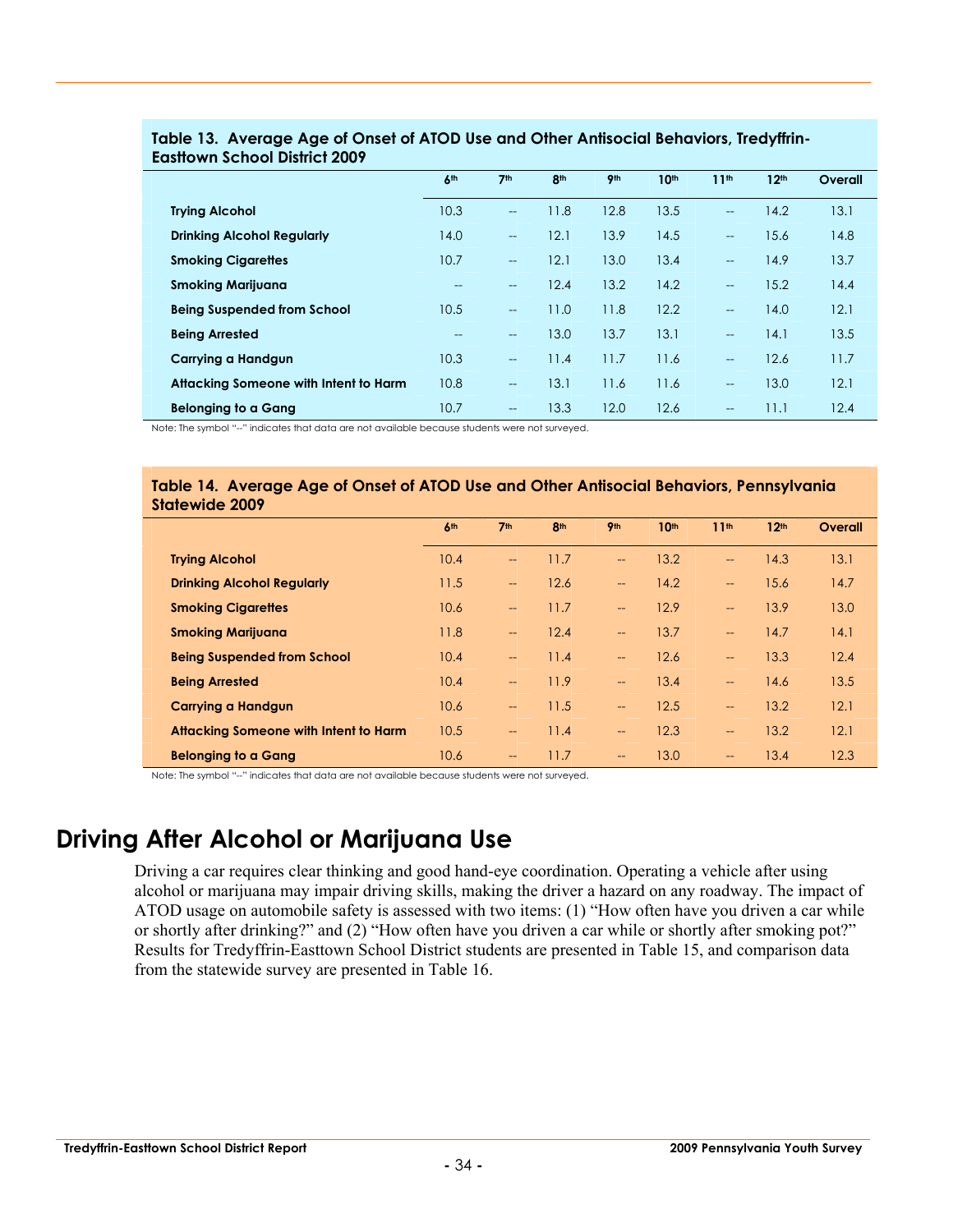#### **Table 15. Percentage of Youth Reporting Any Occasion of Driving Under the Influence, Tredyffrin-Easttown School District 2009**

|                                  | 6 <sup>th</sup><br>$\%$ | 7 <sub>th</sub><br>$\%$           | 8 <sup>th</sup><br>$\%$ | <b>9th</b><br>$\%$ | 10 <sup>th</sup><br>$\%$ | 11 <sup>th</sup><br>$\%$              | 12 <sup>th</sup><br>$\%$ | Overall<br>$\%$ |
|----------------------------------|-------------------------|-----------------------------------|-------------------------|--------------------|--------------------------|---------------------------------------|--------------------------|-----------------|
| <b>Driving after Alcohol Use</b> | 0.9                     | $\hspace{0.05cm}$                 | 3.,                     | 0.6                |                          | $\rightarrow$                         |                          | 4.7             |
| Driving after Marijuana Use      | 0.0                     | $\hspace{0.05cm} \dashrightarrow$ | 3.1                     | 0.9                |                          | $\hspace{0.05cm}$ – $\hspace{0.05cm}$ | 24.                      | 5.3             |

Note: The symbol "--" indicates that data are not available because students were not surveyed.

#### **Table 16. Percentage of Youth Reporting Any Occasion of Driving Under the Influence, Pennsylvania Statewide 2009**

|                                    | 6 <sup>th</sup> | 7th               | 8 <sub>th</sub> | <b>9th</b>                           | 10th           | 11th  | 12 <sup>th</sup> | <b>Overall</b> |
|------------------------------------|-----------------|-------------------|-----------------|--------------------------------------|----------------|-------|------------------|----------------|
|                                    | $\%$            | $\%$              | $\%$            | $\%$                                 | $\%$           | $\%$  | $\%$             |                |
| <b>Driving after Alcohol Use</b>   | U.5             | $\qquad \qquad -$ |                 | $\qquad \qquad \qquad \qquad \qquad$ |                | $- -$ |                  | 5.8            |
| <b>Driving after Marijuana Use</b> |                 | $\hspace{0.05cm}$ |                 | $\hspace{0.05cm}$                    | $\overline{4}$ | $--$  | 8.5              |                |

Note: The symbol "--" indicates that data are not available because students were not surveyed.

## **Willingness to Try or Use ATODs**

Along with perceptions of risk and level of disapproval (Bachman et al., 1988), willingness to try or use ATODs may be viewed as one of the attitudinal constructs that facilitates drug use. Pennsylvania students were questioned regarding their willingness to try or use alcohol, marijuana, cocaine, hallucinogens and inhalants. Results for Tredyffrin-Easttown School District students are presented in Table 17, and comparison data from the statewide survey are presented in Table 18.

#### **Table 17. Percentage of Youth Reporting Willingness to Try Selected ATODs, Tredyffrin-Easttown School District 2009**

|                      | 6 <sup>th</sup><br>$\%$ | 7 <sup>th</sup><br>$\%$ | 8 <sup>th</sup><br>$\%$ | 9 <sub>th</sub><br>$\%$ | 10 <sup>th</sup><br>$\%$ | 11th<br>$\%$                          | 12 <sup>th</sup><br>$\%$ | Overall<br>$\%$ |
|----------------------|-------------------------|-------------------------|-------------------------|-------------------------|--------------------------|---------------------------------------|--------------------------|-----------------|
| <b>Alcohol</b>       | 9.6                     | $- -$                   | 29.2                    | 51.4                    | 58.8                     | $\hspace{0.05cm}$ – $\hspace{0.05cm}$ | 74.8                     | 44.0            |
| Marijuana            | 1.3                     | $-$                     | 7.9                     | 16.7                    | 28.9                     | $\hspace{0.05cm}$ – $\hspace{0.05cm}$ | 45.2                     | 18.7            |
| Cocaine              | 1.3                     | $-$                     | 1.6                     | 3.5                     | 1.9                      | $\hspace{0.05cm}$                     | 8.1                      | 3.1             |
| <b>Hallucinogens</b> | 0.4                     | $\hspace{0.05cm}$       | 3.0                     | 3.2                     | 8.8                      | $\overline{\phantom{a}}$              | 19.8                     | 6.3             |
| <b>Inhalants</b>     | 4.6                     | $\qquad \qquad -$       | 2.2                     | 3.8                     | 3.1                      | $\hspace{0.05cm} \textbf{--}$         | 4.5                      | 3.5             |

Note: The percentages reported in this table represent the percentage of students who indicated "would use it any chance I got," "would like to try it or use it"<br>or "not sure whether or not I would use it." Students who in substance. The symbol "--" indicates that data are not available because students were not surveyed.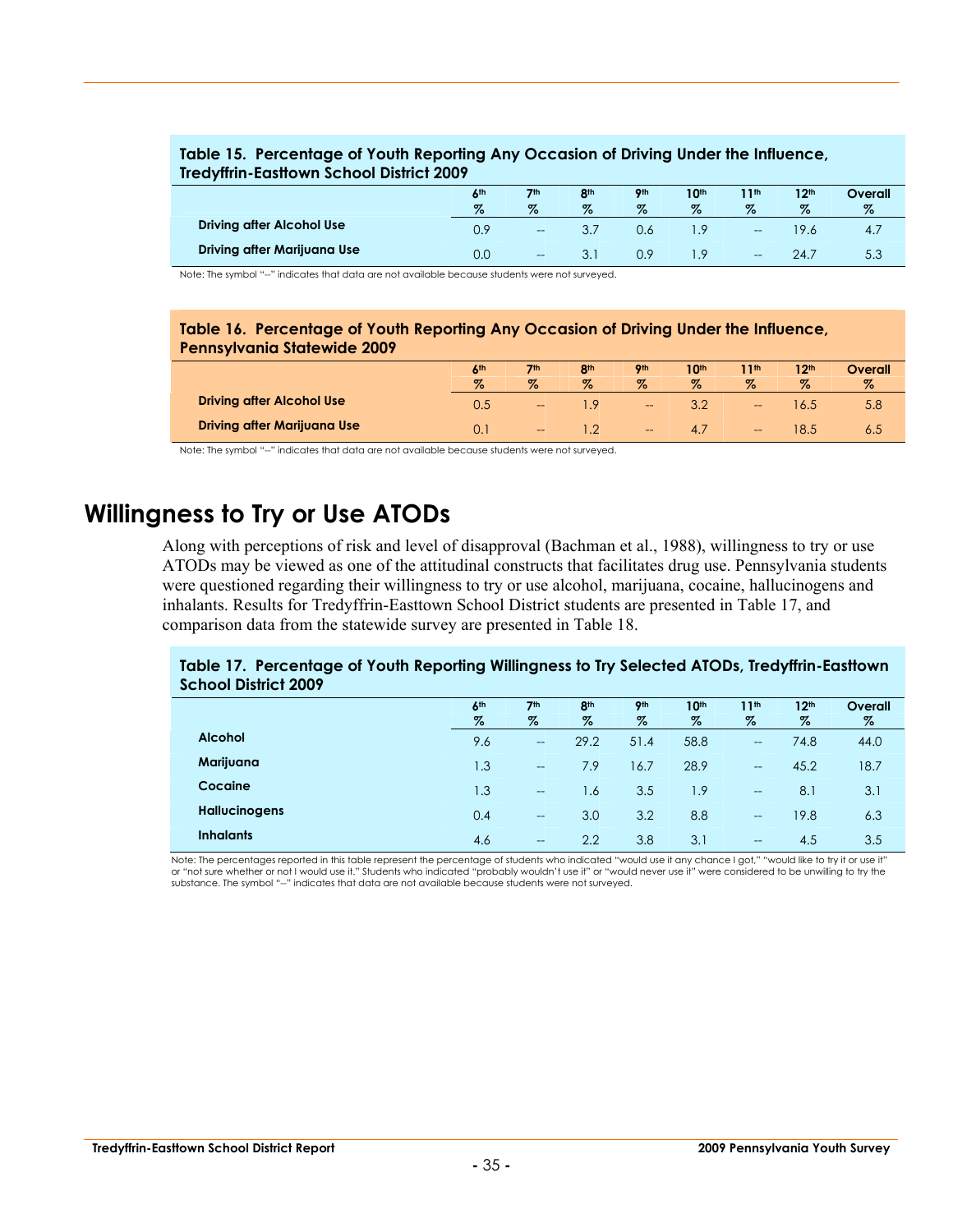| ----<br>-------<br>-- -<br>_ _, _ _ _ _ _ _ _ _ _ _ _ _<br><b>Statewide 2009</b> |                         |                         |                         |                          |                          |                          |                          |                        |  |  |
|----------------------------------------------------------------------------------|-------------------------|-------------------------|-------------------------|--------------------------|--------------------------|--------------------------|--------------------------|------------------------|--|--|
|                                                                                  | 6 <sup>th</sup><br>$\%$ | 7 <sup>th</sup><br>$\%$ | 8 <sup>th</sup><br>$\%$ | 9 <sub>th</sub><br>%     | 10 <sup>th</sup><br>$\%$ | 11 <sup>th</sup><br>$\%$ | 12 <sup>th</sup><br>$\%$ | <b>Overall</b><br>$\%$ |  |  |
| <b>Alcohol</b>                                                                   | 17.3                    | $\qquad \qquad -$       | 42.7                    | $\overline{\phantom{a}}$ | 60.2                     | $\overline{\phantom{m}}$ | 72.0                     | 49.6                   |  |  |
| Marijuana                                                                        | 1.6                     | $\qquad \qquad -$       | 13.2                    | $\hspace{0.05cm}$        | 28.4                     | $--$                     | 38.4                     | 21.4                   |  |  |
| Cocaine                                                                          | 0.9                     | $\qquad \qquad -$       | 2.2                     | $-\!$                    | 3.8                      | $\hspace{0.05cm}$        | 5.7                      | 3.3                    |  |  |
| <b>Hallucinogens</b>                                                             | 0.8                     | $\qquad \qquad -$       | 2.8                     | $\hspace{0.05cm}$        | 9.2                      | $\overline{\phantom{m}}$ | 14.1                     | 7.1                    |  |  |
| <b>Inhalants</b>                                                                 | 1.3                     | $\hspace{0.05cm}$       | 3.2                     | $\hspace{0.05cm}$        | 5.0                      | $--$                     | 4.7                      | 3.7                    |  |  |

## **Table 18. Percentage of Youth Reporting Willingness to Try Selected ATODs, Pennsylvania**

Note: The percentages reported in this table represent the percentage of students who indicated "would use it any chance I got," "would like to try it or use it" or "not sure whether or not I would use it." Students who indicated "probably wouldn't use it" or "would never use it" were considered to be unwilling to try the<br>substance. The symbol "--" indicates that data are not avail

## **Gambling**

The 2009 PAYS asks students a series of six questions about their experiences with gambling. These include past-12-month prevalence measures for: gambling for "money or anything of value," betting "money or anything of value on sporting events," buying "lottery tickets," betting "money using the internet," and betting "money or anything of value on table games like poker or other card games, dice, backgammon, or dominoes." A question about gambling for "money or anything of value" in the past 30 days is also asked. Results for Tredyffrin-Easttown School District students are presented in Table 19, and comparison data from the statewide survey are presented in Table 20.

Please note that two of the six gambling questions—the past-12-months and past-30-days gambling for "money or anything of value" items—are identical to questions used on the 2005 and 2007 surveys. The sports betting, lottery ticket, and table gaming questions are similar to questions that were included in the 2007 survey.

| <b>Eastlown School District 2009</b>          |                 |                          |                 |                 |                  |                  |                  |         |  |  |
|-----------------------------------------------|-----------------|--------------------------|-----------------|-----------------|------------------|------------------|------------------|---------|--|--|
|                                               | 6 <sup>th</sup> | 7 <sup>th</sup>          | 8 <sup>th</sup> | 9 <sub>th</sub> | 10 <sup>th</sup> | 11 <sup>th</sup> | 12 <sup>th</sup> | Overall |  |  |
|                                               | %               | %                        | %               | %               | %                | %                | $\%$             | $\%$    |  |  |
| Gambled for money in the past year            | 5.8             | $\overline{\phantom{a}}$ | 14.2            | 9.6             | 18.7             | $-$              | 22.9             | 14.1    |  |  |
| Gambled for money in the past 30 days         | 4.3             | $-$                      | 9.3             | 7.3             | 9.2              | $-$              | 14.0             | 8.8     |  |  |
| Bet on sporting events in the past year       | 9.6             | $\overline{\phantom{a}}$ | 23.3            | 21.3            | 27.9             | $-$              | 29.1             | 22.6    |  |  |
| Bought lottery tickets in the past year       | 6.7             | $-$                      | 13.6            | 12.0            | 12.2             | $-$              | 13.0             | 11.8    |  |  |
| Bet money using the internet in the past year | 2.9             | $- -$                    | 6.8             | 3.5             | 3.8              | $- -$            | 7.2              | 4.9     |  |  |
| Bet money on table games in the past year     | 5.8             | $- -$                    | 13.8            | 12.6            | 17.6             | $- -$            | 20.6             | 14.1    |  |  |

## **Table 19. Percentage of Youth Reporting Gambling or Gambling-Related Problems, Tredyffrin-**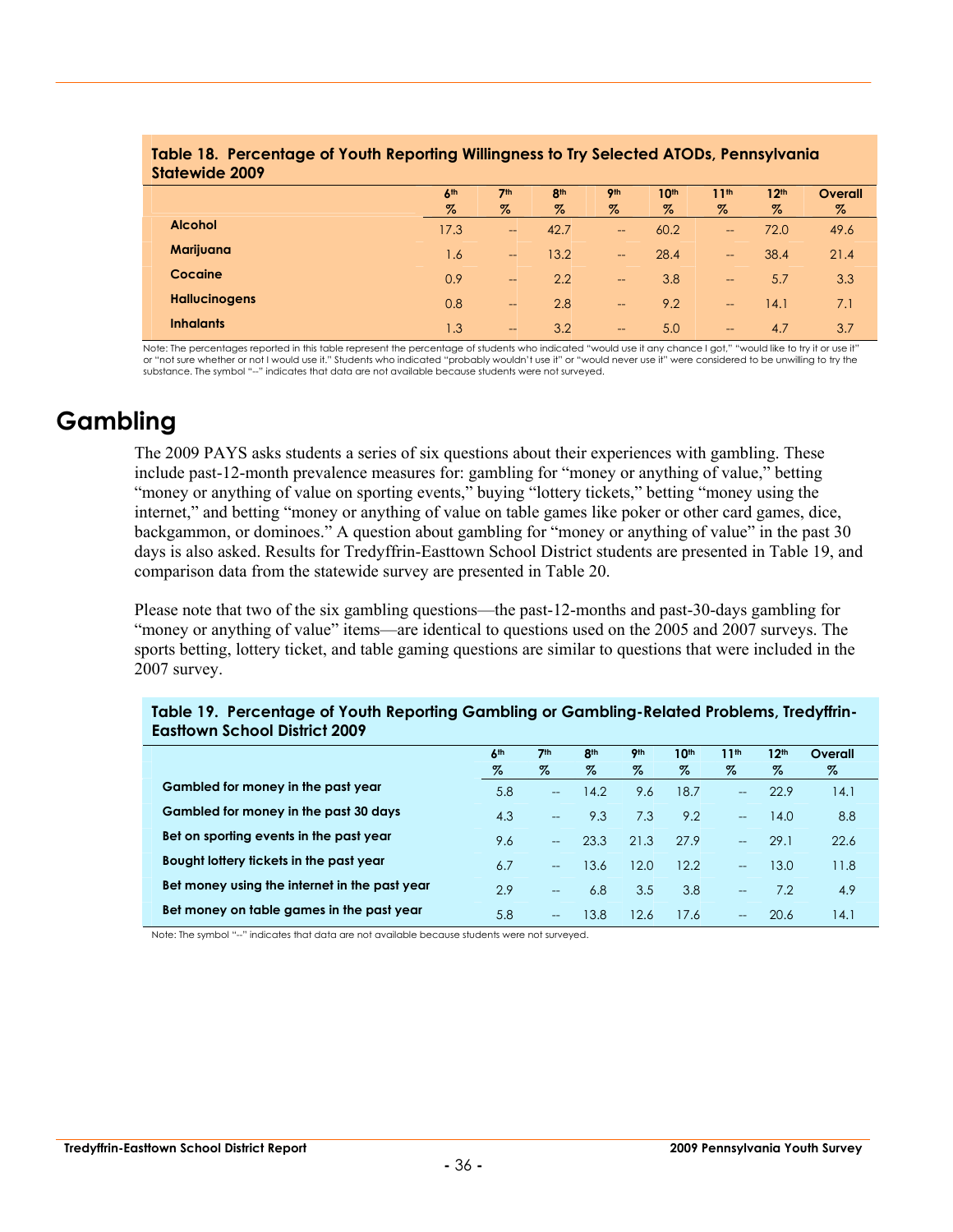|                                               | 6 <sup>th</sup> | 7 <sup>th</sup>          | 8 <sup>th</sup> | <b>9th</b>               | 10 <sup>th</sup> | 11th                     | 12 <sup>th</sup> | Overall |  |
|-----------------------------------------------|-----------------|--------------------------|-----------------|--------------------------|------------------|--------------------------|------------------|---------|--|
|                                               | %               | $\%$                     | $\%$            | $\%$                     | $\%$             | $\%$                     | $\%$             | $\%$    |  |
| Gambled for money in the past year            | 8.7             | $-$                      | 16.6            | $\overline{a}$           | 20.6             |                          | 22.3             | 17.5    |  |
| Gambled for money in the past 30 days         | 5.0             | $\overline{\phantom{m}}$ | 9.8             | $\overline{a}$           | 11.5             | $\overline{a}$           | 12.6             | 10.0    |  |
| Bet on sporting events in the past year       | 14.8            | $--$                     | 23.2            | $\overline{a}$           | 25.0             | $- -$                    | 25.7             | 22.5    |  |
| Bought lottery tickets in the past year       | 11.5            | $--$                     | 12.1            | $\overline{\phantom{a}}$ | 14.5             | $\sim$                   | 19.2             | 14.5    |  |
| Bet money using the internet in the past year | 2.5             | $--$                     | 3.7             | $\sim$                   | 4.6              | $\overline{\phantom{m}}$ | 4.1              | 3.8     |  |
| Bet money on table games in the past year     | 9.9             | $\hspace{0.05cm}$        | 16.4            | $\overline{\phantom{a}}$ | 17.9             | $\overline{\phantom{a}}$ | 18.6             | 16.0    |  |

#### **Table 20. Percentage of Youth Reporting Gambling or Gambling-Related Problems, Pennsylvania Statewide 2009**

Note: The symbol "--" indicates that data are not available because students were not surveyed.

## **Symptoms of Depression**

A number of scientific studies have identified a link between mental health problems, such as depression, and the use of alcohol, tobacco and other drugs during adolescence. The *PAYS* includes four questions that asks students about feelings—sadness, hopelessness and worthlessness—that can be symptoms of depression. Results for Tredyffrin-Easttown School District students are presented in Table 21, and comparison data from the statewide survey are presented in Table 22.

#### **Table 21. Percentage of Youth Reporting Symptoms of Depression, Tredyffrin-Easttown School District 2009**

|                                                        | 6 <sup>th</sup> | 7 <sup>th</sup> | 8 <sup>th</sup> | 9 <sub>th</sub> | 10th | 11th           | 12th | Overall |
|--------------------------------------------------------|-----------------|-----------------|-----------------|-----------------|------|----------------|------|---------|
|                                                        | %               | %               | Z               | Z               | %    | %              | $\%$ | %       |
| In the past year, felt depressed or sad most days      | 18.4            | $-$             | 18.2            | 20.9            | 25.6 | $\overline{a}$ | 21.1 | 20.8    |
| Sometimes I think that life is not worth it            | 99              | $\overline{a}$  | 14.5            | 16.3            | 20.5 | $-$            | 19.6 | 16.2    |
| At times I think I am no good at all                   | 17.3            | $-$             | 22.6            | 24.2            | 30.2 | $-$            | 22.0 | 23.5    |
| All in all, I am inclined to think that I am a failure | 7.2             | $-$             | 12.4            | 12.2            | 14.8 | $-$            | 11 2 | l 1.8   |

Note: The numbers reported in this table represent the percentage of students who answered either "yes" or "Yes!" to each question. The symbol "--" indicates that data are not available because students were not surveyed.

#### **Table 22. Percentage of Youth Reporting Symptoms of Depression, Pennsylvania Statewide 2009**

|                                                        | $\mathsf{A}^{\mathsf{th}}$<br>Z. | 7th<br>$\%$ | 8 <sup>th</sup><br>Z | 9 <sub>th</sub><br>% | 10 <sup>th</sup><br>Z. | 11th<br>$\%$   | 12 <sup>th</sup><br>$\%$ | Overall<br>Z |
|--------------------------------------------------------|----------------------------------|-------------|----------------------|----------------------|------------------------|----------------|--------------------------|--------------|
| In the past year, felt depressed or sad most days      | 26.8                             | $--$        | 32.1                 | $-$                  | 33.2                   | $\sim$ $\sim$  | 33.2                     | 31.6         |
| Sometimes I think that life is not worth it            | 14.7                             | $-$         | 23.0                 | <b>Section</b>       | 229                    | <b>Section</b> | 21.O                     | 20.6         |
| At times I think I am no good at all                   | 23.6                             | $---$       | 29.1                 | <b>Section</b>       | 290                    | <b>Service</b> | 28.9                     | 27.8         |
| All in all, I am inclined to think that I am a failure | 10.6                             | $- -$       | 13.6                 | $---$                | 14.9                   | $--$           | 15.2                     | 13.7         |

Note: The numbers reported in this table represent the percentage of students who answered either "yes" or "Yes!" to each question. The symbol "--" indicates that data are not available because students were not surveyed.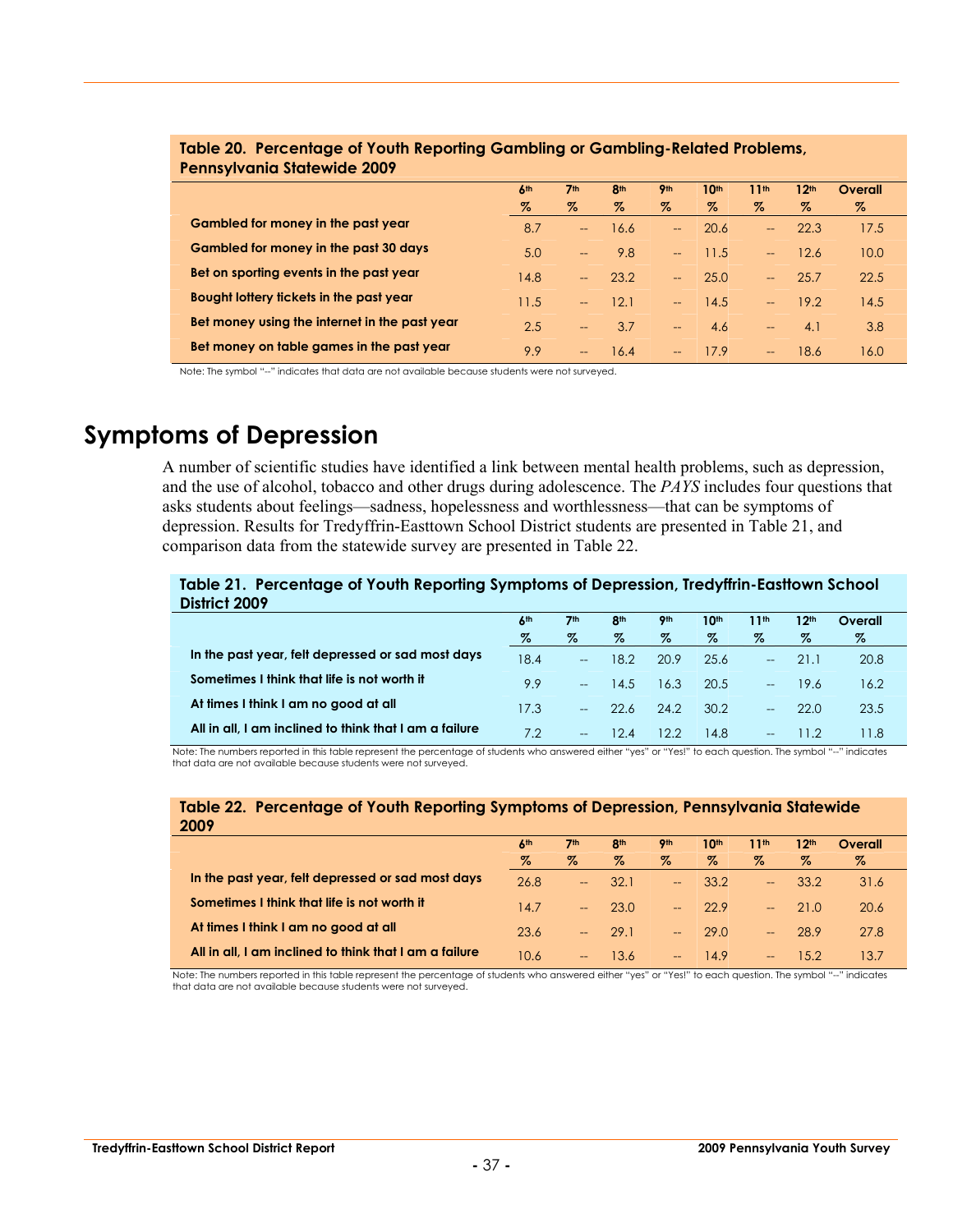## **Violence and Drugs on School Property**

Pennsylvania students were also surveyed regarding the frequency with which they have been threatened or attacked on school property within the past year, and whether they were offered, given, or sold illegal drugs on school property within the past year. Results for Tredyffrin-Easttown School District students are presented in Table 23, and comparison data from the statewide survey are presented in Table 24.

#### **Table 23. Percentage of Youth Reporting Violence or Drugs on School Property in the Past Year, Tredyffrin-Easttown School District**

|                                                 | 6 <sup>th</sup><br>$\%$ | 7 <sup>th</sup><br>$\%$  | 8 <sup>th</sup><br>$\%$ | <b>9th</b><br>$\%$ | 10th<br>$\%$ | 11 <sup>th</sup><br>$\%$ | 12 <sup>th</sup><br>% | Overall<br>% |
|-------------------------------------------------|-------------------------|--------------------------|-------------------------|--------------------|--------------|--------------------------|-----------------------|--------------|
| Threatened to be hit or beaten up               | 15.9                    | $\overline{a}$           | 8.6                     | 10.2               | 9.9          | $\equiv$                 | 6.3                   | 10.0         |
| Attacked or beaten up                           | 4.6                     | $\overline{\phantom{a}}$ | 4.7                     | 2.3                | 3.8          | $\rightarrow$            | 4.5                   | 3.9          |
| Threatened with a weapon                        | 3.2                     | $\overline{\phantom{a}}$ | 3.8                     | 0.9                | 1.1          | $\rightarrow$            | 3.1                   | 2.4          |
| Attacked with a weapon                          | 2.3                     | $\overline{a}$           | 2.4                     | 0.3                | 0.8          | $ -$                     | 1.8                   | 1.4          |
| Been offered, given, or sold an illegal<br>drug | 0.9                     | $\overline{a}$           | 12.3                    | 14.1               | 18.6         | $\qquad \qquad -$        | 29.3                  | 14.7         |

Note: The symbol "--" indicates that data are not available because students were not surveyed.

#### **Table 24. Percentage of Youth Reporting That They Have Been Threatened or Attacked on School Property in the Past Year, Pennsylvania Statewide**

|                                                 | 6 <sup>th</sup> | 7 <sup>th</sup>          | 8 <sup>th</sup> | 9 <sub>th</sub>          | 10 <sup>th</sup> | 11 <sup>th</sup>         | 12 <sup>th</sup> | Overall |
|-------------------------------------------------|-----------------|--------------------------|-----------------|--------------------------|------------------|--------------------------|------------------|---------|
|                                                 | %               | $\%$                     | $\%$            | $\%$                     | %                | $\%$                     | $\%$             | $\%$    |
| Threatened to be hit or beaten up               | 16.1            | $\overline{\phantom{a}}$ | 23.6            | $\overline{\phantom{a}}$ | 19.0             | $\qquad \qquad -$        | 14.7             | 18.3    |
| Attacked or beaten up                           | 8.9             | $\overline{\phantom{a}}$ | 8.0             | $\overline{\phantom{a}}$ | 6.2              | $\qquad \qquad -$        | 5.9              | 7.2     |
| Threatened with a weapon                        | 2.5             | $\overline{\phantom{a}}$ | 3.5             | $\overline{\phantom{a}}$ | 3.1              | $\overline{\phantom{a}}$ | 2.7              | 3.0     |
| Attacked with a weapon                          | 0.7             | $\overline{\phantom{m}}$ | 1.2             | $\overline{\phantom{a}}$ | 1.4              | $\overline{\phantom{a}}$ | 1.1              | 1.1     |
| Been offered, given, or sold an illegal<br>drug | 1.5             | $\overline{\phantom{m}}$ | 8.2             | $\overline{\phantom{a}}$ | 17.2             | $\overline{\phantom{m}}$ | 20.1             | 12.3    |

Note: The symbol "--" indicates that data are not available because students were not surveyed.

## **Bullying at School and Internet Safety**

While bullying is not a new phenomenon, the growing awareness that bullying has serious consequences for both schools and students is new. Bullying behavior contributes to lower attendance rates, lower student achievement, low self-esteem and depression, as well as higher rates of both juvenile and adult crime (Banks, 1997). While the problem of bullying is receiving increased public attention, actual incidences of bullying often go undetected by both teachers and parents (Skiba and Fontanini, 2000). Adults often fail to both identify bullying incidences and understand the dynamics of the behavior. Without adequate training adults may actually endorse the bullying behavior, either by sending children the message that bullying is "part of growing up" or by simply ignoring the behavior (U.S. Department of Education, 1998).

The most effective means of addressing bullying is through comprehensive, school-wide programs (Atlas and Pepler, 1998; Garrity et al., 1997; Skiba and Fontanini, 2000). A student survey is one of the most common methods for identifying a potential bullying problem in a school (Leff, Power, and Goldstein, 2004). Starting in 2009, the *PAYS* asked students a series of eight questions about bullying at school and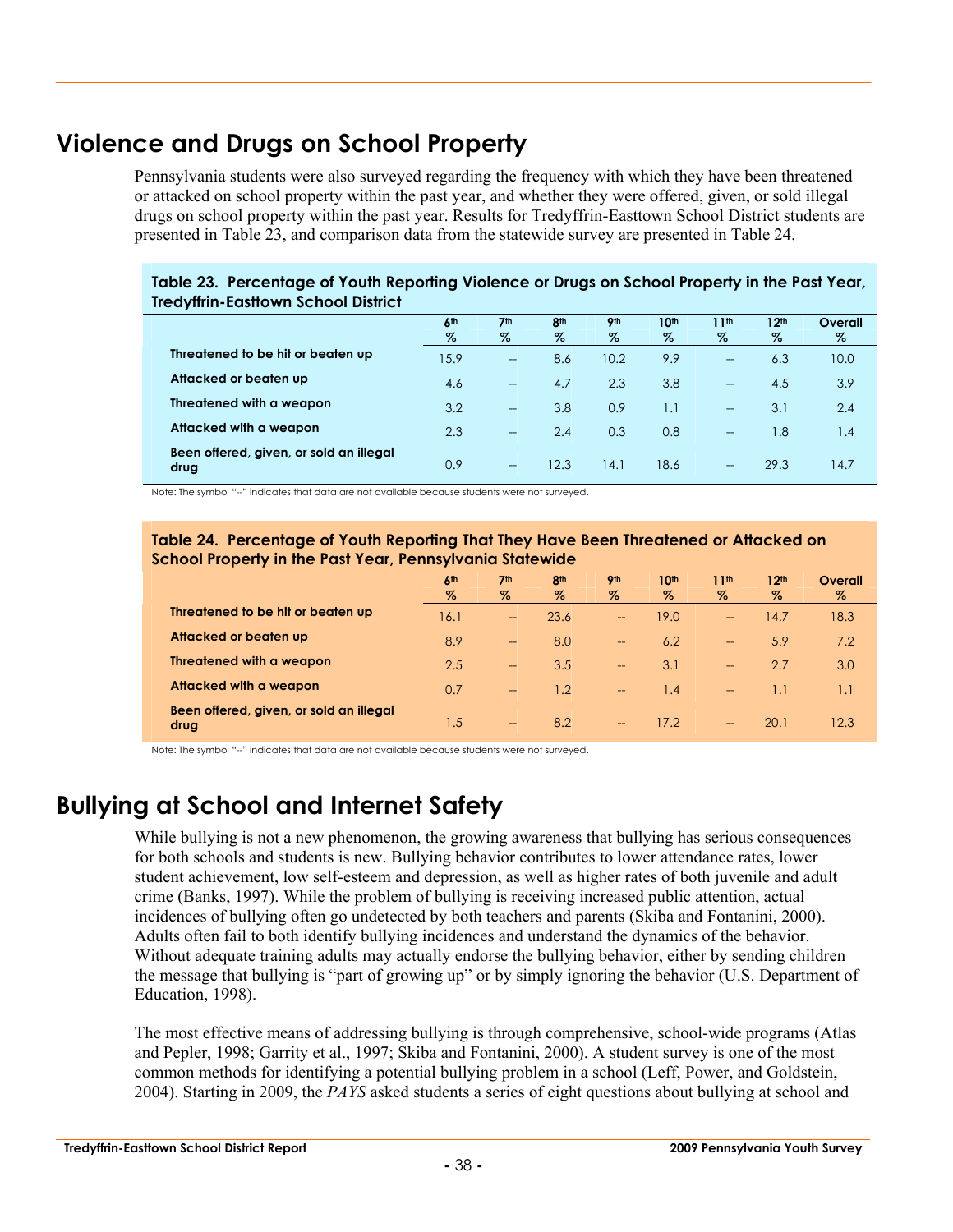internet safety. These include past-12-month prevalence measures for: (1) being "hit, kicked, pushed, shoved around, or locked indoors," (2) being "called names, made fun of, or teased in a hurtful way," (3) being "left out of things on purpose by other students," (4) other students telling lies or spreading false rumors, (5) other students taking money or damaging your things, (6) other students threatening or forcing "you to do things you do not want to do," (7) other students using "the internet or a cell phone to threaten or embarrass you," and (8) someone on the internet trying "to get you to talk online about sex, look at sexual pictures, or do something else sexual when you did not want to." Results for Tredyffrin-Easttown School District students are presented in Table 25, and comparison data from the statewide survey are presented in Table 26.

|                                                                                   | 6 <sup>th</sup><br>$\%$ | 7 <sup>th</sup><br>$\%$  | <b>Ath</b><br>$\%$ | 9 <sub>th</sub><br>Z | 10 <sup>th</sup><br>% | 11 <sup>th</sup><br>$\%$    | 12 <sup>th</sup><br>$\%$ | Overall<br>$\%$ |
|-----------------------------------------------------------------------------------|-------------------------|--------------------------|--------------------|----------------------|-----------------------|-----------------------------|--------------------------|-----------------|
| Been hit, kicked, pushed, or shoved<br>around                                     | 13.3                    | $-$                      | 13.0               | 11.2                 | 11.5                  | $\overline{\phantom{a}}$    | 6.7                      | 11.4            |
| Been called names, made fun of, or<br>teased                                      | 36.4                    | $-$                      | 36.8               | 38.3                 | 36.6                  | $\overline{\phantom{a}}$    | 32.1                     | 36.4            |
| Been left out of things on purpose                                                | 29.4                    | $-$                      | 32.5               | 34.0                 | 32.1                  | $\overline{\phantom{a}}$    | 32.6                     | 32.3            |
| Other students telling lies or spreading<br>false rumors                          | 45.7                    | $\overline{\phantom{a}}$ | 46.5               | 46.7                 | 50.0                  | $\mathcal{L}_{\mathcal{A}}$ | 43.3                     | 46.5            |
| Other students taking money or<br>damaging your things                            | 17.6                    | $-$                      | 19.9               | 17.9                 | 21.7                  | $\overline{\phantom{a}}$    | 12.1                     | 18.1            |
| Other students threatening or forcing<br>you to do things                         | 9.4                     |                          | 8.3                | 11.6                 | 9.6                   | $\overline{\phantom{a}}$    | 10.3                     | 9.8             |
| Other students using the internet or a<br>cell phone to threaten or embarrass you | 3.3                     | $-$                      | 8.8                | 14.5                 | 8.8                   | $\overline{a}$              | 7.7                      | 9.1             |
| Sexual harassment on the internet                                                 | 5.9                     |                          | 9.8                | 10.9                 | 14.3                  |                             | 12.1                     | 10.6            |

#### **Table 25. Percentage of Youth Reporting Bullying at School or Sexual Harassment on the Internet in the Past Year, Tredyffrin-Easttown School District 2009**

Note: The symbol "--" indicates that data are not available because students were not surveyed.

#### **Table 26. Percentage of Youth Reporting Bullying at School or Sexual Harassment on the Internet in the Past Year, Pennsylvania Statewide 2009**

|                                                                                   | 6 <sup>th</sup> | 7 <sup>th</sup>                        | 8 <sup>th</sup> | <b>9th</b>               | 10 <sup>th</sup> | 11 <sup>th</sup>         | 12 <sup>th</sup> | Overall |
|-----------------------------------------------------------------------------------|-----------------|----------------------------------------|-----------------|--------------------------|------------------|--------------------------|------------------|---------|
|                                                                                   | $\%$            | Z                                      | $\%$            | $\%$                     | Z                | $\%$                     | $\%$             | $\%$    |
| Been hit, kicked, pushed, or shoved<br>around                                     | 23.2            | $\hspace{0.05cm} \rule{0.5cm}{0.15cm}$ | 24.5            | $\overline{\phantom{0}}$ | 16.5             | $\overline{\phantom{a}}$ | 9.5              | 18.1    |
| Been called names, made fun of, or<br>teased                                      | 45.5            | $\sim$                                 | 49.5            | $\qquad \qquad -$        | 43.0             | $\overline{\phantom{a}}$ | 34.9             | 43.0    |
| Been left out of things on purpose                                                | 35.6            | $-$                                    | 34.9            | $\overline{\phantom{0}}$ | 31.5             | $\overline{\phantom{a}}$ | 28.7             | 32.5    |
| Other students telling lies or spreading<br>false rumors                          | 50.1            | $\hspace{0.05cm} \rule{0.5cm}{0.15cm}$ | 57.2            | $\overline{\phantom{a}}$ | 51.3             | $\overline{\phantom{a}}$ | 47.4             | 51.4    |
| Other students taking money or<br>damaging your things                            | 20.4            |                                        | 23.0            | $-$                      | 21.2             | $\overline{\phantom{a}}$ | 18.1             | 20.7    |
| Other students threatening or forcing<br>you to do things                         | 13.1            | $\overline{\phantom{a}}$               | 14.3            | $-$                      | 11.4             | $\overline{\phantom{0}}$ | 9.2              | 11.9    |
| Other students using the internet or a<br>cell phone to threaten or embarrass you | 6.7             | $\qquad \qquad -$                      | 10.7            | $\qquad \qquad -$        | 11.8             | $\overline{\phantom{a}}$ | 10.7             | 10.1    |
| Sexual harassment on the internet                                                 | 6.6             | $\qquad \qquad -$                      | 12.2            | $\qquad \qquad -$        | 17.0             | $-$                      | 12.9             | 12.4    |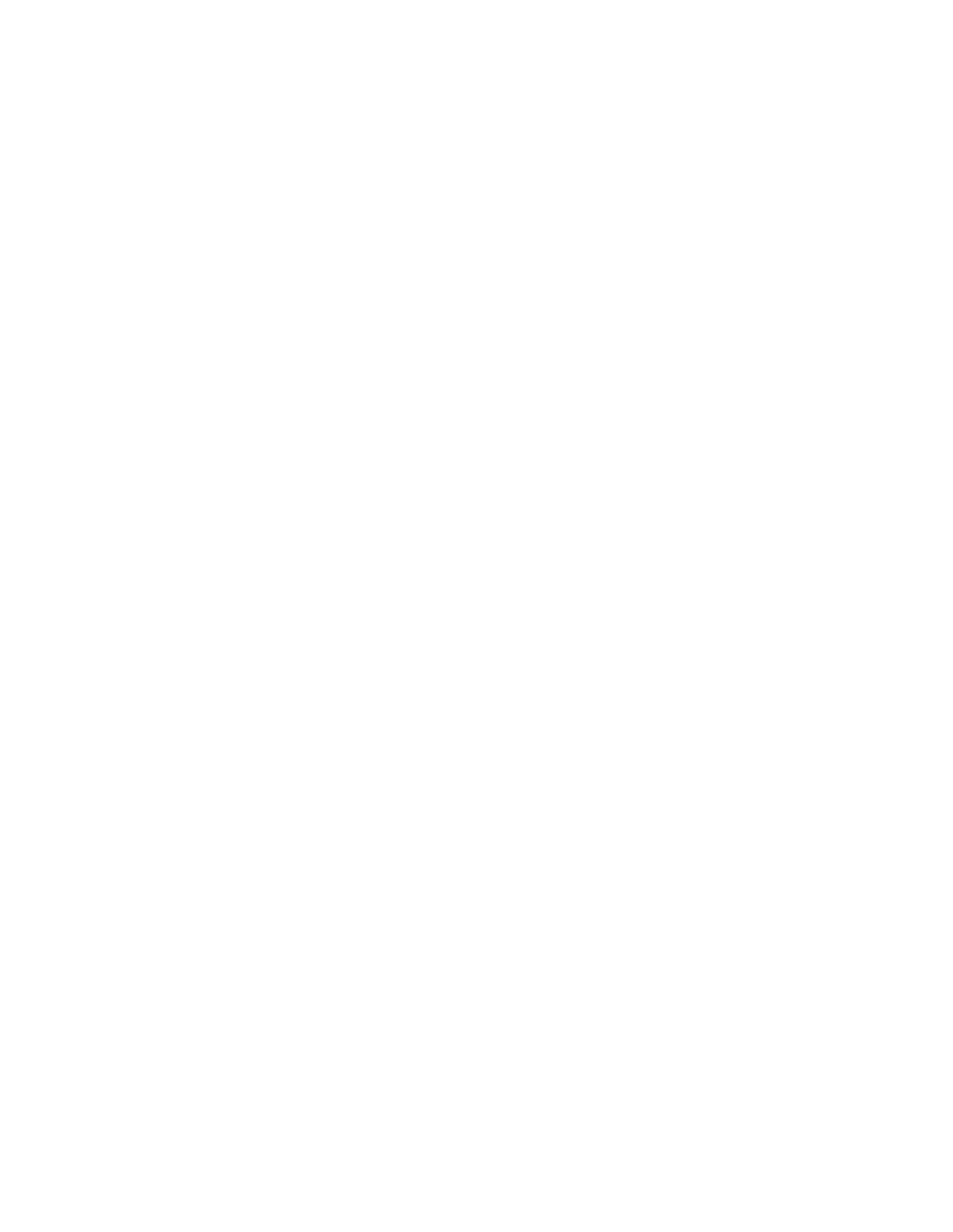# **Section 5 Risk and Protective Factors**

## **Introduction**

Just as eating a high-fat diet is a risk factor for heart disease and getting regular exercise is a protective factor for heart disease and other health problems, there are factors that can help protect youth from, or put them at risk for, drug use and other problem behaviors.

**Protective factors,** also known as "assets," are conditions that buffer children and youth from exposure to risk by either reducing the impact of the risks or changing the way that young people respond to risks. Protective factors identified through research include strong bonding to family, school, community and peers. These groups support the development of healthy behaviors for children by setting and communicating healthy beliefs and clear standards for children's behavior. Young people are more likely to follow the standards for behavior set by these groups if the bonds are strong. Strong bonds are encouraged by providing young people with opportunities to make meaningful contributions, by teaching them the skills they need to be successful in these new opportunities, and by recognizing their contributions.

**Risk factors** are conditions that increase the likelihood of a young person becoming involved in drug use, delinquency, school dropout and/or violence. For example, children living in families with poor parental monitoring are more likely to become involved in these problems.

Research during the past 30 years supports the view that delinquency; alcohol, tobacco and other drug use; school achievement; and other important outcomes in adolescence are associated with specific characteristics in the student's community, school and family environments, as well as with characteristics of the individual (Hawkins, Catalano & Miller, 1992). In fact, these characteristics have been shown to be more important in understanding these behaviors than ethnicity, income or family structure (Blum et al., 2000).

There is a substantial amount of research showing that adolescents' exposure to a greater number of risk factors is associated with more drug use and delinquency. There is also evidence that exposure to a number of protective factors is associated with lower prevalence of these problem behaviors (Bry, McKeon & Pandina, 1982; Newcomb, Maddahian & Skager, 1987; Newcomb & Felix-Ortiz, 1992; Newcomb, 1995; Pollard et al., 1999).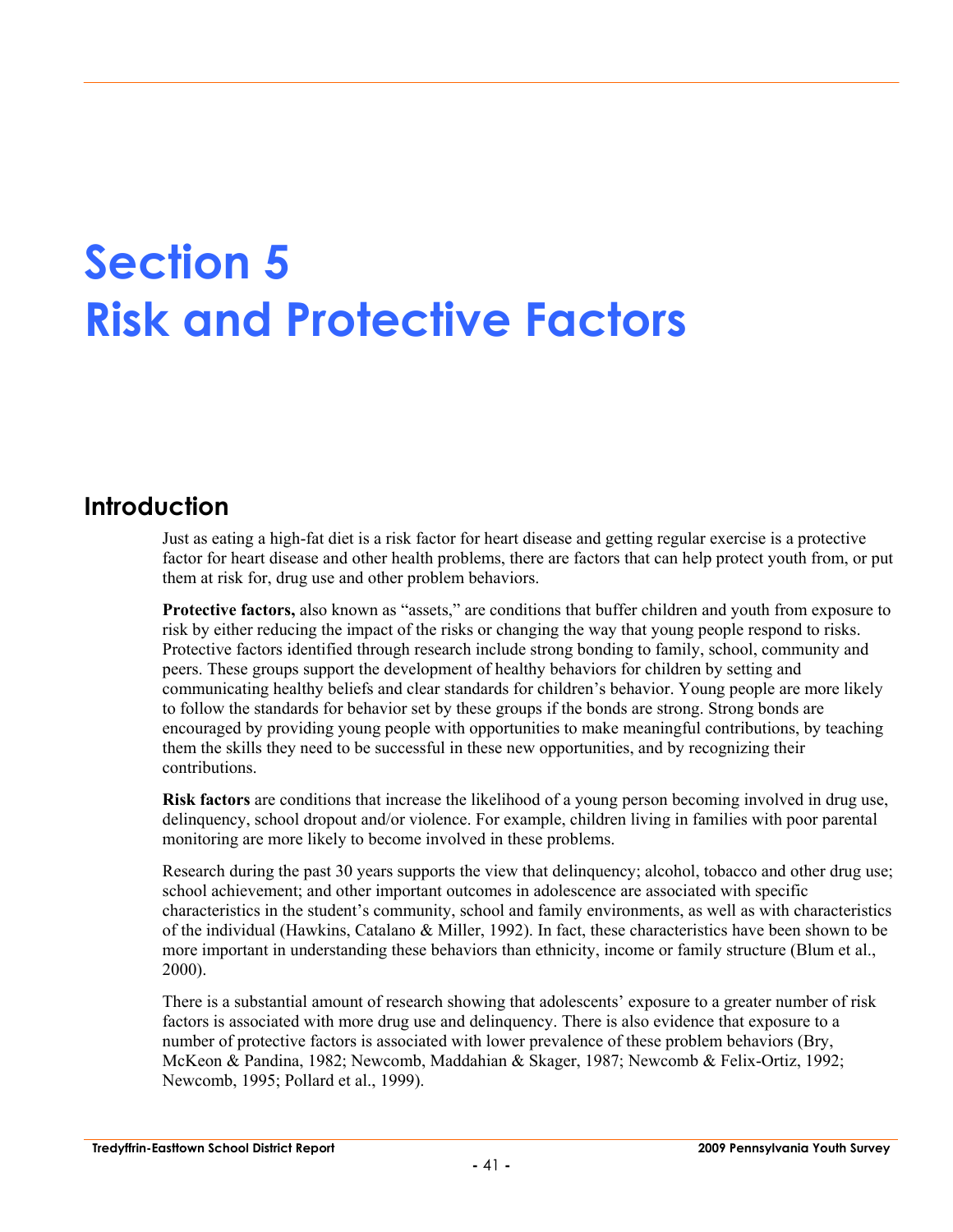The analysis of risk and protective factors is the most powerful tool available for understanding what promotes both positive and negative adolescent behavior and for helping design successful prevention programs for young people. To promote positive development and prevent problem behavior, it is necessary to address the factors that predict these outcomes. By measuring these risk and protective factors, specific factors that are elevated should be prioritized in the community. This process also helps in selecting targeted tested-effective prevention programming shown to address those elevated factors and consequently provide the greatest likelihood for success.

This system of risk and protective factors is organized into a strategy that families can use to help children develop healthy behaviors—the Social Development Strategy (Hawkins, Catalano & Associates, 1992). The Social Development Strategy is a theoretical framework that organizes risk and protective factors for adolescent problem behavior prevention.

#### *Measurement*

The *Communities That Care Youth Survey*, the survey upon which the *PAYS* was based, provides the most comprehensive measurement of risk and protective factors currently available for  $6<sup>th</sup>$  to  $12<sup>th</sup>$  graders. Risk and protective factors are measured by sets of survey items called scales. All together, the *PAYS* assesses 22 risk factor and nine protective factor scales across four domains: Community Domain, Family Domain, School Domain, and Peer and Individual Domain.

Risk and protective factor scales are scored against the *Communities That Care* normative database. Like the scoring systems used by many national testing programs—such as the SAT® and ACT™—this method generates percentile scores ranging from 0 to 100. A score of 50, which matches the normative median, indicates that 50% of the respondents in the normative sample reported a score that is lower than the average for Tredyffrin-Easttown School District and 50% reported a score that is higher. Similarly, a score of 75 indicates that 75% of the normative sample reported a lower score and 25% reported a higher score. Because risk is associated with negative behavioral outcomes, it is better to have lower risk factor scale scores, not higher. Conversely, because protective factors are associated with better behavioral outcomes, it is better to have higher protective factor scale scores, not lower.

The *Communities That Care* normative database contains survey responses from over 280,000 students in grades 6 through 12. It compiled by combining the results of selected *Communities That Care Youth Survey* efforts conducted in 2000, 2001 and 2002. To enhance representativeness, statistical weights were applied to adjust the sample to exactly match the population of U.S. public school students on four key demographic variables: ethnicity, sex, socioeconomic status and urbanicity. Information on the U.S. public school student population was obtained from the Common Core of Data program at the U.S. Department of Education's National Center for Education Statistics.

The risk and protective factor measurement and scoring model employed in the 2009 *PAYS* is nearly identical to the 2007 model, with the only difference being that the risk factor scale *Laws and Norms Favorable to Handguns* is not included in this year's survey. Please note, however, that a number of changes to the model were introduced in 2007. Please see your 2007 report for a description of these changes. Also note that some school districts elected to administer a secondary version of the *PAYS* that excluded questions measuring risk and protective factors within the family. In these cases, scale scores for the Family Domain risk and protective factors are not available.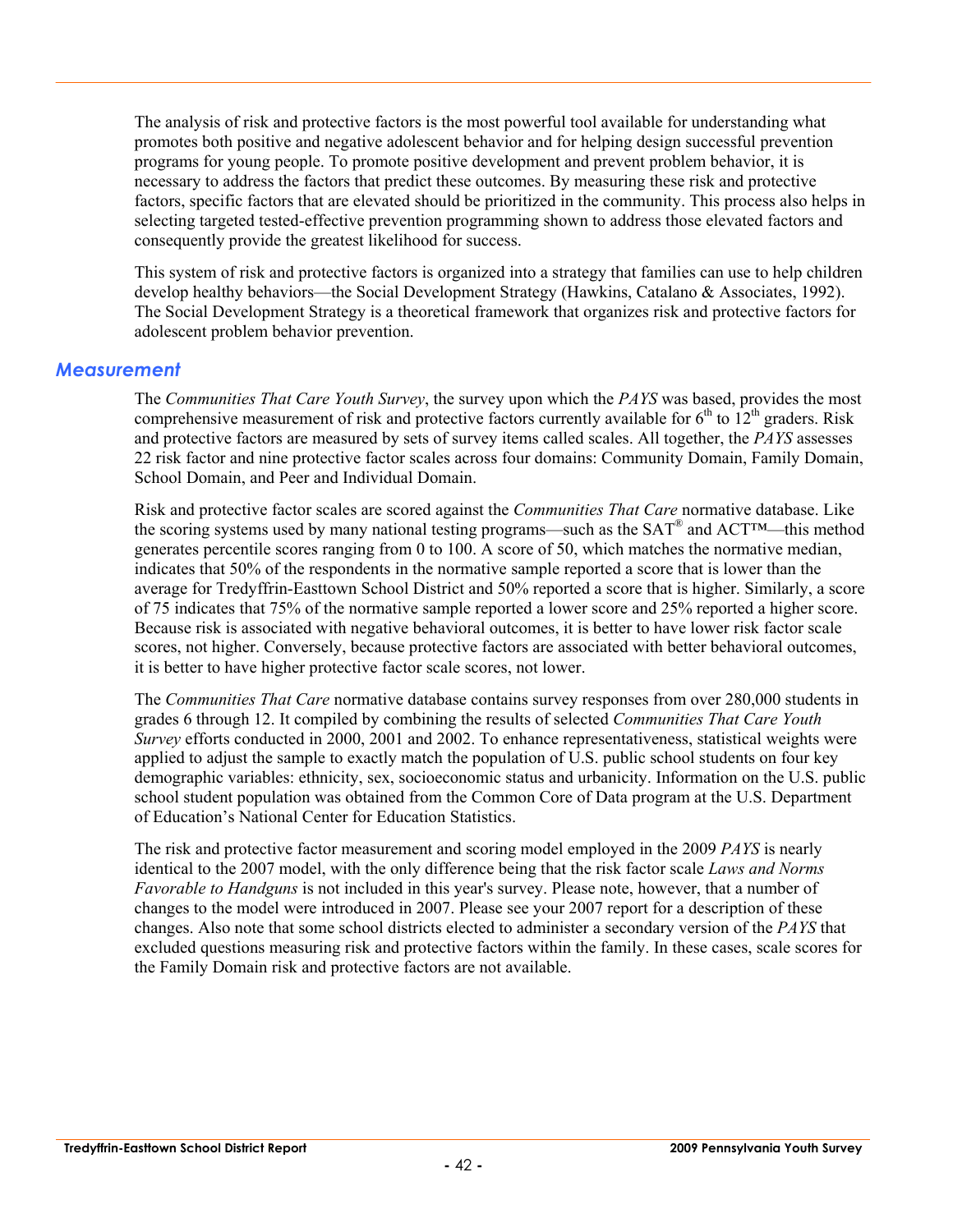## **Results Summary**

#### *Overall Results*

Overall risk and protective factor scale scores are presented in Graphs 5 and 6. These results provide a general description of the prevention needs of Tredyffrin-Easttown School District  $6^{th}$ ,  $8^{th}$ ,  $9^{th}$ ,  $10^{th}$  and  $12^{th}$ graders as a whole.

As Graph 5 shows, overall percentile scores across the nine protective factor scales range from a low of 48 to a high of 75, with an average score of 60, which is 10 points higher than the normative average of 50. The three lowest overall scores were for the following protective factor scales: *Religiosity* (48), *Community Opportunities for Prosocial Involvement* (51) and *Community Rewards for Prosocial Involvement* (55). While policies that target any protective factor could potentially be an important resource for students in Tredyffrin-Easttown School District, focusing prevention planning in these areas could be especially beneficial. Tredyffrin-Easttown School District students reported the three highest overall scores for the following protective factor scales: *School Rewards for Prosocial Involvement* (75), *School Opportunities for Prosocial Involvement* (71) and *Belief in the Moral Order* (65). The higher scores reported by students in these areas represent strengths that Tredyffrin-Easttown School District can build on.

As Graph 6 shows, overall scores across the 23 risk factor scales range from a low of 30 to a high of 50, with an average score of 40, which is 10 points lower than the normative average of 50. The three highest risk factor scales are *Community Disorganization* (50), *Perceived Availability of Drugs* (50) and *Peer Rewards for Antisocial Behavior* (49). Once again, while policies that target any risk factor could potentially be an important resource for students in Tredyffrin-Easttown School District, directing prevention programming in these areas is likely to be especially beneficial. The three lowest risk factor scales are *Early Initiation of Drug Use* (30), *Family History of Antisocial Behavior* (32) and *Poor Academic Performance* (33). The lower scores reported by students in these areas represent strengths that Tredyffrin-Easttown School District can build on.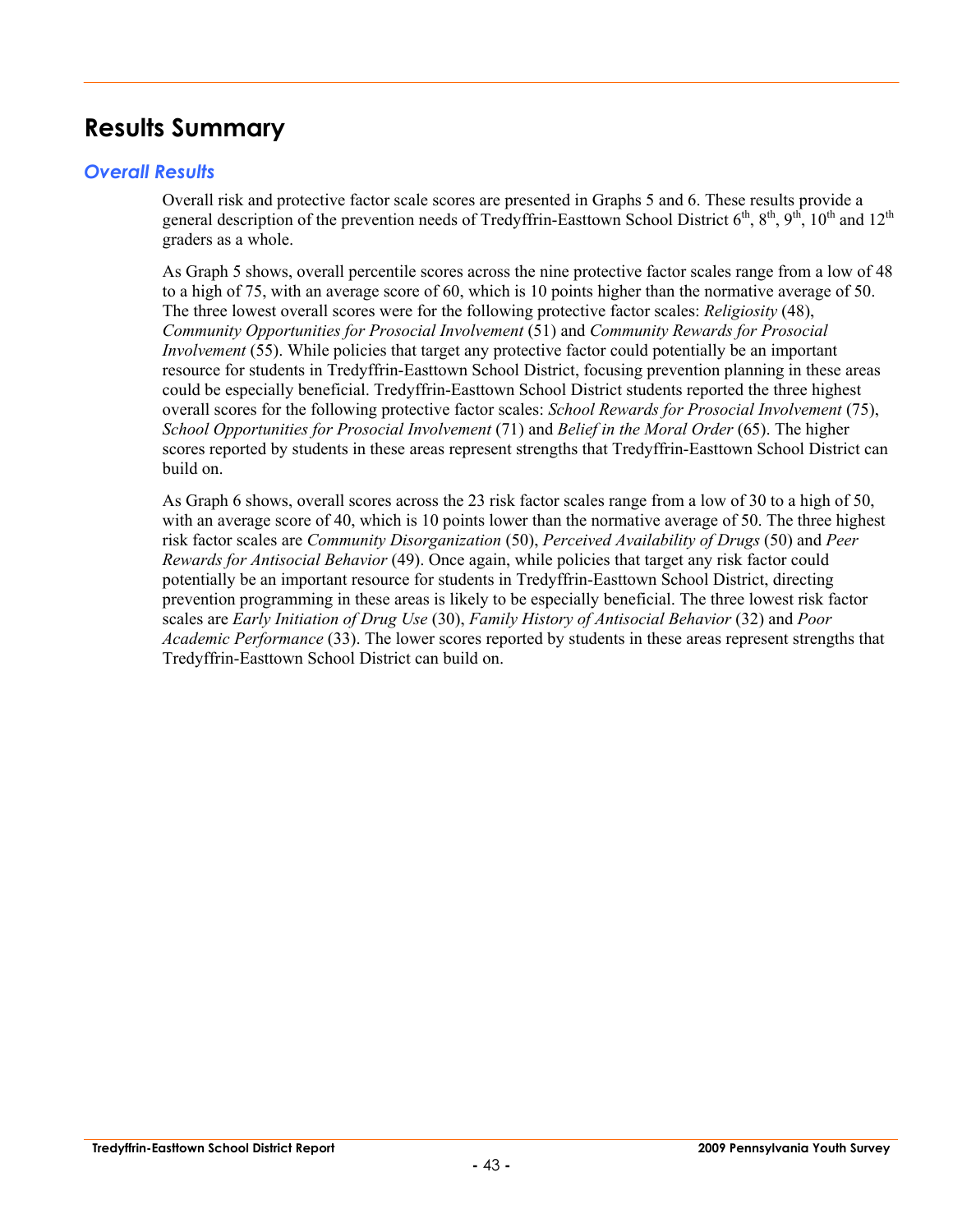

## **Graph 6. Overall Risk Factor Scale Scores**

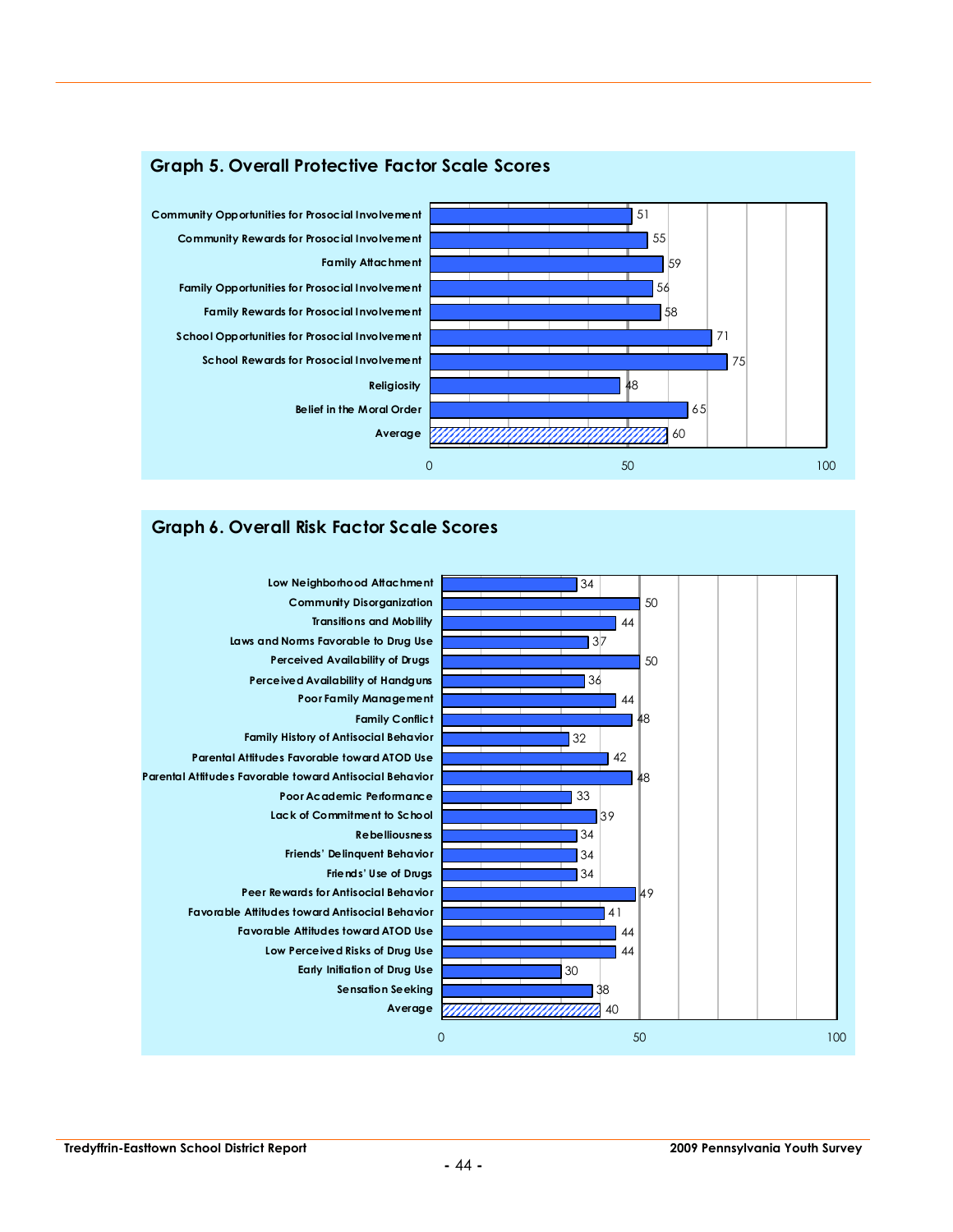#### *Grade-Level Results*

While overall scores provide a general picture of the risk and protective factor profile for Tredyffrin-Easttown School District, they can mask problems within individual grades. Tables 27 and 28 present individual-grade data for risk and protective factor scale scores. This detailed information provides prevention planners with a snapshot revealing which risk and protective factor scales are of greatest concern by grade. It allows those prevention planners to focus on the most appropriate points in youth development for preventive intervention action—and to target their prevention efforts as precisely as possible.

For example, younger students tend to report different factors than older students as being the most elevated or suppressed. Tredyffrin-Easttown School District  $6<sup>th</sup>$  graders reported their four highest levels of risk for *Community Disorganization* (58), *Perceived Availability of Drugs* (50), *Parental Attitudes Favorable toward Antisocial Behavior* (45) and *Poor Family Management* (45). Tredyffrin-Easttown School District 12<sup>th</sup> graders reported their four highest levels of risk for *Peer Rewards for Antisocial Behavior* (65), *Low Perceived Risks of Drug Use* (56), *Favorable Attitudes toward ATOD Use* (55) and *Perceived Availability of Drugs* (54).

#### *Comparisons to Pennsylvania Statewide*

Additional insight into the protective factor profile for Tredyffrin-Easttown School District can be gained through a comparison to results from Pennsylvania statewide. Table 29 presents protective factor scale scores for Pennsylvania statewide. The differences between profiles from Tredyffrin-Easttown School District and Pennsylvania statewide can be summarized by comparing the average protective factor scale score within each grade level. As the bottom rows of Tables 27 and 29 show, students in Tredyffrin-Easttown School District reported a higher average level of protection than students in Pennsylvania statewide as a whole. This trend is particularly pronounced in the  $6<sup>th</sup>$ ,  $10<sup>th</sup>$  and  $12<sup>th</sup>$  grades, where Tredyffrin-Easttown School District students reported average protection scores that were notably higher than their Pennsylvania statewide counterparts (60, 62 and 60 for Tredyffrin-Easttown School District versus 53, 51 and 50 for Pennsylvania statewide). Across the nine protective factor scales, the most pronounced differences in average levels of protection were for the following three scales: *School Rewards for Prosocial Involvement*, *School Opportunities for Prosocial Involvement* and *Community Opportunities for Prosocial Involvement*.

Table 30 presents grade-level risk factor scale scores for Pennsylvania statewide. Like the protective factors, the differences between Tredyffrin-Easttown School District and Pennsylvania statewide are best summarized by comparing the average risk factor scale score within each grade level. As the bottom rows of Tables 28 and 30 show, students in Tredyffrin-Easttown School District reported a lower average level of risk than students in Pennsylvania statewide as a whole. Across the 21 risk factor scales, the most pronounced differences in average levels of risk were for the following three scales: *Community Disorganization*, *Perceived Availability of Handguns* and *Laws and Norms Favorable to Drug Use*.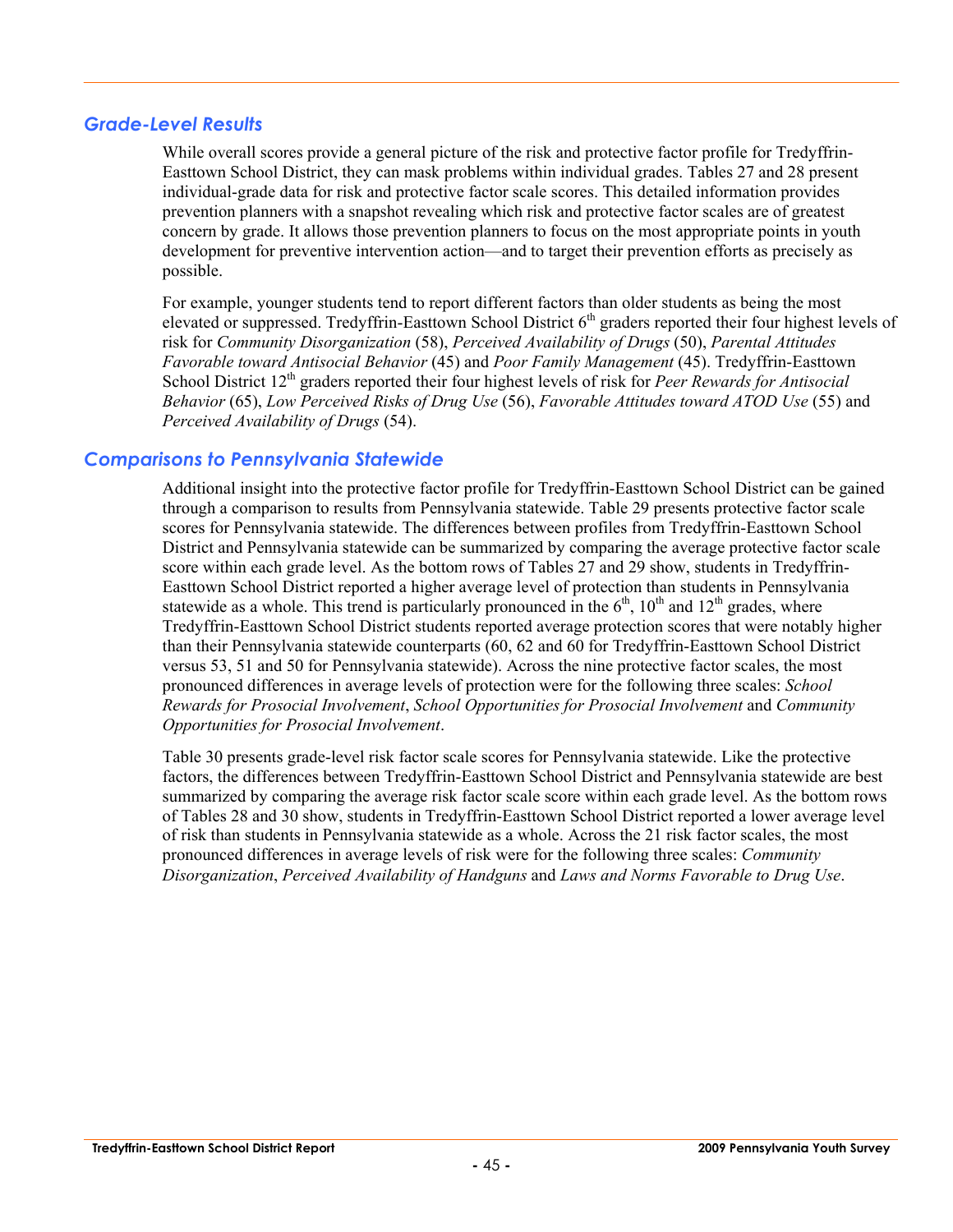|                                    | Table 27. Profective Factor Scale Scores, Treayfirin-Eastrown School District 2007 |                 |                          |                 |                 |                  |                          |                  |         |
|------------------------------------|------------------------------------------------------------------------------------|-----------------|--------------------------|-----------------|-----------------|------------------|--------------------------|------------------|---------|
|                                    |                                                                                    | 6 <sup>th</sup> | 7 <sup>th</sup>          | 8 <sup>th</sup> | 9 <sub>th</sub> | 10 <sup>th</sup> | 11 <sup>th</sup>         | 12 <sup>th</sup> | Overall |
| Community                          | <b>Community Opportunities for Prosocial Involvement</b>                           | 38              |                          | 48              | 56              | 56               | --                       | 57               | 51      |
| <b>Domain</b>                      | <b>Community Rewards for Prosocial Involvement</b>                                 | 57              | $\overline{\phantom{a}}$ | 52              | 57              | 56               | $-$                      | 56               | 55      |
| Family                             | <b>Family Attachment</b>                                                           | 65              | $\overline{a}$           | 52              | 63              | 61               | $-$                      | 57               | 59      |
| <b>Domain</b>                      | <b>Family Opportunities for Prosocial Involvement</b>                              | 64              | $-$                      | 47              | 59              | 59               | $-$                      | 57               | 56      |
|                                    | <b>Family Rewards for Prosocial Involvement</b>                                    | 63              | $-$                      | 53              | 63              | 59               | --                       | 54               | 58      |
| School                             | <b>School Opportunities for Prosocial Involvement</b>                              | 69              | $\overline{a}$           | 67              | 73              | 72               | $-$                      | 74               | 71      |
| <b>Domain</b>                      | <b>School Rewards for Prosocial Involvement</b>                                    | 71              |                          | 68              | 79              | 77               | $-$                      | 79               | 75      |
| Peer and                           | <b>Religiosity</b>                                                                 | 48              | --                       | 44              | 49              | 49               | --                       | 48               | 48      |
| <b>Individual</b><br><b>Domain</b> | <b>Belief in the Moral Order</b>                                                   | 69              | $-$                      | 66              | 66              | 66               | $-$                      | 59               | 65      |
| Average                            |                                                                                    | 60              |                          | 55              | 63              | 62               | $\overline{\phantom{a}}$ | 60               | 60      |

#### **Table 27. Protective Factor Scale Scores, Tredyffrin-Easttown School District 2009**

#### **Table 28. Risk Factor Scale Scores, Tredyffrin-Easttown School District 2009**

|                                    |                                                                          | 6 <sup>th</sup> | 7 <sup>th</sup>          | 8 <sup>th</sup> | 9 <sub>th</sub> | 10th | 11 <sup>th</sup>         | 12 <sup>th</sup> | Overall |
|------------------------------------|--------------------------------------------------------------------------|-----------------|--------------------------|-----------------|-----------------|------|--------------------------|------------------|---------|
| Community                          | <b>Low Neighborhood Attachment</b>                                       | 31              | $\overline{\phantom{a}}$ | 35              | 35              | 35   | $\overline{\phantom{a}}$ | 31               | 34      |
| <b>Domain</b>                      | <b>Community Disorganization</b>                                         | 58              | $\overline{\phantom{a}}$ | 50              | 46              | 48   | Щ,                       | 52               | 50      |
|                                    | <b>Transitions and Mobility</b>                                          | 34              | $\overline{\phantom{0}}$ | 38              | 57              | 45   | Щ,                       | 43               | 44      |
|                                    | Laws and Norms Favorable to Drug Use                                     | 36              | $-$                      | 37              | 32              | 36   | $\overline{\phantom{a}}$ | 46               | 37      |
|                                    | <b>Perceived Availability of Drugs</b>                                   | 50              | $\overline{\phantom{a}}$ | 52              | 49              | 45   | --                       | 54               | 50      |
|                                    | <b>Perceived Availability of Handguns</b>                                | 41              | $-$                      | 40              | 36              | 34   | $-$                      | 32               | 36      |
| Family<br><b>Domain</b>            | <b>Poor Family Management</b>                                            | 45              | $\overline{\phantom{a}}$ | 48              | 41              | 42   | ш,                       | 45               | 44      |
|                                    | <b>Family Conflict</b>                                                   | 41              | $\qquad \qquad -$        | 49              | 48              | 47   | <u></u>                  | 50               | 48      |
|                                    | <b>Family History of Antisocial Behavior</b>                             | 36              | $\overline{\phantom{a}}$ | 29              | 31              | 31   | $\overline{\phantom{0}}$ | 38               | 32      |
|                                    | <b>Parental Attitudes Favorable toward ATOD Use</b>                      | 40              | $-$                      | 43              | 40              | 43   | $\overline{\phantom{0}}$ | 46               | 42      |
|                                    | <b>Parental Attitudes Favorable toward Antisocial</b><br><b>Behavior</b> | 45              | $\overline{\phantom{0}}$ | 48              | 46              | 49   | <u></u>                  | 52               | 48      |
| School                             | Poor Academic Performance                                                | 32              | $-$                      | 35              | 31              | 35   | --                       | 31               | 33      |
| Domain                             | Lack of Commitment to School                                             | 36              | $\overline{\phantom{m}}$ | 47              | 36              | 39   | Щ,                       | 36               | 39      |
| Peer and                           | <b>Rebelliousness</b>                                                    | 28              | $\overline{\phantom{m}}$ | 32              | 35              | 35   | <u></u>                  | 40               | 34      |
| <b>Individual</b><br><b>Domain</b> | <b>Friends' Delinguent Behavior</b>                                      | 34              | $\overline{\phantom{a}}$ | 34              | 32              | 34   | --                       | 38               | 34      |
|                                    | <b>Friends' Use of Drugs</b>                                             | 36              | $\overline{\phantom{m}}$ | 33              | 30              | 34   | $\overline{\phantom{a}}$ | 42               | 34      |
|                                    | <b>Peer Rewards for Antisocial Behavior</b>                              | 39              | $-$                      | 45              | 43              | 54   | $\overline{\phantom{0}}$ | 65               | 49      |
|                                    | <b>Favorable Attitudes toward Antisocial Behavior</b>                    | 36              | $\overline{\phantom{a}}$ | 43              | 37              | 43   | --                       | 43               | 41      |
|                                    | <b>Favorable Attitudes toward ATOD Use</b>                               | 39              | $\overline{a}$           | 43              | 37              | 44   | $\overline{\phantom{a}}$ | 55               | 44      |
|                                    | Low Perceived Risks of Drug Use                                          | 36              | $-$                      | 44              | 41              | 44   | --                       | 56               | 44      |
|                                    | <b>Early Initiation of Drug Use</b>                                      | 32              | $\overline{\phantom{m}}$ | 29              | 27              | 29   | Щ,                       | 35               | 30      |
|                                    | <b>Sensation Seeking</b>                                                 | 40              | $-$                      | 36              | 36              | 39   | --                       | 39               | 38      |
| Average                            |                                                                          | 38              | ۰.                       | 40              | 38              | 40   | ۰.                       | 44               | 40      |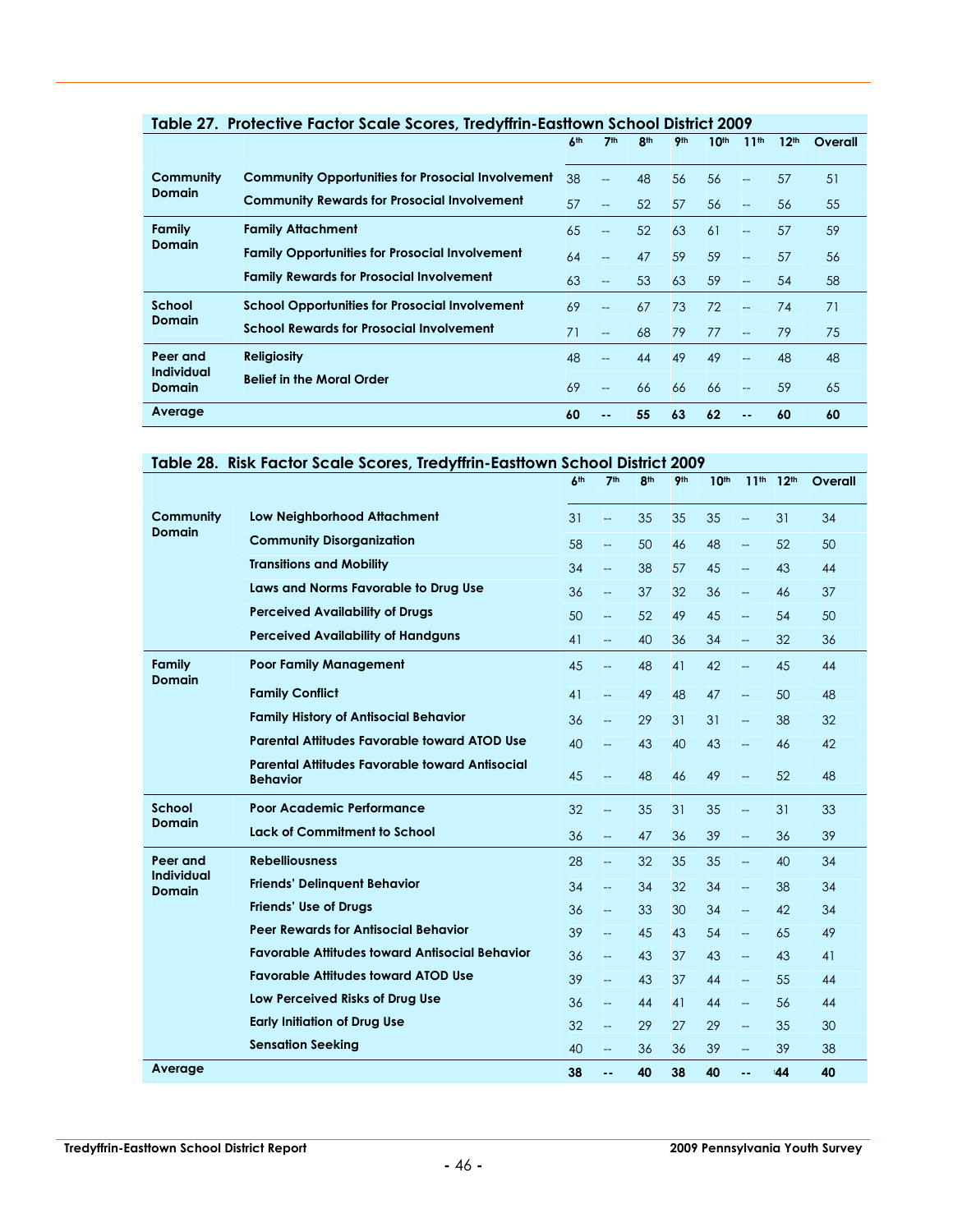| Table 29. Protective Factor Scale Scores, Pennsylvania Statewide 2009 |                                                          |                 |                 |                 |                 |                  |                          |                  |         |  |
|-----------------------------------------------------------------------|----------------------------------------------------------|-----------------|-----------------|-----------------|-----------------|------------------|--------------------------|------------------|---------|--|
|                                                                       |                                                          | 6 <sup>th</sup> | 7 <sup>th</sup> | 8 <sup>th</sup> | 9 <sub>th</sub> | 10 <sup>th</sup> | 11 <sup>th</sup>         | 12 <sup>th</sup> | Overall |  |
| Community                                                             | <b>Community Opportunities for Prosocial Involvement</b> | 33              | $\overline{a}$  | 38              | --              | 38               | <u>__</u>                | 40               | 37      |  |
| <b>Domain</b>                                                         | <b>Community Rewards for Prosocial Involvement</b>       |                 | --              | 51              | $--$            | 53               | $\overline{\phantom{a}}$ | 52               | 52      |  |
| Family                                                                | <b>Family Attachment</b>                                 | 59              | --              | 55              | $--$            | 54               | <b>LL</b>                | 52               | 55      |  |
| Domain                                                                | <b>Family Opportunities for Prosocial Involvement</b>    | 54              | $-$             | 52              | $--$            | 50               | L.                       | 50               | 51      |  |
|                                                                       | <b>Family Rewards for Prosocial Involvement</b>          | 56              |                 | 52              | $--$            | 53               | $\overline{\phantom{a}}$ | 51               | 53      |  |
| <b>School</b>                                                         | <b>School Opportunities for Prosocial Involvement</b>    | 58              | $-$             | 59              | $--$            | 51               | --                       | 53               | 55      |  |
| <b>Domain</b>                                                         | <b>School Rewards for Prosocial Involvement</b>          | 58              |                 | 59              | $--$            | 55               | $\overline{\phantom{a}}$ | 54               | 57      |  |
| Peer and                                                              | <b>Religiosity</b>                                       | 45              | $-$             | 45              | $--$            | 45               | L.                       | 43               | 45      |  |
| <b>Individual</b><br><b>Domain</b>                                    | <b>Belief in the Moral Order</b>                         | 62              | $-$             | 59              | $--$            | 57               | LL.                      | 55               | 58      |  |
| Average                                                               |                                                          | 53              |                 | 52              |                 | 51               | --                       | 50               | 51      |  |

|  | Table 30. Risk Factor Scale Scores, Pennsylvania Statewide 2009 |  |  |
|--|-----------------------------------------------------------------|--|--|
|  |                                                                 |  |  |

|                                    |                                                                          | 6 <sup>th</sup> | 7 <sup>th</sup>          | 8 <sup>th</sup> | <b>9th</b>                                          | 10 <sup>th</sup> | 11 <sup>th</sup>         | 12 <sup>th</sup> | Overall |
|------------------------------------|--------------------------------------------------------------------------|-----------------|--------------------------|-----------------|-----------------------------------------------------|------------------|--------------------------|------------------|---------|
| <b>Community</b>                   | <b>Low Neighborhood Attachment</b>                                       | 42              | <u></u>                  | 45              | $\overline{\phantom{a}}$                            | 47               | $--$                     | 45               | 45      |
| <b>Domain</b>                      | <b>Community Disorganization</b>                                         | 72              | $\overline{\phantom{a}}$ | 70              | $\overline{\phantom{m}}$                            | 69               | $\overline{\phantom{m}}$ | 69               | 70      |
|                                    | <b>Transitions and Mobility</b>                                          | 41              | --                       | 49              | $\overline{\phantom{a}}$                            | 51               | $\overline{\phantom{a}}$ | 47               | 47      |
|                                    | Laws and Norms Favorable to Drug Use                                     | 50              | Щ,                       | 52              | Щ,                                                  | 52               | Щ,                       | 55               | 52      |
|                                    | <b>Perceived Availability of Drugs</b>                                   | 54              | $\overline{\phantom{a}}$ | 56              | $\overline{\phantom{a}}$                            | 53               | $\overline{\phantom{0}}$ | 52               | 53      |
|                                    | <b>Perceived Availability of Handguns</b>                                | 59              | $\overline{\phantom{a}}$ | 58              | $\overline{\phantom{a}}$                            | 53               | $\overline{\phantom{a}}$ | 47               | 53      |
| <b>Family</b><br><b>Domain</b>     | <b>Poor Family Management</b>                                            | 44              | <u>.,</u>                | 47              | u.                                                  | 50               | Щ,                       | 48               | 47      |
|                                    | <b>Family Conflict</b>                                                   | 51              | $\overline{\phantom{a}}$ | 53              | $\hspace{0.05cm} -\hspace{0.05cm} -\hspace{0.05cm}$ | 50               | Щ,                       | 53               | 52      |
|                                    | <b>Family History of Antisocial Behavior</b>                             | 41              | --                       | 44              | $\overline{\phantom{m}}$                            | 43               | $\overline{\phantom{m}}$ | 46               | 44      |
|                                    | <b>Parental Attitudes Favorable toward ATOD Use</b>                      | 45              | --                       | 46              | $\overline{\phantom{m}}$                            | 47               | $\overline{\phantom{0}}$ | 49               | 47      |
|                                    | <b>Parental Attitudes Favorable toward Antisocial</b><br><b>Behavior</b> | 56              | <u></u>                  | 54              | $\overline{\phantom{m}}$                            | 57               | $\overline{\phantom{a}}$ | 61               | 57      |
| <b>School</b>                      | <b>Poor Academic Performance</b>                                         | 42              | $\overline{\phantom{a}}$ | 44              | $\mathbb{L} \mathbb{L}$                             | 43               | $\overline{\phantom{m}}$ | 44               | 43      |
| <b>Domain</b>                      | <b>Lack of Commitment to School</b>                                      | 49              | $\overline{\phantom{0}}$ | 46              | $\overline{\phantom{a}}$                            | 48               | u.                       | 49               | 48      |
| Peer and                           | <b>Rebelliousness</b>                                                    | 40              | --                       | 45              | $\overline{\phantom{a}}$                            | 44               | <u></u>                  | 42               | 43      |
| <b>Individual</b><br><b>Domain</b> | <b>Friends' Delinguent Behavior</b>                                      | 40              | $\overline{\phantom{0}}$ | 42              | $\mathbb{L} \mathbb{L}$                             | 43               | $\overline{\phantom{0}}$ | 44               | 42      |
|                                    | <b>Friends' Use of Drugs</b>                                             | 41              | Ш,                       | 42              | $\overline{\phantom{0}}$                            | 40               | u.                       | 42               | 41      |
|                                    | <b>Peer Rewards for Antisocial Behavior</b>                              | 43              | ΞĒ,                      | 43              | $\overline{\phantom{a}}$                            | 47               | $\overline{\phantom{0}}$ | 55               | 47      |
|                                    | <b>Favorable Attitudes toward Antisocial Behavior</b>                    | 46              | --                       | 45              | $\overline{\phantom{m}}$                            | 46               | $\overline{\phantom{m}}$ | 48               | 46      |
|                                    | <b>Favorable Attitudes toward ATOD Use</b>                               | 43              | Щ,                       | 46              | $\overline{\phantom{m}}$                            | 47               | $\overline{\phantom{0}}$ | 48               | 46      |
|                                    | Low Perceived Risks of Drug Use                                          | 45              | <u>.,</u>                | 49              | Щ,                                                  | 55               | <u></u>                  | 57               | 51      |
|                                    | <b>Early Initiation of Drug Use</b>                                      | 39              | --                       | 40              | --                                                  | 38               | $\overline{\phantom{a}}$ | 39               | 39      |
|                                    | <b>Sensation Seeking</b>                                                 | 47              | --                       | 43              | --                                                  | 43               | $\overline{\phantom{0}}$ | 42               | 44      |
| Average                            |                                                                          | 47              | ۵۵                       | 48              | 44                                                  | 48               | ц.                       | 49               | 48      |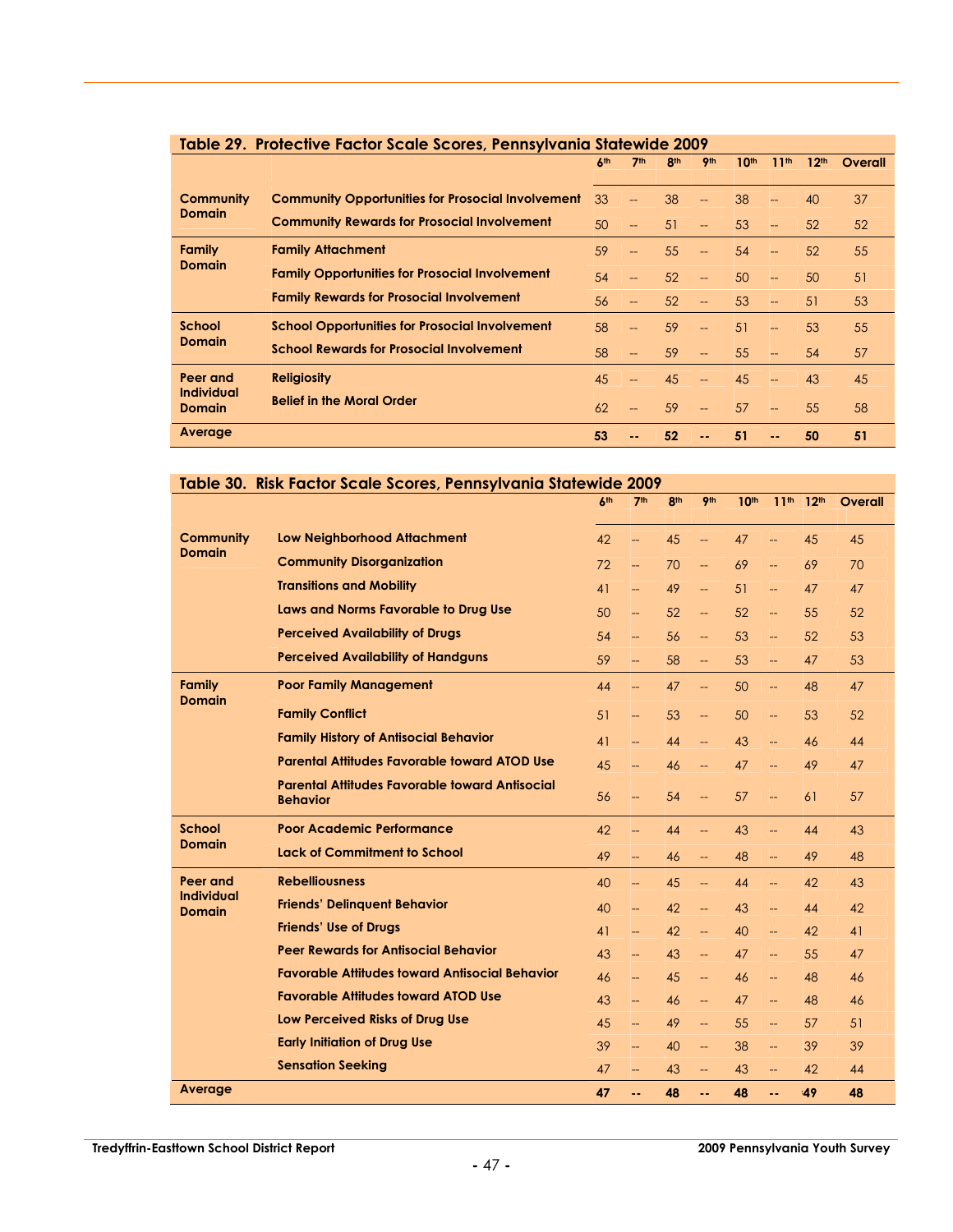## **Protective Factors**

Protective factors are characteristics that are known to decrease the likelihood that a student will engage in problem behaviors. For example, bonding to parents reduces the risk of an adolescent engaging in problem behaviors.

The Social Development Strategy organizes the research on protective factors. Protective factors can buffer young people from risks and promote positive youth development. To develop these healthy positive behaviors, young people must be immersed in environments that consistently communicate healthy beliefs and clear standards for behavior; that foster the development of strong bonds to members of their family, school and community; and that recognize the individual characteristics of each young person.

#### *Community Opportunities for Prosocial Involvement*

When young people become involved in their communities by participating in activities and organizations that foster healthy development, they are more likely to form connections with prosocial peers. Community involvement also provides the opportunity to bond with adult role models—such as neighbors, police, clergy and other community leaders—who can give moral guidance and emotional support. This protective factor is measured by survey items such as "Which of the following activities for people your age are available in your community: Sports teams, Scouting, Boys and girls clubs, 4-H clubs, Service Clubs?"

- Overall, Tredyffrin-Easttown School District students received a percentile score of 51 on the *Community Opportunities for Prosocial Involvement* scale, one point higher than the normative average of 50.
- Across grade levels, percentile scores for *Community Opportunities for Prosocial Involvement* range from a low of 38 among  $6<sup>th</sup>$  graders to a high of 57 among 12<sup>th</sup> graders.
- Overall, Tredyffrin-Easttown School District students received a percentile score of 51 on the *Community Opportunities for Prosocial Involvement* scale, 14 points higher than the statewide score of 37.

#### *Community Rewards for Prosocial Involvement*

Young people experience bonding as feeling valued and being seen as an asset. Students who feel recognized and rewarded by their community are less likely to engage in negative behaviors, because that recognition helps increase a student's self-esteem and the feeling of bondedness to that community. *Community Rewards for Prosocial Involvement* is measured by such items as "There are people in my neighborhood who are proud of me when I do something well."

■ Overall, Tredyffrin-Easttown School District students received a percentile score of 55 on the *Community Rewards for Prosocial Involvement* scale, five points higher than the normative average of 50.





100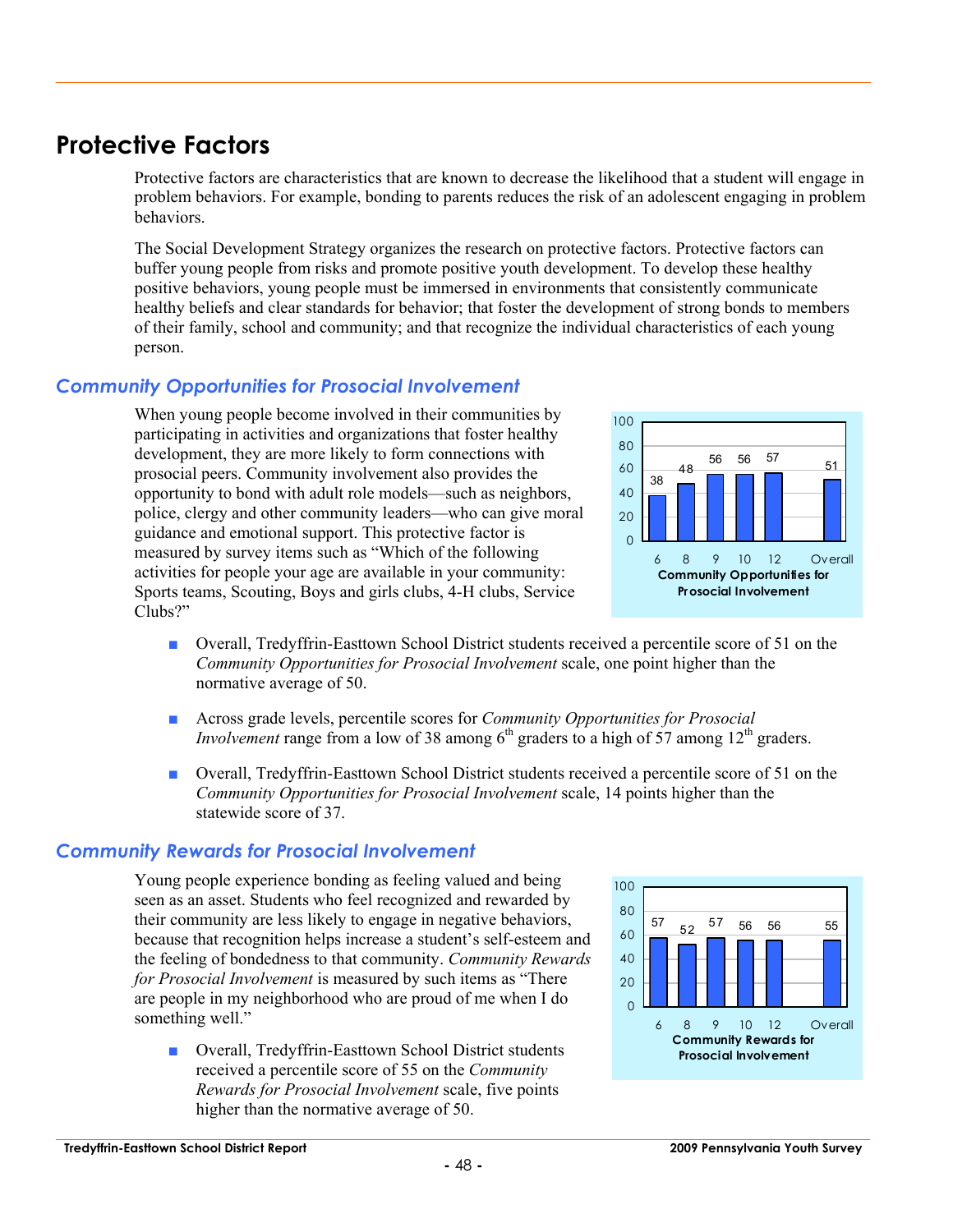- Across grade levels, percentile scores for *Community Rewards for Prosocial Involvement* range from a low of 52 among  $8<sup>th</sup>$  graders to a high of 57 among  $6<sup>th</sup>$  and  $9<sup>th</sup>$  graders.
- Overall, Tredyffrin-Easttown School District students received a percentile score of 55 on the *Community Rewards for Prosocial Involvement* scale, three points higher than the statewide score of 52.

#### *Family Attachment*

One of the most effective ways to buffer children against risk factors is to strengthen their bonds with family members who embody healthy beliefs and clear standards. If children are attached to their parents and want to please them, they will be less likely to threaten that connection by doing things that their parents strongly disapprove of. This protective factor is measured by such items on the survey as "Do you share your thoughts and feelings with your mother?"

■ Overall, Tredyffrin-Easttown School District students received a percentile score of 59 on the *Family Attachment* scale, nine points higher than the normative average of 50.



- Across grade levels, percentile scores for *Family Attachment* range from a low of 52 among  $8<sup>th</sup>$  graders to a high of 65 among  $6<sup>th</sup>$  graders.
- Overall, Tredyffrin-Easttown School District students received a percentile score of 59 on the *Family Attachment* scale, four points higher than the statewide score of 55.

#### *Family Opportunities for Prosocial Involvement*

When students have the opportunity to make meaningful contributions to their families, they feel closer to their family members and are less likely to get involved in risky behaviors. These opportunities for involvement reinforce family bonds and cause students to more easily adopt the norms projected by their families. For instance, children whose parents have high expectations for their school success and achievement are less likely to drop out of school. This protective factor is surveyed by such items as "My parents ask me what I think before most family decisions affecting me are made."



- Overall, Tredyffrin-Easttown School District students received a percentile score of 56 on the *Family Opportunities for Prosocial Involvement* scale, six points higher than the normative average of 50.
- Across grade levels, percentile scores for *Family Opportunities for Prosocial Involvement* range from a low of  $47$  among  $8<sup>th</sup>$  graders to a high of 64 among  $6<sup>th</sup>$  graders.
- Overall, Tredyffrin-Easttown School District students received a percentile score of 56 on the *Family Opportunities for Prosocial Involvement* scale, five points higher than the statewide score of 51.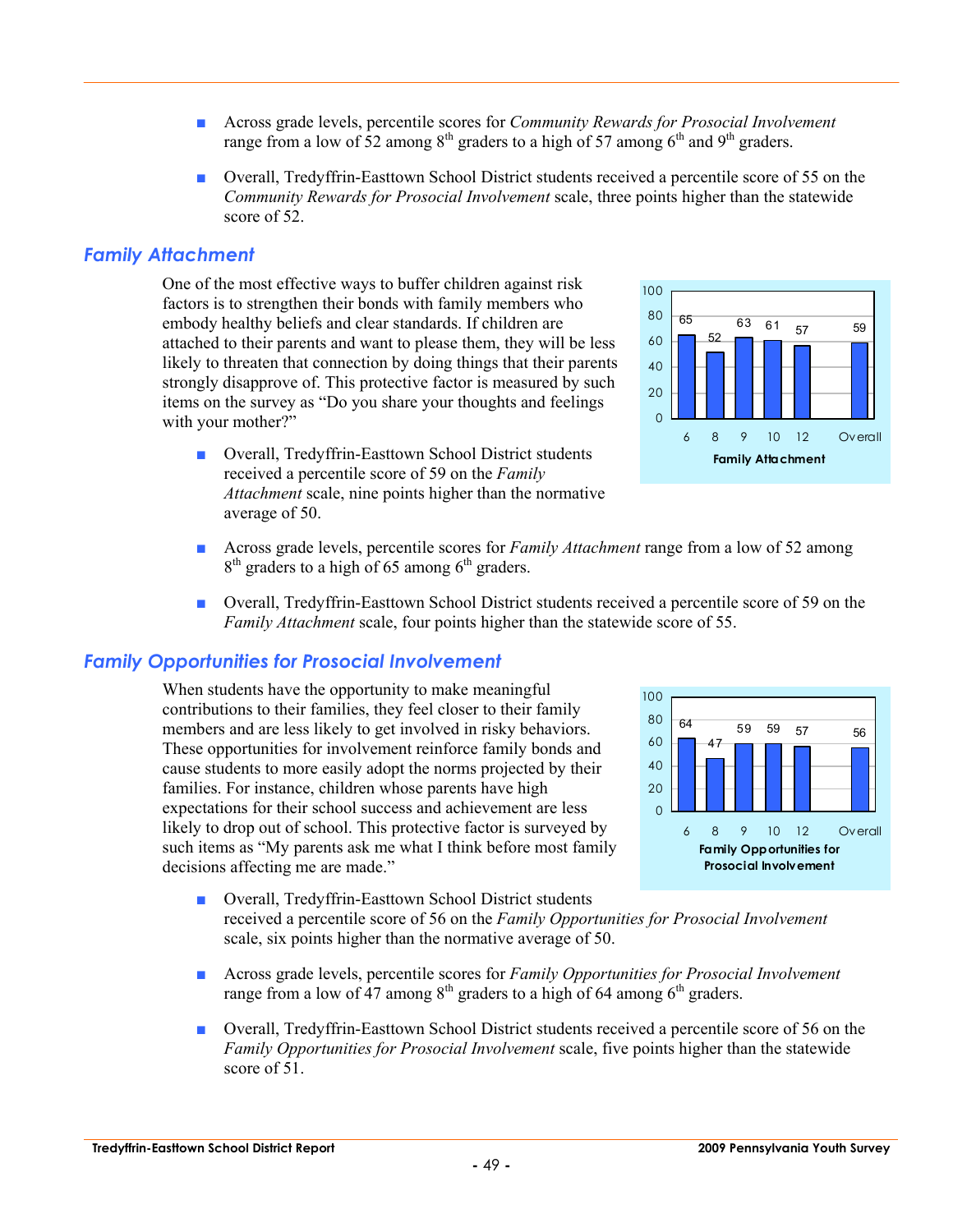#### *Family Rewards for Prosocial Involvement*

When family members reward their children for positive participation in activities, it further strengthens the bonds the children feel to their families, and helps promote clear standards for behavior. This protective factor is measured by such survey items as "How often do your parents tell you they're proud of you for something you've done?"

- Overall, Tredyffrin-Easttown School District students received a percentile score of 58 on the *Family Rewards for Prosocial Involvement* scale, eight points higher than the normative average of 50.
- Across grade levels, percentile scores for *Family Rewards for Prosocial Involvement* range from a low of 53 among  $8<sup>th</sup>$  graders to a high of 63 among  $6<sup>th</sup>$  and  $9<sup>th</sup>$  graders.
- Overall, Tredyffrin-Easttown School District students received a percentile score of 58 on the *Family Rewards for Prosocial Involvement* scale, five points higher than the statewide score of 53.

#### *School Opportunities for Prosocial Involvement*

Giving students opportunities to participate in important activities at school helps to create a feeling of personal investment in their school. This results in greater bonding and adoption of the school's standards of behavior, reducing the likelihood that they will become involved in problem behaviors. This protective factor is measured by survey items such as "In my school, students have lots of chances to help decide things like class activities and rules."

- Overall, Tredyffrin-Easttown School District students received a percentile score of 71 on the *School Opportunities for Prosocial Involvement* scale, 21 points higher than the normative average of 50.
- Across grade levels, percentile scores for *School Opportunities for Prosocial Involvement* range from a low of 67 among  $8<sup>th</sup>$  graders to a high of 74 among 12<sup>th</sup> graders.
- Overall, Tredyffrin-Easttown School District students received a percentile score of 71 on the *School Opportunities for Prosocial Involvement* scale, 16 points higher than the statewide score of 55





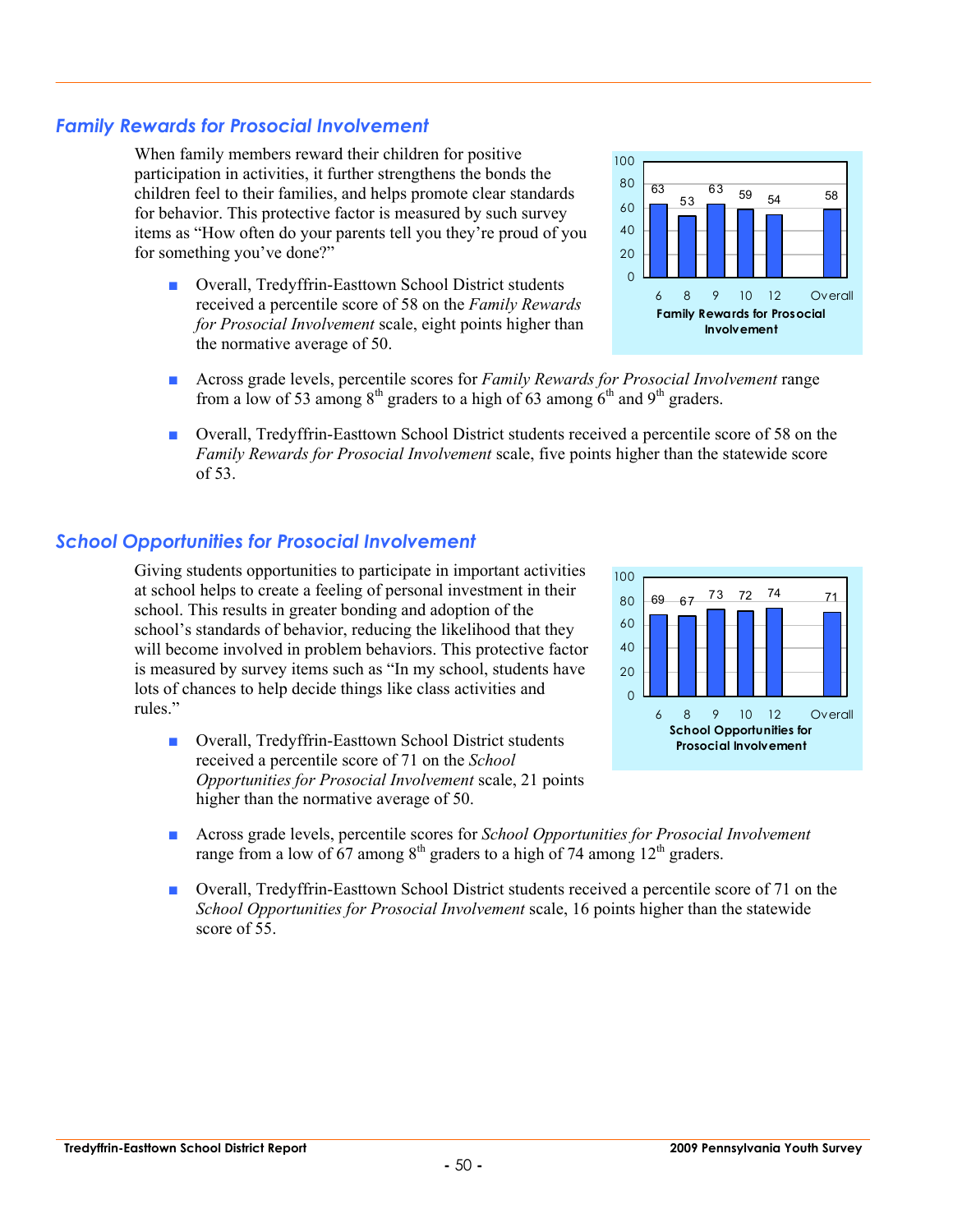#### *School Rewards for Prosocial Involvement*

Making students feel appreciated and rewarded for their involvement at school further strengthens school bonding, and helps to reduce the likelihood of their involvement in drug use and other problem behaviors. This protective factor is measured by such statements as "The school lets my parents know when I have done something well."

- Overall, Tredyffrin-Easttown School District students received a percentile score of 75 on the *School Rewards for Prosocial Involvement* scale, 25 points higher than the normative average of 50.
- Across grade levels, percentile scores for *School Rewards for Prosocial Involvement* range from a low of 68 among  $8<sup>th</sup>$  graders to a high of 79 among  $9<sup>th</sup>$  and  $12<sup>th</sup>$  graders.
- Overall, Tredyffrin-Easttown School District students received a percentile score of 75 on the *School Rewards for Prosocial Involvement* scale, 18 points higher than the statewide score of 57.

#### *Religiosity*

Religious institutions can help students develop firm prosocial beliefs. Students who have preconceived ideas about certain activities are less vulnerable to becoming involved with antisocial behaviors because they have already adopted a social norm against those activities. *Religiosity* is measured by the question "How often do you attend religious services or activities?"

- Overall, Tredyffrin-Easttown School District students received a percentile score of 48 on the *Religiosity* scale, two points lower than the normative average of 50.
- Across grade levels, percentile scores for *Religiosity* range from a low of  $44$  among  $8<sup>th</sup>$  graders to a high of 49 among  $9<sup>th</sup>$  and  $10<sup>th</sup>$  graders. **Religiosity**

 $\Omega$ 20

■ Overall, Tredyffrin-Easttown School District students received a percentile score of 48 on the *Religiosity* scale, three points higher than the statewide score of 45.



6 8 9 10 12 Overall

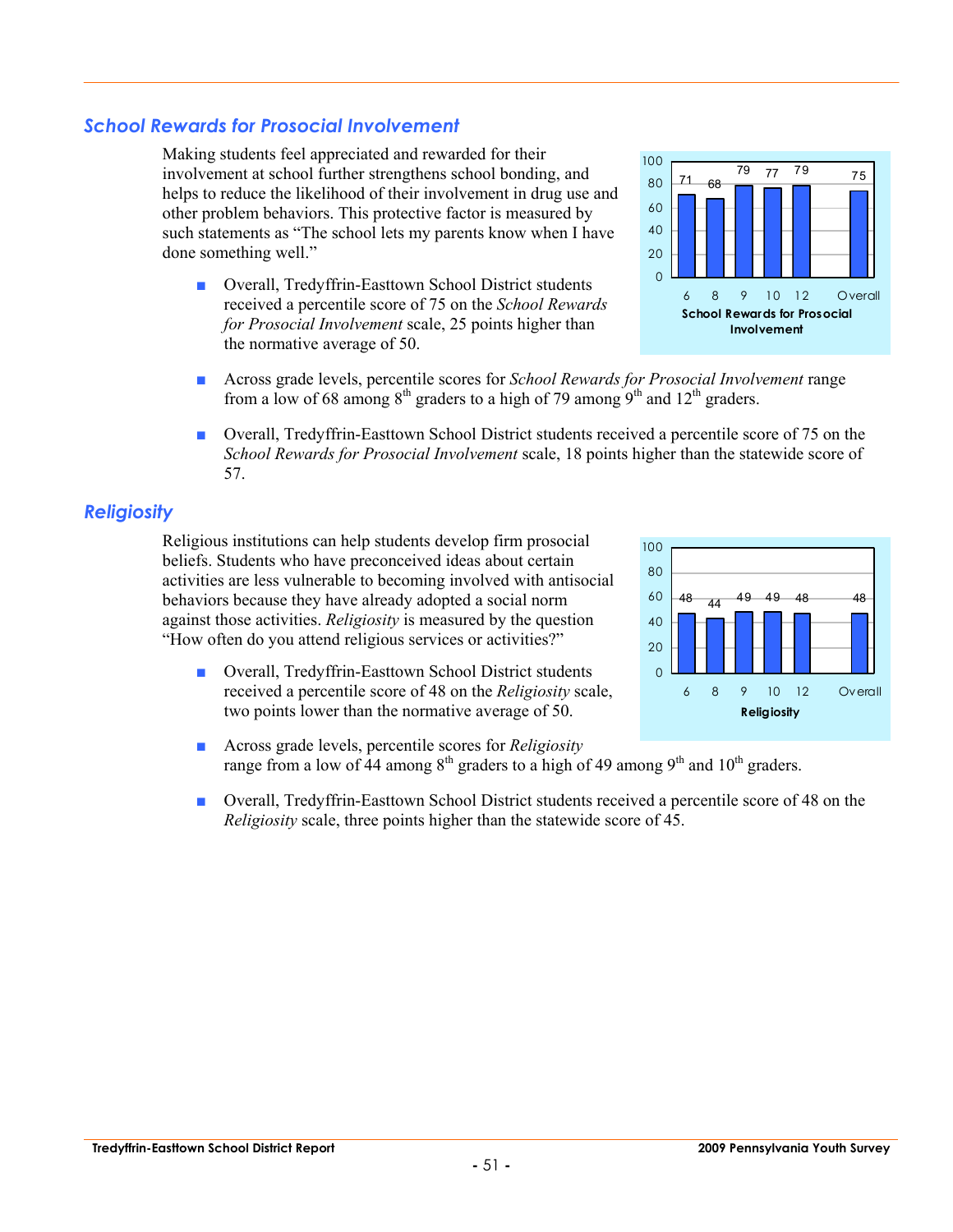#### *Belief in the Moral Order*

When people feel bonded to society, they are more motivated to follow society's standards and expectations. Therefore, it is important for families, schools and communities to have clearly stated policies on ATOD use. Young people who have developed a positive belief system, and a clear sense of right and wrong, are less likely to become involved in problem behaviors. For example, young people who believe that drug use is wrong might be protected against peer influences to use drugs. *Belief in the Moral Order* is measured by items on the survey such as "It is all right to beat up people if they start the fight."

- Overall, Tredyffrin-Easttown School District students received a percentile score of 65 on the *Belief in the Moral Order* scale, 15 points higher than the normative average of 50.
- Across grade levels, percentile scores for *Belief in the Moral Order* range from a low of 59 among  $12^{th}$  graders to a high of 69 among 6<sup>th</sup> graders.
- Overall, Tredyffrin-Easttown School District students received a percentile score of 65 on the *Belief in the Moral Order* scale, seven points higher than the statewide score of 58.

## **Risk Factors**

Risk factors are characteristics in the community, family, school and individual's environments that are known to increase the likelihood that a student will engage in one or more problem behaviors. For example, a risk factor in the community environment is the existence of laws and norms favorable to drug use, which can affect the likelihood that a young person will try alcohol, tobacco or other drugs. In those communities where there is acceptance or tolerance of drug use, students are more likely to engage in alcohol, tobacco and other drug use.

#### *Low Neighborhood Attachment*

Higher rates of drug problems, delinquency and violence occur in communities or neighborhoods where people feel little attachment to the community. Perhaps the most significant issue affecting community attachment is whether residents feel they can make a difference in their own lives. If the key players in the neighborhood—such as merchants, teachers, clergy, police and social services personnel—live outside the neighborhood, residents' sense of commitment will be lower. This low sense of commitment may be reflected in lower rates of voter participation and parental involvement in schools.

The *Low Neighborhood Attachment* scale on the survey uses three

items to measure the level of attachment that students feel to their neighborhoods. This risk factor is measured by items such as "I'd like to get out of my neighborhood" and "If I had to move, I would miss the neighborhood I now live in."

■ Overall, Tredyffrin-Easttown School District students received a percentile score of 34 on the *Low Neighborhood Attachment* scale, 16 points lower than the normative average of 50.





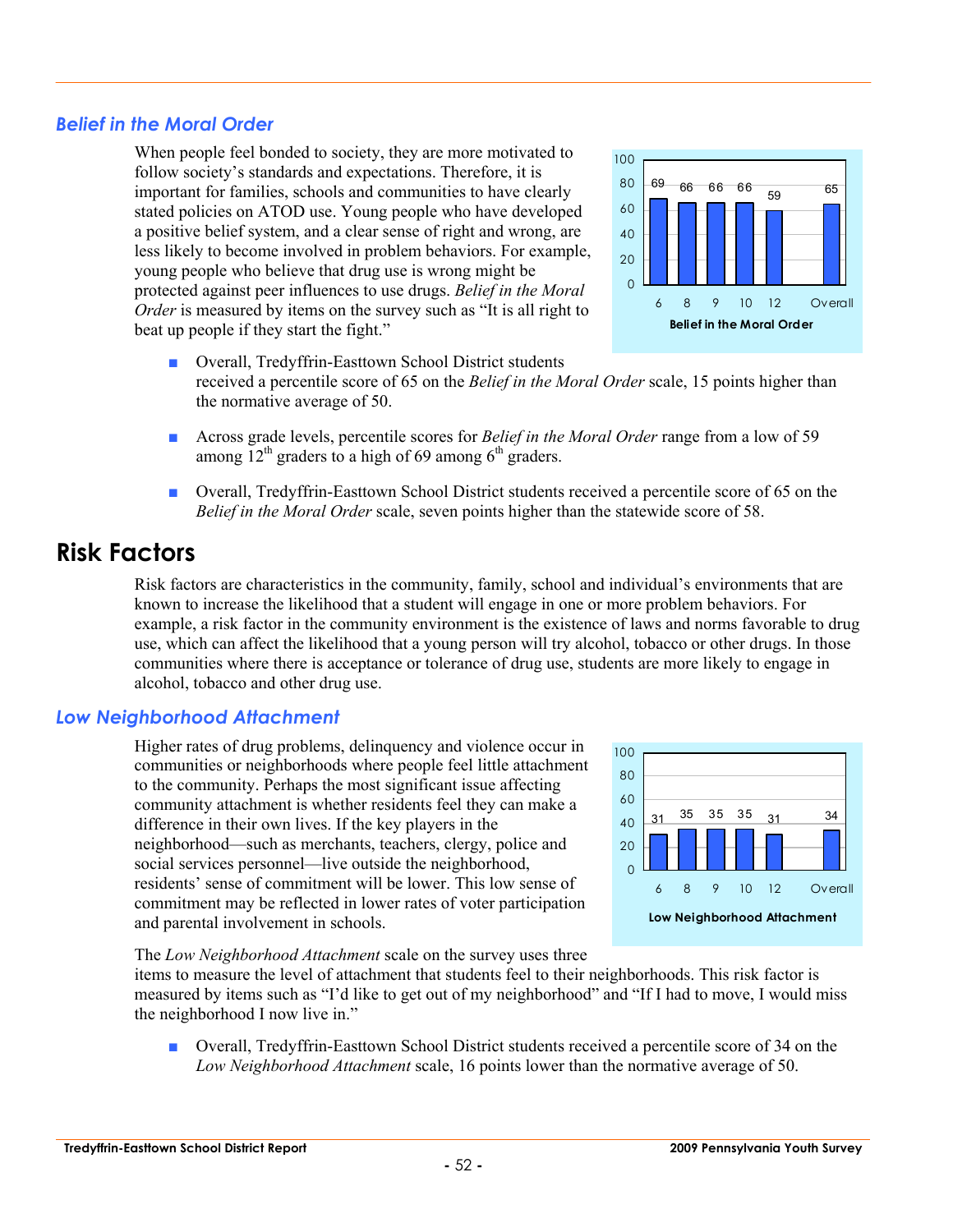- Across grade levels, percentile scores for *Low Neighborhood Attachment* range from a low of 31 among  $6<sup>th</sup>$  and  $12<sup>th</sup>$  graders to a high of 35 among  $8<sup>th</sup>$ , 9<sup>th</sup> and  $10<sup>th</sup>$  graders.
- Overall, Tredyffrin-Easttown School District students received a percentile score of 34 on the *Low Neighborhood Attachment* scale, 11 points lower than the statewide score of 45.

#### *Community Disorganization*

The *Community Disorganization* scale pertains to students' feelings and perceptions regarding their communities and other external attributes. It is based on students' responses to five items, four of which indicate a neighborhood in disarray (e.g., the existence of graffiti, abandoned buildings, fighting and drug selling). The fifth item is "I feel safe in my neighborhood."

■ Overall, Tredyffrin-Easttown School District students received a percentile score of 50 on the *Community Disorganization* scale, equaling the normative average of 50.



- Across grade levels, percentile scores for *Community Disorganization* range from a low of 46 among  $9<sup>th</sup>$  graders to a high of 58 among  $6<sup>th</sup>$  graders.
- Overall, Tredyffrin-Easttown School District students received a percentile score of 50 on the *Community Disorganization* scale, 20 points lower than the statewide score of 70.

#### *Transitions and Mobility*

Even normal school transitions are associated with an increase in problem behaviors. When children move from elementary school to middle school or from middle school to high school, significant increases in the rates of drug use, school dropout and antisocial behavior may occur. This is thought to occur because by making a transition to a new environment, students no longer have the bonds they had in their old environment. Consequently, students may be less likely to become attached to their schools and neighborhoods, and do not develop the bonds that protect them from involvement in problem behaviors.



The *Transitions and Mobility* scale on the survey measures how

often the student has changed homes or schools in the past year and since kindergarten. This risk factor is measured with items such as "How many times have you changed schools (including changing from elementary to middle and middle to high school) since kindergarten?" and "How many times have you changed homes since kindergarten?"

- Overall, Tredyffrin-Easttown School District students received a percentile score of 44 on the *Transitions and Mobility* scale, six points lower than the normative average of 50.
- Across grade levels, percentile scores for *Transitions and Mobility* range from a low of 34 among  $6<sup>th</sup>$  graders to a high of 57 among  $9<sup>th</sup>$  graders.
- Overall, Tredyffrin-Easttown School District students received a percentile score of 44 on the *Transitions and Mobility* scale, three points lower than the statewide score of 47.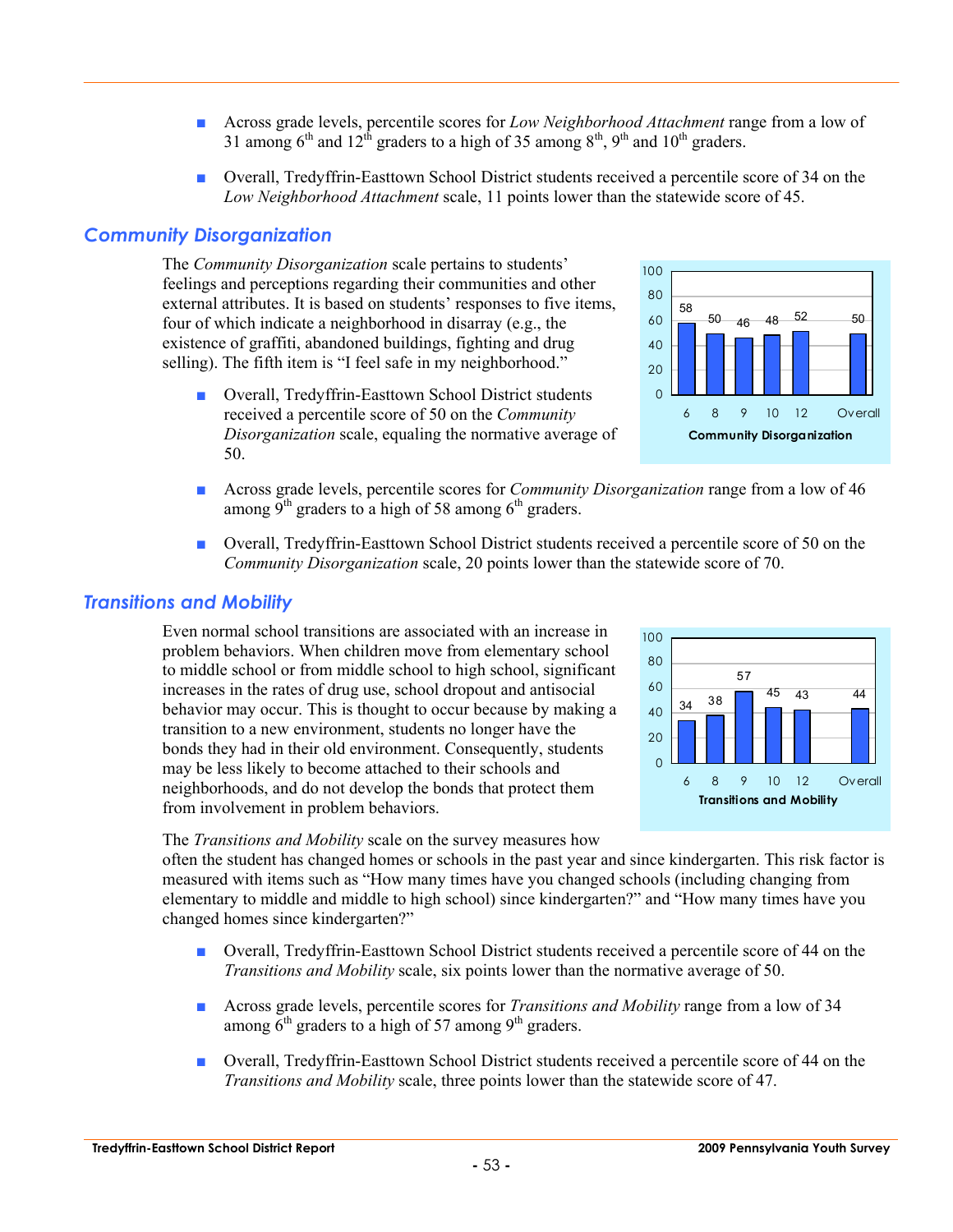#### *Laws and Norms Favorable to Drug Use*

Students' perceptions of the rules and regulations concerning alcohol, tobacco and other drug use that exist in their neighborhoods are also associated with problem behaviors in adolescence. Community norms—the attitudes and policies a community holds in relation to drug use and other antisocial behaviors—are communicated in a variety of ways: through laws and written policies, through informal social practices and through the expectations parents and other members of the community have of young people. When laws and community standards are favorable toward drug use, violence and/or other crime, or even when they are just unclear, young people are more likely to engage in negative behaviors (Bracht and Kingsbury, 1990).



An example of conflicting messages about drug use can be found in the acceptance of alcohol use as a social activity within the community. The beer gardens popular at street fairs and community festivals are in contrast to the "Just Say No" messages that schools and parents may be promoting. These conflicting and ambiguous messages are problematic in that they do not have the positive impact on preventing alcohol and other drug use that a clear, consistent, community-level, anti-drug message can have.

This risk factor is measured by six items on the survey, such as "How wrong would most adults in your neighborhood think it was for kids your age to drink alcohol?" and "If a kid smoked marijuana in your neighborhood, would he or she be caught by the police?"

- Overall, Tredyffrin-Easttown School District students received a percentile score of 37 on the *Laws and Norms Favorable to Drug Use* scale, 13 points lower than the normative average of 50.
- Across grade levels, percentile scores for *Laws and Norms Favorable to Drug Use* range from a low of 32 among 9<sup>th</sup> graders to a high of 46 among  $12<sup>th</sup>$  graders.
- Overall, Tredyffrin-Easttown School District students received a percentile score of 37 on the *Laws and Norms Favorable to Drug Use* scale, 15 points lower than the statewide score of 52.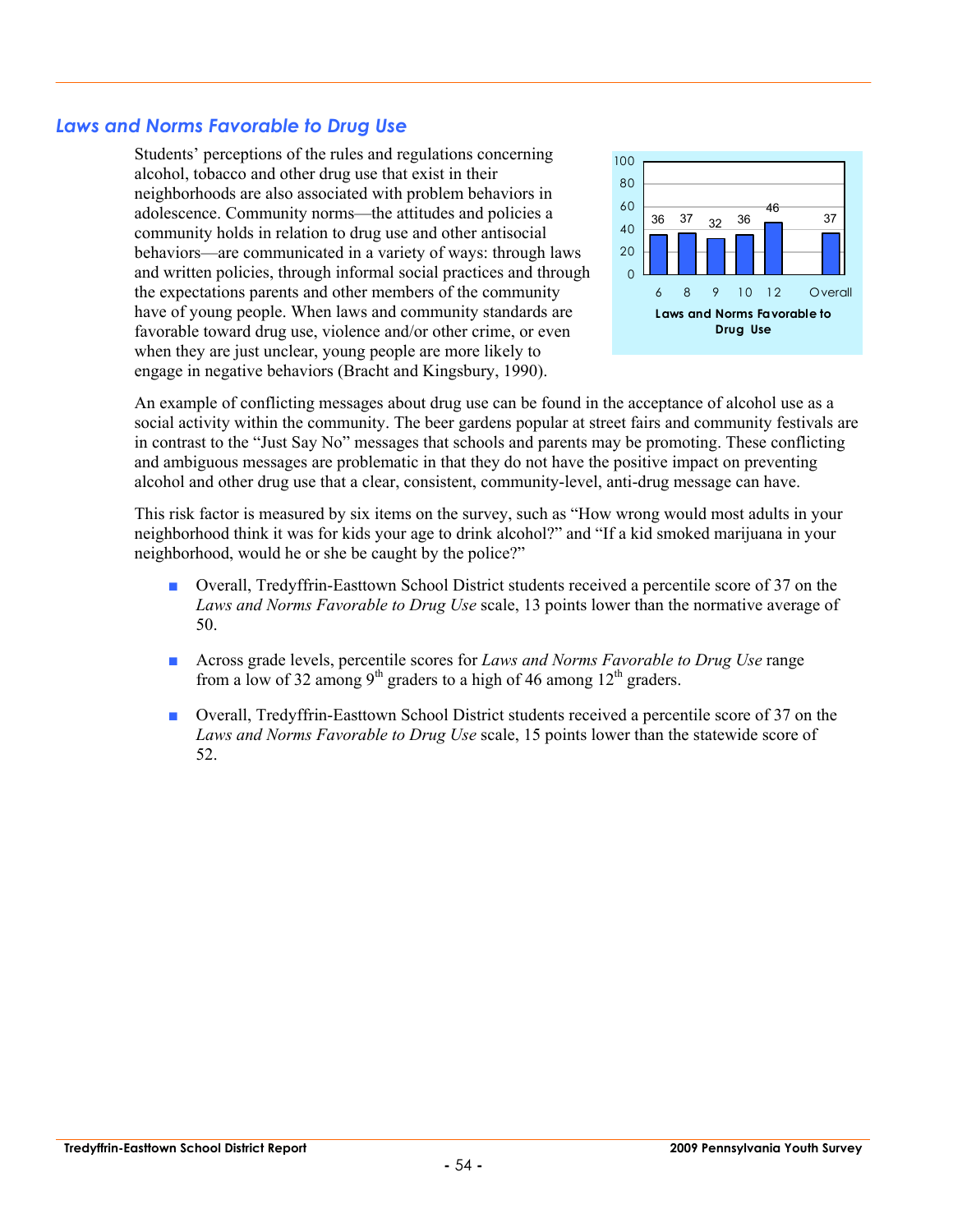#### *Perceived Availability of Drugs*

The perceived availability of drugs, alcohol and handguns in a community is directly related to the prevalence of delinquent behaviors. In schools where children believe that drugs are more available, a higher rate of drug use occurs.

The *Perceived Availability of Drugs* scale on the survey is designed to assess students' feelings about how easily they can get alcohol, tobacco and other drugs. Elevation of this risk factor scale may indicate the need to make alcohol, tobacco and other drugs more difficult for students to acquire. For instance, a number of policy changes have been shown to reduce the availability of alcohol and cigarettes. Minimum-age requirements, taxation and



responsible beverage service have all been shown to affect the perception of availability of alcohol.

This risk factor is measured by four items on the survey, such as "If you wanted to get some marijuana, how easy would it be for you to get some?"

- Overall, Tredyffrin-Easttown School District students received a percentile score of 50 on the *Perceived Availability of Drugs* scale, equaling the normative average of 50.
- Across grade levels, percentile scores for *Perceived Availability of Drugs* range from a low of 45 among  $10^{th}$  graders to a high of 54 among  $12^{th}$  graders.
- Overall, Tredyffrin-Easttown School District students received a percentile score of 50 on the *Perceived Availability of Drugs* scale, three points lower than the statewide score of 53.

#### *Perceived Availability of Handguns*

If students believe that it would be difficult to get a handgun, they are less likely to become involved with the unauthorized and unsupervised use of firearms. *Perceived Availability of Handguns* is measured by the question "If you wanted to get a handgun, how easy would it be for you to get one?"

■ Overall, Tredyffrin-Easttown School District students received a percentile score of 36 on the *Perceived Availability of Handguns* scale, 14 points lower than the normative average of 50.



- Across grade levels, percentile scores for *Perceived Availability of Handguns* range from a low of 32 among 12<sup>th</sup> graders to a high of 41 among 6<sup>th</sup> graders.
- Overall, Tredyffrin-Easttown School District students received a percentile score of 36 on the *Perceived Availability of Handguns* scale, 17 points lower than the statewide score of 53.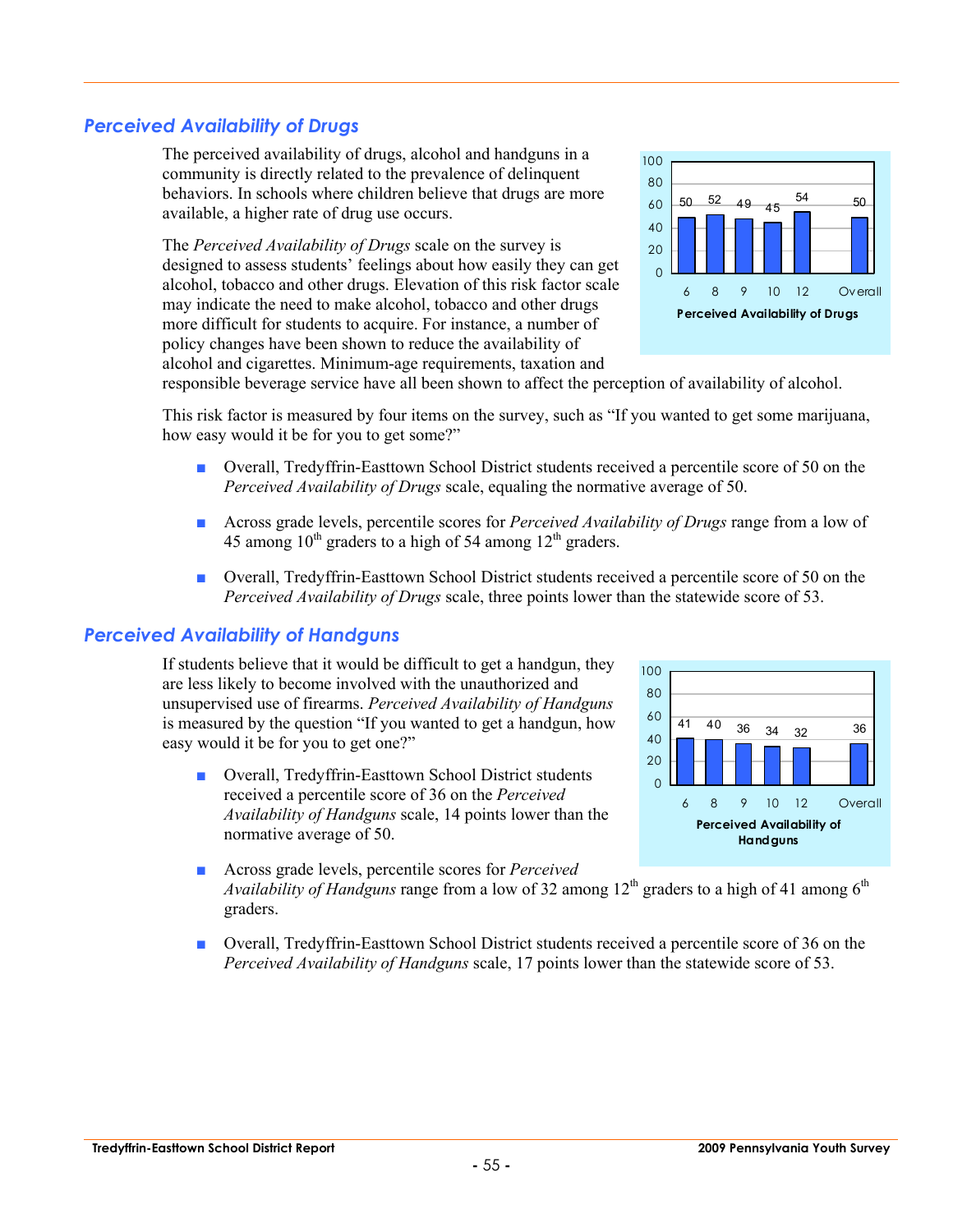#### *Poor Family Management*

The risk factor scale *Poor Family Management* measures two components of family life: "poor family supervision," which is defined as parents failing to supervise and monitor their children, and "poor family discipline," which is defined as parents failing to communicate clear expectations for behavior and giving excessively severe, harsh or inconsistent punishment. Children who experience poor family supervision and poor family discipline are at higher risk of developing problems with drug use, delinquency, violence and school dropout.

Sample items used to survey *Poor Family Management* include "Would your parents know if you did not come home on time?" and "My family has clear rules about alcohol and drug use."

- Overall, Tredyffrin-Easttown School District students received a percentile score of 44 on the *Poor Family Management* scale, six points lower than the normative average of 50.
- Across grade levels, percentile scores for *Poor Family Management* range from a low of 41 among  $9<sup>th</sup>$  graders to a high of 48 among  $8<sup>th</sup>$  graders.
- Overall, Tredyffrin-Easttown School District students received a percentile score of 44 on the *Poor Family Management* scale, three points lower than the statewide score of 47.

#### *Family Conflict*

Bonding between family members, especially between children and their parents or guardians, is a key component in the development of positive social norms. High levels of family conflict interfere with the development of these bonds, and increase the likelihood that young people will engage in illegal drug use and other forms of delinquent behavior.

Family Conflict is measured by four items on the survey, such as "People in my family often insult or yell at each other."

- Overall, Tredyffrin-Easttown School District students received a percentile score of 48 on the *Family Conflict* scale, two points lower than the normative average of 50.
- **■** Across grade levels, percentile scores for *Family Conflict* range from a low of 41 among 6<sup>th</sup> graders to a high of 50 among  $12<sup>th</sup>$  graders.
- Overall, Tredyffrin-Easttown School District students received a percentile score of 48 on the *Family Conflict* scale, four points lower than the statewide score of 52.



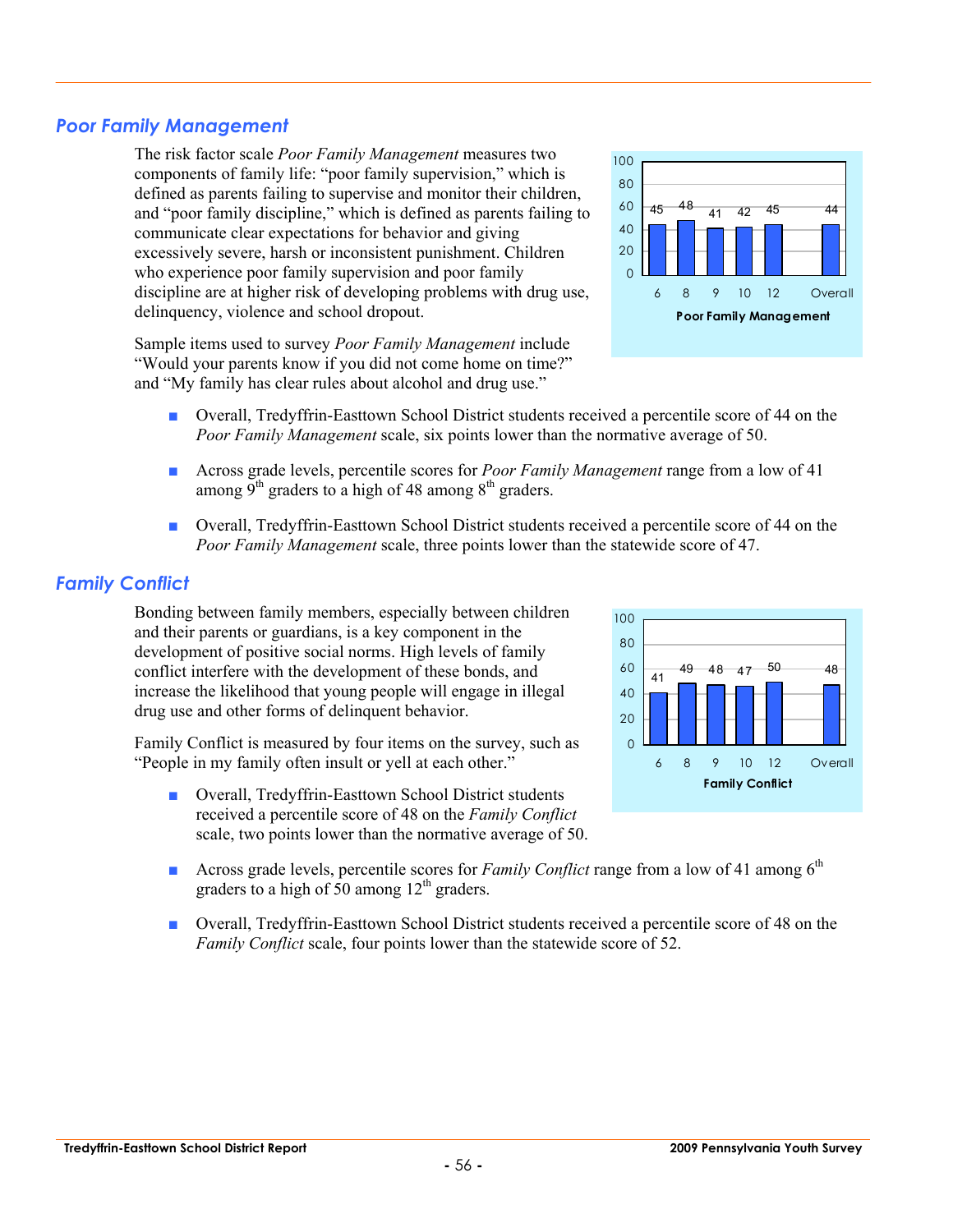#### *Family History of Antisocial Behavior*

If children are raised in a family where a history of addiction to alcohol or other drugs exists, the risk of their having alcohol or other drug problems themselves increases. If children are born or raised in a family where criminal activity or behavior is normal, their risk for delinquency increases. Similarly, children who are born to a teenage mother are more likely to become teen parents, and children of dropouts are more likely to drop out of school themselves. Children whose parents engage in violent behavior inside or outside the home are at greater risk for exhibiting violent behavior themselves. Students' perceptions of their families' behavior and standards regarding drug use and other antisocial



behaviors are measured by the survey. *Family History of Antisocial Behavior* is assessed by items such as "Has anyone in your family ever had a severe alcohol or drug problem?"

- Overall, Tredyffrin-Easttown School District students received a percentile score of 32 on the *Family History of Antisocial Behavior* scale, 18 points lower than the normative average of 50.
- Across grade levels, percentile scores for *Family History of Antisocial Behavior* range from a low of 29 among  $8<sup>th</sup>$  graders to a high of 38 among  $12<sup>th</sup>$  graders.
- Overall, Tredyffrin-Easttown School District students received a percentile score of 32 on the *Family History of Antisocial Behavior* scale, 12 points lower than the statewide score of 44.

#### *Parental Attitudes Favorable toward ATOD Use*

Students' perceptions of their parents' opinions about alcohol, tobacco and other drug use are an important risk factor. In families where parents use illegal drugs, are heavy users of alcohol or are tolerant of use by their children, children are more likely to become drug users in adolescence. *Parental Attitudes Favorable toward ATOD Use* is measured by survey items such as "How wrong do your parents feel it would be for you to smoke marijuana?"

■ Overall, Tredyffrin-Easttown School District students received a percentile score of 42 on the *Parental Attitudes Favorable toward ATOD Use* scale, eight points lower than the normative average of 50.



- Across grade levels, percentile scores for *Parental Attitudes Favorable toward ATOD Use* range from a low of 40 among  $6<sup>th</sup>$  and  $9<sup>th</sup>$  graders to a high of 46 among  $12<sup>th</sup>$  graders.
- Overall, Tredyffrin-Easttown School District students received a percentile score of 42 on the *Parental Attitudes Favorable toward ATOD Use* scale, five points lower than the statewide score of 47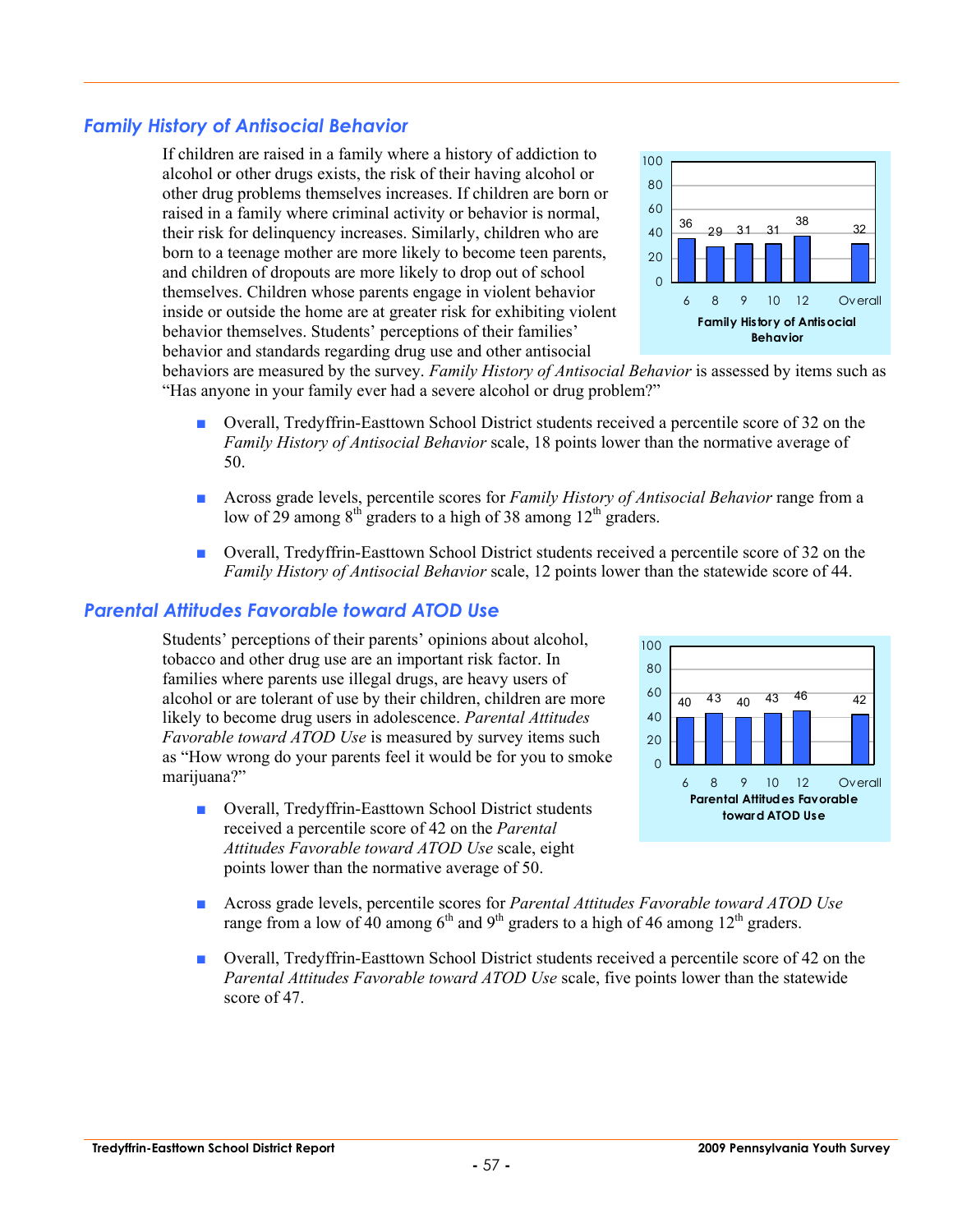### *Parental Attitudes Favorable toward Antisocial Behavior*

Students' perceptions of their parents' opinions about antisocial behavior are also an important risk factor. Parental attitudes and behavior regarding crime and violence influence the attitudes and behavior of children. If parents approve of or excuse their children for breaking the law, then the children are more likely to develop problems with juvenile delinquency. *Parental Attitudes Favorable toward Antisocial Behavior* is measured by survey items such as "How wrong do your parents feel it would be for you to pick a fight with someone?"

- Overall, Tredyffrin-Easttown School District students received a percentile score of 48 on the *Parental Attitudes Favorable toward Antisocial Behavior* scale, two points lower than the normative average of 50.
- Across grade levels, percentile scores for *Parental Attitudes Favorable toward Antisocial Behavior* range from a low of 45 among  $6<sup>th</sup>$  graders to a high of 52 among  $12<sup>th</sup>$  graders.
- Overall, Tredyffrin-Easttown School District students received a percentile score of 48 on the *Parental Attitudes Favorable toward Antisocial Behavior* scale, nine points lower than the statewide score of 57.

#### *Poor Academic Performance*

Beginning in the late elementary grades, poor academic performance increases the risk of drug use, delinquency, violence and school dropout. Children fail for many reasons, but it appears that the experience of failure increases the risk of these problem behaviors.

*Poor Academic Performance—*students' feelings about their performance at school*—*is measured with two questions on the survey: "Putting them all together, what were your grades like last year?" and "Are your school grades better than the grades of most students in your class?" Elevated findings for this risk factor scale suggest that students believe that they have lower grades than

would be expected, and they perceive they have below-average grades, compared to their peers.

- Overall, Tredyffrin-Easttown School District students received a percentile score of 33 on the *Poor Academic Performance* scale, 17 points lower than the normative average of 50.
- Across grade levels, percentile scores for *Poor Academic Performance* range from a low of 31 among 9<sup>th</sup> and 12<sup>th</sup> graders to a high of 35 among 8<sup>th</sup> and 10<sup>th</sup> graders.
- Overall, Tredyffrin-Easttown School District students received a percentile score of 33 on the *Poor Academic Performance* scale, 10 points lower than the statewide score of 43.





100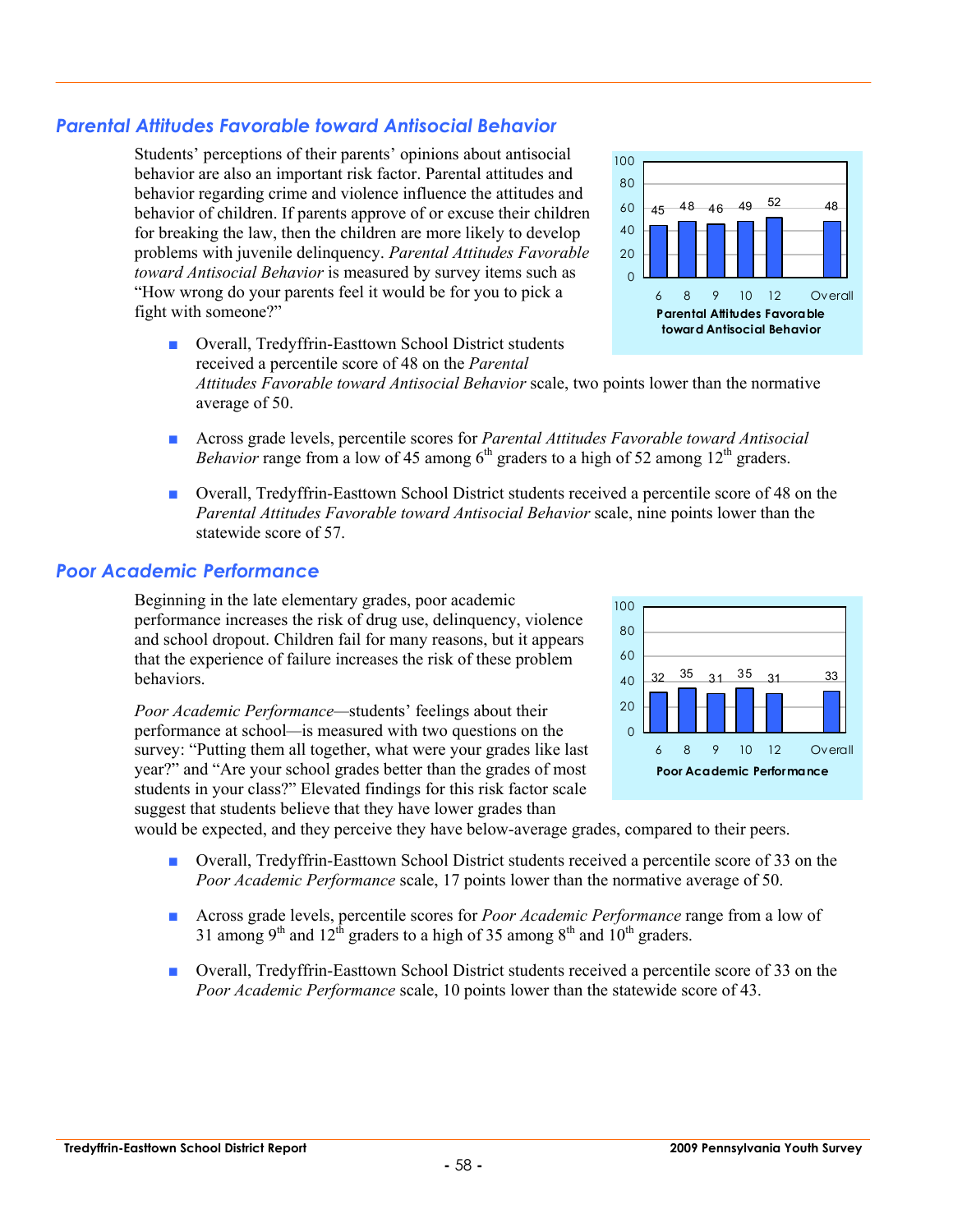## *Lack of Commitment to School*

Nine items on the survey assess *Lack of Commitment to School—*a student's general feelings about his or her schooling. Survey items include "How important do you think the things you are learning in school are going to be for your later life?" and "Now, thinking back over the past year in school, how often did you enjoy being in school?" Elevated findings for this risk factor scale suggest that students feel less attached to, or connected with, their classes and school environments. Lack of commitment to school means the child has ceased to see the role of student as a positive one. Young people who have lost this commitment to school are at higher risk for a variety of problem behaviors.



- Overall, Tredyffrin-Easttown School District students received a percentile score of 39 on the *Lack of Commitment to School* scale, 11 points lower than the normative average of 50.
- Across grade levels, percentile scores for *Lack of Commitment to School* range from a low of 36 among  $6<sup>th</sup>$ , 9<sup>th</sup> and 12<sup>th</sup> graders to a high of 47 among  $8<sup>th</sup>$  graders.
- Overall, Tredyffrin-Easttown School District students received a percentile score of 39 on the *Lack of Commitment to School* scale, nine points lower than the statewide score of 48.

#### *Rebelliousness*

The survey also assesses the number of young people who feel they are not part of society, who feel they are not bound by rules, and who don't believe in trying to be successful or responsible. These students are at higher risk of drug use, delinquency and school dropout. *Rebelliousness* is measured by three items, such as "I ignore the rules that get in my way."

■ Overall, Tredyffrin-Easttown School District students received a percentile score of 34 on the *Rebelliousness* scale, 16 points lower than the normative average of 50.



- Across grade levels, percentile scores for *Rebelliousness* range from a low of 28 among  $6<sup>th</sup>$  graders to a high of 40 among 12<sup>th</sup> graders.
- Overall, Tredyffrin-Easttown School District students received a percentile score of 34 on the *Rebelliousness* scale, nine points lower than the statewide score of 43.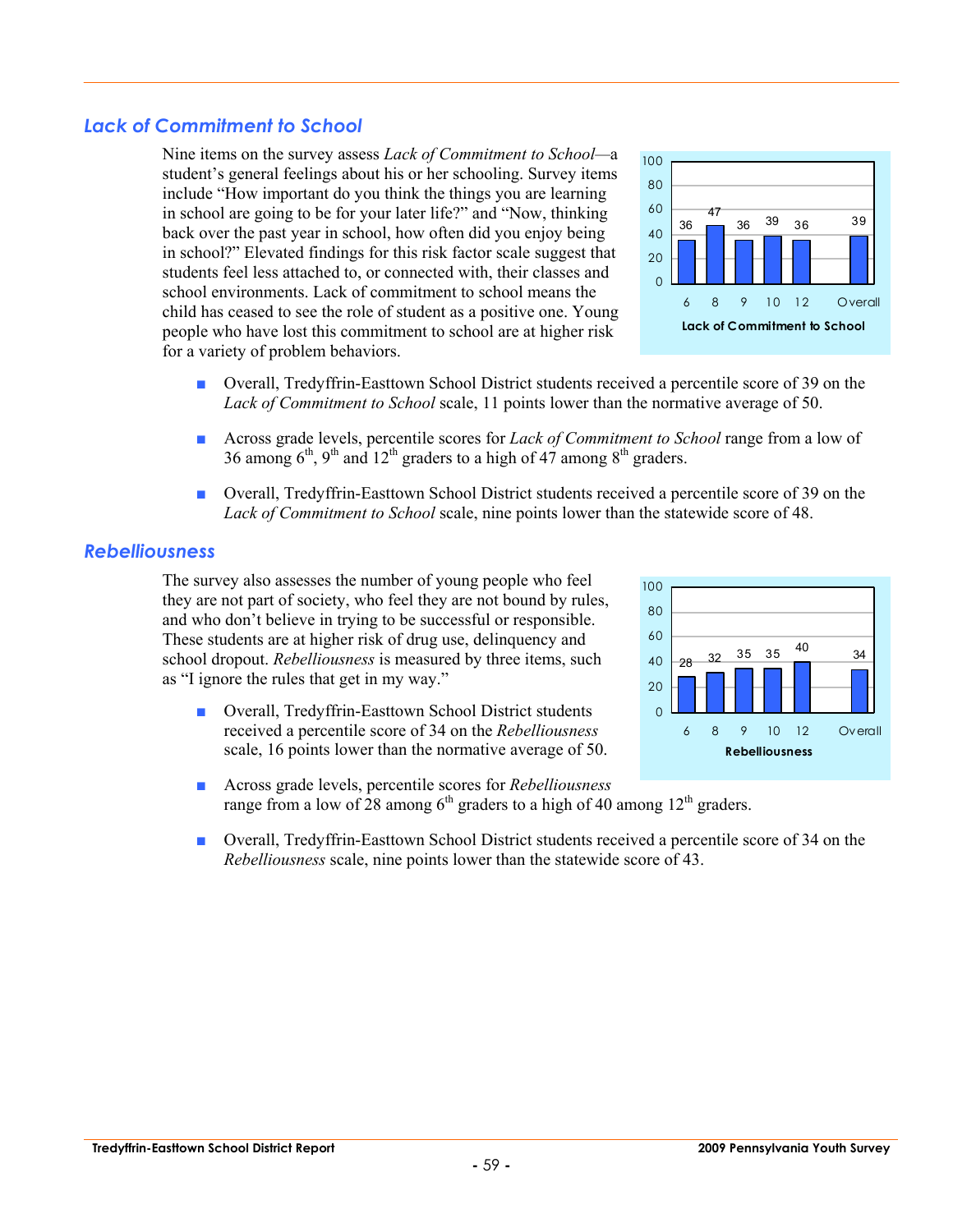## *Friends' Delinquent Behavior*

Young people who associate with peers who engage in delinquent behavior are much more likely to engage in delinquent behavior themselves. This is one of the most consistent predictors identified by research. Even when young people come from well-managed families and do not experience other risk factors, spending time with peers who engage in delinquent behavior greatly increases the risk of their becoming involved in delinquent behavior. *Friends' Delinquent Behavior* is measured by survey items such as "In the past year, how many of your four best friends have been suspended from school?"

- Overall, Tredyffrin-Easttown School District students received a percentile score of 34 on the *Friends' Delinquent Behavior* scale, 16 points lower than the normative average of 50.
- Across grade levels, percentile scores for *Friends' Delinquent Behavior* range from a low of 32 among 9<sup>th</sup> graders to a high of 38 among  $12<sup>th</sup>$  graders.
- Overall, Tredyffrin-Easttown School District students received a percentile score of 34 on the *Friends' Delinquent Behavior* scale, eight points lower than the statewide score of 42.

#### *Friends' Use of Drugs*

Young people who associate with peers who engage in substance use are much more likely to engage in it themselves. This is one of the most consistent predictors identified by research. Even when young people come from well-managed families and do not experience other risk factors, spending time with peers who use drugs greatly increases a youth's risk of becoming involved in such behavior. *Friends' Use of Drugs* is measured by survey items such as "In the past year, how many of your best friends have used marijuana?"

- Overall, Tredyffrin-Easttown School District students received a percentile score of 34 on the *Friends' Use of Drugs* scale, 16 points lower than the normative average of 50.
- Across grade levels, percentile scores for *Friends' Use of Drugs* range from a low of 30 among  $\bar{9}^{th}$  graders to a high of 42 among  $12^{th}$  graders.
- Overall, Tredyffrin-Easttown School District students received a percentile score of 34 on the *Friends' Use of Drugs* scale, seven points lower than the statewide score of 41.





100

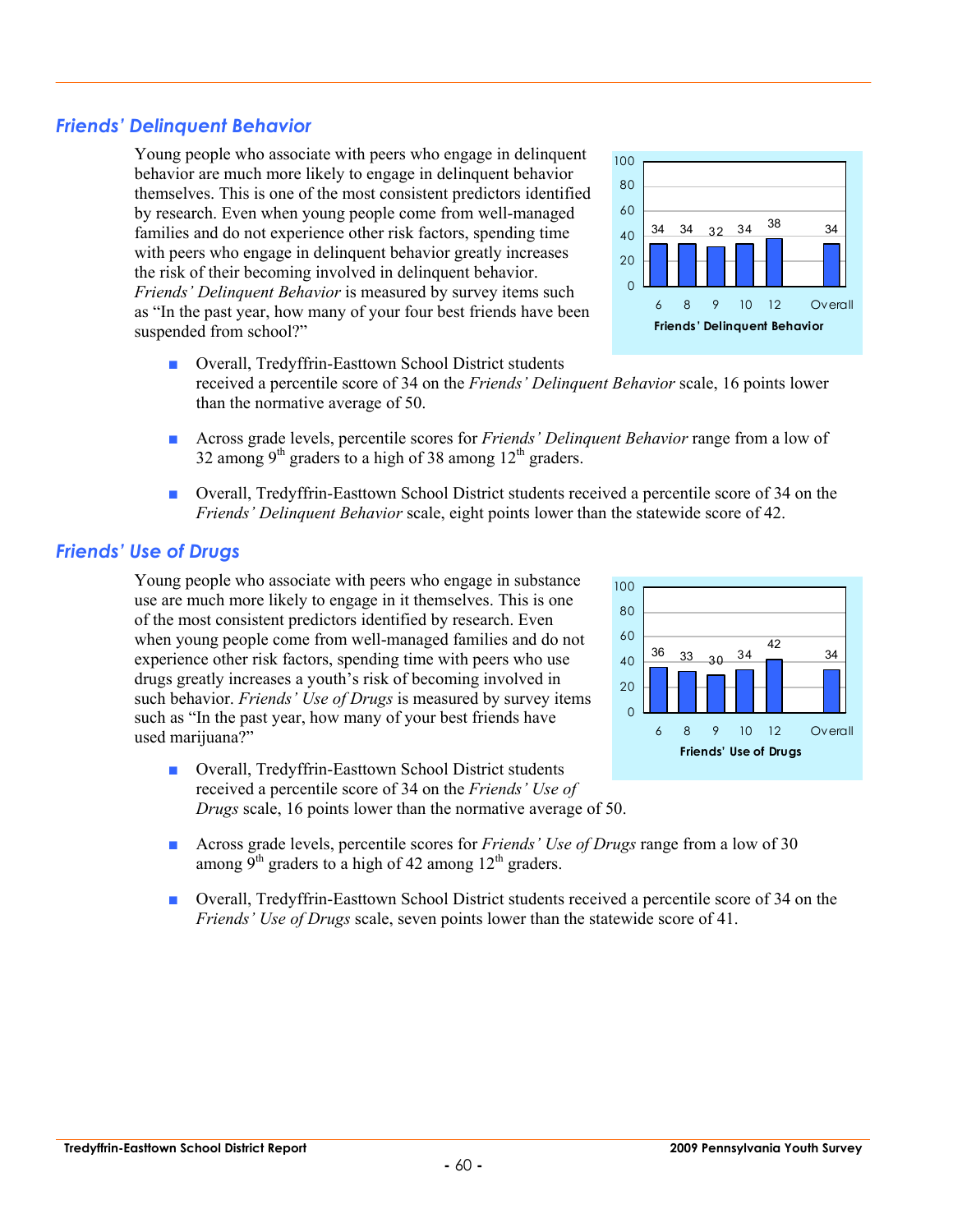#### *Peer Rewards for Antisocial Behavior*

Students' perceptions of their peer groups' social norms are also an important predictor of involvement in problem behavior. Any indication that students feel that they get positive feedback from their peers if they use alcohol, tobacco or other drugs, or if they get involved in delinquent behaviors, is important to note and understand. When young people believe that their peer groups are involved in antisocial behaviors, they are more likely to become involved in antisocial behaviors themselves. This risk factor is measured by items such as "What are the chances you would be seen as cool if you smoked marijuana?"

- Overall, Tredyffrin-Easttown School District students received a percentile score of 49 on the *Peer Rewards for Antisocial Behavior* scale, one point lower than the normative average of 50.
- Across grade levels, percentile scores for *Peer Rewards for Antisocial Behavior* range from a low of 39 among  $6<sup>th</sup>$  graders to a high of 65 among 12<sup>th</sup> graders.
- Overall, Tredyffrin-Easttown School District students received a percentile score of 49 on the *Peer Rewards for Antisocial Behavior* scale, two points higher than the statewide score of 47.

#### *Favorable Attitudes toward Antisocial Behavior*

During the elementary school years, children usually express anticrime and prosocial attitudes and have difficulty imagining why people commit crimes or drop out of school. However, in middle school, as others they know participate in such activities, their attitudes often shift toward greater acceptance of these behaviors. This acceptance places them at higher risk for these antisocial behaviors.

These attitudes are measured on the survey by items like "How wrong do you think it is for someone your age to pick a fight with someone?"

- Overall, Tredyffrin-Easttown School District students received a percentile score of 41 on the *Favorable Attitudes toward Antisocial Behavior* scale, nine points lower than the normative average of 50.
- Across grade levels, percentile scores for *Favorable Attitudes toward Antisocial Behavior* range from a low of  $36$  among  $6<sup>th</sup>$  graders to a high of 43 among  $8<sup>th</sup>$ ,  $10<sup>th</sup>$  and  $12<sup>th</sup>$  graders.
- Overall, Tredyffrin-Easttown School District students received a percentile score of 41 on the *Favorable Attitudes toward Antisocial Behavior* scale, five points lower than the statewide score of 46.



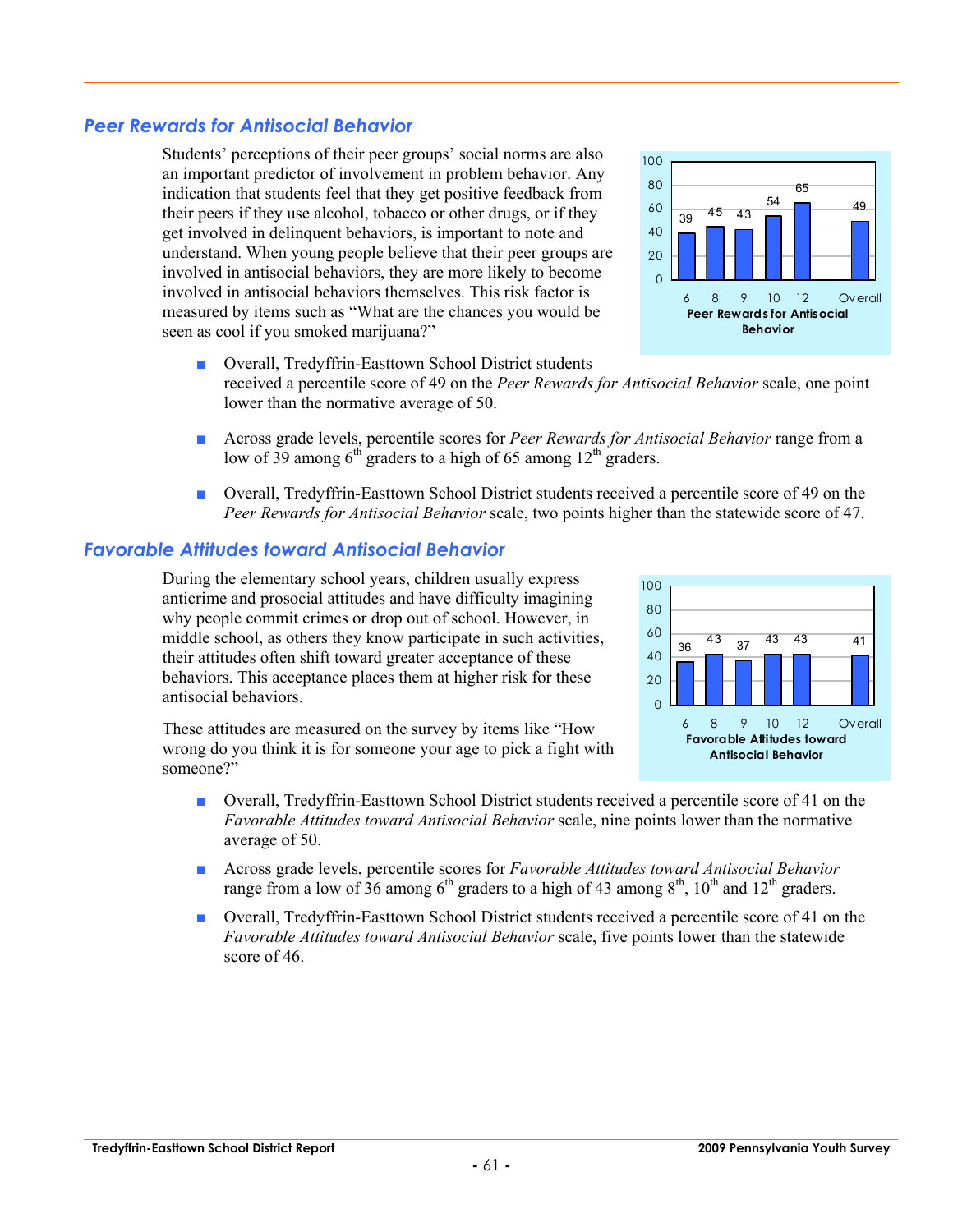#### *Favorable Attitudes toward ATOD Use*



vodka, whiskey or gin) regularly?" An elevated score for this risk factor scale can indicate that students see little wrong with using drugs.

drug attitudes and have difficulty imagining why people use

in such activities, their attitudes often shift toward greater acceptance of these behaviors. This acceptance places them at higher risk. This risk factor scale, *Favorable Attitudes toward* 

- Overall, Tredyffrin-Easttown School District students received a percentile score of 44 on the *Favorable Attitudes toward ATOD Use* scale, six points lower than the normative average of 50.
- Across grade levels, percentile scores for *Favorable Attitudes toward ATOD Use* range from a low of 37 among  $9<sup>th</sup>$  graders to a high of 55 among 12<sup>th</sup> graders.
- Overall, Tredyffrin-Easttown School District students received a percentile score of 44 on the *Favorable Attitudes toward ATOD Use* scale, two points lower than the statewide score of 46.

#### *Low Perceived Risks of Drug Use*

The perception of harm from drug use is related to both experimentation and regular use. The less harm that an adolescent perceives as the result of drug use, the more likely it is that he or she will use drugs. *Low Perceived Risks of Drug Use* is measured with four survey items, such as "How much do you think people risk harming themselves if they try marijuana once or twice?" An elevated score can indicate that students are not aware of, or do not comprehend, the possible harm resulting from drug use.

■ Overall, Tredyffrin-Easttown School District students received a percentile score of 44 on the *Low Perceived Risks of Drug Use* scale, six points lower than the normative average of 50.



- Across grade levels, percentile scores for *Low Perceived Risks of Drug Use* range from a low of 36 among  $6<sup>th</sup>$  graders to a high of 56 among 12<sup>th</sup> graders.
- Overall, Tredyffrin-Easttown School District students received a percentile score of 44 on the *Low Perceived Risks of Drug Use* scale, seven points lower than the statewide score of 51.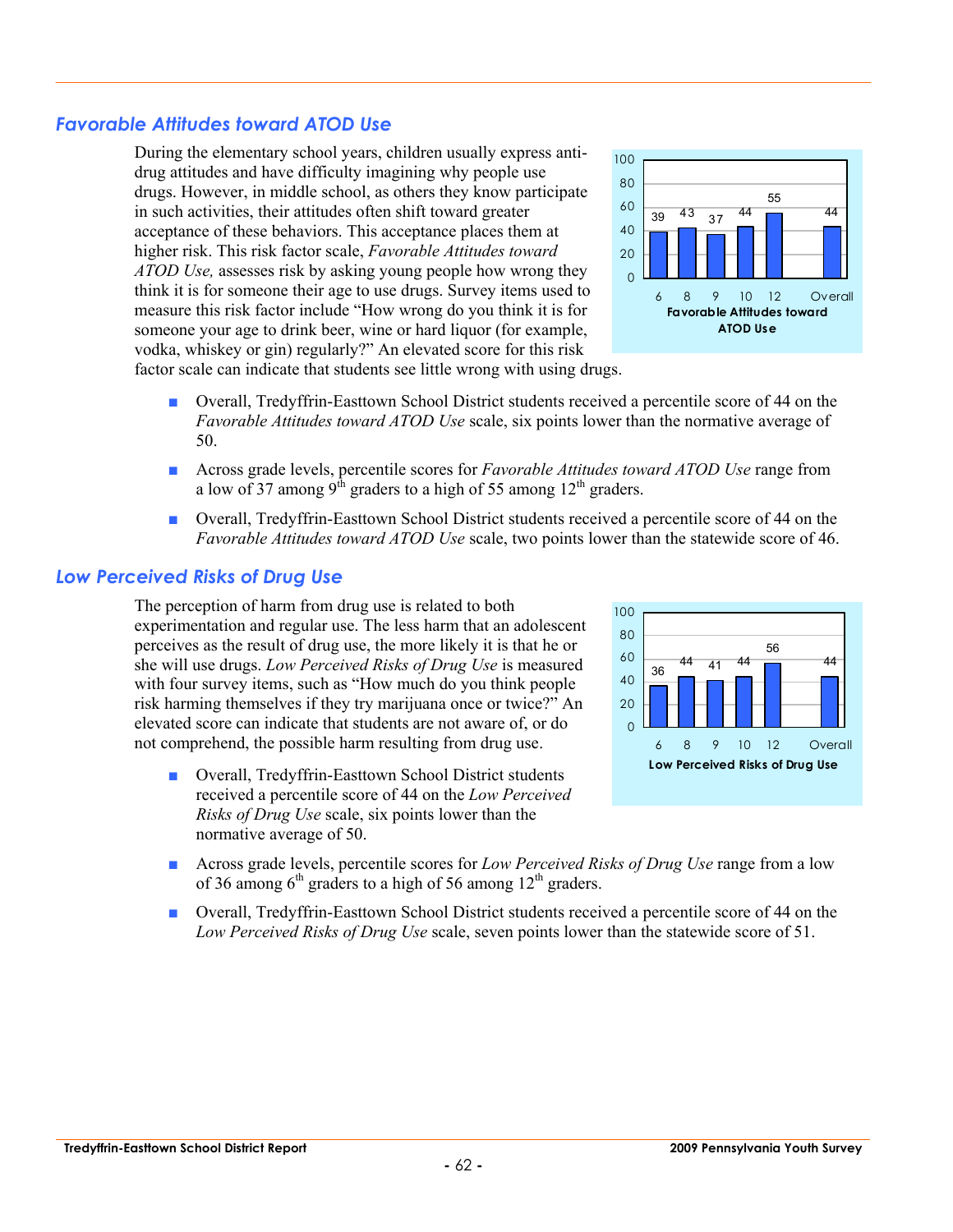#### *Early Initiation of Drug Use*

The initiation of alcohol, tobacco or other drug use at an early age is linked to a number of negative outcomes. The earlier that experimentation with drugs begins, the more likely it is that experimentation will become consistent, regular use. Early initiation may lead to the use of a greater range of drugs, as well as other problem behaviors. This scale is measured by survey items that ask when drug use began.

- Overall, Tredyffrin-Easttown School District students received a percentile score of 30 on the *Early Initiation of Drug Use* scale, 20 points lower than the normative average of 50.
- Across grade levels, percentile scores for *Early Initiation of Drug Use* range from a low of 27 among 9<sup>th</sup> graders to a high of 35 among  $12<sup>th</sup>$  graders.
- Overall, Tredyffrin-Easttown School District students received a percentile score of 30 on the *Early Initiation of Drug Use* scale, nine points lower than the statewide score of 39.

#### *Sensation Seeking*

Constitutional factors are individual characteristics that may have a biological or physiological basis. Constitutional factors that increase risk are often seen as sensation seeking, low harm avoidance and lack of impulse control. They appear to increase the risk of young people using drugs, engaging in delinquent behavior and/or committing violent acts. *Sensation Seeking* is measured by survey items such as "How many times have you done crazy things even if they are a little dangerous?"

- Overall, Tredyffrin-Easttown School District students received a percentile score of 38 on the *Sensation Seeking* scale, 12 points lower than the normative average of 50.
- **■** Across grade levels, percentile scores for *Sensation Seeking* range from a low of 36 among 8<sup>th</sup> and  $9<sup>th</sup>$  graders to a high of 40 among  $6<sup>th</sup>$  graders.
- Overall, Tredyffrin-Easttown School District students received a percentile score of 38 on the *Sensation Seeking* scale, six points lower than the statewide score of 44.





60 80 100

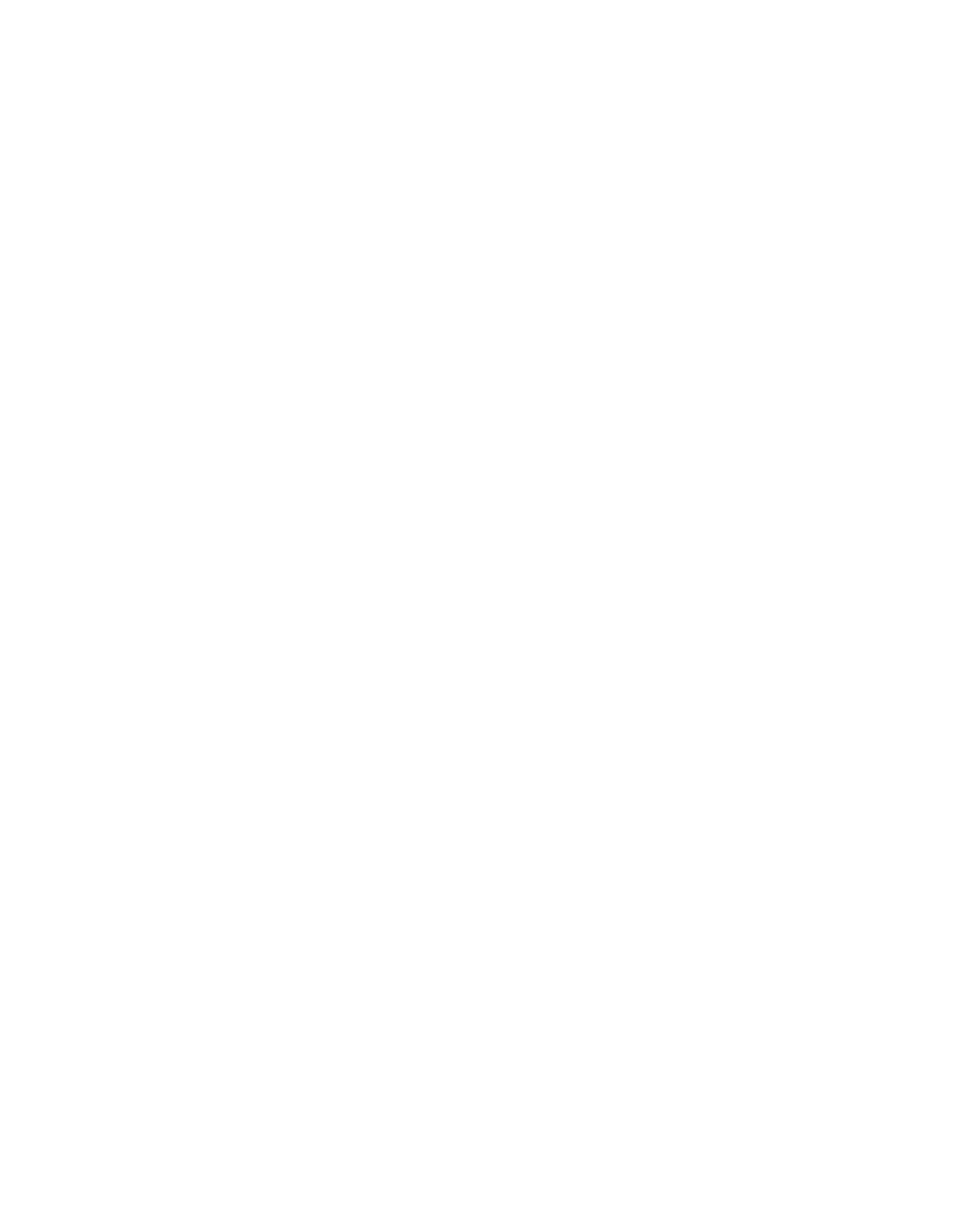# **Appendix A Additional Prevention Planning Data**

## **Introduction**

The following section presents detailed response data for survey items that may be of particular interest to prevention planners. Some of this information has already been presented earlier in this report in the form of several of the risk factor scale scores (see Section 5). These detailed response data have been provided to help communities form a more complete picture of the attitudes and behaviors held by the youth who were surveyed. It is helpful, however, to view this information within the context of the risk and protective factor framework covered earlier in this report.

### **Risk of Harm**

Perception of risk is an important determinant in the decision-making process young people go through when deciding whether or not to use alcohol, tobacco or other drugs (Bachman, Johnston, O'Malley & Humphrey, 1988). Data analysis across a range of *Communities That Care Youth Survey* communities shows a consistent negative correlation between perception of risk and the level of reported ATOD use. That is, generally when the perceived risk of harm is high, reported frequency of use is low. Evidence also suggests that perceptions of the risks and benefits associated with drug use sometimes serve as a leading indicator of future drug use patterns in a community (Bachman, Johnston, O'Malley & Humphrey, 1986). Table 31 presents prevalence rates for surveyed youth assigning "great risk" of harm to four drug use behaviors: regular use of alcohol (one or two drinks nearly every day), regular use of cigarettes (a pack or more daily), trying marijuana once or twice, and regular use of marijuana. These four survey items form the risk factor scale *Low Perceived Risks of Drug Use*. Comparison data from the statewide survey are presented in Table 32.

| Table 31. Percentage of Youth Who Reported Perception of "Great Risk" of Harm, Tredyffrin- |  |
|--------------------------------------------------------------------------------------------|--|
| <b>Eastlown School District 2009</b>                                                       |  |

|                                       | 6 <sup>th</sup> | 7 <sup>th</sup>   | 8 <sup>th</sup> | <b>9th</b> | 10th | 11th              | 12 <sup>th</sup> | Overall |
|---------------------------------------|-----------------|-------------------|-----------------|------------|------|-------------------|------------------|---------|
|                                       | $\%$            | $\%$              | %               | $\%$       | $\%$ | $\%$              | $\%$             | $\%$    |
| <b>Drinking Alcohol Regularly</b>     | 46.7            | $\qquad \qquad -$ | 35.7            | 33.7       | 33.5 | $-$               | 32.6             | 36.1    |
| <b>Smoking Cigarettes Regularly</b>   | 80.4            | $- -$             | 74.6            | 79.1       | 79.1 | $- -$             | 79.7             | 78.3    |
| <b>Trying Marijuana Once or Twice</b> | 52.5            | $\qquad \qquad -$ | 34.6            | 26.6       | 21.6 | $\qquad \qquad -$ | 8.0              | 29.2    |
| Smoking Marijuana Regularly           | 92.5            | $\qquad \qquad -$ | 77.9            | 73.3       | 63.5 | $- -$             | 31.7             | 69.4    |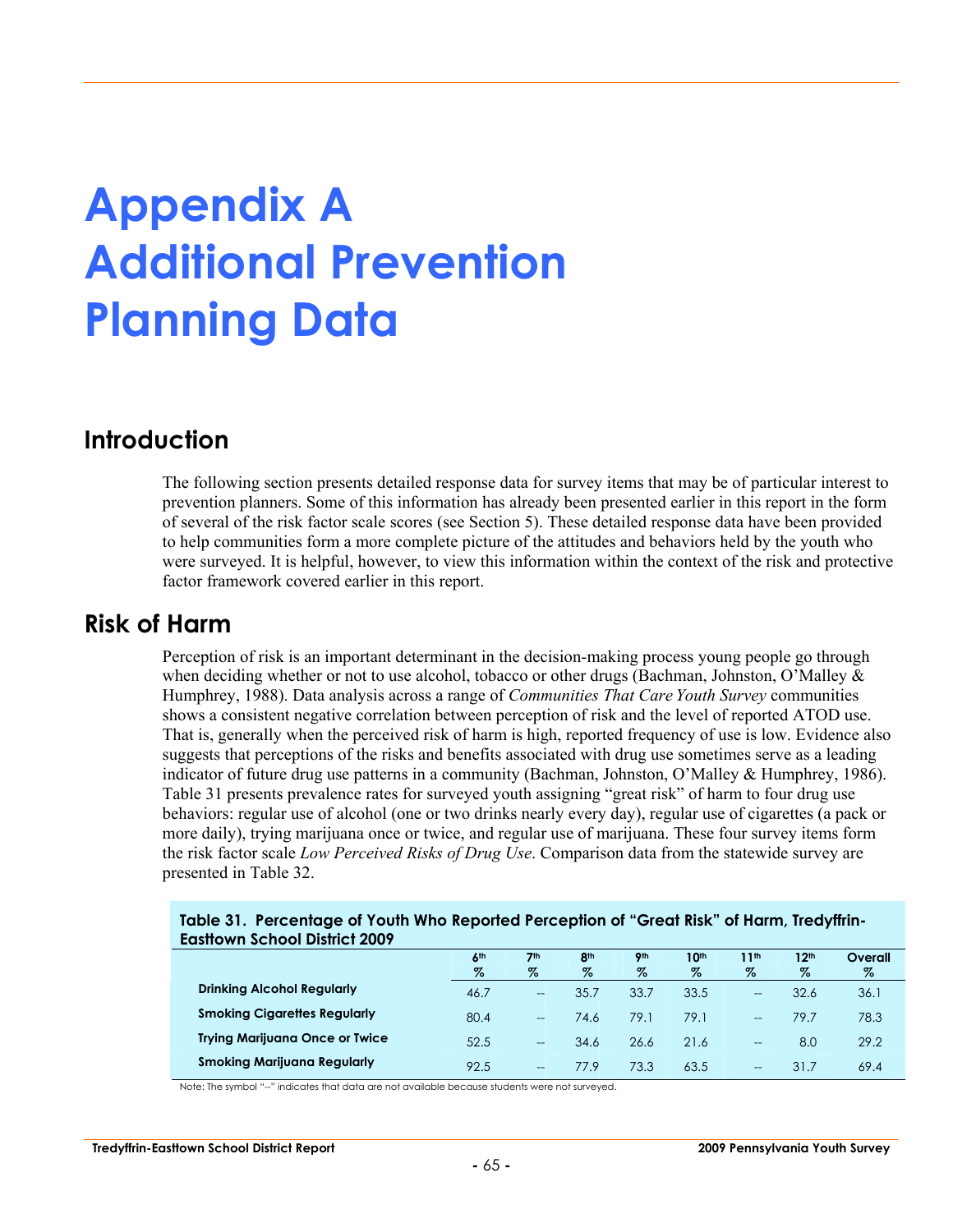| Statewide 2009                        |                 |                   |                 |                          |      |                  |                  |         |
|---------------------------------------|-----------------|-------------------|-----------------|--------------------------|------|------------------|------------------|---------|
|                                       | 6 <sup>th</sup> | 7 <sub>th</sub>   | 8 <sup>th</sup> | 9 <sub>th</sub>          | 10th | 11 <sub>th</sub> | 12 <sup>th</sup> | Overall |
|                                       | $\%$            | $\%$              | $\%$            | $\%$                     | $\%$ | $\%$             | $\%$             | $\%$    |
| <b>Drinking Alcohol Regularly</b>     | 40.3            | $\qquad \qquad -$ | 30.2            | $\overline{\phantom{a}}$ | 25.2 | $- -$            | 26.2             | 30.1    |
| <b>Smoking Cigarettes Regularly</b>   | 71.7            | $\qquad \qquad -$ | 67.5            | $\overline{\phantom{a}}$ | 63.0 | $- -$            | 64.6             | 66.5    |
| <b>Trying Marijuana Once or Twice</b> | 46.0            | $- -$             | 36.1            | $\overline{\phantom{a}}$ | 21.5 | $- -$            | 15.4             | 29.0    |
| <b>Smoking Marijuana Regularly</b>    | 83.2            | --                | 74.5            | $\hspace{0.05cm}$        | 54.9 | $- -$            | 43.2             | 63.0    |

**Table 32. Percentage of Youth Who Reported Perception of "Great Risk" of Harm, Pennsylvania Statewide 2009** 

Note: The symbol "--" indicates that data are not available because students were not surveyed.

## **Disapproval of Drug Use**

Personal approval or disapproval is another key attitudinal construct that influences drug use behavior (Bachman et al., 1988). Like risk of harm, disapproval is negatively correlated with the level of reported ATOD use across a range of *Communities That Care Youth Survey* communities. Personal disapproval was measured by asking surveyed youth how wrong it would be for someone their age to drink alcohol regularly, smoke cigarettes, smoke marijuana, or use other illicit drugs ("LSD, cocaine, amphetamines or another illegal drug"). The rates presented in Table 33 represent the percentages of surveyed youth who thought it would be "wrong" or "very wrong" to use each drug. These four survey items form the risk factor scale *Favorable Attitudes toward ATOD Use*. Comparison data from the statewide survey are presented in Table 34.

#### **Table 33. Percentage of Youth Who Indicated Personal Disapproval of Drug Use, Tredyffrin-Easttown School District 2009**

|                                   | 6 <sup>th</sup> | 7 <sup>th</sup>          | 8 <sup>th</sup> | Oth  | 10 <sup>th</sup> | 11th                     | 12 <sup>th</sup> | Overall |
|-----------------------------------|-----------------|--------------------------|-----------------|------|------------------|--------------------------|------------------|---------|
|                                   | $\%$            | %                        | $\%$            | $\%$ | $\%$             | $\%$                     | $\%$             | %       |
| <b>Drinking Alcohol Regularly</b> | 98.0            | $\overline{\phantom{a}}$ | 86.8            | 76.5 | 58.2             | $\qquad \qquad -$        | 41.4             | 74.2    |
| <b>Smoking Cigarettes</b>         | 98.8            | $\overline{\phantom{a}}$ | 88.9            | 88.8 | 82.8             | $\qquad \qquad \qquad -$ | 57.0             | 84.6    |
| <b>Smoking Marijuana</b>          | 98.8            | $\overline{\phantom{a}}$ | 88.9            | 88.8 | 74.8             | $- -$                    | 52.9             | 82.5    |
| <b>Using Other Illicit Drugs</b>  | 99.6            | $\hspace{0.05cm}$        | 97.1            | 97.7 | 96.6             | $- -$                    | 85.6             | 95.8    |

Note: The symbol "--" indicates that data are not available because students were not surveyed.

#### **Table 34. Percentage of Youth Who Indicated Personal Disapproval of Drug Use, Pennsylvania Statewide 2009**

|                                   | 6 <sup>th</sup><br>$\%$ | 7 <sup>th</sup><br>$\%$ | 8 <sup>th</sup><br>$\%$ | <b>9th</b><br>$\%$       | 10 <sup>th</sup><br>$\%$ | 11 <sup>th</sup><br>$\%$      | 12 <sup>th</sup><br>$\%$ | Overall<br>% |
|-----------------------------------|-------------------------|-------------------------|-------------------------|--------------------------|--------------------------|-------------------------------|--------------------------|--------------|
| <b>Drinking Alcohol Regularly</b> | 97.2                    | $-$                     | 82.5                    | $\overline{\phantom{m}}$ | 62.5                     | $\overline{\phantom{m}}$      | 49.2                     | 71.6         |
| <b>Smoking Cigarettes</b>         | 97.3                    | --                      | 86.7                    | $\hspace{0.05cm}$        | 72.1                     | $--$                          | 56.8                     | 77.3         |
| <b>Smoking Marijuana</b>          | 98.4                    | --                      | 89.0                    | $\hspace{0.05cm}$        | 73.1                     | $\qquad \qquad \cdots$        | 62.3                     | 79.8         |
| <b>Using Other Illicit Drugs</b>  | 98.7                    | $-$                     | 96.3                    | $\hspace{0.05cm}$        | 92.8                     | $\qquad \qquad \qquad \qquad$ | 90.3                     | 94.3         |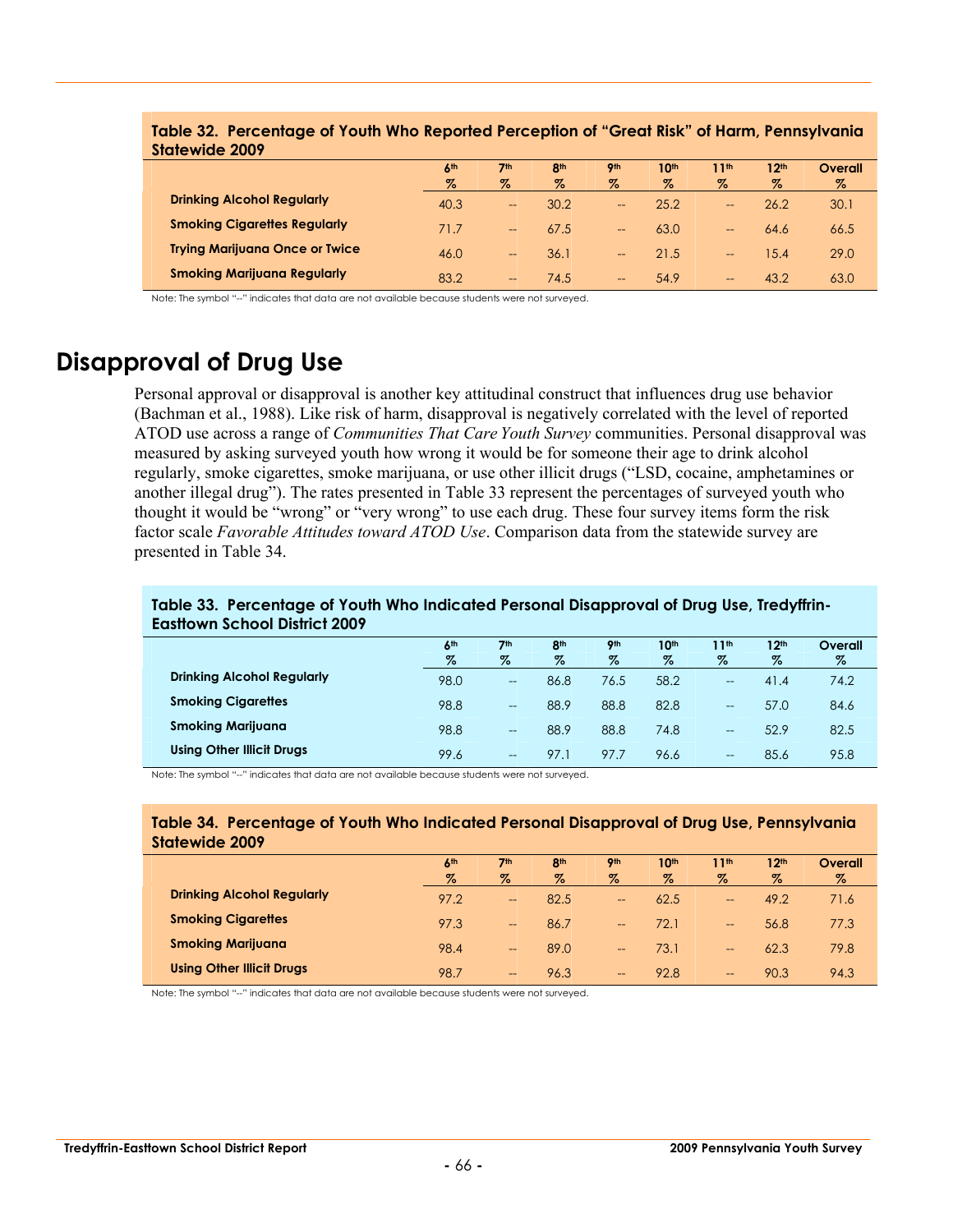## **Social Norms**

In addition to students' own attitudes, social norms—the written and unwritten rules and expectations about what constitutes desirable behavior—shape drug use choices. Since drug-related attitudes and behaviors are often acquired through peer group interactions, expectations of how one's peer group might react have an especially strong impact on whether or not young people choose to use drugs. The data presented in Table 35 show the percentage of surveyed youth who said that there is a "pretty good" or "very good" chance that they would be seen as cool if they smoked cigarettes, drank alcohol regularly (once or twice a month) or smoked marijuana. These three survey items form part of the risk factor scale *Peer Rewards for Antisocial Behavior*. Comparison data from the statewide survey are presented in Table 36.

#### **Table 35. Percentage of Youth Who Indicated Peer Approval of Drug Use, Tredyffrin-Easttown School District 2009**

|                                   | 6 <sup>th</sup> | 7 <sup>th</sup>   | 8 <sup>th</sup> | 9 <sub>th</sub> | 10th | 11th                                  | 12 <sup>th</sup> | Overall        |  |
|-----------------------------------|-----------------|-------------------|-----------------|-----------------|------|---------------------------------------|------------------|----------------|--|
|                                   | $\%$            | $\%$              | $\%$            | $\%$            | $\%$ | $\%$                                  | $\%$             | $\%$           |  |
| <b>Drinking Alcohol Regularly</b> | 0.4             | $\hspace{0.05cm}$ |                 | 12.3            | 23.6 | $\hspace{0.05cm}$                     | 35.4             | 14.6           |  |
| <b>Smoking Cigarettes</b>         | 0.8             | $\hspace{0.05cm}$ | 5.3             | $\overline{.7}$ | 6.1  | $\hspace{0.05cm}$ – $\hspace{0.05cm}$ |                  | $\mathbf{4}$ . |  |
| <b>Smoking Marijuana</b>          | 0.4             | $\hspace{0.05cm}$ | 8.2             | 5.5             | 13.7 | $\qquad \qquad \qquad -$              | 24.8             | 9.8            |  |

Note: The symbol "--" indicates that data are not available because students were not surveyed.

#### **Table 36. Percentage of Youth Who Indicated Peer Approval of Drug Use, Pennsylvania Statewide 2009**

|                                   | 6 <sup>th</sup><br>$\%$ | 7 <sub>th</sub><br>$\%$ | 8th<br>$\%$ | <b>9th</b><br>%   | 10 <sup>th</sup><br>$\%$ | 11th<br>$\%$                  | 12 <sup>th</sup><br>$\%$ | Overall<br>$\%$ |
|-----------------------------------|-------------------------|-------------------------|-------------|-------------------|--------------------------|-------------------------------|--------------------------|-----------------|
| <b>Drinking Alcohol Regularly</b> | $\mathsf{I}$ .4         | $\qquad \qquad -$       | 6.7         | $\hspace{0.05cm}$ | 13.5                     | $- -$                         | 22.2                     | $\vert A$       |
| <b>Smoking Cigarettes</b>         | 1.3                     | $--$                    | 4.7         | $\hspace{0.05cm}$ | 6.8                      | $\qquad \qquad \qquad \qquad$ |                          | 5.1             |
| <b>Smoking Marijuana</b>          |                         | $\qquad \qquad -$       | 6.0         | $\hspace{0.05cm}$ | 13.5                     | $\qquad \qquad \qquad \qquad$ | 18.6                     | 10.3            |

Note: The symbol "--" indicates that data are not available because students were not surveyed.

In addition to peer attitudes, social norms toward drug use were measured by asking how most neighborhood adults would view student alcohol, cigarette and marijuana use. Table 37 presents the percentage of surveyed youth who thought other adults would feel it was "wrong" or "very wrong" to use each drug. These three survey items form part of the risk factor scale *Laws and Norms Favorable to Drug Use*. Comparison data from the statewide survey are presented in Table 38.

#### **Table 37. Percentage of Youth Who Indicated "Other Adults" Disapprove of Drug Use, Tredyffrin-Easttown School District 2009**

| . .                       | 6 <sup>th</sup><br>$\%$ | 7 <sup>th</sup><br>$\%$  | 8 <sup>th</sup><br>$\%$ | <b>9th</b><br>$\%$ | 10th<br>$\%$ | 1 <sup>th</sup><br>$\%$ | 12 <sup>th</sup><br>% | Overall<br>$\%$ |
|---------------------------|-------------------------|--------------------------|-------------------------|--------------------|--------------|-------------------------|-----------------------|-----------------|
| <b>Drinking Alcohol</b>   | 95.9                    | $\hspace{0.05cm}$        | 91.7                    | 83.4               | 78.5         | $\qquad \qquad -$       | 66.5                  | 84.2            |
| <b>Smoking Cigarettes</b> | 96.7                    | $\overline{\phantom{m}}$ | 93.9                    | 93.7               | 90.5         | $\hspace{0.05cm}$       | 80.4                  | 91.6            |
| <b>Smoking Marijuana</b>  | 97.6                    | $\hspace{0.05cm}$        | 95.7                    | 94.0               | 92.0         | $- -$                   | 81.7                  | 92.8            |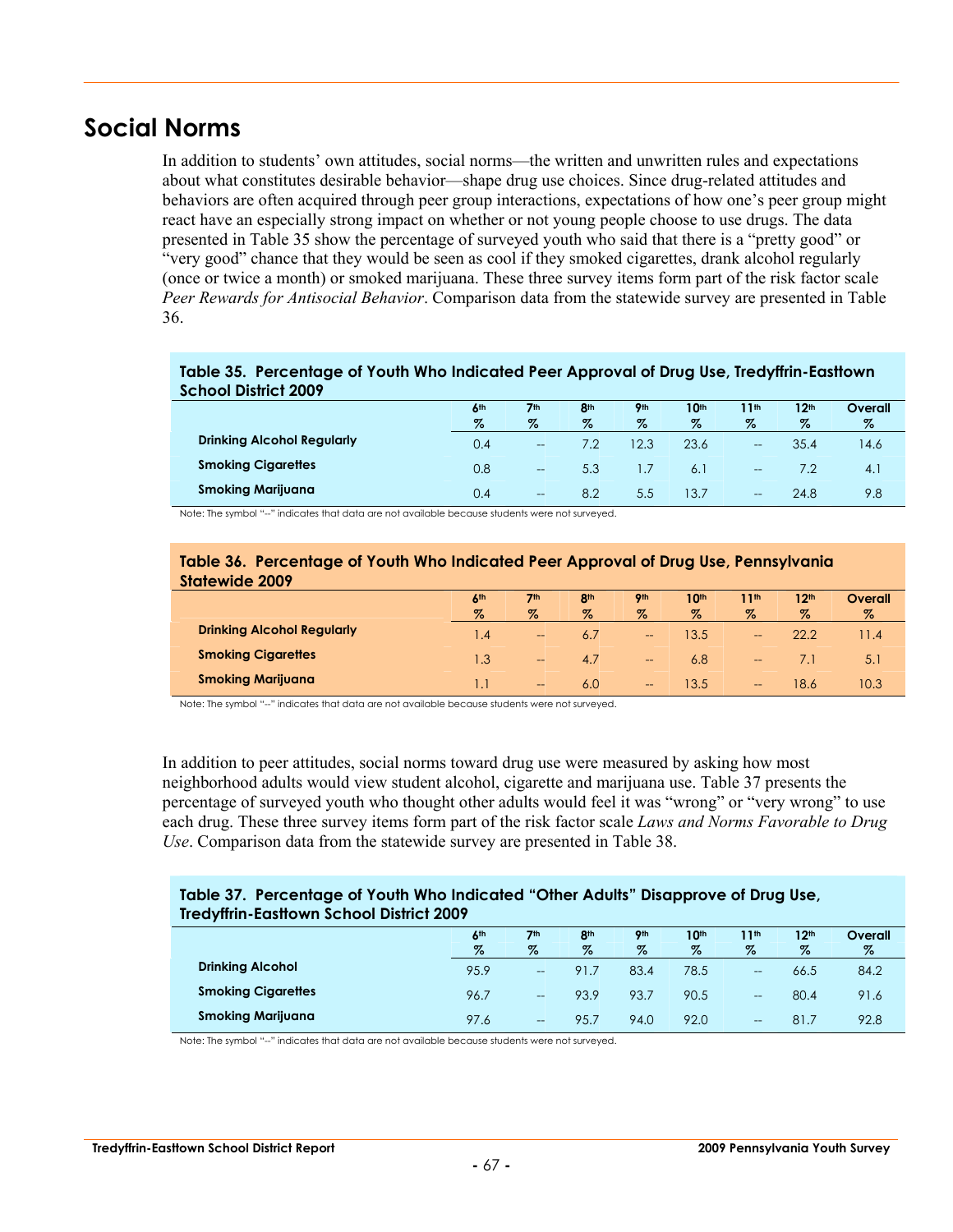| <u>table 50. Telectriciae of Touril Milo indicated. Offici Addits, bisapplove of biog use,</u><br><b>Pennsylvania Statewide 2009</b> |                 |                   |                 |                   |                  |                          |                  |         |  |
|--------------------------------------------------------------------------------------------------------------------------------------|-----------------|-------------------|-----------------|-------------------|------------------|--------------------------|------------------|---------|--|
|                                                                                                                                      | 6 <sup>th</sup> | 7th               | 8 <sup>th</sup> | <b>9th</b>        | 10 <sup>th</sup> | 11 <sup>th</sup>         | 12 <sup>th</sup> | Overall |  |
|                                                                                                                                      | $\%$            | $\%$              | $\%$            | $\%$              | $\%$             | $\%$                     | $\%$             | $\%$    |  |
| <b>Drinking Alcohol</b>                                                                                                              | 90.6            | $\qquad \qquad -$ | 80.5            | --                | 70.1             | $\overline{\phantom{a}}$ | 60.6             | 74.8    |  |
| <b>Smoking Cigarettes</b>                                                                                                            | 92.2            | $\qquad \qquad -$ | 83.2            | --                | 73.7             | $\overline{\phantom{a}}$ | 59.5             | 76.5    |  |
| <b>Smoking Marijuana</b>                                                                                                             | 96.2            | $\qquad \qquad -$ | 90.3            | $\hspace{0.05cm}$ | 83.3             | $\qquad \qquad -$        | 75.9             | 86.0    |  |

## **Table 38. Percentage of Youth Who Indicated "Other Adults" Disapprove of Drug Use,**

Note: The symbol "--" indicates that data are not available because students were not surveyed.

## **Parental Disapproval of Drug Use**

Parental disapproval was measured by asking surveyed youth "how wrong do your parents feel it would be for you to" drink alcohol regularly, smoke cigarettes, and smoke marijuana. The rates presented in Table 39 represent the percentages of surveyed youth who reported that their parents feel it would be "very wrong" to use each drug. These three survey items form the risk factor scale *Parental Attitudes Favorable toward ATOD Use*. Comparison data from the statewide survey are presented in Table 40.

#### **Table 39. Percentage of Youth Who Indicated Parental Disapproval of Drug Use, Tredyffrin-Easttown School District 2009**

|                                | 6 <sup>th</sup> | 7 <sup>th</sup>                     | 8 <sub>th</sub> | <b>9th</b> | 10th | 1 <sub>th</sub>   | 12 <sup>th</sup> | Overall |
|--------------------------------|-----------------|-------------------------------------|-----------------|------------|------|-------------------|------------------|---------|
|                                | $\%$            | $\%$                                | $\%$            | $\%$       | $\%$ | $\%$              | $\%$             | $\%$    |
| <b>Drink Alcohol Regularly</b> | 98.0            | $- -$                               | 84.7            | 77.4       | 66.4 | $\qquad \qquad -$ | 48.4             | 76.4    |
| <b>Smoke Cigarettes</b>        | 98.8            | $-$                                 | 88.7            | 90.8       | 86.2 | $- -$             | 73.4             | 88.1    |
| <b>Smoke Marijuana</b>         | 98.8            | $\hspace{0.05cm}$ $\hspace{0.05cm}$ | 92.6            | 91.7       | 85.5 | $\hspace{0.05cm}$ |                  | 89.0    |

Note: The symbol "--" indicates that data are not available because students were not surveyed.

#### **Table 40. Percentage of Youth Who Indicated Parental Disapproval of Drug Use, Pennsylvania Statewide 2009**

|                                   | 6 <sup>th</sup><br>$\%$ | 7 <sup>th</sup><br>$\%$ | 8 <sup>th</sup><br>$\%$ | <b>9th</b><br>$\%$                   | 10th<br>$\%$ | 11th<br>$\%$                  | 12 <sup>th</sup><br>$\%$ | Overall<br>% |
|-----------------------------------|-------------------------|-------------------------|-------------------------|--------------------------------------|--------------|-------------------------------|--------------------------|--------------|
| <b>Drinking Alcohol Regularly</b> | 93.1                    | $\qquad \qquad -$       | 81.9                    | $\qquad \qquad -$                    | 68.3         | $\qquad \qquad \qquad \qquad$ | 54.1                     | 73.5         |
| <b>Smoke Cigarettes</b>           | 95.1                    | $\qquad \qquad -$       | 87.3                    | --                                   | 77.4         | $\qquad \qquad \qquad \qquad$ | 65.4                     | 80.6         |
| <b>Smoke Marijuana</b>            | 97.2                    | $- -$                   | 91.2                    | $\qquad \qquad \qquad \qquad \qquad$ | 82.7         | $- -$                         | 73.3                     | 85.6         |

Note: The symbol "--" indicates that data are not available because students were not surveyed.

## **Frequency of Drug Use**

While the prevalence rates presented in Section 2 are useful for determining how many kids are currently using or have experimented with a drug, they give no indication of the frequency or intensity of use. A respondent who reports 1 or 2 occasions of use in the past 30 days is counted the same as one who reports 40 or more occasions of use, even though the level of use is drastically different. Tables 41-48 present the past-30-day frequency of use reported by surveyed youth for the following drugs: alcohol, cigarettes, marijuana, and inhalants.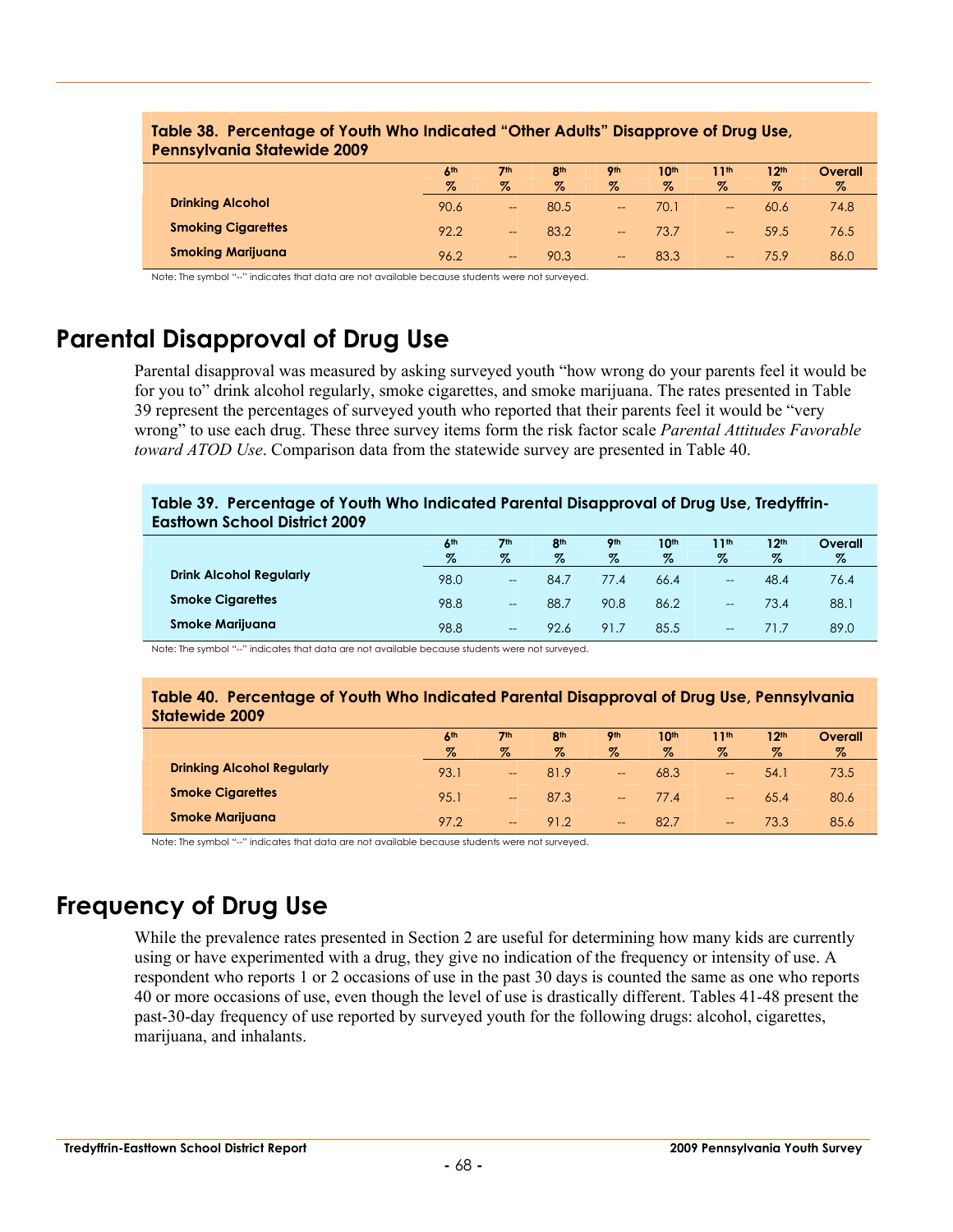|                      | 6 <sup>th</sup> | 7 <sup>th</sup>          | 8 <sup>th</sup> | <b>9th</b> | 10 <sup>th</sup> | 11 <sup>th</sup>         | 12 <sup>th</sup> | Overall |
|----------------------|-----------------|--------------------------|-----------------|------------|------------------|--------------------------|------------------|---------|
|                      | %               | $\%$                     | $\%$            | $\%$       | %                | %                        | %                | $\%$    |
| 0 occasions          | 98.3            | $\overline{\phantom{a}}$ | 90.4            | 79.1       | 69.5             | $\hspace{0.05cm}$        | 48.4             | 78.7    |
| 1 or 2 occasions     | 1.7             | $\overline{\phantom{a}}$ | 7.7             | 17.7       | 19.1             | $\overline{\phantom{a}}$ | 27.8             | 14.3    |
| 3 to 5 occasions     | 0.0             | $\overline{a}$           | 0.8             | 2.3        | 7.6              | $\overline{a}$           | 14.8             | 4.4     |
| 6 to 9 occasions     | 0.0             | $\overline{\phantom{a}}$ | 0.8             | 0.6        | 1.9              | $\overline{\phantom{a}}$ | 5.8              | 1.6     |
| 10 to 19 occasions   | 0.0             | $\overline{\phantom{a}}$ | 0.0             | 0.0        | 1.5              | $\overline{\phantom{a}}$ | 0.9              | 0.4     |
| 20 to 39 occasions   | 0.0             | $\overline{\phantom{a}}$ | 0.0             | 0.0        | 0.4              | $\overline{a}$           | 0.9              | 0.2     |
| 40 or more occasions | 0.0             | $\overline{\phantom{a}}$ | 0.3             | 0.3        | 0.0              | $-$                      | 1.3              | 0.3     |

#### **Table 41. Past-30-Day Frequency of Alcohol Use, Tredyffrin-Easttown School District 2009**

Note: Rounding on the above table can produce totals that do not equal 100%. The symbol "--" indicates that data are not available because students were not surveyed.

#### **Table 42. Past-30-Day Frequency of Alcohol Use, Pennsylvania Statewide 2009**

|                      | 6 <sup>th</sup> | 7 <sup>th</sup>          | 8 <sup>th</sup> | 9 <sub>th</sub>          | 10 <sup>th</sup> | 11 <sup>th</sup>         | 12 <sup>th</sup> | Overall |
|----------------------|-----------------|--------------------------|-----------------|--------------------------|------------------|--------------------------|------------------|---------|
|                      | $\%$            | $\%$                     | $\%$            | $\%$                     | $\%$             | $\%$                     | $\%$             | $\%$    |
| 0 occasions          | 94.9            | $\overline{\phantom{a}}$ | 82.8            | $\overline{\phantom{0}}$ | 69.5             | $\overline{\phantom{m}}$ | 54.0             | 74.5    |
| or 2 occasions       | 4.4             | $\overline{\phantom{a}}$ | 11.9            | $\overline{\phantom{0}}$ | 19.8             | $\rightarrow$            | 26.6             | 16.1    |
| 3 to 5 occasions     | 0.5             | $\overline{\phantom{a}}$ | 2.9             | $\overline{\phantom{0}}$ | 5.5              | $\equiv$                 | 10.8             | 5.1     |
| 6 to 9 occasions     | 0.1             | $\overline{\phantom{a}}$ | 1.0             | $\overline{\phantom{a}}$ | 2.7              | $\rightarrow$            | 4.8              | 2.2     |
| 10 to 19 occasions   | 0.1             | $\overline{\phantom{a}}$ | 0.6             | $\overline{\phantom{a}}$ | 1.7              | $\equiv$                 | 2.4              | 1.2     |
| 20 to 39 occasions   | 0.0             | $\overline{\phantom{a}}$ | 0.3             | $\overline{\phantom{a}}$ | 0.3              | $\overline{\phantom{m}}$ | 0.6              | 0.3     |
| 40 or more occasions | 0.0             | $\qquad \qquad -$        | 0.5             | --                       | 0.4              | $\overline{\phantom{m}}$ | 0.8              | 0.5     |

Note: Rounding on the above table can produce totals that do not equal 100%. The symbol "--" indicates that data are not available because students were not surveyed.

#### **Table 43. Past-30-Day Frequency of Cigarette Use, Tredyffrin-Easttown School District 2009**

|                                      | 6 <sup>th</sup> | 7 <sup>th</sup> | 8 <sup>th</sup> | <b>9th</b> | 10 <sup>th</sup> | 11 <sup>th</sup>         | 12 <sup>th</sup> | Overall |
|--------------------------------------|-----------------|-----------------|-----------------|------------|------------------|--------------------------|------------------|---------|
|                                      | $\%$            | $\%$            | $\%$            | $\%$       | $\%$             | $\%$                     | $\%$             | $\%$    |
| Not at all                           | 99.6            | $-$             | 97.8            | 96.6       | 94.3             | $\overline{a}$           | 86.1             | 95.3    |
| Less than one cigarette per day      | 0.4             | $-$             | 1.7             | 2.6        | 5.0              | $\overline{\phantom{a}}$ | 8.5              | 3.3     |
| One to five cigarettes per day       | 0.0             | $-$             | 0.6             | 0.6        | 0.4              | $\overline{\phantom{a}}$ | 4.0              | 1.0     |
| About one-half pack per day          | 0.0             | $-$             | 0.0             | 0.0        | 0.4              | $\overline{\phantom{a}}$ | 0.9              | 0.2     |
| About one pack per day               | 0.0             | $-$             | 0.0             | 0.0        | 0.0              | $\overline{\phantom{a}}$ | 0.4              | 0.1     |
| About one and one-half packs per day | 0.0             | $\overline{a}$  | 0.0             | 0.0        | 0.0              | $-$                      | 0.0              | 0.0     |
| Two packs or more per day            | 0.0             | $-$             | 0.0             | 0.3        | 0.0              | $-$                      | 0.0              | 0.1     |

Note: Rounding on the above table can produce totals that do not equal 100%. The symbol "--" indicates that data are not available because students were not surveyed.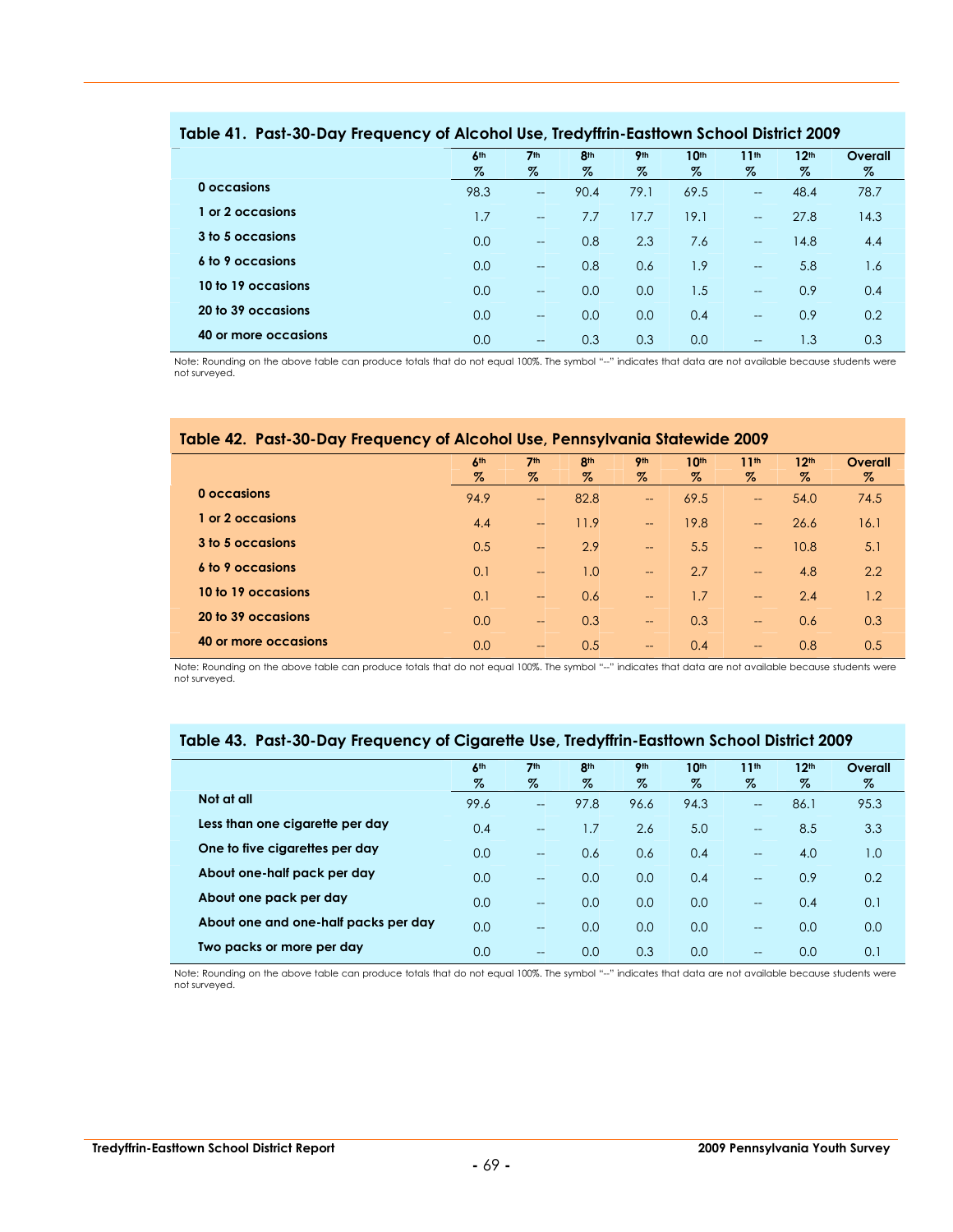|                                      | 6 <sup>th</sup> | 7 <sup>th</sup>          | 8 <sup>th</sup> | 9 <sub>th</sub>          | 10 <sup>th</sup> | 11 <sup>th</sup>         | 12 <sup>th</sup> | Overall |
|--------------------------------------|-----------------|--------------------------|-----------------|--------------------------|------------------|--------------------------|------------------|---------|
|                                      | $\%$            | $\%$                     | $\%$            | $\%$                     | $\%$             | $\%$                     | $\%$             | $\%$    |
| Not at all                           | 99.1            | $\overline{\phantom{a}}$ | 93.3            | $\overline{\phantom{a}}$ | 86.1             | $-$                      | 79.2             | 89.0    |
| Less than one cigarette per day      | 0.6             | $\overline{\phantom{a}}$ | 3.9             | $\overline{\phantom{a}}$ | 6.1              | $\overline{\phantom{m}}$ | 7.7              | 4.7     |
| One to five cigarettes per day       | 0.2             | $\overline{\phantom{a}}$ | 2.0             | $\overline{\phantom{a}}$ | 4.8              | $\overline{\phantom{m}}$ | 6.2              | 3.4     |
| About one-half pack per day          | 0.1             | $-$                      | 0.3             | $-$                      | 1.8              | $\overline{\phantom{a}}$ | 4.2              | 1.7     |
| About one pack per day               | 0.0             | $-$                      | 0.2             | $- -$                    | 0.6              | $--$                     | 2.1              | 0.8     |
| About one and one-half packs per day | 0.0             | $-$                      | 0.0             | $\overline{\phantom{a}}$ | 0.4              | $\overline{\phantom{m}}$ | 0.4              | 0.2     |
| Two packs or more per day            | 0.0             | $\qquad \qquad -$        | 0.2             | $\qquad \qquad -$        | 0.3              | $- -$                    | 0.3              | 0.2     |

#### **Table 44. Past-30-Day Frequency of Cigarette Use, Pennsylvania Statewide 2009**

Note: Rounding on the above table can produce totals that do not equal 100%. The symbol "--" indicates that data are not available because students were not surveyed.

#### **Table 45. Past-30-Day Frequency of Marijuana Use, Tredyffrin-Easttown School District 2009**

|                      | 6 <sup>th</sup> | 7 <sup>th</sup>          | 8 <sup>th</sup> | 9 <sub>th</sub> | 10 <sup>th</sup> | 11 <sup>th</sup>         | 12 <sup>th</sup> | Overall |
|----------------------|-----------------|--------------------------|-----------------|-----------------|------------------|--------------------------|------------------|---------|
|                      | %               | $\%$                     | $\%$            | $\%$            | %                | $\%$                     | $\%$             | $\%$    |
| 0 occasions          | 99.2            | $\overline{\phantom{a}}$ | 96.2            | 95.7            | 84.4             | $\hspace{0.05cm}$        | 74.1             | 91.0    |
| or 2 occasions       | 0.4             | $\hspace{0.05cm}$        | 1.1             | 2.9             | 9.1              | $\hspace{0.05cm}$        | 7.6              | 3.9     |
| 3 to 5 occasions     | 0.4             | $\sim$                   | 0.8             | 0.3             | 2.7              | $\hspace{0.05cm}$        | 4.0              | 1.5     |
| 6 to 9 occasions     | 0.0             | $\overline{\phantom{a}}$ | 0.8             | 0.3             | 0.0              | $\overline{\phantom{a}}$ | 3.6              | 0.8     |
| 10 to 19 occasions   | 0.0             | $\overline{\phantom{a}}$ | 0.8             | 0.0             | 2.3              | $\overline{\phantom{a}}$ | 3.6              | 1.2     |
| 20 to 39 occasions   | 0.0             | $\overline{\phantom{a}}$ | 0.0             | 0.0             | 0.8              | $\hspace{0.05cm}$        | 2.7              | 0.6     |
| 40 or more occasions | 0.0             | $\overline{\phantom{a}}$ | 0.3             | 0.9             | 0.8              | $\overline{\phantom{a}}$ | 4.5              | 1.1     |

Note: Rounding on the above table can produce totals that do not equal 100%. The symbol "--" indicates that data are not available because students were not surveyed.

#### **Table 46. Past-30-Day Frequency of Marijuana Use, Pennsylvania Statewide 2009**

|                      | 6 <sup>th</sup> | 7 <sup>th</sup>          | 8 <sup>th</sup> | <b>9th</b>               | 10 <sup>th</sup> | 11 <sup>th</sup>         | 12 <sup>th</sup> | Overall |
|----------------------|-----------------|--------------------------|-----------------|--------------------------|------------------|--------------------------|------------------|---------|
|                      | $\%$            | $\%$                     | $\%$            | $\%$                     | $\%$             | $\%$                     | $\%$             | $\%$    |
| 0 occasions          | 99.7            | $\overline{\phantom{a}}$ | 94.6            | $\overline{\phantom{a}}$ | 85.8             | $\overline{\phantom{m}}$ | 76.3             | 88.6    |
| 1 or 2 occasions     | 0.1             | $\overline{\phantom{a}}$ | 2.5             | $\overline{\phantom{0}}$ | 5.7              | $\equiv$                 | 8.7              | 4.4     |
| 3 to 5 occasions     | 0.0             | $\overline{\phantom{a}}$ | 1.0             | $\overline{\phantom{a}}$ | 2.6              | $\overline{\phantom{m}}$ | 3.6              | 1.9     |
| 6 to 9 occasions     | 0.0             | $\overline{\phantom{a}}$ | 0.6             | $\overline{\phantom{a}}$ | 1.6              | $\rightarrow$            | 1.7              | 1.0     |
| 10 to 19 occasions   | 0.0             | $\overline{\phantom{a}}$ | 0.4             | $\overline{\phantom{0}}$ | 1.6              | $\overline{\phantom{m}}$ | 2.6              | 1.2     |
| 20 to 39 occasions   | 0.0             | $\qquad \qquad -$        | 0.2             | $\overline{\phantom{0}}$ | 0.9              | $\overline{\phantom{m}}$ | 2.3              | 0.9     |
| 40 or more occasions | 0.0             | $-$                      | 0.8             | $- -$                    | 1.7              | $\qquad \qquad -$        | 4.8              | 1.9     |

Note: Rounding on the above table can produce totals that do not equal 100%. The symbol "--" indicates that data are not available because students were not surveyed.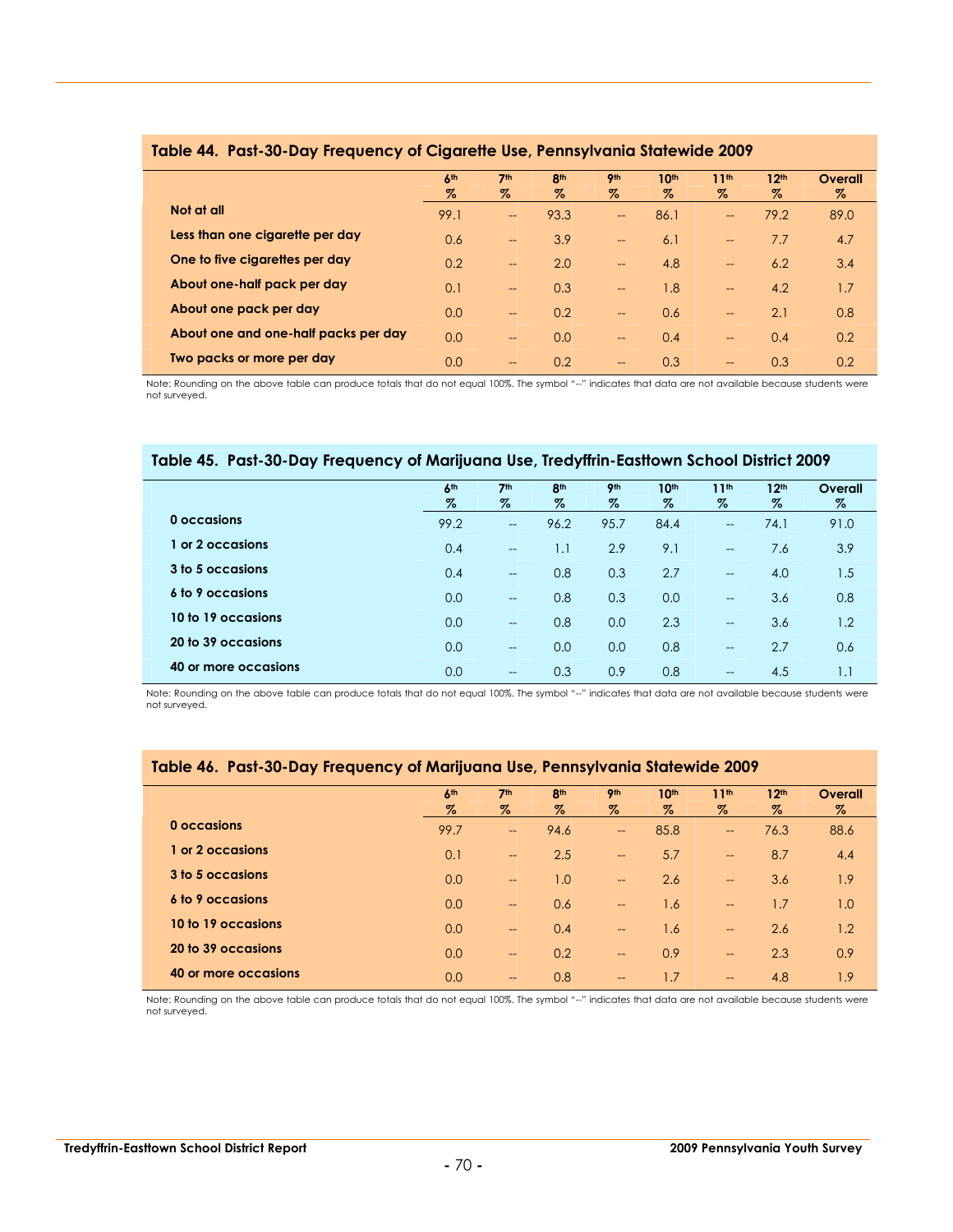|                      | 6 <sup>th</sup><br>$\%$ | 7 <sup>th</sup><br>$\%$  | 8 <sup>th</sup><br>% | 9 <sub>th</sub><br>$\%$ | 10th<br>$\%$ | 11 <sup>th</sup><br>%                 | 12 <sup>th</sup><br>% | Overall<br>$\%$ |
|----------------------|-------------------------|--------------------------|----------------------|-------------------------|--------------|---------------------------------------|-----------------------|-----------------|
| 0 occasions          | 96.7                    | $\sim$                   | 95.3                 | 96.8                    | 96.9         | $\overline{\phantom{a}}$              | 96.4                  | 96.4            |
| or 2 occasions       | 2.1                     | $\overline{\phantom{a}}$ | 2.5                  | 1.7                     | 2.3          | $\hspace{0.05cm}$ – $\hspace{0.05cm}$ | 0.9                   | 2.0             |
| 3 to 5 occasions     | 0.8                     | $\overline{\phantom{a}}$ | 0.8                  | 1.1                     | 0.4          | $\overline{\phantom{a}}$              | 0.9                   | 0.8             |
| 6 to 9 occasions     | 0.4                     | $\overline{\phantom{a}}$ | 0.3                  | 0.0                     | 0.0          | $\overline{\phantom{a}}$              | 0.5                   | 0.2             |
| 10 to 19 occasions   | 0.0                     | $\sim$                   | 0.0                  | 0.3                     | 0.4          | $\overline{a}$                        | 0.0                   | 0.1             |
| 20 to 39 occasions   | 0.0                     | $\sim$                   | 0.3                  | 0.0                     | 0.0          | $-$                                   | 0.9                   | 0.2             |
| 40 or more occasions | 0.0                     | $-$                      | 0.8                  | 0.0                     | 0.0          | $\qquad \qquad -$                     | 0.5                   | 0.3             |

#### **Table 47. Past-30-Day Frequency of Inhalant Use, Tredyffrin-Easttown School District 2009**

Note: Rounding on the above table can produce totals that do not equal 100%. The symbol "--" indicates that data are not available because students were not surveyed.

#### **Table 48. Past-30-Day Frequency of Inhalant Use, Pennsylvania Statewide 2009**

|                      | 6 <sup>th</sup> | 7 <sup>th</sup>          | 8 <sup>th</sup> | <b>9th</b>               | 10 <sup>th</sup> | 11 <sup>th</sup> | 12 <sup>th</sup> | Overall |
|----------------------|-----------------|--------------------------|-----------------|--------------------------|------------------|------------------|------------------|---------|
|                      | $\%$            | $\%$                     | %               | $\%$                     | $\%$             | $\%$             | $\%$             | %       |
| 0 occasions          | 93.2            | $\overline{\phantom{a}}$ | 91.8            | $\overline{\phantom{a}}$ | 94.5             | $\rightarrow$    | 96.7             | 94.1    |
| 1 or 2 occasions     | 5.6             | $\qquad \qquad -$        | 6.0             | $\qquad \qquad -$        | 3.7              | $\rightarrow$    | 2.4              | 4.3     |
| 3 to 5 occasions     | 0.6             | $-$                      | 0.7             | $\overline{\phantom{a}}$ | 0.8              | $\equiv$         | 0.6              | 0.7     |
| 6 to 9 occasions     | 0.3             | $\overline{\phantom{a}}$ | 0.6             | $\overline{\phantom{a}}$ | 0.4              | $\equiv$         | 0.2              | 0.4     |
| 10 to 19 occasions   | 0.2             | $-$                      | 0.4             | $\overline{\phantom{a}}$ | 0.2              | $\rightarrow$    | 0.1              | 0.2     |
| 20 to 39 occasions   | 0.0             | $\qquad \qquad -$        | 0.1             | $\overline{\phantom{m}}$ | 0.1              | $\rightarrow$    | 0.1              | 0.1     |
| 40 or more occasions | 0.1             | $\qquad \qquad -$        | 0.4             | $\overline{\phantom{a}}$ | 0.3              | $\rightarrow$    | 0.1              | 0.2     |

Note: Rounding on the above table can produce totals that do not equal 100%. The symbol "--" indicates that data are not available because students were not surveyed.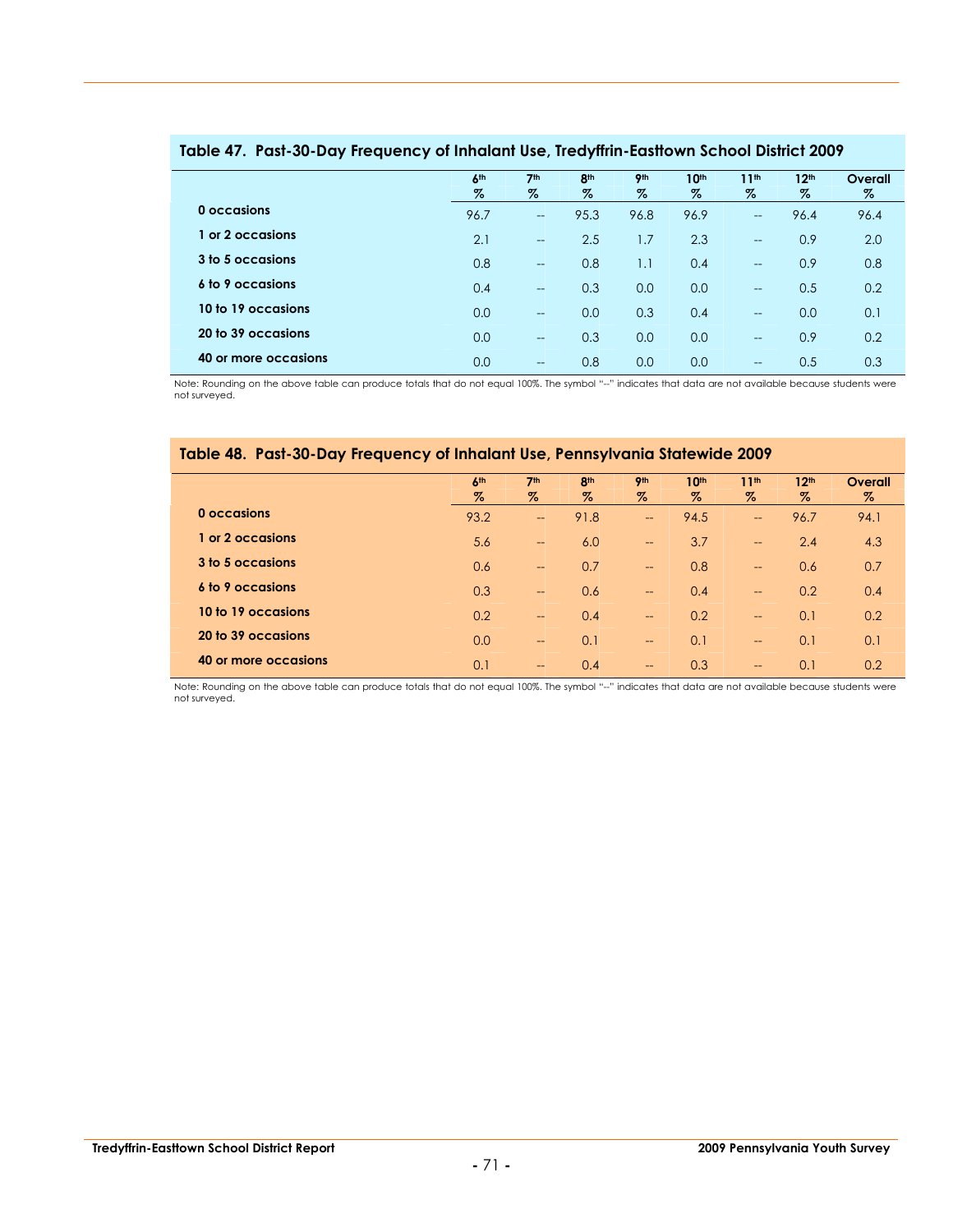# **Frequency of Bringing a Weapon to School**

Table 49 presents the past-30-day frequency of bringing a weapon (such as a gun, knife or club) to school, reported by surveyed youth. Comparison data from the statewide survey are presented in Table 50.

**Table 49. Past-30-Day Frequency of Bringing a Weapon to School, Tredyffrin-Easttown School District 2009**

| PRINT - 2007   |                 |                                                     |                 |                 |                  |                                       |                  |         |
|----------------|-----------------|-----------------------------------------------------|-----------------|-----------------|------------------|---------------------------------------|------------------|---------|
|                | 6 <sup>th</sup> | 7 <sup>th</sup>                                     | 8 <sup>th</sup> | 9 <sub>th</sub> | 10 <sup>th</sup> | 11 <sup>th</sup>                      | 12 <sup>th</sup> | Overall |
|                | $\%$            | $\%$                                                | %               | %               | $\%$             | %                                     | %                | %       |
| <b>Never</b>   | 99.1            | $\overline{\phantom{a}}$                            | 98.8            | 99.1            | 98.1             | $\hspace{0.05cm}$                     | 97.3             | 98.6    |
| 1 or 2 times   | 0.9             | $\overline{\phantom{a}}$                            | 0.6             | 0.6             | 0.8              | $\overline{\phantom{m}}$              | 0.0              | 0.6     |
| 3 to 5 times   | 0.0             | $\overline{\phantom{a}}$                            | 0.0             | 0.0             | 0.0              | $\overline{\phantom{a}}$              | 0.9              | 0.1     |
| 6 to 9 times   | 0.0             | $\hspace{0.05cm} -\hspace{0.05cm} -\hspace{0.05cm}$ | 0.0             | 0.0             | 0.4              | $\overline{\phantom{a}}$              | 0.4              | 0.1     |
| 10 to 19 times | 0.0             | $\overline{\phantom{a}}$                            | 0.3             | 0.0             | 0.0              | $-$                                   | 0.4              | 0.1     |
| 20 to 29 times | 0.0             | $\overline{\phantom{a}}$                            | 0.0             | 0.0             | 0.4              | $\overline{\phantom{a}}$              | 0.0              | 0.1     |
| 30 to 39 times | 0.0             | $\overline{\phantom{a}}$                            | 0.0             | 0.3             | 0.4              | $\overline{\phantom{a}}$              | 0.9              | 0.3     |
| $40+$ times    | 0.0             | $\overline{\phantom{a}}$                            | 0.3             | 0.0             | 0.0              | $\hspace{0.05cm}$ – $\hspace{0.05cm}$ | 0.0              | 0.1     |

Note: Rounding on the above table can produce totals that do not equal 100%. The symbol "--" indicates that data are not available because students were not surveyed.

| Table 50. Past-30-Day Frequency of Bringing a Weapon to School, Pennsylvania Statewide<br>2009 |            |                          |                 |                          |                  |                          |                  |         |  |  |
|------------------------------------------------------------------------------------------------|------------|--------------------------|-----------------|--------------------------|------------------|--------------------------|------------------|---------|--|--|
|                                                                                                | <b>Ath</b> | 7 <sup>th</sup>          | 8 <sup>th</sup> | 9 <sub>th</sub>          | 10 <sup>th</sup> | 11 <sup>th</sup>         | 12 <sup>th</sup> | Overall |  |  |
|                                                                                                | $\%$       | Z                        | $\%$            | $\%$                     | $\%$             | %                        | $\%$             | $\%$    |  |  |
| <b>Never</b>                                                                                   | 99.1       | $-$                      | 97.9            | $-$                      | 97.2             | $--$                     | 96.8             | 97.7    |  |  |
| 1 or 2 times                                                                                   | 0.8        | --                       | 1.6             | $\overline{\phantom{a}}$ | 1.5              | $\overline{\phantom{a}}$ | 1.8              | 1.5     |  |  |
| 3 to 5 times                                                                                   | 0.0        | $\overline{\phantom{a}}$ | 0.2             | $\overline{\phantom{a}}$ | 0.4              | $\overline{\phantom{a}}$ | 0.6              | 0.3     |  |  |
| 6 to 9 times                                                                                   | 0.0        | $-$                      | 0.1             | $\overline{\phantom{m}}$ | 0.2              | $\overline{\phantom{a}}$ | 0.1              | 0.1     |  |  |
| 10 to 19 times                                                                                 | 0.0        | $-$                      | 0.0             | $-$                      | 0.1              | $\overline{\phantom{a}}$ | 0.2              | 0.1     |  |  |
| 20 to 29 times                                                                                 | 0.0        | $-$                      | 0.1             | $\overline{\phantom{a}}$ | 0.0              | $--$                     | 0.1              | 0.1     |  |  |
| 30 to 39 times                                                                                 | 0.0        | $-$                      | 0.0             | $-$                      | 0.0              | $--$                     | 0.0              | 0.0     |  |  |
| $40+$ times                                                                                    | 0.0        | $\qquad \qquad -$        | 0.1             | $\hspace{0.05cm}$        | 0.6              | $--$                     | 0.4              | 0.3     |  |  |

Note: Rounding on the above table can produce totals that do not equal 100%. The symbol "--" indicates that data are not available because students were not surveyed.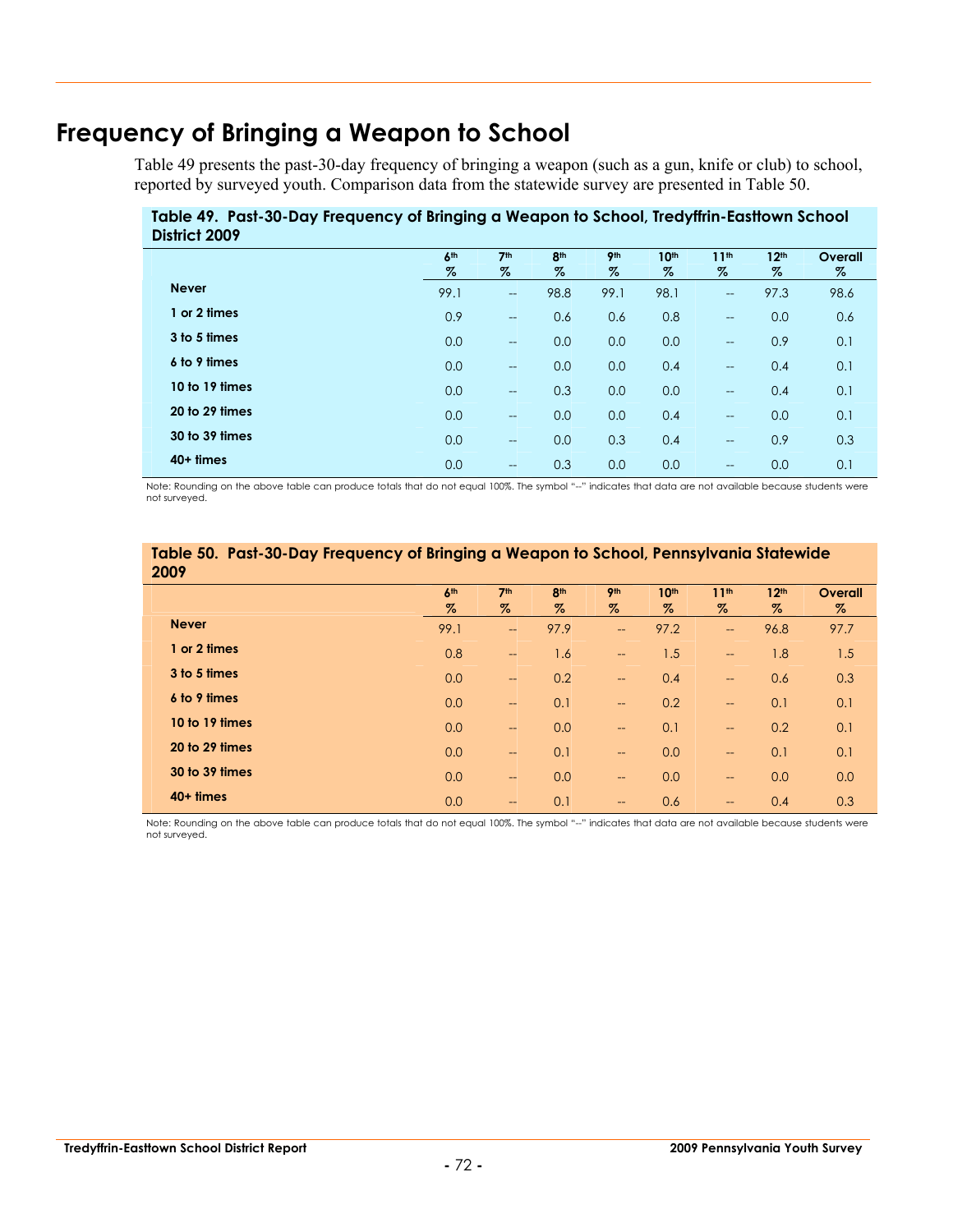# **Gang Involvement**

Gangs have long been associated with crime, violence and other antisocial behaviors. Evidence suggests that gangs contribute to antisocial behavior beyond simple association with delinquent peers. Table 51 presents the percentage of surveyed youth indicating gang involvement. Comparison data from the statewide survey are presented in Table 52.

#### **Table 51. Percentage of Youth Who Indicated Gang Involvement, Tredyffrin-Easttown School District 2009**

|                                | 6 <sup>th</sup> | 7 <sub>th</sub><br>$\%$  | 8 <sub>th</sub><br>$\%$ | Oth<br>$\%$ | 10 <sup>th</sup><br>$\%$ | 1th<br>$\%$ | 12 <sup>th</sup><br>$\%$ | Overall |
|--------------------------------|-----------------|--------------------------|-------------------------|-------------|--------------------------|-------------|--------------------------|---------|
| Ever Belonged to a Gang        |                 | $\hspace{0.05cm}$        | 4.8                     | ∣.4         | 5.0                      | $- -$       | $-4.6$                   | 3.4     |
| Belonged to a Gang with a Name |                 | $\overline{\phantom{m}}$ |                         |             | 4.6                      | $- -$       | $-4.1$                   | 3.0     |

Note: The symbol "--" indicates that data are not available because students were not surveyed.

| Table 52. Percentage of Youth Who Indicated Gang Involvement, Pennsylvania Statewide 2009 |                            |                 |            |                          |                  |                          |       |         |  |  |
|-------------------------------------------------------------------------------------------|----------------------------|-----------------|------------|--------------------------|------------------|--------------------------|-------|---------|--|--|
|                                                                                           | $\mathsf{A}^{\mathsf{th}}$ | 7 <sub>th</sub> | <b>Ath</b> | <b>Qth</b>               | 10 <sup>th</sup> | 11th                     | 1 9th | Overall |  |  |
|                                                                                           |                            | $\%$            | $\%$       | Z                        | $\%$             | $\%$                     | $\%$  |         |  |  |
| Ever Belonged to a Gang                                                                   | 4.5                        |                 |            | $- -$                    | 6.1              | $\overline{\phantom{a}}$ |       | 5.1     |  |  |
| Belonged to a Gang with a Name                                                            |                            | $-$             | 5.4        | $\overline{\phantom{a}}$ | 6.2              | $\overline{\phantom{m}}$ |       | 4.8     |  |  |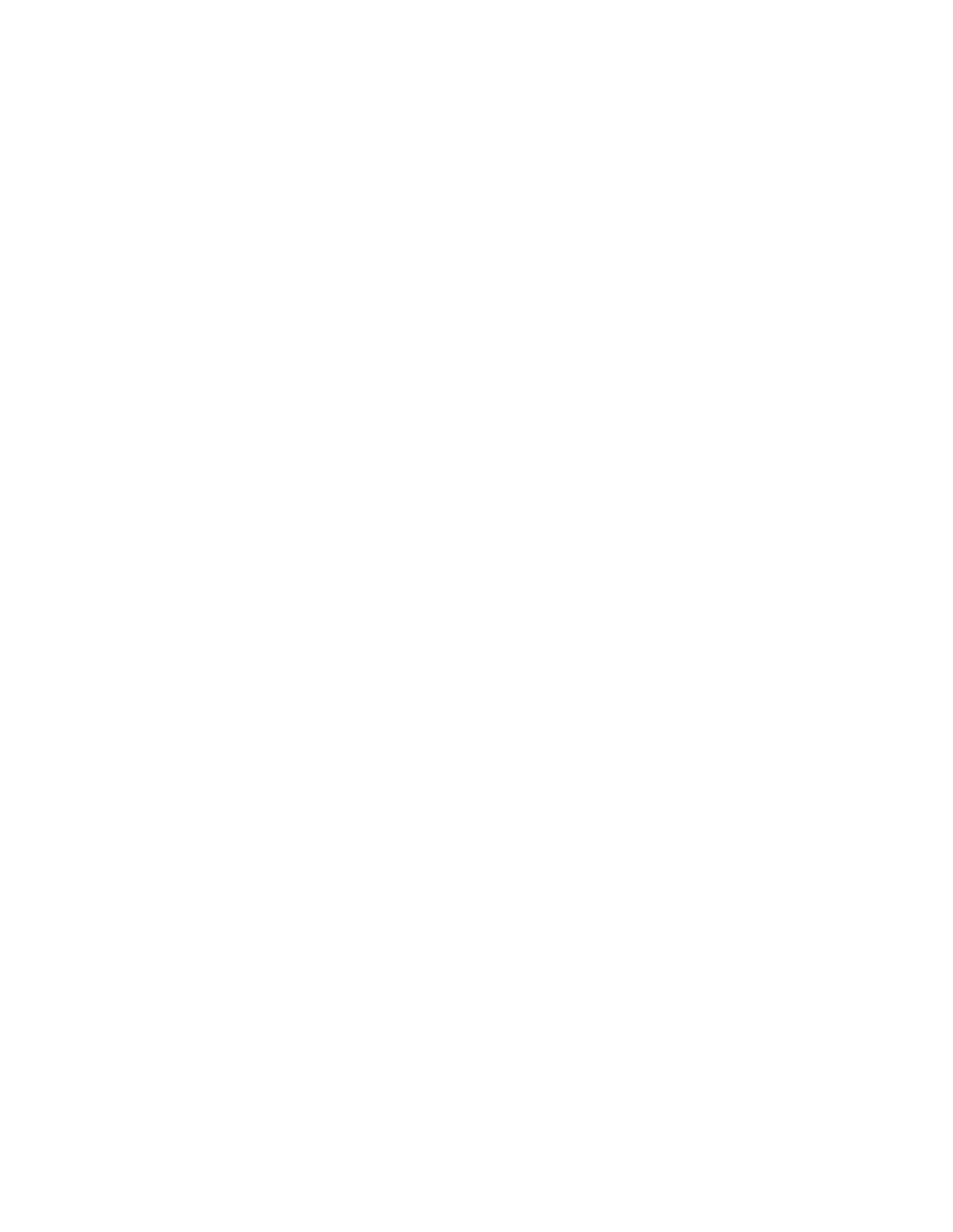# **Appendix B Historical Data**

## **Introduction**

In addition to the current survey effort, Tredyffrin-Easttown School District administered the *PAYS* in the fall of 2001, 2003, 2005 and 2007. Caution should be exercised when comparing overall results across survey administrations. This is because differences in the samples, particularly the distribution of the sample across grade levels, can dramatically impact overall results, making trend comparisons inaccurate for some communities. Also note that risk and protective factor results from 2001 and 2003 are not included in this report because a different scoring methodology was used in those years. (Please see Section 5 of this report for more information on risk and protective factor scoring).

## **Demographic Trends**

The survey measures a variety of demographic characteristics. Table 53 shows selected characteristics of surveyed Tredyffrin-Easttown School District youth for 2001, 2003, 2005, 2007 and 2009.

|                              |                |                | <b>Number of Students</b> |                |                |        |        | <b>Percentage of Students</b> |        |        |
|------------------------------|----------------|----------------|---------------------------|----------------|----------------|--------|--------|-------------------------------|--------|--------|
|                              | 2001           | 2003           | 2005                      | 2007           | 2009           | 2001   | 2003   | 2005                          | 2007   | 2009   |
| <b>Overall Valid Surveys</b> | 1.420          | 1,601          | 1,642                     | 1,907          | 1,479          | 100.0% | 100.0% | 100.0%                        | 100.0% | 100.0% |
| Sex                          |                |                |                           |                |                |        |        |                               |        |        |
| Male                         | 697            | 796            | 822                       | 906            | 684            | 49.1%  | 49.7%  | 50.1%                         | 47.5%  | 46.2%  |
| Female                       | 669            | 785            | 805                       | 969            | 749            | 47.1%  | 49.0%  | 49.0%                         | 50.8%  | 50.6%  |
| Did not respond              | 54             | 20             | 15                        | 32             | 46             | 3.8%   | 1.2%   | 0.9%                          | 1.7%   | 3.1%   |
| <b>Ethnicity</b>             |                |                |                           |                |                |        |        |                               |        |        |
| White                        | 1,182          | 1,300          | 1,299                     | 1.445          | 1.012          | 83.2%  | 81.2%  | 79.1%                         | 75.8%  | 68.4%  |
| <b>African American</b>      | 32             | 52             | 61                        | 80             | 42             | 2.3%   | 3.2%   | 3.7%                          | 4.2%   | 2.8%   |
| Latino                       | 20             | 21             | 24                        | 37             | 22             | 1.4%   | 1.3%   | 1.5%                          | 1.9%   | 1.5%   |
| <b>American Indian</b>       | 11             | 9              | $\overline{7}$            | 10             | 6              | 0.8%   | 0.6%   | 0.4%                          | 0.5%   | 0.4%   |
| Asian                        | 98             | 115            | 125                       | 169            | 155            | 6.9%   | 7.2%   | 7.6%                          | 8.9%   | 10.5%  |
| Other/Multiple               | 56             | 86             | 111                       | 143            | 236            | 3.9%   | 5.4%   | 6.8%                          | 7.5%   | 16.0%  |
| Did not respond              | 21             | 18             | 15                        | 23             | 6              | 1.5%   | 1.1%   | 0.9%                          | 1.2%   | 0.4%   |
| <b>Grade Level</b>           |                |                |                           |                |                |        |        |                               |        |        |
| 6 <sup>th</sup>              | 414            | 421            | 420                       | 431            | 256            | 29.2%  | 26.3%  | 25.6%                         | 22.6%  | 17.3%  |
| 7 <sup>th</sup>              | $\overline{0}$ | $\overline{0}$ | $\overline{0}$            | $\overline{0}$ | $\overline{0}$ | 0.0%   | 0.0%   | 0.0%                          | 0.0%   | 0.0%   |
| 8 <sup>th</sup>              | 376            | 424            | 411                       | 404            | 385            | 26.5%  | 26.5%  | 25.0%                         | 21.2%  | 26.0%  |
| 9 <sub>th</sub>              | $\overline{0}$ | $\overline{0}$ | $\mathbf{0}$              | 410            | 350            | 0.0%   | 0.0%   | 0.0%                          | 21.5%  | 23.7%  |
| 10 <sup>th</sup>             | 360            | 424            | 406                       | 353            | 264            | 25.4%  | 26.5%  | 24.7%                         | 18.5%  | 17.8%  |
| 11 <sup>th</sup>             | $\overline{0}$ | $\overline{0}$ | $\overline{0}$            | $\overline{0}$ | $\overline{0}$ | 0.0%   | 0.0%   | 0.0%                          | 0.0%   | 0.0%   |
| 12 <sup>th</sup>             | 260            | 325            | 392                       | 272            | 224            | 18.3%  | 20.3%  | 23.9%                         | 14.3%  | 15.1%  |

#### **Table 53. Selected Demographic Characteristics of Surveyed Youth**

Note: Rounding can produce totals that do not equal 100%.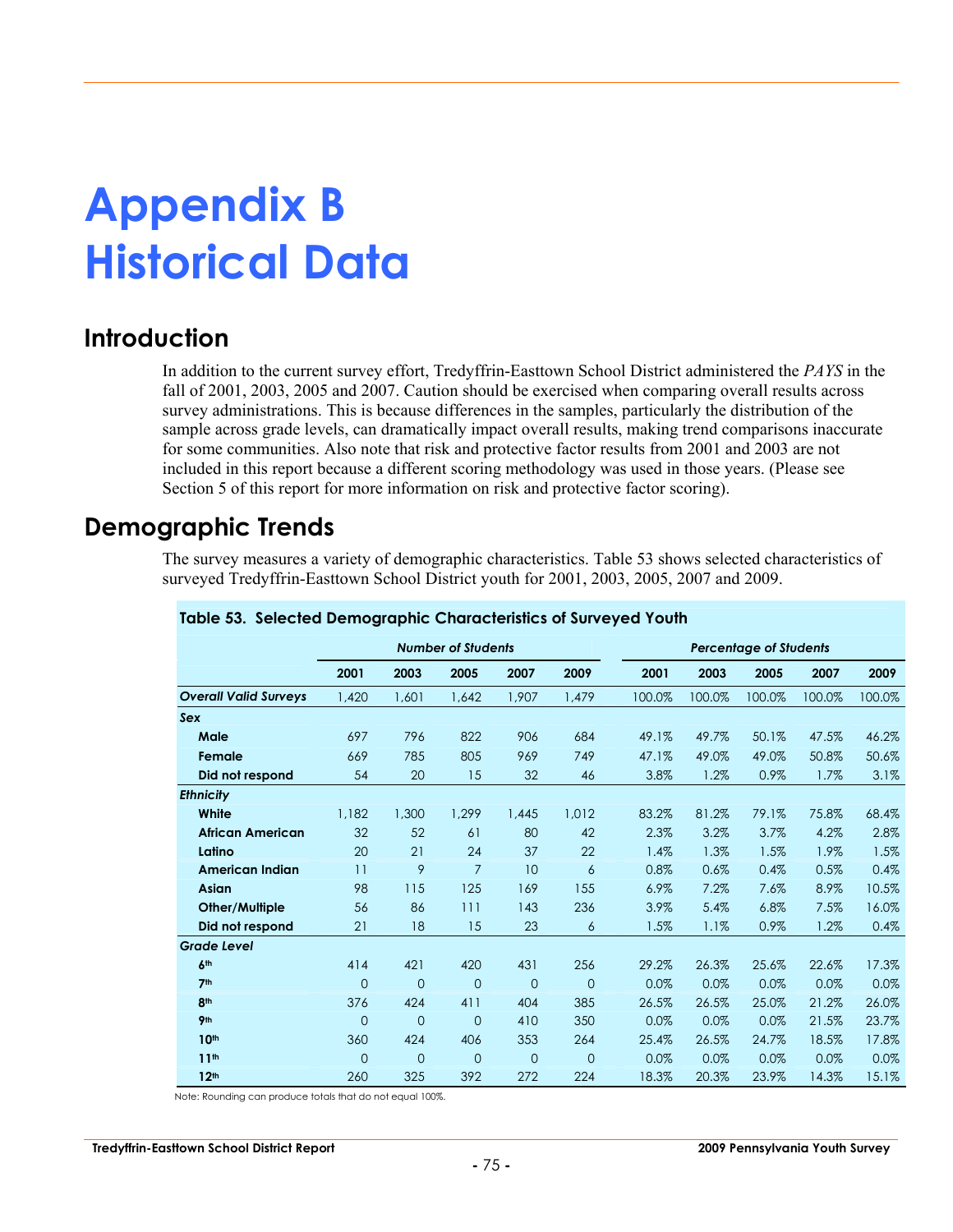## **ATOD Results, 2001, 2003, 2005 and 2007**

**Table 54. Lifetime Use of Alcohol, Tobacco and Other Drugs, Tredyffrin-Easttown School District 2001**

| <u>_vvi</u>              | 6 <sup>th</sup> | 7 <sup>th</sup>          | 8 <sup>th</sup> | 9 <sub>th</sub>          | 10 <sup>th</sup> | 11 <sup>th</sup>         | 12 <sup>th</sup> | Overall |
|--------------------------|-----------------|--------------------------|-----------------|--------------------------|------------------|--------------------------|------------------|---------|
|                          | $\%$            | %                        | $\%$            | $\%$                     | $\%$             | $\%$                     | $\%$             | %       |
| <b>Alcohol</b>           | 30.4            | --                       | 53.4            | $\qquad \qquad -$        | 80.2             | $\overline{\phantom{a}}$ | 88.0             | 59.9    |
| <b>Cigarettes</b>        | 1.2             | $\overline{\phantom{a}}$ | 11.8            | $\hspace{0.05cm} \ldots$ | 37.0             | $\overline{\phantom{a}}$ | 58.9             | 23.7    |
| <b>Smokeless Tobacco</b> | 0.0             | --                       | 0.0             | $\hspace{0.05cm} \ldots$ | 0.8              | $-$                      | 0.4              | 0.3     |
| Marijuana                | 0.3             | --                       | 6.8             | $\hspace{0.05cm} \ldots$ | 38.2             | $\overline{\phantom{a}}$ | 60.0             | 22.7    |
| <b>Inhalants</b>         | 1.8             | $\overline{\phantom{0}}$ | 5.2             | $\overline{\phantom{a}}$ | 6.7              | $\overline{a}$           | 20.6             | 7.4     |
| Cocaine                  | 0.0             | $-$                      | 0.0             | $\hspace{0.05cm} \ldots$ | 0.6              | $-$                      | 4.3              | 1.0     |
| <b>Crack Cocaine</b>     | 0.0             | --                       | 0.0             | $\hspace{0.05cm} \ldots$ | 1.1              | $\overline{\phantom{a}}$ | 0.8              | 0.4     |
| Heroin                   | 0.0             | --                       | 0.0             | $\hspace{0.05cm} \ldots$ | 0.0              | $\overline{\phantom{a}}$ | 0.4              | 0.1     |
| <b>Hallucinogens</b>     | 0.0             | $\overline{\phantom{0}}$ | 0.3             | $--$                     | 4.6              | $-$                      | 15.5             | 4.1     |
| Methamphetamine          | 0.5             | --                       | 1.1             | $\hspace{0.05cm} \ldots$ | 0.9              | $\overline{\phantom{a}}$ | 4.3              | 1.5     |
| Ecstasy                  | 0.0             | --                       | 1.3             | $\hspace{0.05cm} \ldots$ | 6.0              | $-$                      | 19.3             | 5.5     |
| <b>Steroids</b>          | 0.3             | --                       | 2.2             | $\hspace{0.05cm} \dashv$ | 3.2              | $\overline{\phantom{a}}$ | 0.4              | 1.5     |

Note: The symbol "--" indicates that data are not available because students were not surveyed.

| District 2001            |                 |                          |                 |                          |                  |                          |                  |         |
|--------------------------|-----------------|--------------------------|-----------------|--------------------------|------------------|--------------------------|------------------|---------|
|                          | 6 <sup>th</sup> | 7 <sup>th</sup>          | 8 <sup>th</sup> | 9 <sub>th</sub>          | 10 <sup>th</sup> | 11 <sup>th</sup>         | 12 <sup>th</sup> | Overall |
|                          | $\%$            | %                        | $\%$            | $\%$                     | $\%$             | $\%$                     | $\%$             | $\%$    |
| <b>Alcohol</b>           | 3.8             | $-$                      | 14.7            | $\overline{\phantom{a}}$ | 41.1             | $\hspace{0.05cm}$        | 60.6             | 26.7    |
| <b>Binge Drinking</b>    | 0.0             | $-$                      | 4.3             | $\overline{a}$           | 21.8             | $-$                      | 44.3             | 14.8    |
| <b>Cigarettes</b>        | 0.0             | $-$                      | 3.2             | $\hspace{0.05cm} \ldots$ | 13.0             | $\overline{\phantom{a}}$ | 29.9             | 9.7     |
| <b>Smokeless Tobacco</b> | 0.3             | $\overline{a}$           | 1.9             | $\overline{\phantom{a}}$ | 1.7              | $-$                      | 8.4              | 2.5     |
| Marijuana                | 0.0             | $-$                      | 3.0             | $\hspace{0.05cm} \ldots$ | 24.9             | $-$                      | 39.0             | 14.3    |
| <b>Inhalants</b>         | 0.5             | $\overline{a}$           | 1.4             | $\overline{a}$           | 1.4              | $\qquad \qquad -$        | 4.0              | 1.6     |
| Cocaine                  | 0.0             | $-$                      | 0.0             | $\hspace{0.05cm} \ldots$ | 0.3              | $\qquad \qquad -$        | 1.2              | 0.3     |
| <b>Crack Cocaine</b>     | 0.0             | $-$                      | 0.0             | $\overline{a}$           | 0.6              | $-$                      | 0.8              | 0.3     |
| Heroin                   | 0.0             | $\overline{\phantom{0}}$ | 0.0             | $\overline{\phantom{a}}$ | 0.0              | $-$                      | 0.4              | 0.1     |
| <b>Hallucinogens</b>     | 0.0             | $\overline{\phantom{0}}$ | 0.0             | $\qquad \qquad -$        | 2.3              | $-$                      | 6.0              | 1.7     |
| Methamphetamine          | 0.3             | $-$                      | 0.3             | $\overline{\phantom{m}}$ | 0.0              | $\overline{\phantom{a}}$ | 0.4              | 0.2     |
| Ecstasy                  | 0.3             | $-$                      | 0.8             | $\qquad \qquad -$        | 2.6              | $\overline{\phantom{a}}$ | 7.1              | 2.3     |
| <b>Steroids</b>          | 0.0             | --                       | 0.0             | $-$                      | 1.1              | $- -$                    | 0.0              | 0.3     |

# **Table 55. Past-30-Day Use of Alcohol, Tobacco and Other Drugs, Tredyffrin-Easttown School**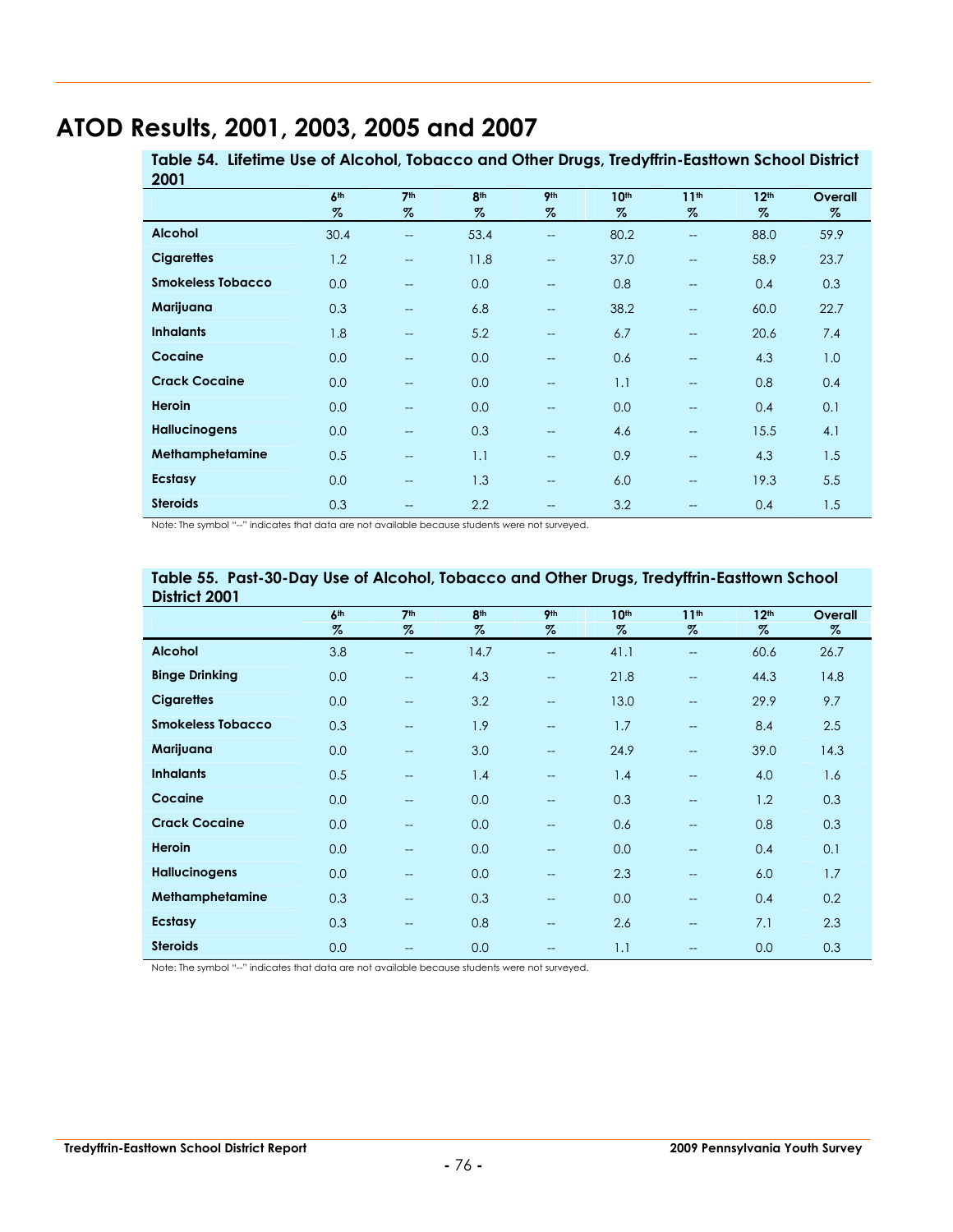| <b>ZUUS</b>                                |                 |                          |                 |                                                     |                  |                          |                  |         |
|--------------------------------------------|-----------------|--------------------------|-----------------|-----------------------------------------------------|------------------|--------------------------|------------------|---------|
|                                            | 6 <sup>th</sup> | 7 <sup>th</sup>          | 8 <sup>th</sup> | 9 <sub>th</sub>                                     | 10 <sup>th</sup> | 11 <sup>th</sup>         | 12 <sup>th</sup> | Overall |
|                                            | $\%$            | $\%$                     | $\%$            | $\%$                                                | $\%$             | %                        | $\%$             | $\%$    |
| <b>Alcohol</b>                             | 26.3            | $\qquad \qquad -$        | 51.6            | $\overline{\phantom{a}}$                            | 75.4             | $-$                      | 85.5             | 58.2    |
| <b>Cigarettes</b>                          | 1.7             | $\overline{\phantom{a}}$ | 11.0            | $\overline{\phantom{a}}$                            | 33.3             | $\hspace{0.05cm}$        | 52.3             | 22.9    |
| <b>Smokeless Tobacco</b>                   | 0.7             | $\overline{\phantom{a}}$ | 2.4             | $\qquad \qquad -$                                   | 6.4              | $\overline{\phantom{m}}$ | 13.6             | 5.3     |
| Marijuana                                  | 1.5             | $\overline{\phantom{a}}$ | 7.4             | $\overline{\phantom{a}}$                            | 32.6             | $-$                      | 55.9             | 22.5    |
| <b>Inhalants</b>                           | 3.9             | $\qquad \qquad -$        | 5.5             | $\overline{\phantom{a}}$                            | 10.9             | $-$                      | 14.9             | 8.4     |
| Cocaine                                    | 0.5             | $\hspace{0.05cm}$        | 0.5             | $\qquad \qquad -$                                   | 2.6              | $\overline{\phantom{m}}$ | 6.2              | 2.2     |
| <b>Crack Cocaine</b>                       | 0.2             | $\qquad \qquad -$        | 0.7             | $\overline{a}$                                      | 2.6              | $-$                      | 2.8              | 1.5     |
| Heroin                                     | 0.0             | $\qquad \qquad -$        | 0.2             | $\overline{\phantom{a}}$                            | 1.9              | $-$                      | 1.8              | 0.9     |
| <b>Hallucinogens</b>                       | 0.5             | $\qquad \qquad -$        | 1.2             | $\overline{\phantom{a}}$                            | 11.6             | $-$                      | 14.8             | 6.6     |
| Methamphetamine                            | 0.5             | $\hspace{0.05cm}$        | 0.5             | $\qquad \qquad -$                                   | 2.1              | $\overline{\phantom{m}}$ | 3.1              | 1.5     |
| Ecstasy                                    | 0.5             | $\hspace{0.05cm}$        | 1.2             | $\hspace{0.05cm} -\hspace{0.05cm} -\hspace{0.05cm}$ | 6.0              | $-$                      | 11.1             | 4.4     |
| <b>Steroids</b>                            | 0.8             | $\hspace{0.05cm}$        | 2.1             | $\equiv$                                            | 2.4              | $-$                      | 3.1              | 2.1     |
| Any Illicit Drug (Other<br>than Marijuana) | 4.1             | $-$                      | 7.3             | $-$                                                 | 18.6             |                          | 26.8             | 13.5    |

**Table 56. Lifetime Use of Alcohol, Tobacco and Other Drugs, Tredyffrin-Easttown School District 2003**

Note: The symbol "--" indicates that data are not available because students were not surveyed.

| District 2003                              |                 |                          |                 |                          |                  |                          |                  |         |
|--------------------------------------------|-----------------|--------------------------|-----------------|--------------------------|------------------|--------------------------|------------------|---------|
|                                            | 6 <sup>th</sup> | 7 <sup>th</sup>          | 8 <sup>th</sup> | 9 <sub>th</sub>          | 10 <sup>th</sup> | 11 <sup>th</sup>         | 12 <sup>th</sup> | Overall |
|                                            | $\%$            | $\%$                     | $\%$            | $\%$                     | $\%$             | $\%$                     | $\%$             | $\%$    |
| <b>Alcohol</b>                             | 4.4             | $\qquad \qquad -$        | 12.8            | $\overline{\phantom{a}}$ | 44.2             | $\qquad \qquad -$        | 57.1             | 28.0    |
| <b>Binge Drinking</b>                      | 0.7             | $-$                      | 3.3             | $\qquad \qquad -$        | 26.9             | $\overline{\phantom{a}}$ | 44.2             | 17.3    |
| <b>Cigarettes</b>                          | 0.7             | $\overline{\phantom{a}}$ | 4.3             | $\qquad \qquad -$        | 15.9             | $\overline{\phantom{m}}$ | 33.7             | 12.4    |
| <b>Smokeless Tobacco</b>                   | 0.2             | $\overline{\phantom{m}}$ | 0.9             | $- -$                    | 3.3              | $\hspace{0.05cm}$        | 5.2              | 2.3     |
| Marijuana                                  | 1.2             | $-$                      | 2.4             | $\qquad \qquad -$        | 20.7             | $\qquad \qquad -$        | 33.3             | 13.3    |
| <b>Inhalants</b>                           | 1.2             | $\hspace{0.05cm}$        | 2.1             | $\qquad \qquad -$        | 4.5              | $\hspace{0.05cm}$        | 6.2              | 3.3     |
| Cocaine                                    | 0.5             | $-$                      | 0.0             | $\qquad \qquad -$        | 1.9              | $\qquad \qquad -$        | 1.8              | 1.0     |
| <b>Crack Cocaine</b>                       | 0.0             | $-$                      | 0.2             | $\overline{\phantom{a}}$ | 1.9              | $\qquad \qquad -$        | 0.9              | 0.8     |
| Heroin                                     | 0.0             | $-$                      | 0.2             | $\overline{\phantom{a}}$ | 1.2              | $\overline{\phantom{m}}$ | 1.2              | 0.6     |
| <b>Hallucinogens</b>                       | 0.2             | $\overline{\phantom{m}}$ | 0.7             | $- -$                    | 7.8              | $\qquad \qquad -$        | 7.7              | 4.0     |
| Methamphetamine                            | 0.3             | $\overline{\phantom{m}}$ | 0.5             | $\qquad \qquad -$        | 1.4              | $\hspace{0.05cm}$        | 2.2              | 1.0     |
| <b>Ecstasy</b>                             | 0.5             | $\overline{\phantom{a}}$ | 0.5             | $\overline{\phantom{m}}$ | 3.3              | $\qquad \qquad -$        | 3.7              | 1.9     |
| <b>Steroids</b>                            | 0.8             | $\overline{\phantom{m}}$ | 1.2             | $\qquad \qquad -$        | 1.4              | $\hspace{0.05cm}$        | 0.9              | 1.2     |
| Any Illicit Drug (Other<br>than Marijuana) | 2.2             | $-$                      | 3.6             |                          | 11.6             |                          | 14.5             | 7.6     |

# **Table 57. Past-30-Day Use of Alcohol, Tobacco and Other Drugs, Tredyffrin-Easttown School**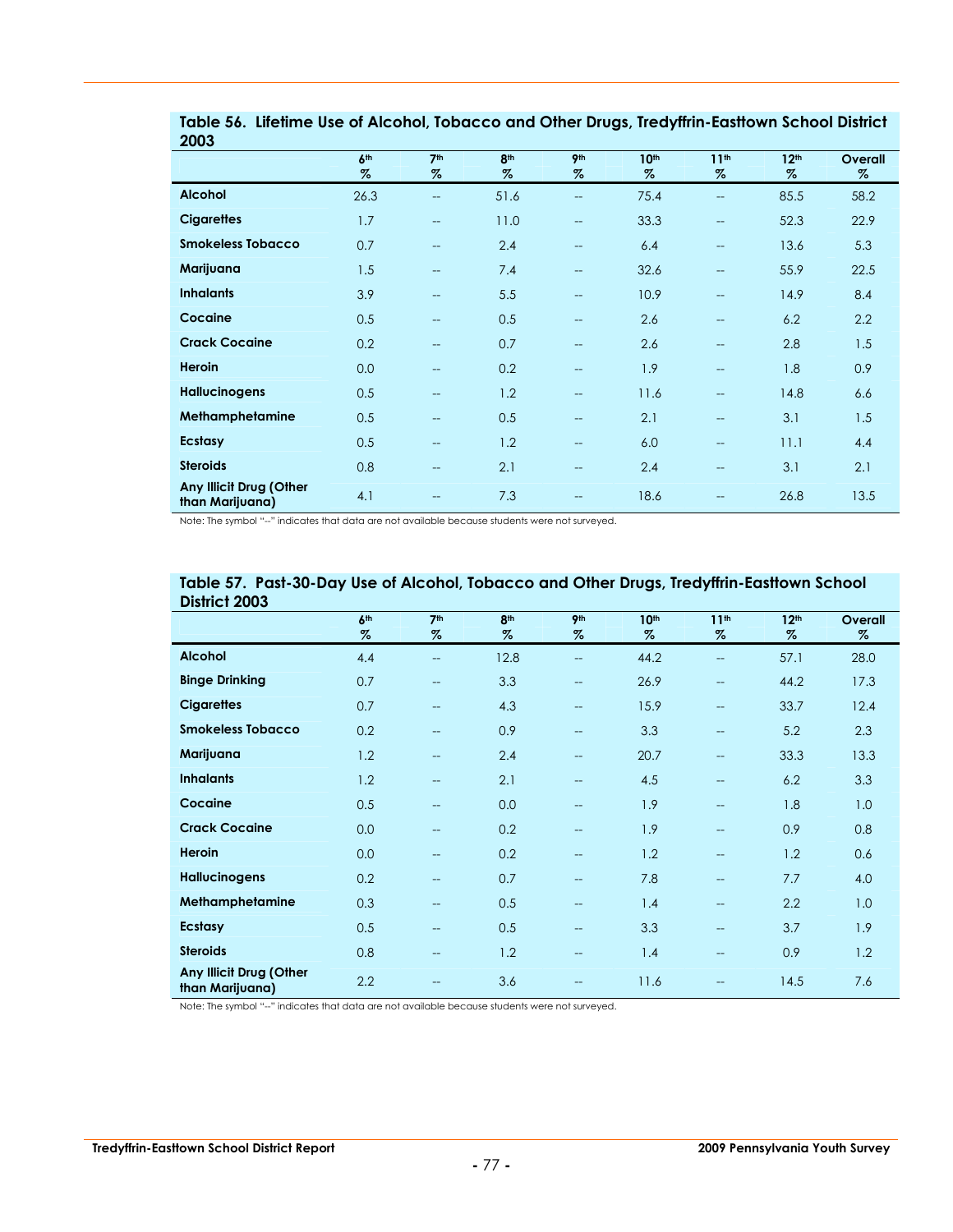| <b>ZUUS</b>              |                 |                          |                 |                          |                  |                          |                  |         |
|--------------------------|-----------------|--------------------------|-----------------|--------------------------|------------------|--------------------------|------------------|---------|
|                          | 6 <sup>th</sup> | 7 <sup>th</sup>          | 8 <sup>th</sup> | 9 <sub>th</sub>          | 10 <sup>th</sup> | 11 <sup>th</sup>         | 12 <sup>th</sup> | Overall |
|                          | %               | %                        | %               | %                        | %                | %                        | %                | %       |
| <b>Alcohol</b>           | 24.2            | $\overline{\phantom{a}}$ | 49.3            | $\overline{\phantom{a}}$ | 74.2             | $\overline{\phantom{a}}$ | 88.2             | 58.5    |
| <b>Cigarettes</b>        | 1.7             | $\overline{a}$           | 7.6             | $\hspace{0.05cm} \ldots$ | 27.3             | $\qquad \qquad -$        | 48.8             | 21.0    |
| <b>Smokeless Tobacco</b> | 0.7             | $\qquad \qquad -$        | 2.0             | $\hspace{0.05cm} \ldots$ | 10.1             | $\hspace{0.05cm}$        | 16.7             | 7.3     |
| Marijuana                | 0.7             | $\qquad \qquad -$        | 4.2             | $\hspace{0.05cm} \ldots$ | 31.1             | $\hspace{0.05cm}$        | 57.5             | 22.8    |
| <b>Inhalants</b>         | 4.8             | $\qquad \qquad -$        | 6.1             | $\hspace{0.05cm} \ldots$ | 10.9             | $\qquad \qquad -$        | 15.4             | 9.3     |
| Cocaine                  | 0.2             | $\qquad \qquad -$        | 1.0             | $\overline{\phantom{a}}$ | 4.7              | $\qquad \qquad -$        | 13.3             | 4.8     |
| <b>Crack Cocaine</b>     | 0.2             | $\qquad \qquad -$        | 2.0             | $\overline{\phantom{a}}$ | 1.7              | $\qquad \qquad -$        | 5.6              | 2.3     |
| Heroin                   | 0.2             | $- -$                    | 1.0             | $- -$                    | 0.7              | $- -$                    | 4.6              | 1.6     |
| <b>Hallucinogens</b>     | 0.2             | $\qquad \qquad -$        | 2.2             | $\hspace{0.05cm} \ldots$ | 8.7              | $\qquad \qquad -$        | 21.6             | 8.1     |
| Methamphetamine          | 0.8             | $\qquad \qquad -$        | 1.5             | $\hspace{0.05cm} \ldots$ | 2.2              | $\qquad \qquad -$        | 6.7              | 2.7     |
| Ecstasy                  | 0.5             | $\qquad \qquad -$        | 1.7             | $\hspace{0.05cm} \ldots$ | 6.2              | $\qquad \qquad -$        | 14.9             | 5.9     |
| <b>Steroids</b>          | 0.2             | $-$                      | 1.2             | $\qquad \qquad -$        | 3.0              | $-$                      | 4.1              | 2.2     |

|      |  | Table 58. Lifetime Use of Alcohol, Tobacco and Other Drugs, Tredyffrin-Eastlown School District |  |
|------|--|-------------------------------------------------------------------------------------------------|--|
| 2005 |  |                                                                                                 |  |

Note: The symbol "--" indicates that data are not available because students were not surveyed.

#### **Table 59. Past-30-Day Use of Alcohol, Tobacco and Other Drugs, Tredyffrin-Easttown School District 2005**

|                          | 6 <sup>th</sup><br>$\%$ | 7 <sup>th</sup><br>%     | 8 <sup>th</sup><br>$\%$ | 9 <sub>th</sub><br>% | 10 <sup>th</sup><br>$\%$ | 11 <sup>th</sup><br>$\%$ | 12 <sup>th</sup><br>$\%$ | Overall<br>% |
|--------------------------|-------------------------|--------------------------|-------------------------|----------------------|--------------------------|--------------------------|--------------------------|--------------|
| <b>Alcohol</b>           | 3.8                     | $\overline{\phantom{a}}$ | 11.8                    | $\qquad \qquad -$    | 45.2                     | $\overline{\phantom{a}}$ | 64.9                     | 30.9         |
| <b>Binge Drinking</b>    | 0.7                     | $\overline{\phantom{0}}$ | 3.9                     | $\overline{a}$       | 22.5                     | $\overline{\phantom{a}}$ | 45.4                     | 17.9         |
| <b>Cigarettes</b>        | 0.7                     | $\overline{\phantom{a}}$ | 2.2                     | $\qquad \qquad -$    | 12.1                     | $\overline{\phantom{a}}$ | 27.6                     | 10.4         |
| <b>Smokeless Tobacco</b> | 0.2                     | $\overline{\phantom{a}}$ | 1.0                     | $- -$                | 4.2                      | $\overline{\phantom{a}}$ | 6.4                      | 2.9          |
| Marijuana                | 0.2                     | $\hspace{0.05cm}$        | 1.2                     | $- -$                | 23.1                     | $\hspace{0.05cm}$        | 38.3                     | 15.3         |
| <b>Inhalants</b>         | 1.7                     | $-$                      | 1.7                     | $\qquad \qquad -$    | 3.7                      | $-$                      | 5.9                      | 3.3          |
| Cocaine                  | 0.2                     | --                       | 0.5                     | $\overline{a}$       | 3.7                      | $\overline{a}$           | 7.2                      | 2.9          |
| <b>Crack Cocaine</b>     | 0.0                     | $- -$                    | 0.7                     | $\qquad \qquad -$    | 0.7                      | $\overline{\phantom{a}}$ | 3.1                      | 1.1          |
| Heroin                   | 0.0                     | --                       | 0.5                     | $\qquad \qquad -$    | 0.5                      | $\overline{a}$           | 3.1                      | 1.0          |
| <b>Hallucinogens</b>     | 0.2                     | $\overline{\phantom{a}}$ | 0.7                     | $\qquad \qquad -$    | 6.7                      | $\overline{\phantom{a}}$ | 10.0                     | 4.4          |
| Methamphetamine          | 0.3                     | $\qquad \qquad -$        | 1.2                     | $\hspace{0.05cm}$    | 1.0                      | $\overline{\phantom{a}}$ | 4.6                      | 1.7          |
| Ecstasy                  | 0.3                     | $-$                      | 0.7                     | $- -$                | 4.7                      | $\overline{\phantom{a}}$ | 8.7                      | 3.6          |
| <b>Steroids</b>          | 0.0                     | $-$                      | 0.5                     | $- -$                | 1.5                      | $-$                      | 2.6                      | 1.2          |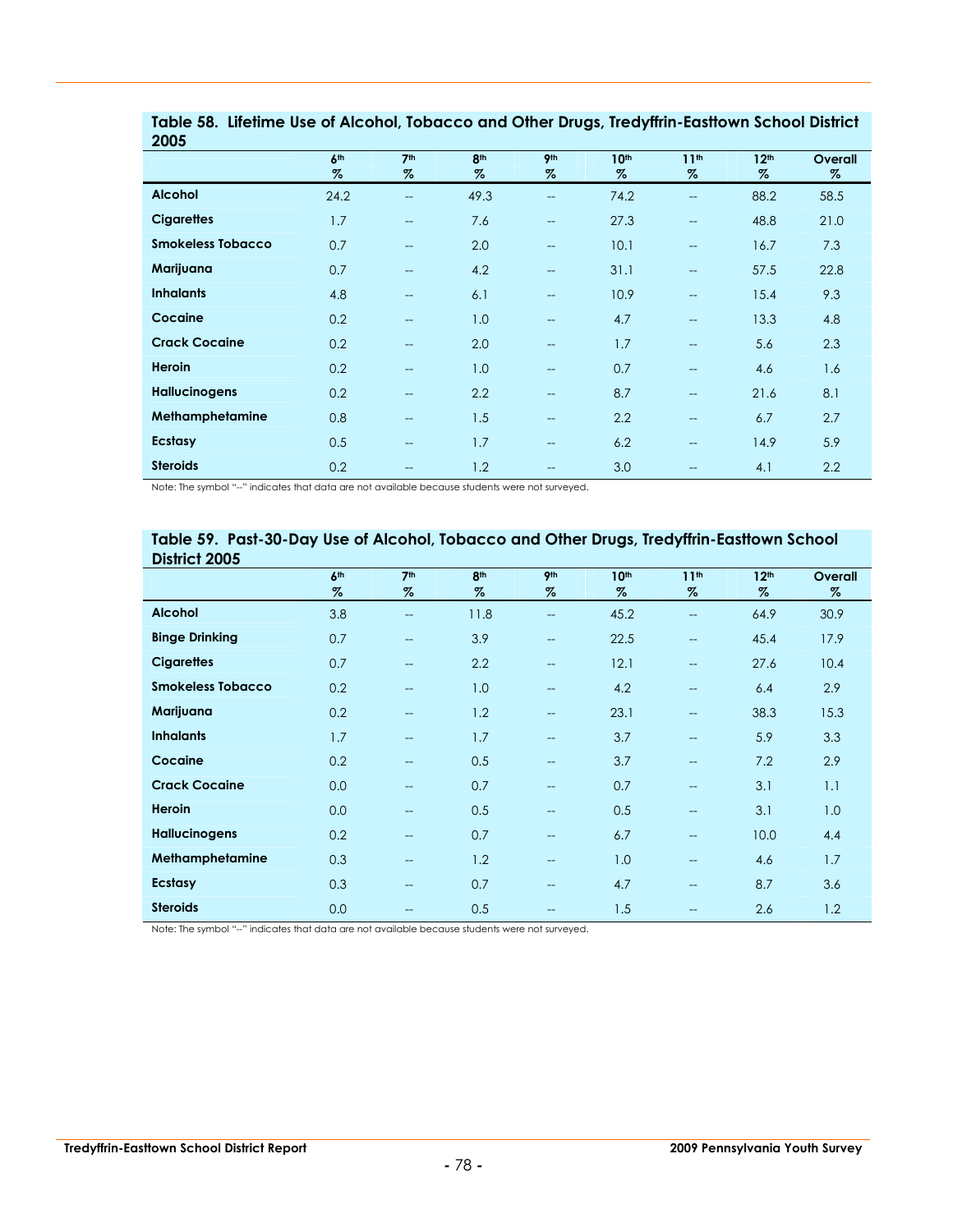| ZUU7                     |                 |                          |                 |                 |                  |                          |                  |         |
|--------------------------|-----------------|--------------------------|-----------------|-----------------|------------------|--------------------------|------------------|---------|
|                          | 6 <sup>th</sup> | 7 <sup>th</sup>          | 8 <sup>th</sup> | 9 <sub>th</sub> | 10 <sup>th</sup> | 11 <sup>th</sup>         | 12 <sup>th</sup> | Overall |
|                          | $\%$            | %                        | %               | $\%$            | %                | %                        | %                | %       |
| <b>Alcohol</b>           | 17.2            | $\qquad \qquad -$        | 47.1            | 64.3            | 65.2             | $\hspace{0.05cm}$        | 90.4             | 54.1    |
| <b>Cigarettes</b>        | 0.9             | $\overline{\phantom{a}}$ | 5.5             | 12.5            | 19.3             | $\overline{\phantom{a}}$ | 41.2             | 14.0    |
| <b>Smokeless Tobacco</b> | 0.7             | $\overline{a}$           | 2.0             | 4.4             | 4.5              | $\overline{\phantom{a}}$ | 15.4             | 4.8     |
| Marijuana                | 0.7             | $\overline{\phantom{a}}$ | 4.0             | 12.2            | 18.9             | $\hspace{0.05cm}$        | 57.8             | 15.8    |
| <b>Inhalants</b>         | 2.6             | $\overline{\phantom{a}}$ | 4.7             | 5.6             | 8.0              | $\hspace{0.05cm}$        | 17.3             | 7.0     |
| Cocaine                  | 0.5             | $\overline{\phantom{a}}$ | 1.0             | 1.7             | 3.4              | $\overline{\phantom{a}}$ | 14.8             | 3.7     |
| <b>Crack Cocaine</b>     | 0.7             | $\overline{\phantom{a}}$ | 1.3             | 2.0             | 2.6              | $\overline{\phantom{a}}$ | 4.1              | 2.0     |
| <b>Heroin</b>            | 0.2             | $\overline{a}$           | 1.0             | 0.0             | 1.7              | $\qquad \qquad -$        | 2.2              | 1.0     |
| <b>Hallucinogens</b>     | 0.5             | $\overline{\phantom{a}}$ | 1.0             | 2.4             | 6.0              | $\overline{\phantom{a}}$ | 19.3             | 4.9     |
| Methamphetamine          | 0.2             | $\overline{\phantom{a}}$ | 1.3             | 0.7             | 2.6              | $\hspace{0.05cm}$        | 3.0              | 1.5     |
| Ecstasy                  | 0.2             | $\overline{\phantom{a}}$ | 0.8             | 1.5             | 4.0              | $\hspace{0.05cm}$        | 14.1             | 3.5     |
| <b>Steroids</b>          | 1.2             | $\hspace{0.05cm}$        | 1.5             | 1.2             | 1.1              | $\hspace{0.05cm}$        | 2.6              | 1.6     |

**Table 60. Lifetime Use of Alcohol, Tobacco and Other Drugs, Tredyffrin-Easttown School District 2007**

Note: The symbol "--" indicates that data are not available because students were not surveyed.

#### **Table 61. Past-30-Day Use of Alcohol, Tobacco and Other Drugs, Tredyffrin-Easttown School District 2007**

| PNHISI 4997              |                 |                          |                 |                 |                  |                          |                  |         |
|--------------------------|-----------------|--------------------------|-----------------|-----------------|------------------|--------------------------|------------------|---------|
|                          | 6 <sup>th</sup> | 7 <sup>th</sup>          | 8 <sup>th</sup> | 9 <sub>th</sub> | 10 <sup>th</sup> | 11 <sup>th</sup>         | 12 <sup>th</sup> | Overall |
|                          | $\%$            | $\%$                     | $\%$            | $\%$            | $\%$             | $\%$                     | $\%$             | $\%$    |
| <b>Alcohol</b>           | 1.9             | $\overline{\phantom{a}}$ | 10.5            | 21.4            | 28.9             | --                       | 68.5             | 22.9    |
| <b>Binge Drinking</b>    | 0.2             | $\overline{\phantom{a}}$ | 4.5             | 9.8             | 14.3             | --                       | 43.7             | 12.4    |
| <b>Cigarettes</b>        | 0.5             | $\overline{\phantom{a}}$ | 2.3             | 5.1             | 8.8              | $-$                      | 18.0             | 6.2     |
| <b>Smokeless Tobacco</b> | 0.0             | $-$                      | 0.8             | 2.2             | 2.0              | $\overline{\phantom{a}}$ | 7.0              | 2.1     |
| Marijuana                | 0.0             | --                       | 2.0             | 6.1             | 12.3             | --                       | 38.4             | 9.8     |
| <b>Inhalants</b>         | 0.5             | $- -$                    | 2.0             | 2.0             | 1.4              | --                       | 6.6              | 2.3     |
| Cocaine                  | 0.2             | $-$                      | 0.8             | 0.5             | 1.7              | --                       | 4.4              | 1.3     |
| <b>Crack Cocaine</b>     | 0.5             | $-$                      | 0.8             | 0.7             | 1.7              | $-$                      | 1.1              | 0.9     |
| Heroin                   | 0.0             | $\overline{\phantom{a}}$ | 0.3             | 0.0             | 0.6              | $-$                      | 1.5              | 0.4     |
| <b>Hallucinogens</b>     | 0.0             | $-$                      | 0.0             | 1.0             | 2.0              | $\overline{\phantom{a}}$ | 6.6              | 1.6     |
| Methamphetamine          | 0.2             | $- -$                    | 0.8             | 0.5             | 0.9              | $-$                      | 0.7              | 0.7     |
| <b>Ecstasy</b>           | 0.2             | $\overline{\phantom{a}}$ | 0.8             | 0.5             | 1.7              | $-$                      | 5.5              | 1.7     |
| <b>Steroids</b>          | 0.2             | $-$                      | 1.0             | 0.2             | 0.6              | --                       | 2.2              | 0.9     |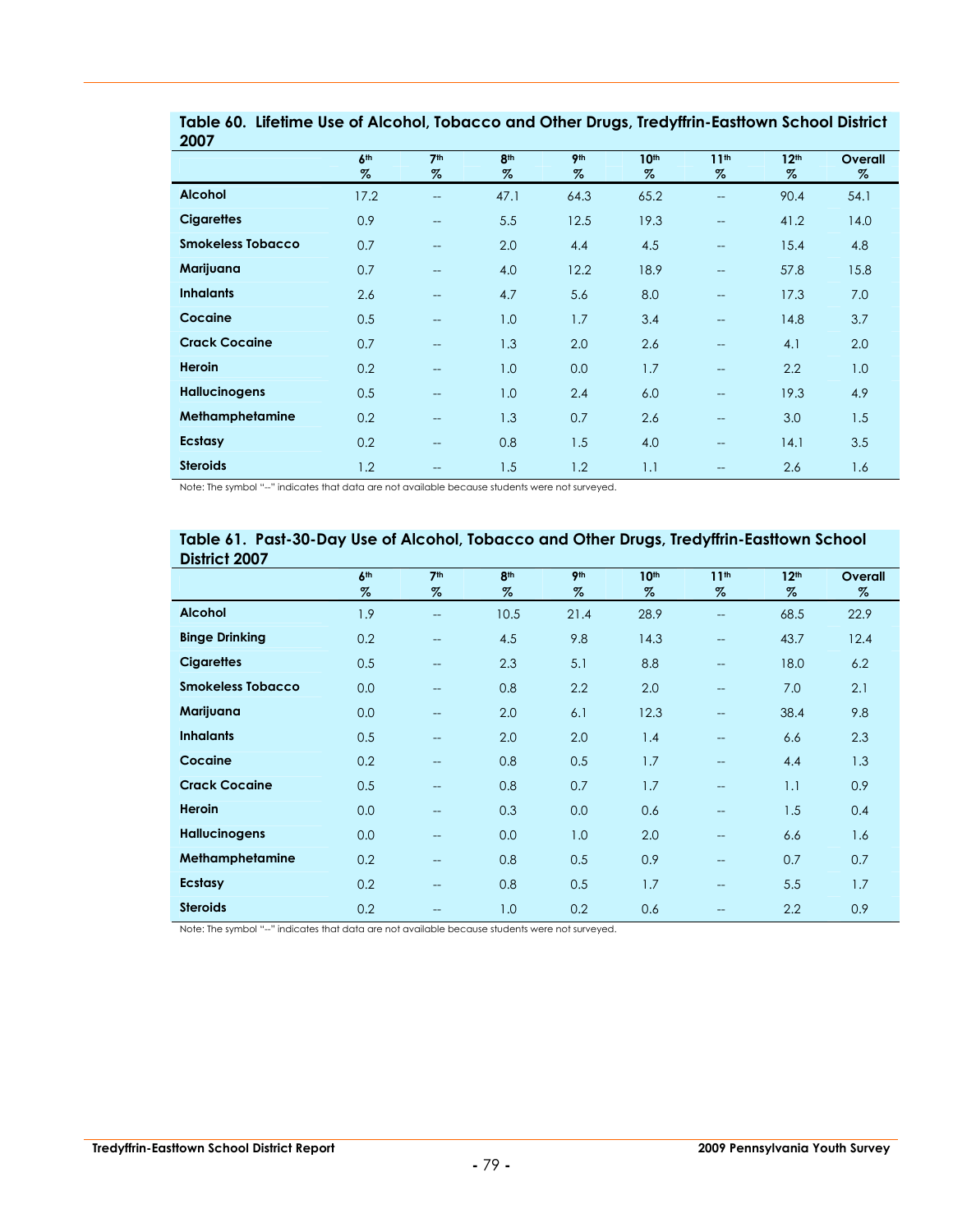# **Other Antisocial Behavior Results, 2001, 2003, 2005 and 2007**

| Table 62. Prevalence of Other Antisocial Behaviors, Tredyffrin-Easttown School District 2001 |                      |                         |                         |                    |              |              |                          |                 |
|----------------------------------------------------------------------------------------------|----------------------|-------------------------|-------------------------|--------------------|--------------|--------------|--------------------------|-----------------|
|                                                                                              | 6 <sup>th</sup><br>% | 7 <sup>th</sup><br>$\%$ | 8 <sup>th</sup><br>$\%$ | <b>9th</b><br>$\%$ | 10th<br>$\%$ | 11th<br>$\%$ | 12 <sup>th</sup><br>$\%$ | Overall<br>$\%$ |
| Attacking Someone with Intent to Harm                                                        | 3.4                  | $\overline{a}$          | 6.8                     | $\overline{a}$     | 5.9          | $-$          | 4.7                      | 5.3             |
| Attempting to Steal a Vehicle                                                                | 0.0                  | $\overline{a}$          | 1.4                     | $-$                | 1.7          | $-$          | 0.8                      | 0.9             |
| <b>Being Arrested</b>                                                                        | 0.2                  | $\overline{a}$          | 1.1                     | $-$                | 3.1          | $-$          | 7.9                      | 2.6             |
| Being Drunk or High at School                                                                | 0.7                  | $-$                     | 2.4                     | $-$                | 12.5         | $- -$        | 38.0                     | 11.0            |
| <b>Getting Suspended</b>                                                                     | 1.0                  | $-$                     | 3.0                     | $-$                | 3.6          | $\equiv$     | 5.4                      | 3.0             |
| <b>Selling Drugs</b>                                                                         | 0.0                  | $-$                     | 1.4                     | $-$                | 9.7          | $-$          | 16.0                     | 5.7             |
| Average                                                                                      | 0.9                  | $\sim$ $\sim$           | 2.7                     | $\sim$ $-$         | 6.1          | $\sim$ $-$   | 12.1                     | 4.8             |

#### **Table 63. Prevalence of Other Antisocial Behaviors, Tredyffrin-Easttown School District 2003**

|                                       | 6 <sup>th</sup> | 7 <sup>th</sup>   | 8 <sup>th</sup> | <b>9th</b>        | 10 <sup>th</sup> | 11 <sup>th</sup>                      | 12 <sup>th</sup> | Overall |
|---------------------------------------|-----------------|-------------------|-----------------|-------------------|------------------|---------------------------------------|------------------|---------|
|                                       | $\%$            | $\%$              | $\%$            | %                 | $\%$             | $\%$                                  | %                | %       |
| Attacking Someone with Intent to Harm | 5.3             | $\qquad \qquad -$ | 8.8             | $- -$             | 10.7             | $\hspace{0.05cm}$ – $\hspace{0.05cm}$ | 9.9              | 8.6     |
| Attempting to Steal a Vehicle         | 0.7             | $\qquad \qquad -$ | 0.7             | $-$               | 4.3              | $\overline{\phantom{a}}$              | 1.9              | 1.9     |
| <b>Being Arrested</b>                 | 1.2             | $- -$             | 1.9             | $- -$             | 4.1              | $\hspace{0.05cm}$ – $\hspace{0.05cm}$ | 8.3              | 3.7     |
| Being Drunk or High at School         | 0.7             | $-$               | 2.8             | $-$               | 14.7             | $-$                                   | 27.1             | 10.5    |
| <b>Getting Suspended</b>              | 1.5             | $-$               | 4.5             | $-$               | 3.8              | $\hspace{0.05cm}$ – $\hspace{0.05cm}$ | 5.2              | 3.7     |
| <b>Selling Drugs</b>                  | 1.0             | $-$               | 1.9             | $\qquad \qquad -$ | 11.9             | $\overline{\phantom{a}}$              | 16.4             | 7.4     |
| Bringing a Weapon to School           | 0.5             | $- -$             | 1.9             | $-$               | 3.1              | $\overline{\phantom{a}}$              | 2.8              | 2.0     |
| Average                               | 1.6             | $\sim$ $\sim$     | 3.2             | $\sim$ $-$        | 7.5              | $\sim$ $\sim$                         | 10.2             | 5.4     |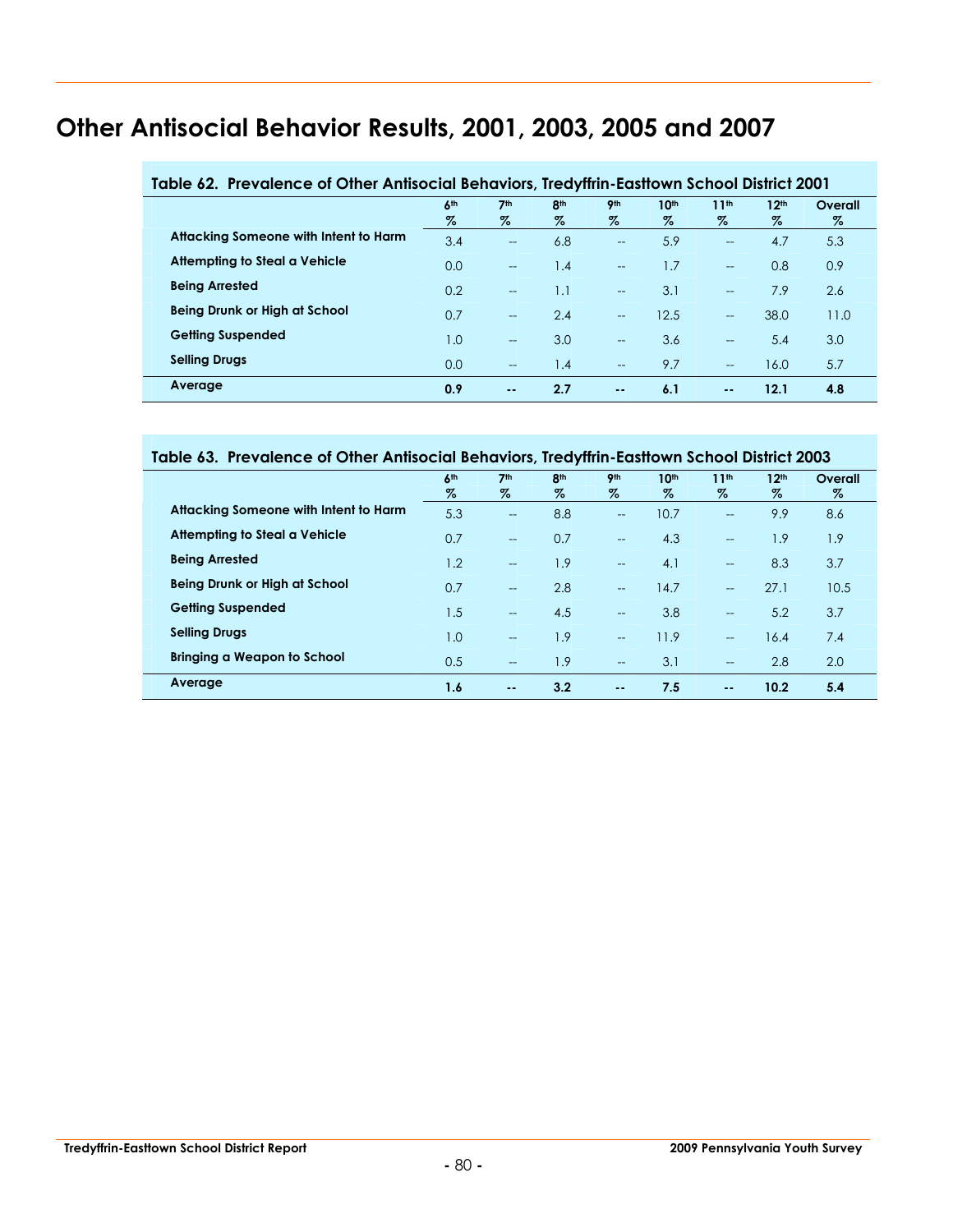|                                       | 6 <sup>th</sup><br>$\%$ | 7 <sup>th</sup><br>$\%$  | 8 <sup>th</sup><br>% | <b>9th</b><br>$\%$       | 10 <sup>th</sup><br>$\%$ | 11 <sup>th</sup><br>$\%$ | 12 <sup>th</sup><br>$\%$ | Overall<br>$\%$ |
|---------------------------------------|-------------------------|--------------------------|----------------------|--------------------------|--------------------------|--------------------------|--------------------------|-----------------|
| Attacking Someone with Intent to Harm | 4.6                     | $-$                      | 8.1                  | $\overline{\phantom{a}}$ | 10.2                     | $\overline{\phantom{a}}$ | 10.0                     | 8.2             |
| Attempting to Steal a Vehicle         | 0.5                     | $-$                      | 1.0                  | $\qquad \qquad -$        | 2.5                      | $\sim$                   | 2.1                      | 1.5             |
| <b>Being Arrested</b>                 | 0.5                     | $\overline{a}$           | 2.0                  | $\qquad \qquad -$        | 4.5                      | $\sim$                   | 5.9                      | 3.2             |
| <b>Being Drunk or High at School</b>  | I .O                    | $\sim$                   | 2.9                  | $\overline{\phantom{a}}$ | 14.6                     | $\overline{\phantom{a}}$ | 30.8                     | 12.1            |
| <b>Getting Suspended</b>              | 3.1                     | $\overline{\phantom{a}}$ | 2.7                  | $\qquad \qquad -$        | 5.0                      | $\overline{\phantom{a}}$ | 4.3                      | 3.8             |
| <b>Selling Drugs</b>                  | 0.2                     | $\overline{a}$           | 2.0                  | $\qquad \qquad -$        | 10.0                     | $\sim$                   | 17.8                     | 7.4             |
| Bringing a Weapon to School           | 0.7                     | $- -$                    | 2.5                  | $-$                      | 3.7                      | $\overline{a}$           | 4.6                      | 2.8             |
| Average                               | 1.5                     | $\sim$ $\sim$            | 3.0                  | $\sim$ $\sim$            | 7.2                      | $\sim$ $\sim$            | 10.8                     | 5.6             |

#### **Table 64. Prevalence of Other Antisocial Behaviors, Tredyffrin-Easttown School District 2005**

#### **Table 65. Prevalence of Other Antisocial Behaviors, Tredyffrin-Easttown School District 2007**

|                                       | 6 <sup>th</sup> | 7 <sup>th</sup>          | 8 <sup>th</sup> | 9 <sub>th</sub> | 10 <sup>th</sup> | 11 <sup>th</sup>         | 12 <sup>th</sup> | Overall |
|---------------------------------------|-----------------|--------------------------|-----------------|-----------------|------------------|--------------------------|------------------|---------|
|                                       | $\%$            | $\%$                     | $\%$            | $\%$            | $\%$             | %                        | $\%$             | $\%$    |
| Attacking Someone with Intent to Harm | 2.9             | $\hspace{0.05cm}$        | 6.5             | 9.2             | 7.7              | $-$                      | 8.6              | 6.9     |
| Attempting to Steal a Vehicle         | 0.2             | $\overline{\phantom{a}}$ | 1.5             | 0.7             | 1.7              | $\overline{a}$           | 1.5              | 1.2     |
| <b>Being Arrested</b>                 | 0.0             | $\overline{\phantom{a}}$ | 0.8             | 2.7             | 4.0              | $\overline{\phantom{a}}$ | 4.8              | 2.3     |
| Being Drunk or High at School         | 0.7             | $\overline{\phantom{a}}$ | 2.0             | 2.7             | 7.7              | $\overline{\phantom{a}}$ | 24.8             | 6.5     |
| <b>Getting Suspended</b>              | 2.6             | $\overline{\phantom{a}}$ | 5.0             | 1.7             | 4.3              | $-$                      | 6.7              | 4.0     |
| <b>Selling Drugs</b>                  | 0.0             | $\hspace{0.05cm}$        | 1.0             | 2.5             | 6.3              | $\overline{\phantom{a}}$ | 15.9             | 4.3     |
| <b>Bringing a Weapon to School</b>    | 0.0             | $\hspace{0.05cm}$        | 1.8             | 1.0             | 1.7              | $-$                      | 3.7              | 1.6     |
| Average                               | 0.9             | $\sim$ $\sim$            | 2.7             | 2.9             | 4.8              | $\sim$ $\sim$            | 9.4              | 3.8     |

Ξ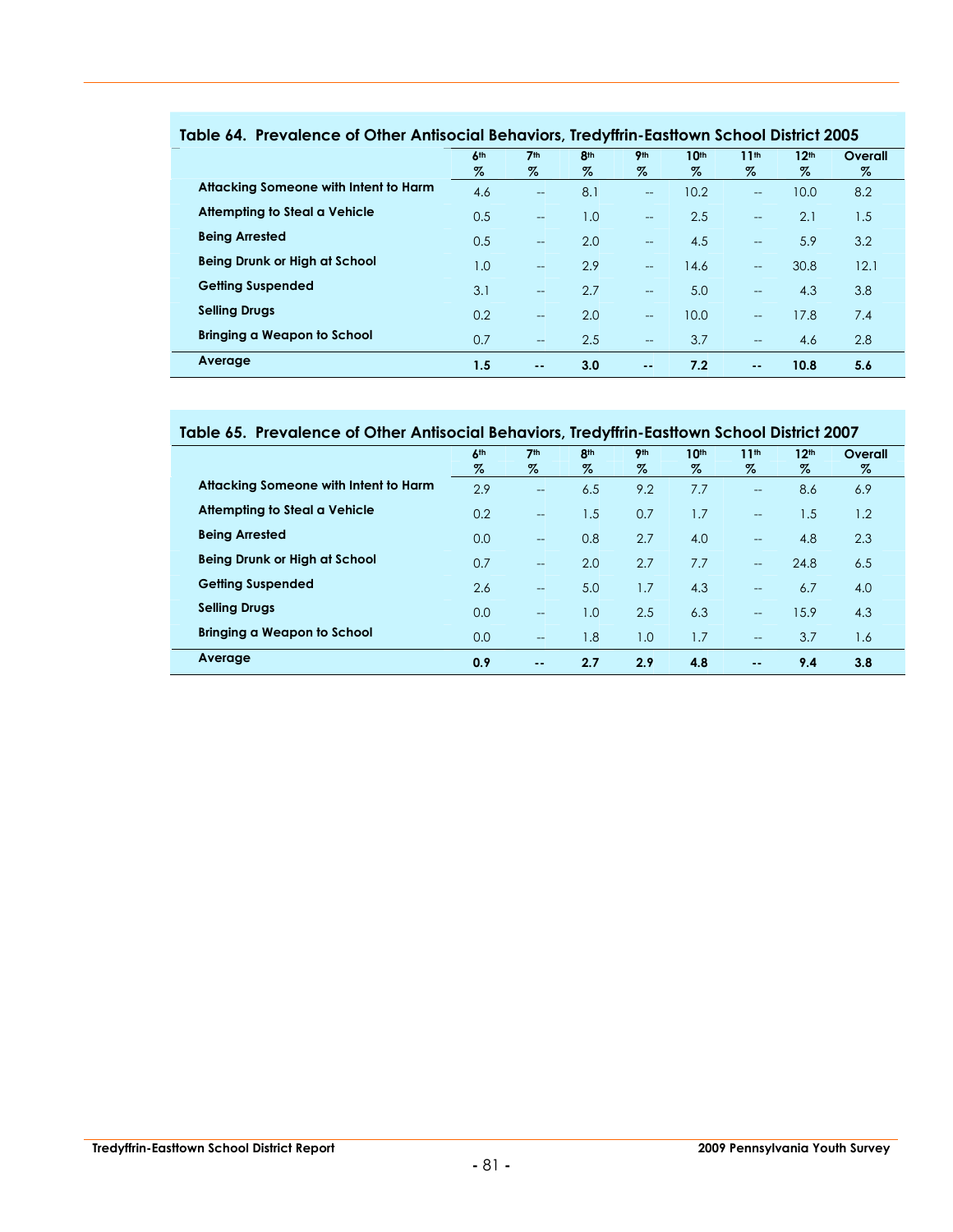# **Risk and Protective Results, 2005 and 2007**

|                                    |                                                          | 6 <sup>th</sup> | 7 <sup>th</sup>          | 8 <sup>th</sup> | 9 <sub>th</sub>          | 10 <sup>th</sup> | 11 <sup>th</sup>         | 12 <sup>th</sup> | Overall |
|------------------------------------|----------------------------------------------------------|-----------------|--------------------------|-----------------|--------------------------|------------------|--------------------------|------------------|---------|
| Community<br><b>Domain</b>         | <b>Community Opportunities for Prosocial Involvement</b> | 73              | $\overline{a}$           | 72              | $\sim$                   | 70               | $\overline{a}$           | 66               | 70      |
|                                    | <b>Community Rewards for Prosocial Involvement</b>       | 63              | $\overline{a}$           | 60              | $\sim$                   | 55               | $\overline{\phantom{0}}$ | 54               | 58      |
|                                    | <b>Family Attachment</b>                                 | 64              | $\overline{a}$           | 56              | $\overline{a}$           | 57               | $-$                      | 56               | 58      |
| Family<br><b>Domain</b>            | <b>Family Opportunities for Prosocial Involvement</b>    | 60              | $\overline{\phantom{0}}$ | 54              | $\overline{a}$           | 56               | $-$                      | 57               | 57      |
|                                    | <b>Family Rewards for Prosocial Involvement</b>          | 64              |                          | 58              | $\overline{\phantom{a}}$ | 59               | $---$                    | 57               | 60      |
| School                             | <b>School Opportunities for Prosocial Involvement</b>    | 62              |                          | 66              |                          | 74               |                          | 67               | 68      |
| Domain                             | <b>School Rewards for Prosocial Involvement</b>          | 59              | $-$                      | 65              | $\overline{a}$           | 67               | $-$                      | 62               | 63      |
| Peer and                           | <b>Religiosity</b>                                       | 56              | --                       | 53              | --                       | 50               | $-$                      | 47               | 52      |
| <b>Individual</b><br><b>Domain</b> | <b>Belief in the Moral Order</b>                         | 66              |                          | 69              | --                       | 59               | $-$                      | 53               | 62      |
| Average                            |                                                          | 63              | --                       | 61              | --                       | 61               | $- -$                    | 58               | 61      |

#### **Table 66. Protective Factor Scale Scores, Tredyffrin-Easttown School District 2005**

#### **Table 67. Risk Factor Scale Scores, Tredyffrin-Easttown School District 2005**

|                                |                                                                   | 6 <sup>th</sup>                                                                          | 7 <sup>th</sup>          | 8 <sup>th</sup> | 9 <sub>th</sub>          | 10 <sup>th</sup> | 11 <sup>th</sup>         | 12 <sup>th</sup> | Overall |
|--------------------------------|-------------------------------------------------------------------|------------------------------------------------------------------------------------------|--------------------------|-----------------|--------------------------|------------------|--------------------------|------------------|---------|
|                                | Low Neighborhood Attachment                                       | 31                                                                                       | $\overline{\phantom{a}}$ | 34              | <u></u>                  | 35               | <u></u>                  | 34               | 34      |
|                                | <b>Community Disorganization</b>                                  | 31                                                                                       | $\overline{\phantom{a}}$ | 28              | $\overline{\phantom{0}}$ | 35               | $\overline{\phantom{a}}$ | 36               | 32      |
|                                | <b>Transitions and Mobility</b>                                   | 37                                                                                       | $\overline{\phantom{m}}$ | 43              | <u></u>                  | 45               | $\overline{\phantom{a}}$ | 47               | 43      |
| Community<br><b>Domain</b>     | Laws and Norms Favorable to Drug Use                              | 36                                                                                       | $-$                      | 31              | $\overline{\phantom{0}}$ | 43               | $\overline{\phantom{0}}$ | 53               | 41      |
|                                | Laws and Norms Favorable to Handguns                              | 35                                                                                       | $\overline{\phantom{a}}$ | 31              | $\overline{\phantom{a}}$ | 34               | $\overline{\phantom{0}}$ | 34               | 33      |
|                                | <b>Perceived Availability of Drugs</b>                            | 42                                                                                       | $\overline{\phantom{a}}$ | 36              | <u></u>                  | 50               | $\overline{\phantom{0}}$ | 55               | 46      |
|                                | <b>Perceived Availability of Handguns</b>                         | 41                                                                                       | $\overline{\phantom{m}}$ | 36              | $\overline{\phantom{0}}$ | 33               | $\overline{\phantom{a}}$ | 32               | 35      |
|                                | <b>Poor Family Management</b>                                     | 35                                                                                       | $\overline{\phantom{a}}$ | 37              | ш.,                      | 44               | $\overline{\phantom{a}}$ | 45               | 40      |
|                                | <b>Family Conflict</b>                                            | 42                                                                                       | $\overline{\phantom{m}}$ | 51              | $\overline{\phantom{a}}$ | 48               | $\overline{\phantom{a}}$ | 52               | 48      |
| <b>Family</b><br><b>Domain</b> | <b>Family History of Antisocial Behavior</b>                      | 33                                                                                       | $\overline{\phantom{a}}$ | 33              | <u></u>                  | 36               | $\overline{\phantom{a}}$ | 45               | 37      |
|                                | <b>Parental Attitudes Favorable toward ATOD Use</b>               | 44                                                                                       | $--$                     | 42              | $\overline{\phantom{0}}$ | 46               | $\overline{\phantom{a}}$ | 58               | 49      |
|                                | Parental Attitudes Favorable toward Antisocial<br><b>Behavior</b> | 41                                                                                       | $\overline{\phantom{a}}$ | 40              | $\overline{\phantom{0}}$ | 43               | $\overline{\phantom{0}}$ | 54               | 45      |
| School                         | Poor Academic Performance                                         | 37                                                                                       | $\overline{\phantom{a}}$ | 38              | $\overline{\phantom{a}}$ | 33               | $\overline{\phantom{m}}$ | 35               | 36      |
| <b>Domain</b>                  | Lack of Commitment to School                                      | 40                                                                                       | $\overline{\phantom{a}}$ | 41              | <u></u>                  | 36               | $\overline{\phantom{0}}$ | 39               | 39      |
|                                | <b>Rebelliousness</b>                                             | 33                                                                                       | $\overline{\phantom{m}}$ | 39              | $\overline{\phantom{0}}$ | 49               | $\overline{\phantom{a}}$ | 54               | 44      |
|                                | <b>Friends' Delinquent Behavior</b>                               | 36                                                                                       | $\overline{\phantom{a}}$ | 35              | $\overline{\phantom{0}}$ | 43               | $\overline{\phantom{a}}$ | 45               | 40      |
|                                | <b>Friends' Use of Drugs</b>                                      | 38                                                                                       | $\overline{\phantom{a}}$ | 31              | $\overline{a}$           | 47               | $\overline{\phantom{0}}$ | 60               | 45      |
| Peer and                       | <b>Peer Rewards for Antisocial Behavior</b>                       | 43<br>40<br>68<br>58<br>78<br>$\overline{\phantom{a}}$<br>--<br>$\overline{\phantom{0}}$ |                          |                 |                          |                  |                          |                  |         |
| Individual<br>Domain           | <b>Favorable Attitudes toward Antisocial Behavior</b>             | 34                                                                                       | $\overline{\phantom{a}}$ | 33              | $\overline{\phantom{0}}$ | 43               | $\overline{\phantom{0}}$ | 48               | 40      |
|                                | <b>Favorable Attitudes toward ATOD Use</b>                        | 40                                                                                       | $\overline{\phantom{a}}$ | 35              | $\overline{\phantom{a}}$ | 52               | $\overline{\phantom{0}}$ | 62               | 49      |
|                                | Low Perceived Risks of Drug Use                                   | 38                                                                                       | $\overline{\phantom{a}}$ | 36              | $\overline{\phantom{a}}$ | 49               | $\overline{\phantom{0}}$ | 57               | 44      |
|                                | <b>Early Initiation of Drug Use</b>                               | 35                                                                                       | $\overline{\phantom{m}}$ | 29              | $\overline{\phantom{0}}$ | 41               | $\overline{\phantom{a}}$ | 47               | 38      |
|                                | <b>Sensation Seeking</b>                                          | 46                                                                                       | $\overline{\phantom{a}}$ | 33              | $\overline{\phantom{0}}$ | 42               | $\overline{\phantom{0}}$ | 48               | 42      |
| Average                        |                                                                   | 38                                                                                       | $\overline{a}$           | 36              | --                       | 43               | --                       | 49               | 42      |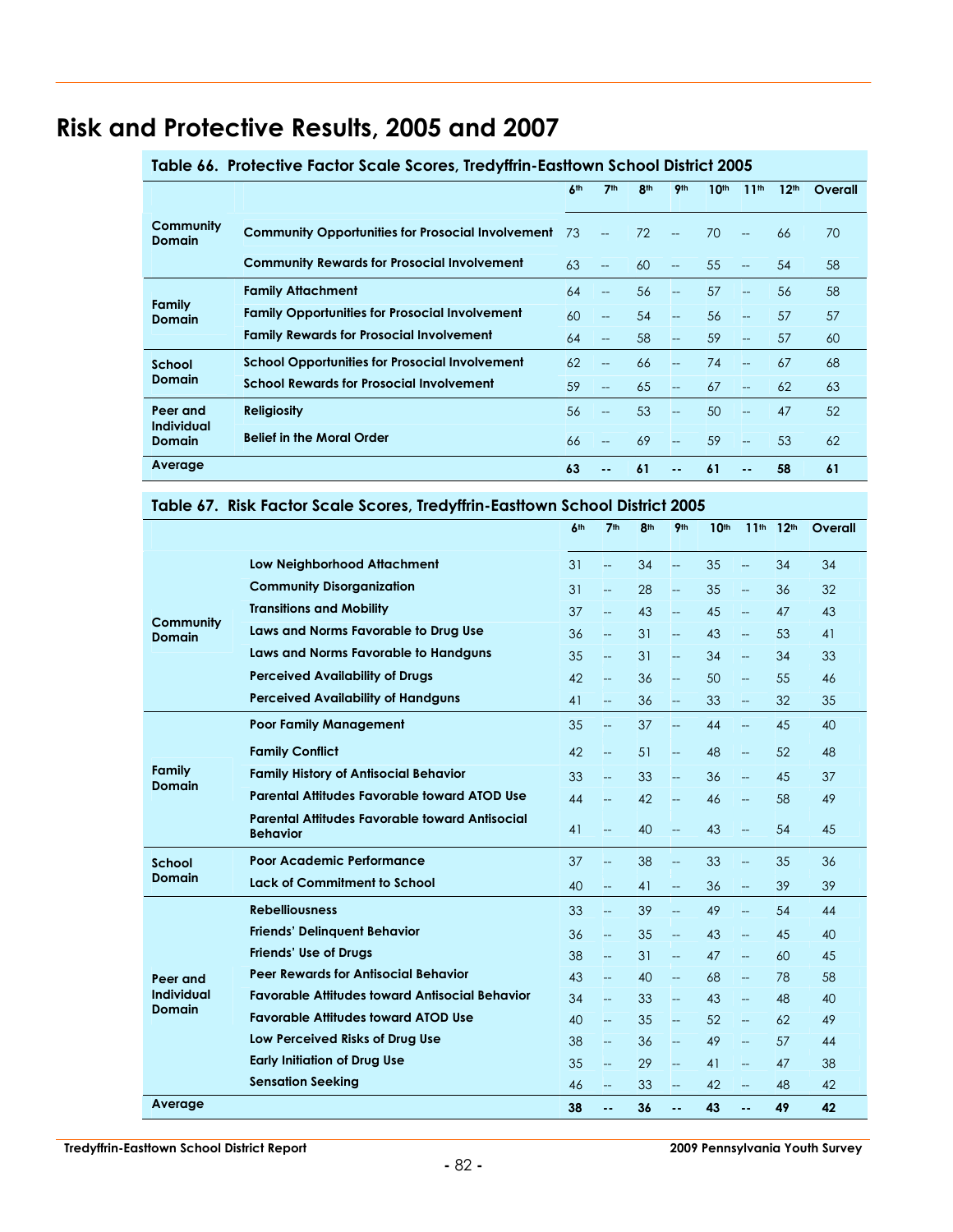|                            |                                                          | 6 <sup>th</sup> | 7 <sup>th</sup>          | 8 <sup>th</sup> | 9 <sub>th</sub> | 10 <sup>th</sup> | 11 <sup>th</sup>         | 12 <sup>th</sup> | Overall |
|----------------------------|----------------------------------------------------------|-----------------|--------------------------|-----------------|-----------------|------------------|--------------------------|------------------|---------|
| Community<br><b>Domain</b> | <b>Community Opportunities for Prosocial Involvement</b> | 67              | $-$                      | 72              | 75              | 71               | $\overline{\phantom{0}}$ | 69               | 71      |
|                            | <b>Community Rewards for Prosocial Involvement</b>       | 60              | $\overline{\phantom{a}}$ | 60              | 61              | 58               | $\overline{\phantom{a}}$ | 56               | 59      |
|                            | <b>Family Attachment</b>                                 | 61              | $- -$                    | 62              | 59              | 55               | $-$                      | 53               | 58      |
| Family<br><b>Domain</b>    | <b>Family Opportunities for Prosocial Involvement</b>    | 58              | $\qquad \qquad -$        | 59              | 59              | 57               | $\overline{\phantom{a}}$ | 56               | 58      |
|                            | <b>Family Rewards for Prosocial Involvement</b>          | 61              | $- -$                    | 60              | 60              | 56               | $--$                     | 55               | 59      |
| School                     | <b>School Opportunities for Prosocial Involvement</b>    | 56              |                          | 63              | 71              | 74               | $-$                      | 69               | 66      |
| <b>Domain</b>              | <b>School Rewards for Prosocial Involvement</b>          | 54              | $- -$                    | 63              | 68              | 67               | $--$                     | 66               | 63      |
| Peer and<br>Individual     | <b>Religiosity</b>                                       | 49              |                          | 49              | 52              | 48               | $-$                      | 46               | 49      |
| Domain                     | <b>Belief in the Moral Order</b>                         | 68              |                          | 70              | 70              | 68               | $--$                     | 56               | 67      |
| Average                    |                                                          | 59              |                          | 62              | 64              | 62               | --                       | 58               | 61      |

#### **Table 68. Protective Factor Scale Scores, Tredyffrin-Easttown School District 2007**

#### **Table 69. Risk Factor Scale Scores, Tredyffrin-Easttown School District 2007**

|                                |                                                                                                             | 6 <sup>th</sup> | 7 <sup>th</sup>          | 8 <sup>th</sup> | 9 <sub>th</sub> | 10 <sup>th</sup> | 11 <sup>th</sup>         | 12 <sup>th</sup> | Overall |
|--------------------------------|-------------------------------------------------------------------------------------------------------------|-----------------|--------------------------|-----------------|-----------------|------------------|--------------------------|------------------|---------|
|                                | <b>Low Neighborhood Attachment</b>                                                                          | 31              | $\overline{\phantom{a}}$ | 32              | 32              | 33               | $\overline{\phantom{0}}$ | 35               | 33      |
|                                | <b>Community Disorganization</b>                                                                            | 29              | $\overline{\phantom{a}}$ | 28              | 28              | 33               | $\overline{\phantom{0}}$ | 36               | 30      |
|                                | <b>Transitions and Mobility</b>                                                                             | 38              | $\overline{\phantom{a}}$ | 45              | 58              | 48               | $\overline{\phantom{0}}$ | 48               | 47      |
| Community<br><b>Domain</b>     | Laws and Norms Favorable to Drug Use                                                                        | 36              | $\overline{\phantom{a}}$ | 32              | 34              | 38               | $\overline{\phantom{0}}$ | 46               | 37      |
|                                | Laws and Norms Favorable to Handguns                                                                        | 33              | $\overline{\phantom{a}}$ | 32              | 30              | 32               | $\overline{a}$           | 33               | 32      |
|                                | <b>Perceived Availability of Drugs</b>                                                                      | 38              | $\overline{a}$           | 37              | 38              | 39               | Щ,                       | 52               | 40      |
|                                | <b>Perceived Availability of Handguns</b>                                                                   | 37              | $\overline{\phantom{a}}$ | 38              | 35              | 32               | $\overline{\phantom{a}}$ | 31               | 35      |
|                                | <b>Poor Family Management</b>                                                                               | 40              | $\overline{\phantom{a}}$ | 35              | 37              | 39               | $\overline{a}$           | 47               | 39      |
|                                | <b>Family Conflict</b>                                                                                      | 43              | $\overline{\phantom{a}}$ | 46              | 48              | 52               | $\overline{\phantom{a}}$ | 50               | 48      |
| <b>Family</b><br><b>Domain</b> | <b>Family History of Antisocial Behavior</b>                                                                | 30              | $\overline{\phantom{a}}$ | 33              | 32              | 33               | $\overline{\phantom{0}}$ | 41               | 33      |
|                                | Parental Attitudes Favorable toward ATOD Use<br>40<br>41<br>40<br>42<br><u></u><br>$\overline{\phantom{a}}$ |                 | 51                       | 43              |                 |                  |                          |                  |         |
|                                | Parental Attitudes Favorable toward Antisocial<br><b>Behavior</b>                                           | 39              | $\overline{\phantom{a}}$ | 40              | 43              | 44               | $\overline{\phantom{0}}$ | 51               | 43      |
| School                         | Poor Academic Performance                                                                                   | 38              | $\overline{\phantom{a}}$ | 36              | 34              | 35               | $\overline{\phantom{a}}$ | 38               | 36      |
| Domain                         | <b>Lack of Commitment to School</b>                                                                         | 42              | $\overline{\phantom{a}}$ | 42              | 34              | 35               | $\overline{\phantom{a}}$ | 38               | 38      |
|                                | <b>Rebelliousness</b>                                                                                       | 32              | $\overline{\phantom{a}}$ | 35              | 40              | 44               | $\overline{\phantom{a}}$ | 51               | 40      |
|                                | <b>Friends' Delinquent Behavior</b>                                                                         | 36              | $\overline{\phantom{a}}$ | 36              | 34              | 37               | $\overline{\phantom{0}}$ | 45               | 37      |
|                                | <b>Friends' Use of Drugs</b>                                                                                | 37              | $\overline{\phantom{a}}$ | 32              | 32              | 38               | $\overline{\phantom{0}}$ | 56               | 38      |
| Peer and                       | <b>Peer Rewards for Antisocial Behavior</b>                                                                 | 39              | $\overline{\phantom{a}}$ | 42              | 50              | 57               | $\overline{\phantom{0}}$ | 73               | 51      |
| Individual<br><b>Domain</b>    | <b>Favorable Attitudes toward Antisocial Behavior</b>                                                       | 32              | $\overline{\phantom{a}}$ | 32              | 36              | 35               | $\overline{\phantom{0}}$ | 44               | 35      |
|                                | <b>Favorable Attitudes toward ATOD Use</b>                                                                  | 36              | $\overline{\phantom{a}}$ | 33              | 34              | 39               | $\overline{a}$           | 57               | 39      |
|                                | Low Perceived Risks of Drug Use                                                                             | 36              | $\overline{\phantom{a}}$ | 34              | 35              | 39               | $\overline{a}$           | 54               | 38      |
|                                | <b>Early Initiation of Drug Use</b>                                                                         | 33              | $-$                      | 30              | 30              | 31               | $\overline{\phantom{0}}$ | 47               | 33      |
|                                | <b>Sensation Seeking</b>                                                                                    | 37              | $-$                      | 37              | 38              | 37               | $\overline{\phantom{0}}$ | 46               | 39      |
| Average                        |                                                                                                             | 36              | ۵۵                       | 36              | 37              | 39               | 44                       | 47               | 38      |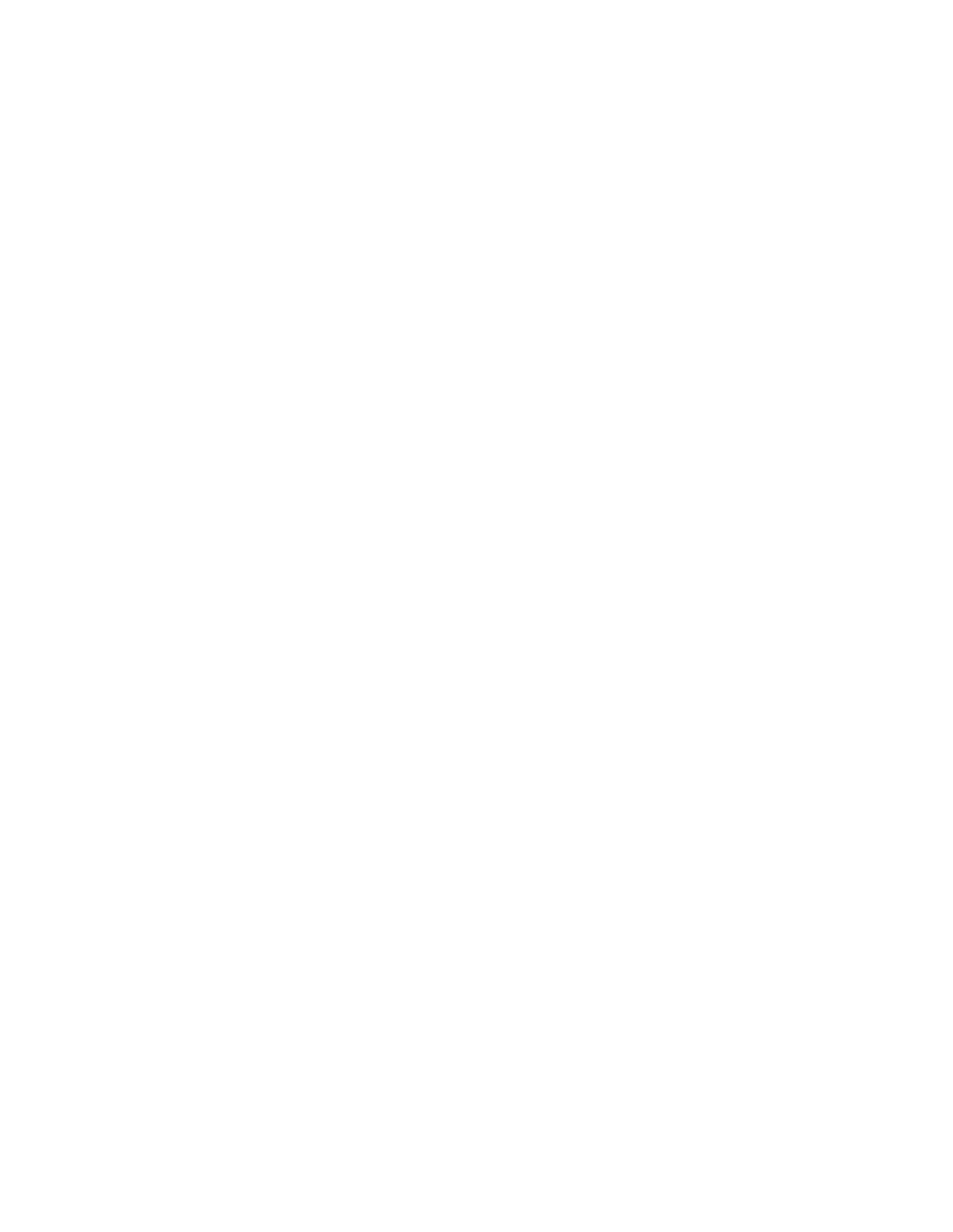# **Appendix C Risk and Protective Factor Scale Construction Summary**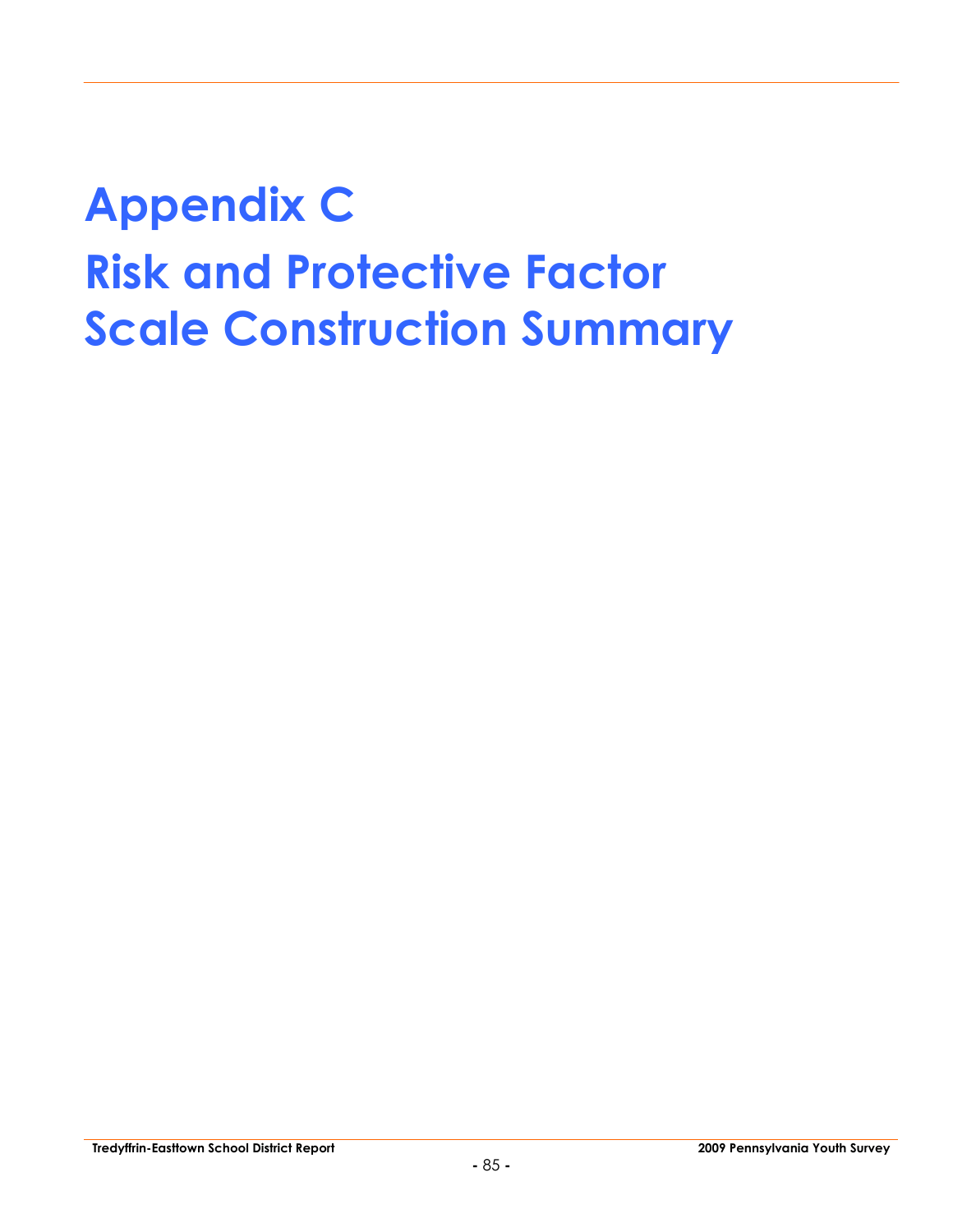# **Community Domain Scales**

#### *RISK FACTORS*

|                                  | Low Neighborhood Attachment                                                                                            |
|----------------------------------|------------------------------------------------------------------------------------------------------------------------|
| Q109                             | I'd like to get out of my neighborhood.                                                                                |
| Q102                             | I like my neighborhood.                                                                                                |
| Q100                             | If I had to move, I would miss the neighborhood I now live in.                                                         |
|                                  | <b>Community Disorganization</b>                                                                                       |
| Q103a                            | How much do each of the following statements describe your neighborhood:<br>crime and/or drug selling.                 |
| <b>COMMUNITY DOMAIN</b><br>Q103b | How much do each of the following statements describe your neighborhood:<br>fights.                                    |
| Q103c                            | How much do each of the following statements describe your neighborhood:<br>lots of empty or abandoned buildings.      |
| Q103d                            | How much do each of the following statements describe your neighborhood:<br>lots of graffiti.                          |
| Q107                             | I feel safe in my neighborhood.                                                                                        |
|                                  | <b>Transitions and Mobility</b>                                                                                        |
| Q110                             | Have you changed homes in the past year?                                                                               |
| Q104                             | How many times have you changed homes since kindergarten?                                                              |
| Q106                             | Have you changed schools (including changing from elementary to middle and<br>middle to high school) in the past year? |
| Q108                             | How many times have you changed schools since kindergarten?                                                            |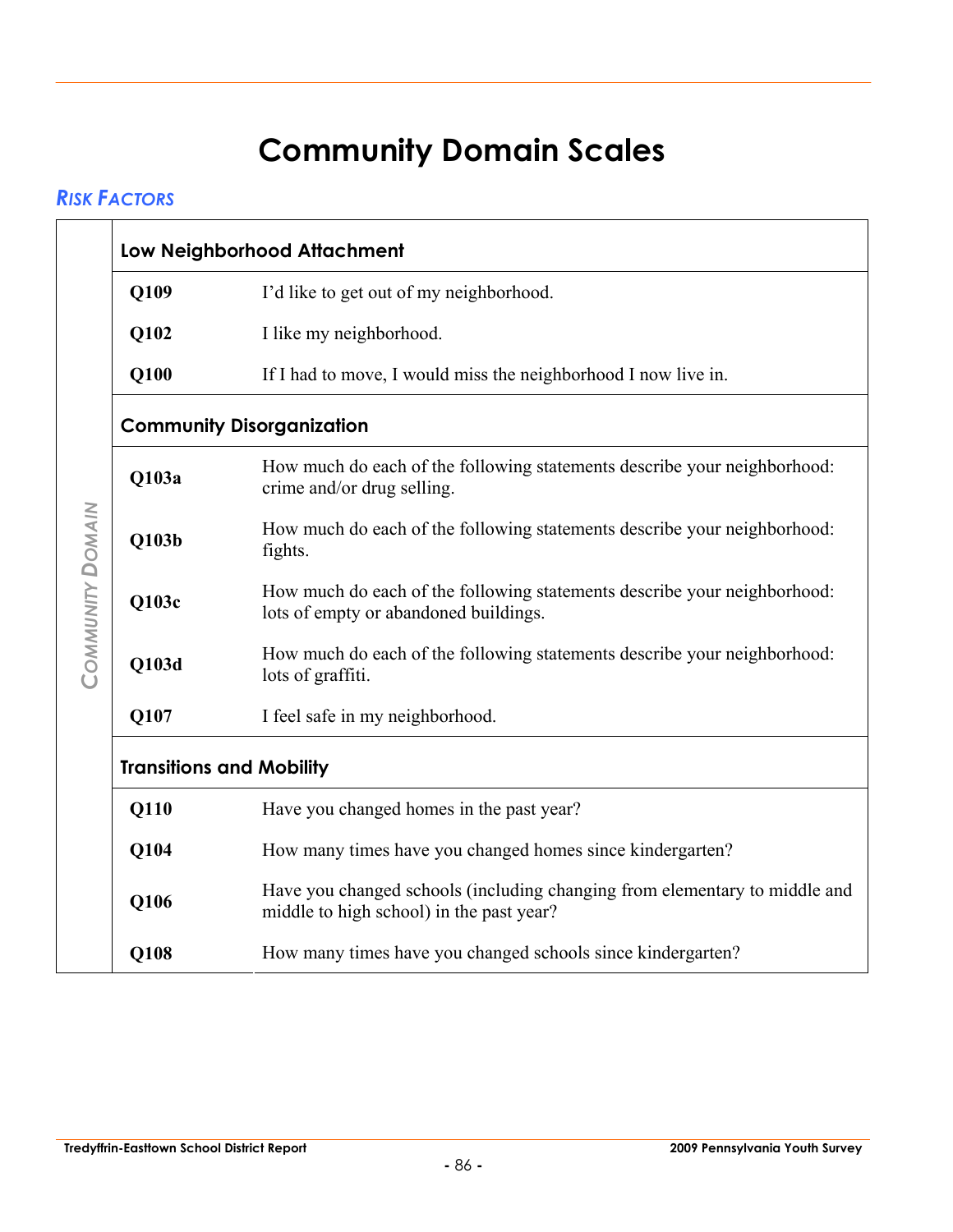|                         | Laws and Norms Favorable to Drug Use                                                                                                                  |
|-------------------------|-------------------------------------------------------------------------------------------------------------------------------------------------------|
| Q33a                    | How wrong would most adults (over 21) in your neighborhood think it was for<br>kids your age: to use marijuana?                                       |
| Q33b                    | How wrong would most adults (over 21) in your neighborhood think it was for<br>kids your age: to drink alcohol?                                       |
| Q33c                    | How wrong would most adults (over 21) in your neighborhood think it was for<br>kids your age: to smoke cigarettes?                                    |
| Q29                     | If a kid drank some beer, wine or hard liquor (for example, vodka, whiskey, or<br>gin) in your neighborhood, would he or she be caught by the police? |
| Q27                     | If a kid smoked marijuana in your neighborhood, would he or she be caught by<br>the police?                                                           |
|                         | <b>Perceived Availability of Drugs</b>                                                                                                                |
| COMMUNITY DOMAIN<br>Q25 | If you wanted to get some beer, wine or hard liquor (for example, vodka,<br>whiskey, or gin), how easy would it be for you to get some?               |
| Q26                     | If you wanted to get some cigarettes, how easy would it be for you to get some?                                                                       |
| Q32                     | If you wanted to get some marijuana, how easy would it be for you to get<br>some?                                                                     |
| Q28                     | If you wanted to get a drug like cocaine, LSD, or amphetamines, how easy<br>would it be for you to get some?                                          |
|                         | <b>Perceived Availability of Handguns</b>                                                                                                             |
| Q30                     | If you wanted to get a handgun, how easy would it be for you to get one?                                                                              |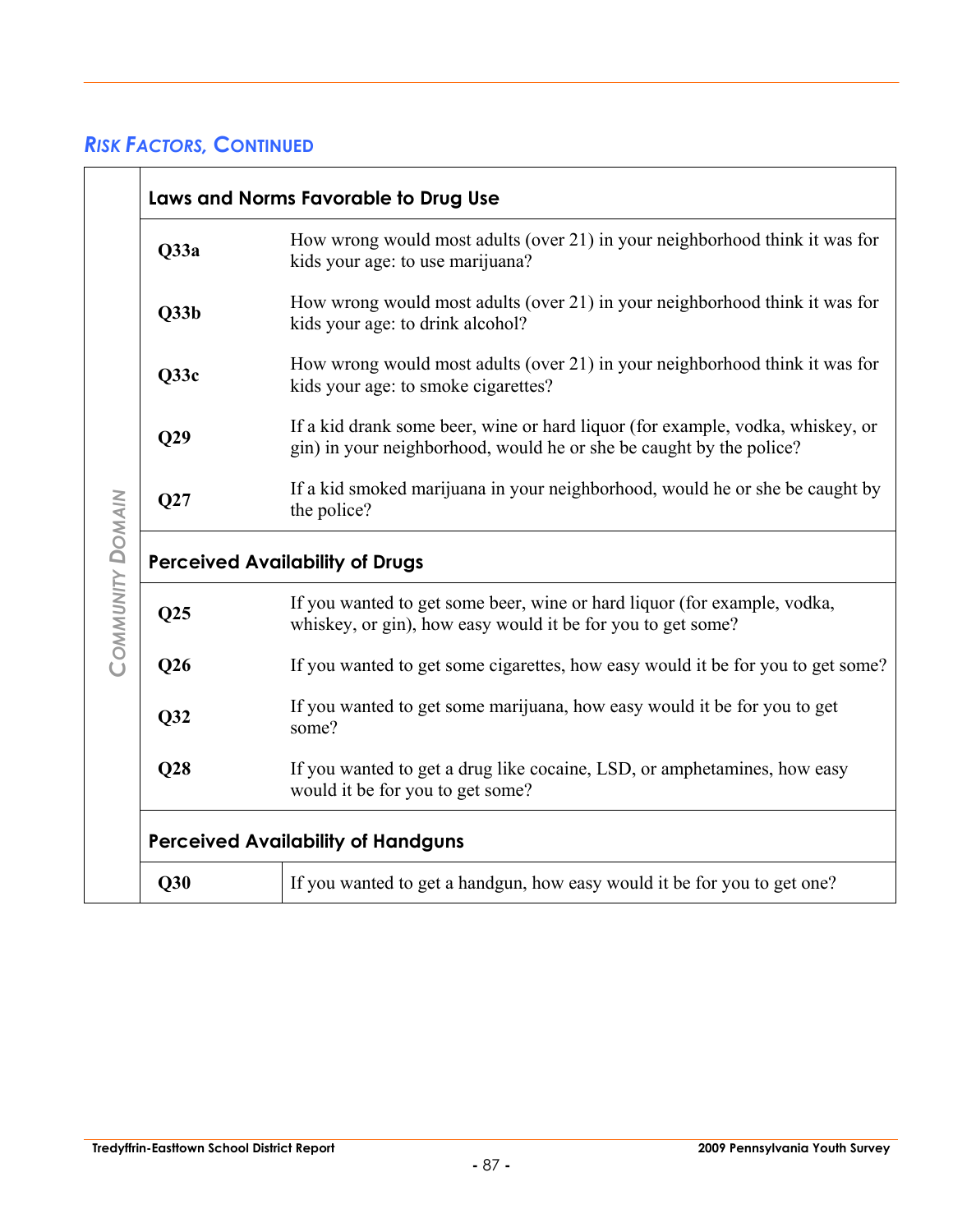### *PROTECTIVE FACTORS*

|       | <b>Community Rewards for Prosocial Involvement</b>                                                              |
|-------|-----------------------------------------------------------------------------------------------------------------|
| Q101  | My neighbors notice when I am doing a good job and let me know.                                                 |
| Q111  | There are people in my neighborhood who encourage me to do my best.                                             |
| Q105  | There are people in my neighborhood who are proud of me when I do<br>something well.                            |
|       | <b>Community Opportunities for Prosocial Involvement</b>                                                        |
| Q2912 | Which of the following activities for people your age are available in your<br>community: sports teams?         |
| Q2913 | Which of the following activities for people your age are available in your<br>community: scouting?             |
| Q2914 | Which of the following activities for people your age are available in your<br>community: boys and girls clubs? |
| Q2915 | Which of the following activities for people your age are available in your<br>community: 4-H clubs?            |
| Q2916 | Which of the following activities for people your age are available in your<br>community: service clubs?        |
| Q555  | There are lots of adults in my neighborhood I could talk to about something<br>important.                       |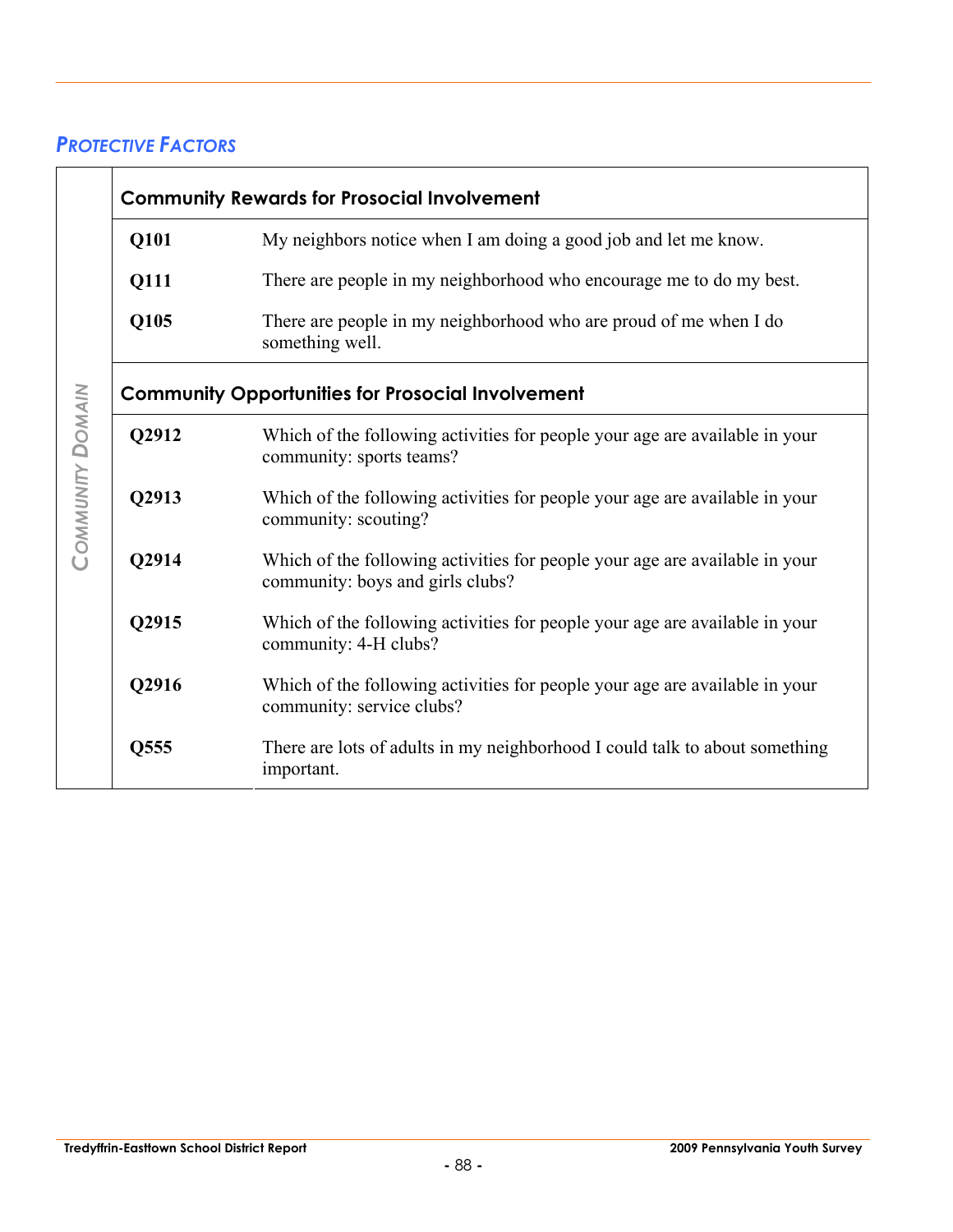# **Family Domain Scales**

#### *RISK FACTORS*

| Q78                    | My parents ask if I've gotten my homework done.                                                                                                                               |
|------------------------|-------------------------------------------------------------------------------------------------------------------------------------------------------------------------------|
| Q80                    | Would your parents know if you did not come home on time?                                                                                                                     |
| Q79                    | When I am not at home, one of my parents knows where I am and whom I am<br>with.                                                                                              |
| Q76                    | The rules in my family are clear.                                                                                                                                             |
| Q83                    | My family has clear rules about alcohol and drug use.                                                                                                                         |
| Q82                    | If you drank some beer or wine or liquor (for example, vodka, whiskey, or gin)<br>without your parents' permission, would you be caught by your parents?                      |
| Q85                    | If you skipped school, would you be caught by your parents?                                                                                                                   |
| Q84                    | If you carried a handgun without your parents' permission, would you be<br>caught by your parents?                                                                            |
| <b>Family Conflict</b> |                                                                                                                                                                               |
| Q2909                  | People in my family often insult or yell at each other.                                                                                                                       |
| Q2911                  | People in my family have serious arguments.                                                                                                                                   |
| Q2910                  | We argue about the same things in my family over and over.                                                                                                                    |
|                        | <b>Parental Attitudes Favorable toward Antisocial Behavior</b>                                                                                                                |
|                        |                                                                                                                                                                               |
| Q74d                   | How wrong do your parents feel it would be for you to: steal anything worth<br>more than \$5?                                                                                 |
| Q74e                   | How wrong do your parents feel it would be for you to: draw graffiti, or write<br>things or draw pictures on buildings or other property (without the owner's<br>permission)? |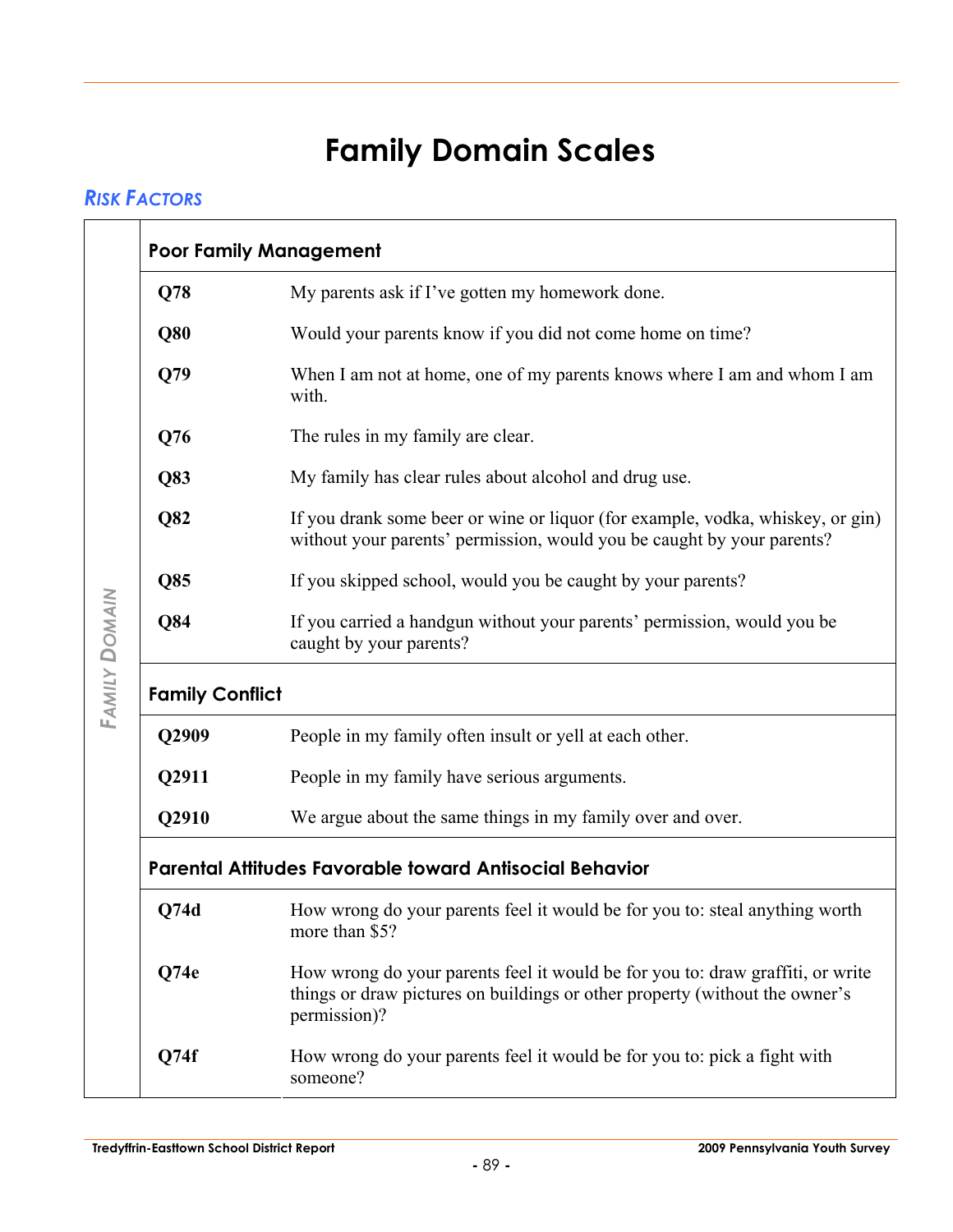|                              | <b>Parental Attitudes Favorable toward ATOD Use</b>                                                                                                                                                                                  |
|------------------------------|--------------------------------------------------------------------------------------------------------------------------------------------------------------------------------------------------------------------------------------|
| Q74a                         | How wrong do your parents feel it would be for you to: drink beer, wine or<br>hard liquor (for example, vodka, whiskey or gin) regularly?                                                                                            |
| Q74b                         | How wrong do your parents feel it would be for you to: smoke cigarettes?                                                                                                                                                             |
| Q74c                         | How wrong do your parents feel it would be for you to: smoke marijuana?                                                                                                                                                              |
|                              | <b>Family History of Antisocial Behavior</b>                                                                                                                                                                                         |
| Q77                          | Has anyone in your family ever had a severe alcohol or drug problem?                                                                                                                                                                 |
| Q75a                         | Have any of your brothers or sisters ever: drunk beer, wine or hard liquor (for<br>example, vodka, whiskey or gin)?                                                                                                                  |
| Q75b                         | Have any of your brothers or sisters ever: smoked marijuana?                                                                                                                                                                         |
| Q75c                         | Have any of your brothers or sisters ever: smoked cigarettes?                                                                                                                                                                        |
| Q75d                         | Have any of your brothers or sisters ever: taken a handgun to school?                                                                                                                                                                |
| <b>FAMILY DOMAIN</b><br>Q75e | Have any of your brothers or sisters ever: been suspended or expelled from<br>school?                                                                                                                                                |
| Q34a                         | About how many adults (over 21) have you known personally who in the past<br>year have: used marijuana, crack, cocaine, or other drugs?                                                                                              |
| Q34b                         | About how many adults (over 21) have you known personally who in the past<br>year have: sold or dealt drugs?                                                                                                                         |
| Q34c                         | About how many adults (over 21) have you known personally who in the past<br>year have: done other things that could get them in trouble with the police, like<br>stealing, selling stolen goods, mugging or assaulting others, etc? |
| Q34d                         | About how many adults (over 21) have you known personally who in the past<br>year have: gotten drunk or high?                                                                                                                        |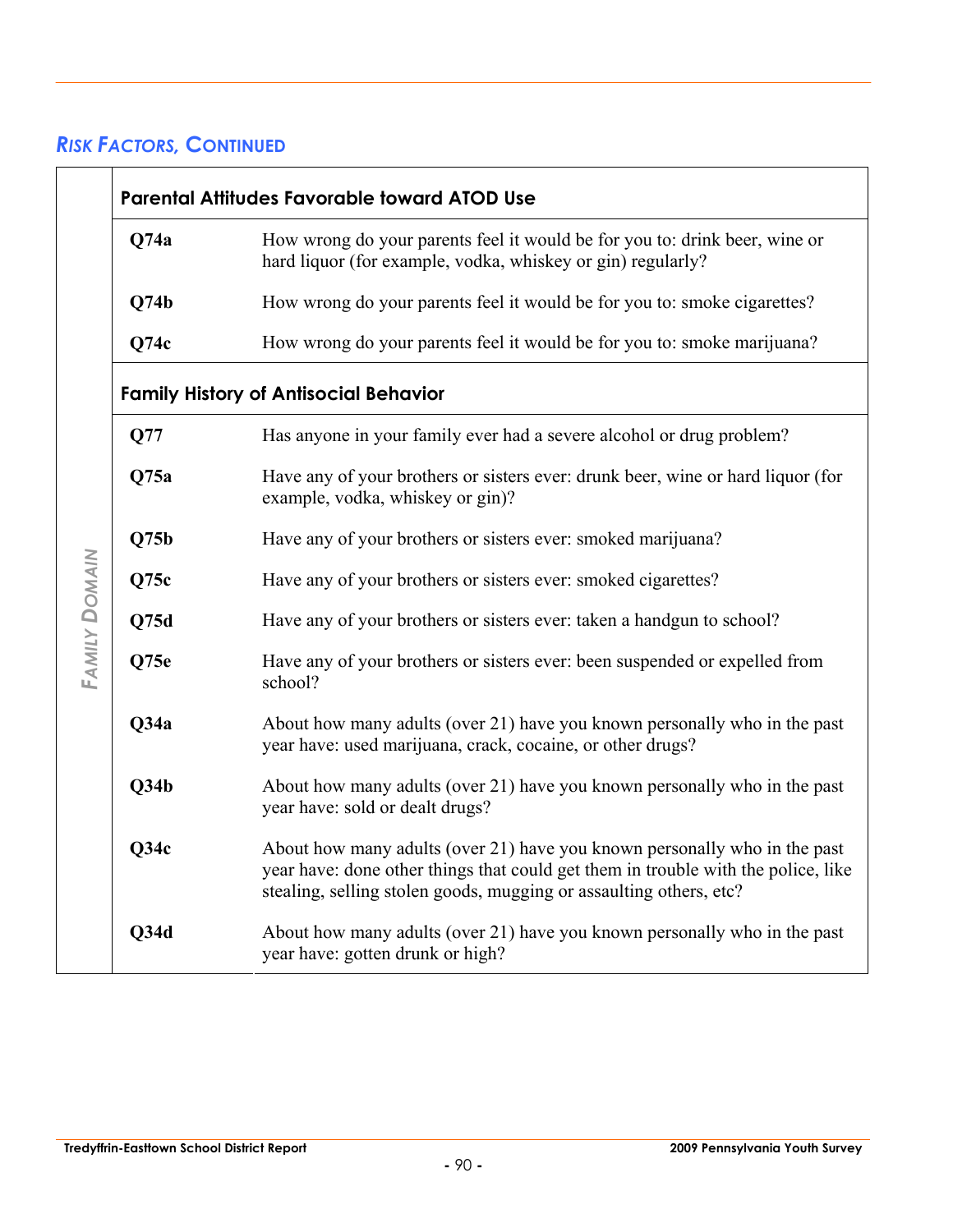### *PROTECTIVE FACTORS*

| <b>Family Attachment</b> |                                                                                       |
|--------------------------|---------------------------------------------------------------------------------------|
| Q87                      | Do you feel very close to your mother?                                                |
| <b>Q88</b>               | Do you share your thoughts and feelings with your mother?                             |
| Q97                      | Do you feel very close to your father?                                                |
| Q92                      | Do you share your thoughts and feelings with your father?                             |
|                          | <b>Family Opportunities for Prosocial Involvement</b>                                 |
| Q99                      | My parents give me lots of chances to do fun things with them.                        |
| Q89                      | My parents ask me what I think before most family decisions affecting me are<br>made. |
| Q96                      | If I had a personal problem, I could ask my mom or dad for help.                      |
|                          | <b>Family Rewards for Prosocial Involvement</b>                                       |
| Q86                      | My parents notice when I am doing a good job and let me know about it.                |
| Q91                      | How often do your parents tell you they're proud of you for something you've<br>done? |
| Q <sub>93</sub>          | Do you enjoy spending time with your mother?                                          |
| Q94                      | Do you enjoy spending time with your father?                                          |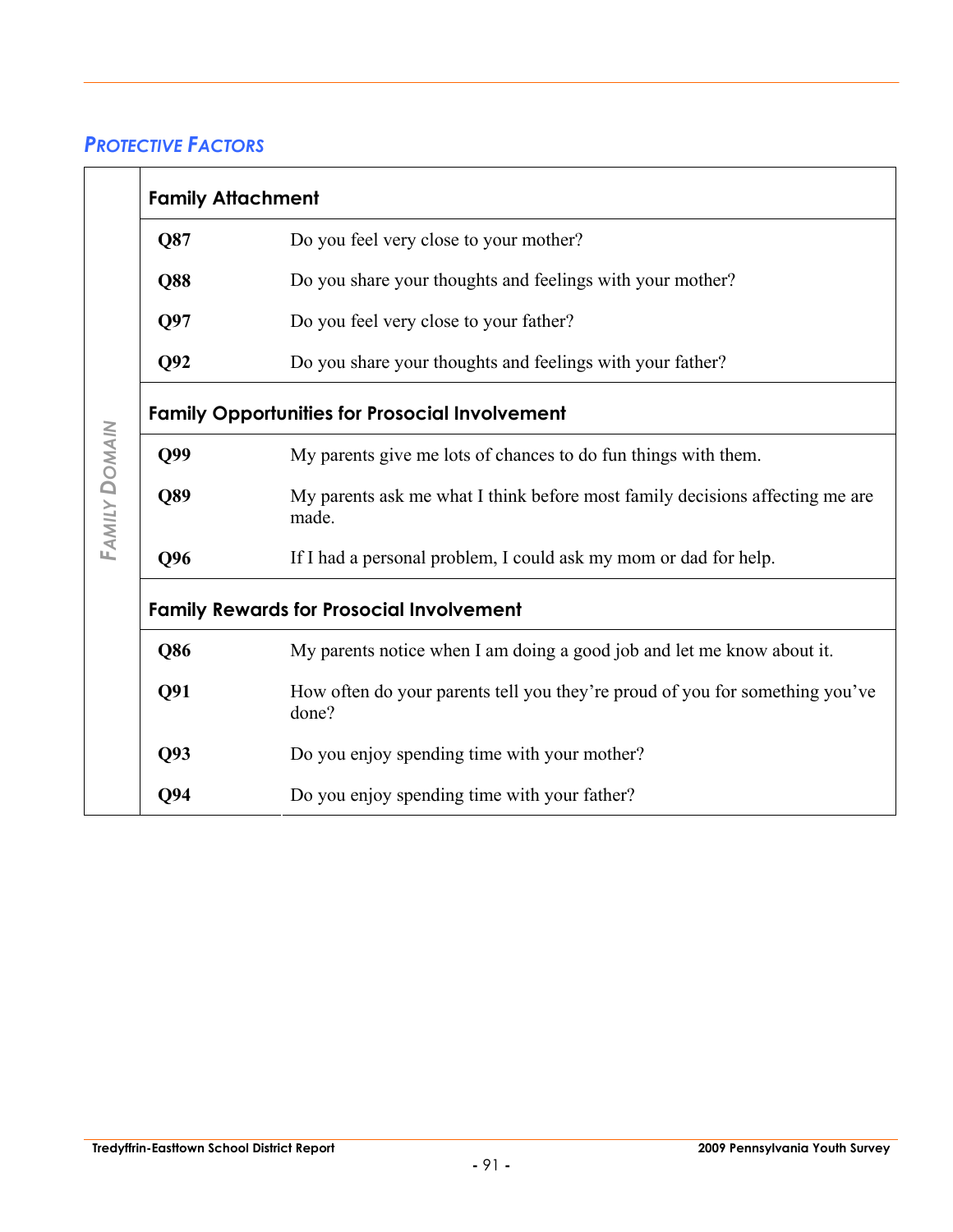# **School Domain Scales**

### *RISK FACTORS*

| Q13   | Putting them all together, what were your grades like last year?                                           |
|-------|------------------------------------------------------------------------------------------------------------|
| Q23   | Are your school grades better than the grades of most students in your class?                              |
|       | <b>Lack of Commitment to School</b>                                                                        |
| Q3681 | How often do you feel that the schoolwork you are assigned is meaningful and<br>important?                 |
| Q3682 | How interesting are most of your courses to you?                                                           |
| Q3683 | How important do you think the things you are learning in school are going to<br>be for your later life?   |
| Q3684 | Now, thinking back over the past year in school, how often did you: Enjoy<br>being in school?              |
| Q3685 | Now, thinking back over the past year in school, how often did you: Hate being<br>in school?               |
| Q3686 | Now, thinking back over the past year in school, how often did you: Try to do<br>your best work in school? |
| Q738  | During the LAST FOUR WEEKS, how many whole days have you missed<br>because you skipped or "cut"?           |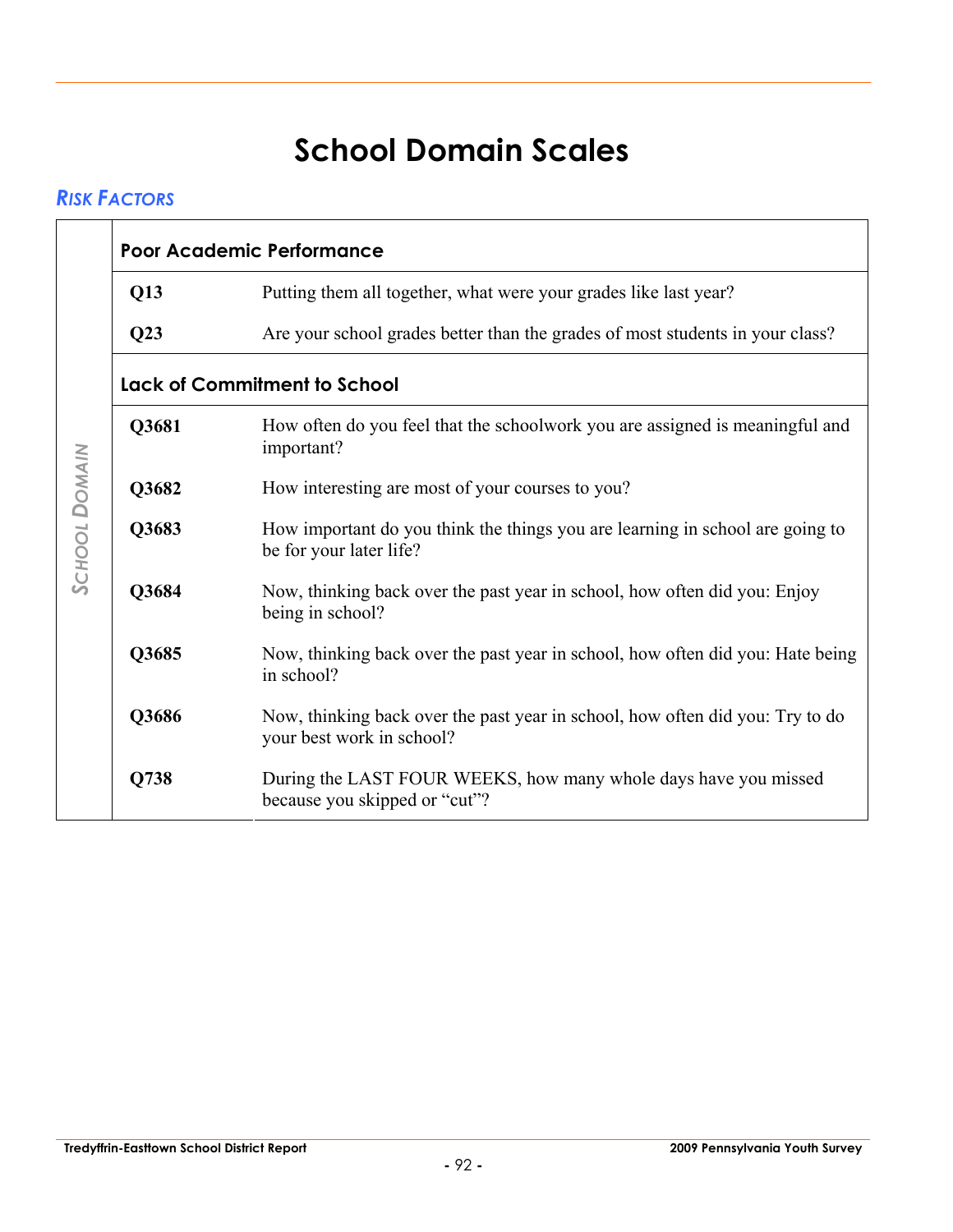#### *PROTECTIVE FACTORS*

| Q14             | In my school, students have lots of chances to help decide things like class<br>activities and rules.                                  |
|-----------------|----------------------------------------------------------------------------------------------------------------------------------------|
| Q17             | There are lots of chances for students in my school to talk with a teacher one-<br>on-one.                                             |
| Q2891           | Teachers ask me to work on special classroom projects.                                                                                 |
| Q2057           | There are lots of chances for students in my school to get involved in sports,<br>clubs, and other school activities outside of class. |
| Q3668           | I have lots of chances to be part of class discussions or activities.                                                                  |
|                 | <b>School Rewards for Prosocial Involvement</b>                                                                                        |
|                 |                                                                                                                                        |
| Q15             | My teacher(s) notices when I am doing a good job and lets me know about it.                                                            |
| Q <sub>21</sub> | The school lets my parents know when I have done something well.                                                                       |
| Q18             | I feel safe at my school.                                                                                                              |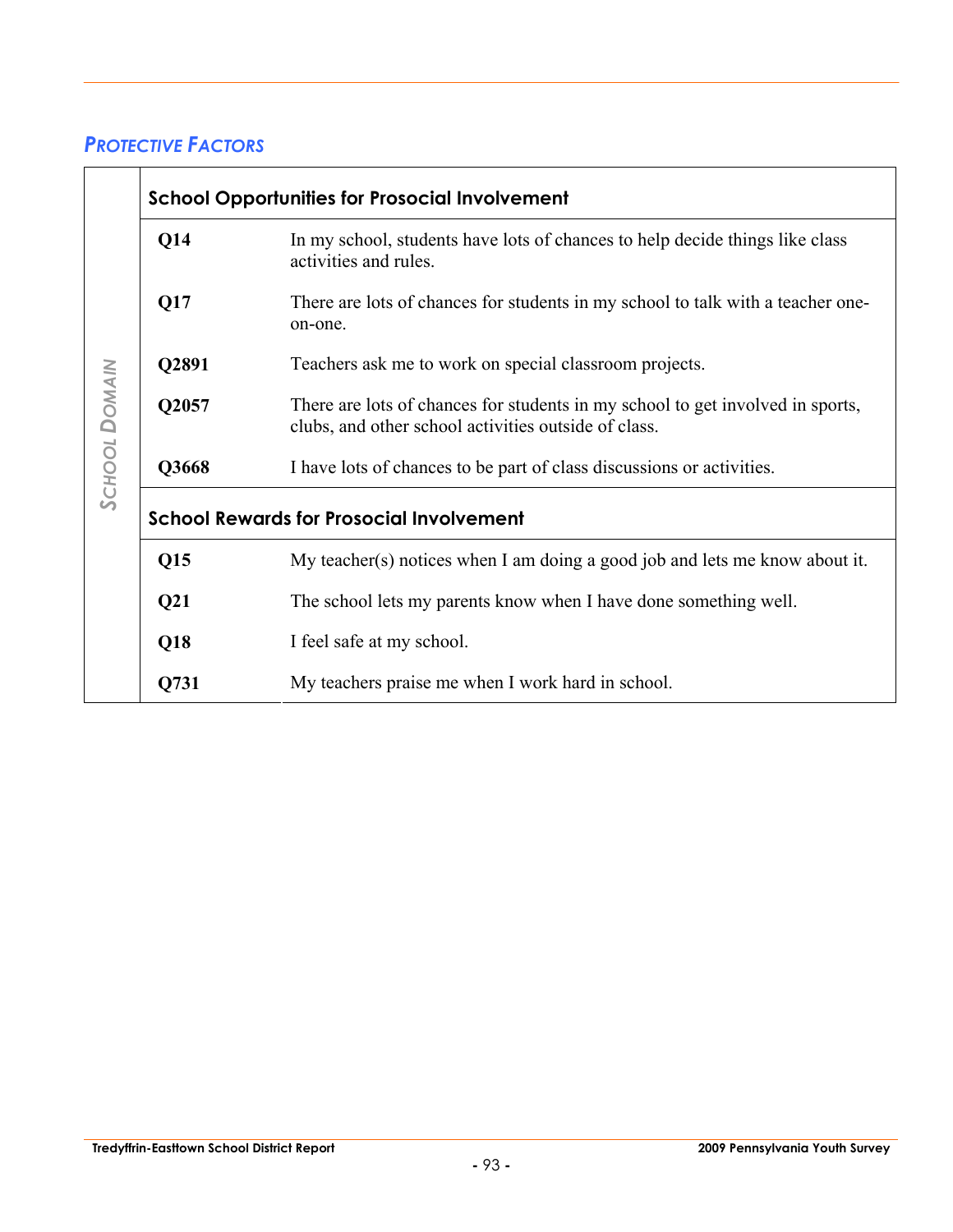# **Peer and Individual Domain Scales**

#### *RISK FACTORS*

| Q3687                               | How much do you think people risk harming themselves (physically or in other                                                                                                             |  |  |  |
|-------------------------------------|------------------------------------------------------------------------------------------------------------------------------------------------------------------------------------------|--|--|--|
|                                     | ways) if they: smoke one or more packs of cigarettes per day?                                                                                                                            |  |  |  |
| Q3679                               | How much do you think people risk harming themselves (physically or in other                                                                                                             |  |  |  |
|                                     | ways) if they: try marijuana once or twice?                                                                                                                                              |  |  |  |
| Q3688                               | How much do you think people risk harming themselves (physically or in other<br>ways) if they: smoke marijuana regularly?                                                                |  |  |  |
| Q3680                               | How much do you think people risk harming themselves (physically or in other<br>ways) if they: take one or two drinks of an alcoholic beverage (beer, wine,<br>liquor) nearly every day? |  |  |  |
| <b>Early Initiation of Drug Use</b> |                                                                                                                                                                                          |  |  |  |
| Q60a                                | How old were you when you first: smoked marijuana?                                                                                                                                       |  |  |  |
| Q60b                                | How old were you when you first: smoked a cigarette, even just a puff?                                                                                                                   |  |  |  |
| Q60c                                | How old were you when you first: had more than a sip or two of beer, wine or<br>hard liquor (for example, vodka, whiskey, or gin)?                                                       |  |  |  |
| Q60d                                | How old were you when you first: began drinking alcoholic beverages<br>regularly, that is, at least once or twice a month?                                                               |  |  |  |
| <b>Sensation Seeking</b>            |                                                                                                                                                                                          |  |  |  |
| Q57a                                | How many times have you done the following things? Done what feels good no<br>matter what.                                                                                               |  |  |  |
| Q57b                                | How many times have you done the following things? Done something<br>dangerous because someone dared you to do it.                                                                       |  |  |  |
| Q57c                                | How many times have you done the following things? Done crazy things even<br>if they are a little dangerous.                                                                             |  |  |  |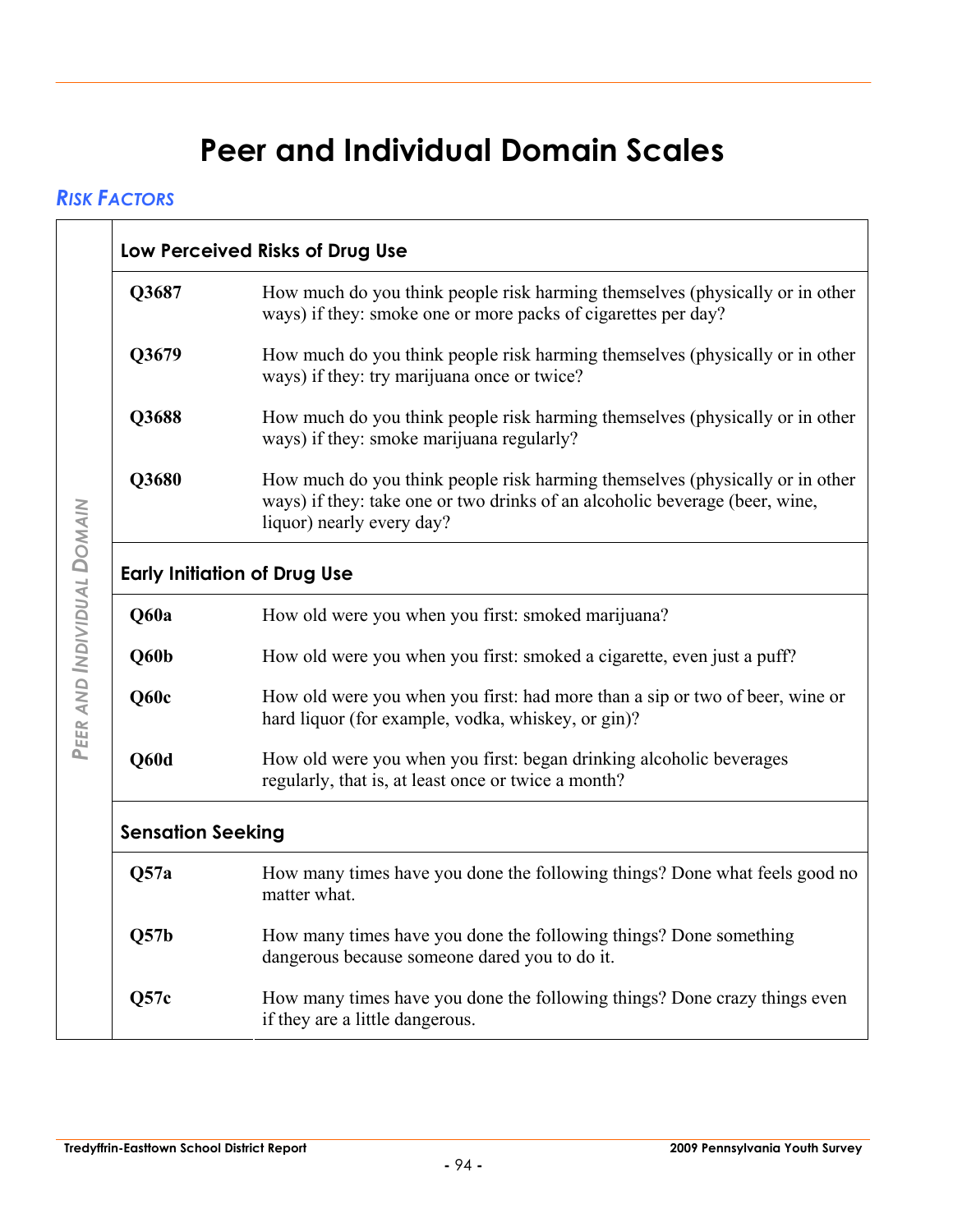|                            | <b>Rebelliousness</b>               |                                                                                                                                                                                                                 |  |
|----------------------------|-------------------------------------|-----------------------------------------------------------------------------------------------------------------------------------------------------------------------------------------------------------------|--|
|                            | Q <sub>55</sub>                     | I do the opposite of what people tell me, just to get them mad.                                                                                                                                                 |  |
|                            | Q62                                 | I ignore rules that get in my way.                                                                                                                                                                              |  |
|                            | Q73                                 | I like to see how much I can get away with.                                                                                                                                                                     |  |
|                            | <b>Friends' Delinquent Behavior</b> |                                                                                                                                                                                                                 |  |
| PEER AND INDIVIDUAL DOMAIN | Q65a                                | Think of your four best friends (the friends you feel closest to). In the past year<br>(12 months), how many of your best friends have been suspended from school?                                              |  |
|                            | Q65b                                | Think of your four best friends (the friends you feel closest to). In the past year<br>(12 months), how many of your best friends have carried a handgun?                                                       |  |
|                            | Q65c                                | Think of your four best friends (the friends you feel closest to). In the past year<br>(12 months), how many of your best friends have sold illegal drugs?                                                      |  |
|                            | Q65d                                | Think of your four best friends (the friends you feel closest to). In the past year<br>(12 months), how many of your best friends have stolen or tried to steal a motor<br>vehicle such as a car or motorcycle? |  |
|                            | Q65e                                | Think of your four best friends (the friends you feel closest to). In the past year<br>(12 months), how many of your best friends have been arrested?                                                           |  |
|                            | Q65f                                | Think of your four best friends (the friends you feel closest to). In the past year<br>(12 months), how many of your best friends have dropped out of school?                                                   |  |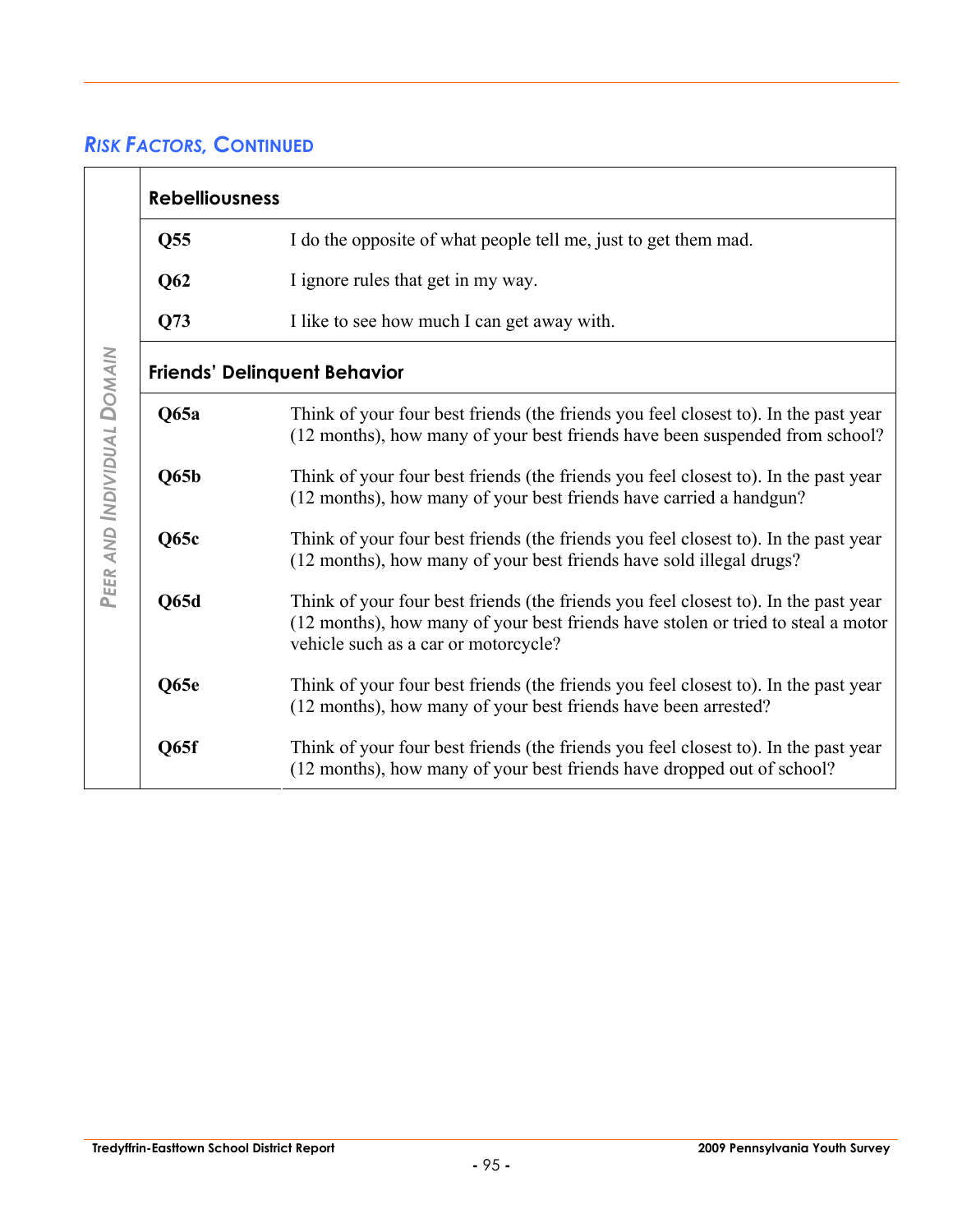|                            | <b>Friends' Use of Drugs</b>                |                                                                                                                                                                                                                                                         |  |
|----------------------------|---------------------------------------------|---------------------------------------------------------------------------------------------------------------------------------------------------------------------------------------------------------------------------------------------------------|--|
|                            | Q58a                                        | Think of your four best friends (the friends you feel closest to). In the past year<br>(12 months), how many of your best friends have smoked cigarettes?                                                                                               |  |
|                            | $\overline{\text{Q58b}}$                    | Think of your four best friends (the friends you feel closest to). In the past year<br>(12 months), how many of your best friends have tried beer, wine or hard liquor<br>(for example, vodka, whiskey or gin) when their parents didn't know about it? |  |
|                            | Q58c                                        | Think of your four best friends (the friends you feel closest to). In the past year<br>(12 months), how many of your best friends have used marijuana?                                                                                                  |  |
| PEER AND INDIVIDUAL DOMAIN | Q58d                                        | Think of your four best friends (the friends you feel closest to). In the past year<br>(12 months), how many of your best friends have used LSD, cocaine,<br>amphetamines, or other illegal drugs?                                                      |  |
|                            | <b>Peer Rewards for Antisocial Behavior</b> |                                                                                                                                                                                                                                                         |  |
|                            | Q59a                                        | What are the chances you would be seen as cool if you smoked cigarettes?                                                                                                                                                                                |  |
|                            | Q59b                                        | What are the chances you would be seen as cool if you began drinking<br>alcoholic beverages regularly, that is, at least once or twice a month?                                                                                                         |  |
|                            | Q59c                                        | What are the chances you would be seen as cool if you smoked marijuana?                                                                                                                                                                                 |  |
|                            | Q59d                                        | What are the chances you would be seen as cool if you carried a handgun?                                                                                                                                                                                |  |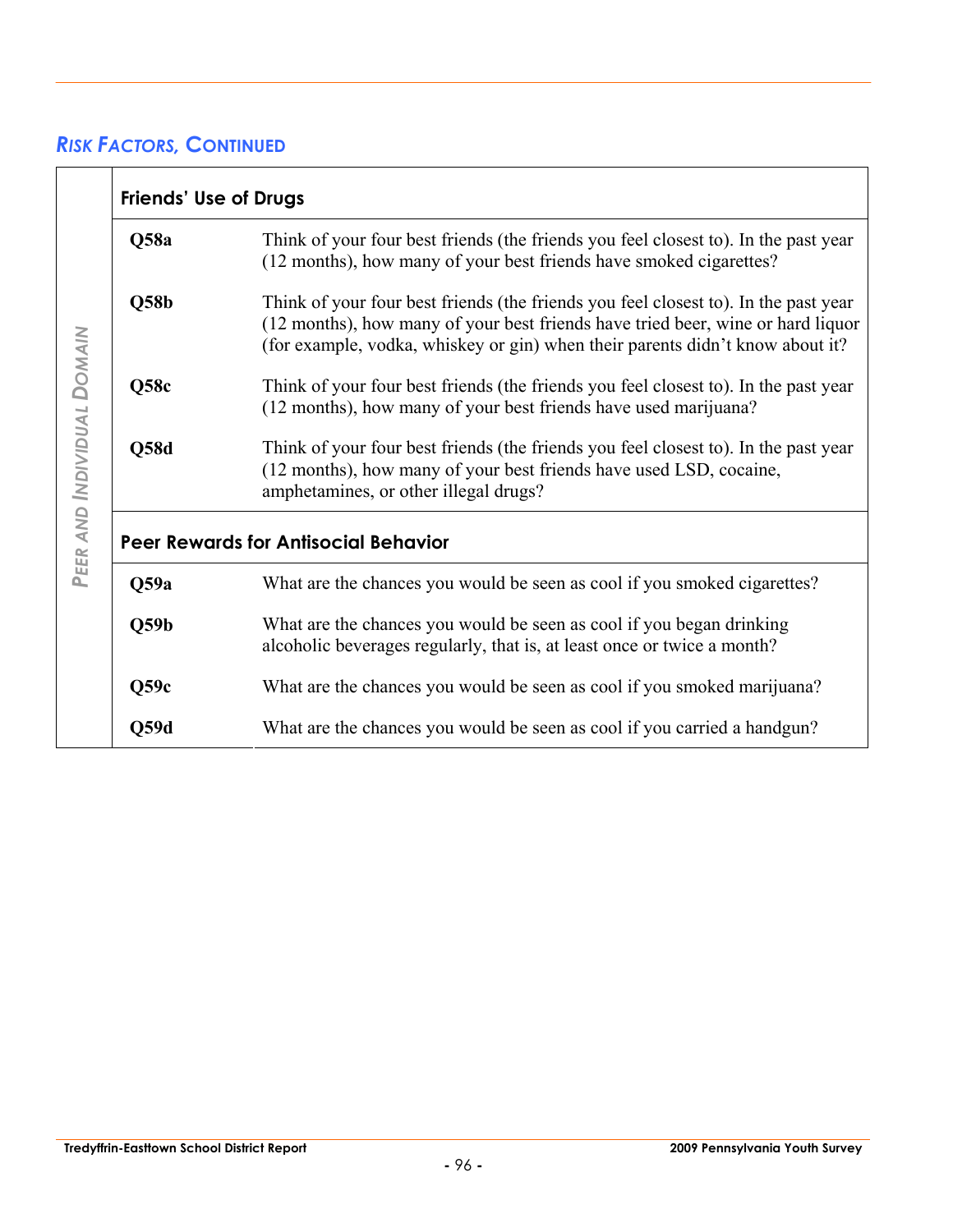|                            | <b>Favorable Attitudes toward Antisocial Behavior</b> |                                                                                                                                         |  |
|----------------------------|-------------------------------------------------------|-----------------------------------------------------------------------------------------------------------------------------------------|--|
|                            | Q61a                                                  | How wrong do you think it is for someone your age to take a handgun to<br>school?                                                       |  |
|                            | Q61b                                                  | How wrong do you think it is for someone your age to steal anything worth<br>more than \$5?                                             |  |
|                            | Q61c                                                  | How wrong do you think it is for someone your age to pick a fight with<br>someone?                                                      |  |
| PEER AND INDIVIDUAL DOMAIN | Q61d                                                  | How wrong do you think it is for someone your age to attack someone with the<br>idea of seriously hurting him or her?                   |  |
|                            | Q61e                                                  | How wrong do you think it is for someone your age to stay away from school<br>all day when their parents think they are at school?      |  |
|                            | <b>Favorable Attitudes toward ATOD Use</b>            |                                                                                                                                         |  |
|                            | Q67a                                                  | How wrong do you think it is for someone your age to drink beer, wine or hard<br>liquor (for example, vodka, whiskey or gin) regularly? |  |
|                            | Q67b                                                  | How wrong do you think it is for someone your age to smoke cigarettes?                                                                  |  |
|                            | Q67c                                                  | How wrong do you think it is for someone your age to smoke marijuana?                                                                   |  |
|                            | Q67d                                                  | How wrong do you think it is for someone your age to use LSD, cocaine,<br>amphetamines or another illegal drug?                         |  |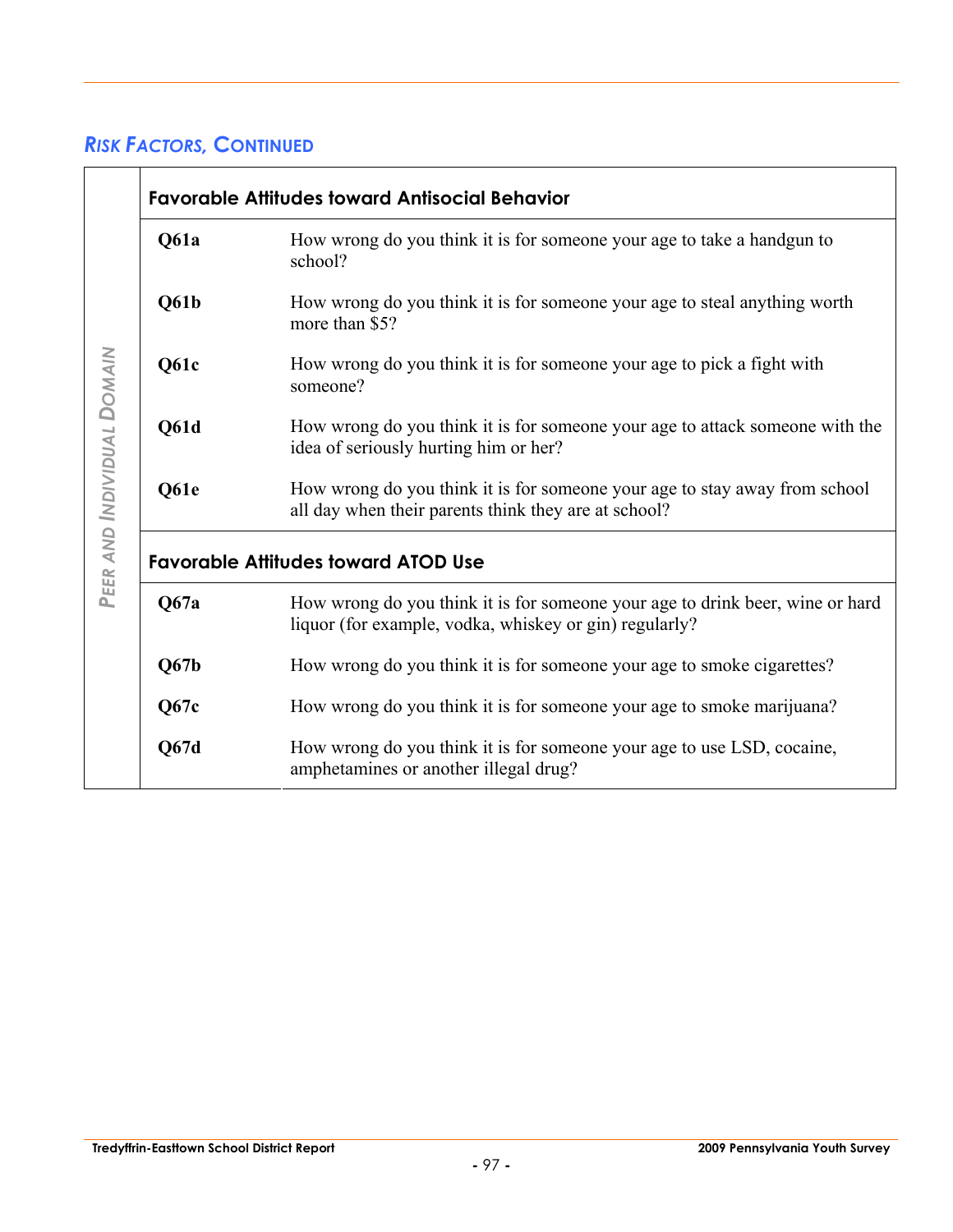### *PROTECTIVE FACTORS*

|                     | <b>Religiosity</b>               |                                                                                                   |  |
|---------------------|----------------------------------|---------------------------------------------------------------------------------------------------|--|
| <b>DOMAIN</b>       | Q54                              | How often do you attend religious services or activities?                                         |  |
|                     | <b>Belief in the Moral Order</b> |                                                                                                   |  |
|                     | Q56                              | I think it is okay to take something without asking, if you can get away with it.                 |  |
| PEER AND INDIVIDUAL | Q72                              | I think sometimes it's okay to cheat at school.                                                   |  |
|                     | Q63                              | It is all right to beat up people if they start the fight.                                        |  |
|                     | <b>Q64</b>                       | It is important to be honest with your parents, even if they become upset or you<br>get punished. |  |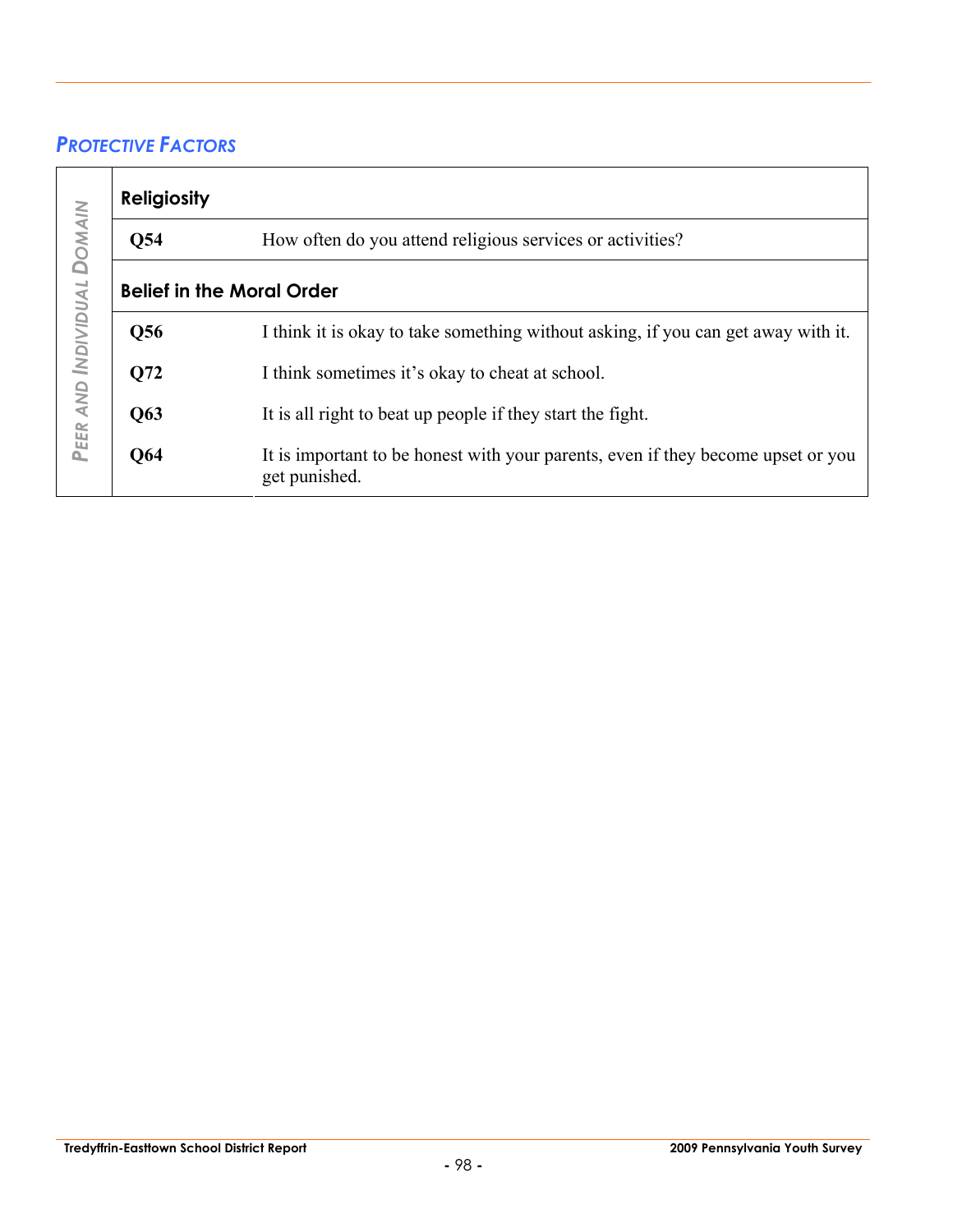# **Appendix D Other Resources**

# **Web Sites**

Office of National Drug Control Policy www.whitehousedrugpolicy.gov

National Clearinghouse for Alcohol and Drug Information www.ncadi.samhsa.gov

Substance Abuse and Mental Health Services Administration (SAMHSA) www.samhsa.gov

Monitoring the Future www.monitoringthefuture.org

National Institute on Drug Abuse (NIDA) www.nida.nih.gov and www.drugabuse.gov

National Institute on Alcohol Abuse and Alcoholism (NIAAA) www.niaaa.nih.gov

Social Development Research Group www.uwsrd.org/sdrg

# **Prevention Program Guides**

Center for Substance Abuse Prevention, Western Center for the Application of Prevention Technologies. (2004). *Building a successful prevention program: list of all practices.* [Data file]. Available at the University of Nevada Reno's Web site, www.casat.unr.edu/bestpractices/alpha-list.php.

Center for the Study and Prevention of Violence, Institute of Behavioral Science. (2004). *Blueprints for Violence Prevention.* [Data file]. Available from the University of Colorado Boulder's Web site, www.colorado.edu/cspv/blueprints.

Hawkins, J. D., & Catalano, R. F. (2004). *Communities That Care Prevention Strategies Guide.* [Data file]. Available from the SAMHSA Web site, www.preventionplatform.samhsa.gov.

U.S. Department of Health and Human Services, Substance Abuse and Mental Health Services Administration (SAMHSA). (2004). *Model Programs list.* [Data file]. Available from the SAMHSA Web site, www.nrepp.samhsa.gov.

# **Prevention Planning**

Hawkins, J. D., Catalano, R. F., & Associates. (1992). *Communities that care: Action for drug abuse prevention*  $(1<sup>st</sup> ed.)$ . San Francisco: Jossey-Bass.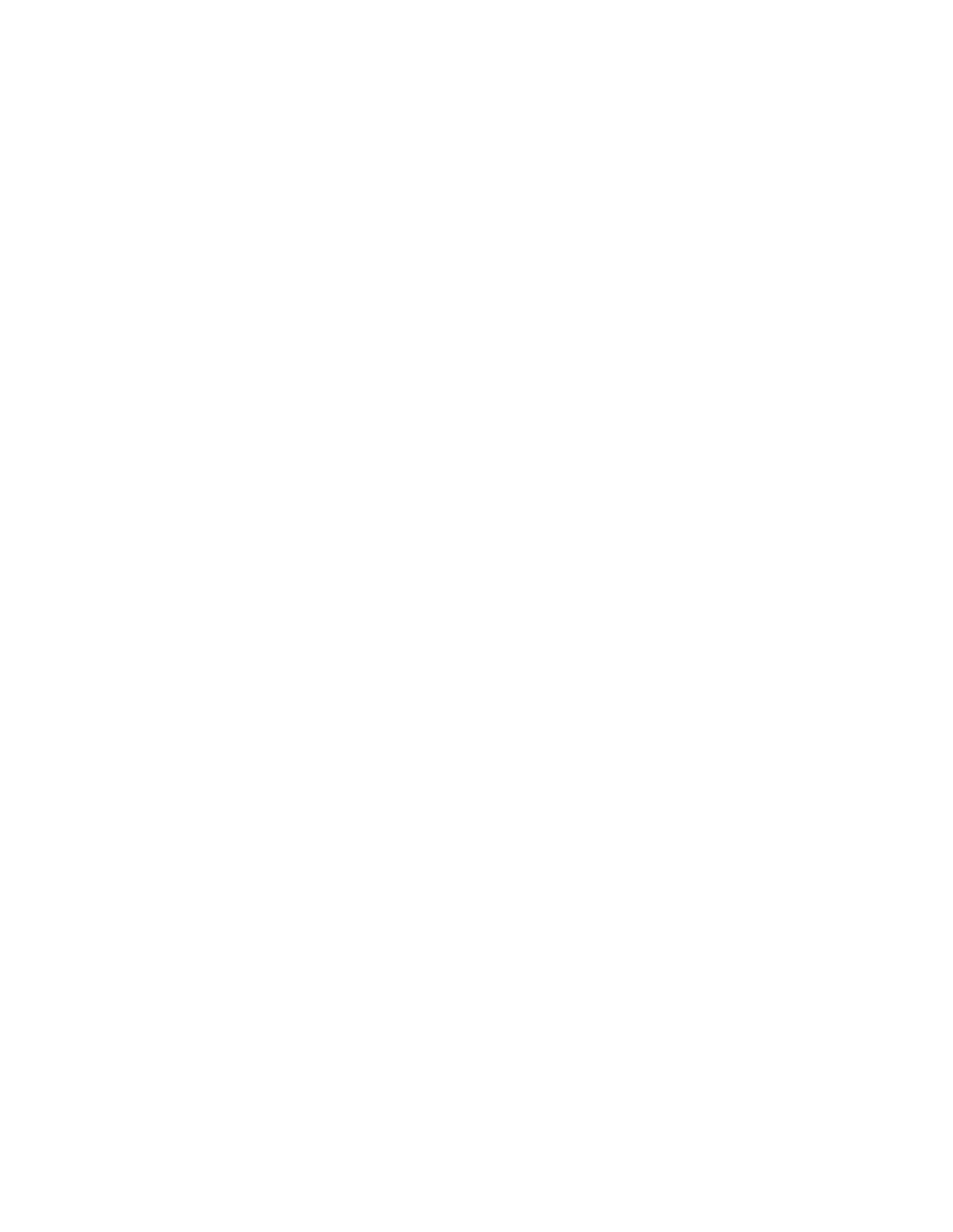# **References**

Atlas, R. & Pepler D. (1998). Observations of bullying in the classroom. *Journal of Educational Research*, 92, 86-99.

- Arthur, M. W., Hawkins, J. D., Pollard, J. A., Catalano, R. F., & Baglioni, A. J. (2002). Measuring risk and protective factors for substance use, delinquency, and other adolescent problem behaviors: The communities that care youth survey. *Evaluation Review, 26*, 575-601.
- Bachman, J., Johnston, L., O'Malley, P., & Humphrey, R. (1986). Changes in marijuana use linked to changes in perceived risks and disapproval (Monitoring the Future Occasional Paper 19). Ann Arbor, MI: Institute for Social Research.
- Bachman, J., Johnston, L., O'Malley, P., & Humphrey, R. (1988). Explaining the recent decline in marijuana use: Differentiating the effects of perceived risks, disapproval, and general lifestyle factors. *Journal of Health and Social Behavior, 29*, 92-112.
- Banks, R. (1997). *Bullying in schools*. ERIC Digest [Online]. Available: www.ericdigests.org/1997-4/bullying.htm.
- Blum, R. W., Beuhring, T., Shew, M. L., Bearinger, L. H., Sieving, R. E., & Resnick, M. D. (2000). The effects of race/ethnicity, income, and family structure on adolescent risk behaviors. *American Journal of Public Health, 90,* 1879-1884.
- Bracht, N. & Kingsbury, L. (1990). Community organization principles in health promotion: A five-state model. In N. Bracht (Ed.), *Health promotion at the community level* (pp. 66-88). Beverly Hills, CA: Sage.
- Bry, B. H., McKeon, P., & Pandina, R. J. (1982). Extent of drug use as a function of number of risk factors. *Journal of Abnormal Psychology, 91,* 273-279.
- Everett, S. A., Ph.D., M.P.H., Giovino, G. A., Ph.D., Warren, C. W., Ph.D., Crossett, L., R.D.H., & Kann, L., Ph.D. (1998). Other substance use among high school students who use tobacco. *Journal of Adolescent Health, 23*, 289-296.
- Garrity, C., Jens, K., Porter, W. W., Sager, N., & Short-Camilli, C. (1997). Bullyproofing your school: Creating a positive climate. *Intervention in School and Clinic*, 32, 235-243.
- Glaser, R. R., Van Horn, M. L., Arthur, M. W., Hawkins, J. D., & Catalano, R. F. (2005). Measurement properties of the communities that care youth survey across demographic groups. *Journal of Quantitative Criminology*, 21, 73-102.
- Hawkins, J. D., Catalano, R. F., & Associates. (1992). *Communities that care: Action for drug abuse prevention*   $(1<sup>st</sup> ed.)$ . San Francisco: Jossey-Bass.
- Hawkins, J. D., Catalano, R. F., & Miller, J. Y. (1992). Risk and protective factors for alcohol and other drug problems in adolescence and early adulthood: Implications for substance abuse prevention. *Psychological Bulletin, 112,* 64-105.
- Johnston, L. D., O'Malley, P. M., Bachman, J. G., & Schulenberg, J. E. (2009a). *Monitoring the Future national survey results on drug use, 1975-2008. Volume I: Secondary school students* (NIH Publication No. 07-7402). Bethesda, MD: National Institute on Drug Abuse.